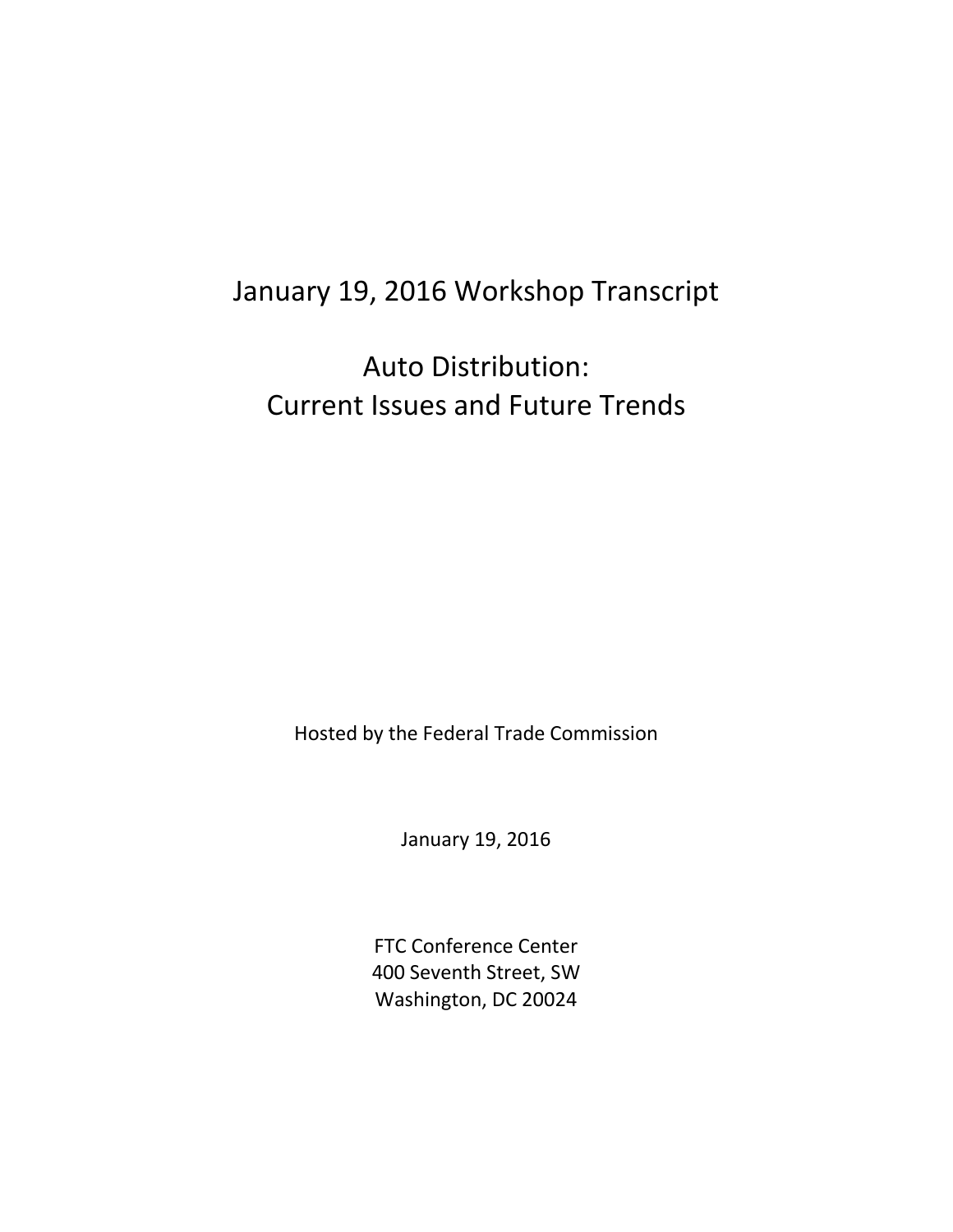| <b>Welcome Remarks and Announcements</b>                                                                                                                                                                            |
|---------------------------------------------------------------------------------------------------------------------------------------------------------------------------------------------------------------------|
|                                                                                                                                                                                                                     |
| <b>Opening Remarks</b>                                                                                                                                                                                              |
|                                                                                                                                                                                                                     |
| <b>Framing Remarks</b>                                                                                                                                                                                              |
|                                                                                                                                                                                                                     |
| <b>State Regulation of Dealer Networks</b>                                                                                                                                                                          |
|                                                                                                                                                                                                                     |
| Panelists: Jim Anderson (Urban Science), Carl Chiappa (Hogan Lovells), Aaron Jacoby<br>(Arent Fox), Joseph Roesner (Fontana Group), Henry Schneider (Cornell)<br>Moderators: James Frost (FTC), Patrick Roach (FTC) |
| <b>Warranty Reimbursement Regulation</b>                                                                                                                                                                            |
|                                                                                                                                                                                                                     |
| Panelists: James Appleton (NJCAR), Daniel L. Goldberg (Morgan, Lewis & Bockius), David                                                                                                                              |
| Sappington (University of Florida), Richard Sox (Bass Sox Mercer)                                                                                                                                                   |
| Moderators: Nathan Wilson (FTC), James Frost (FTC)                                                                                                                                                                  |
|                                                                                                                                                                                                                     |
| <b>Keynote Presentation</b>                                                                                                                                                                                         |
|                                                                                                                                                                                                                     |
| <b>Direct Distribution</b>                                                                                                                                                                                          |
|                                                                                                                                                                                                                     |
| Panelists: Dan Crane (University of Michigan), Maryann Keller (Maryann Keller &                                                                                                                                     |
| Associates), Todd Maron (Tesla Motors), Steven McKelvey (Nelson Mullins), Paul                                                                                                                                      |
| Norman (Boardman & Clark), Joel Sheltrown (Elio Motors)                                                                                                                                                             |
| Moderators: Patrick Roach (FTC), Paolo Ramezzana (FTC)                                                                                                                                                              |
| <b>Future Trends</b>                                                                                                                                                                                                |
|                                                                                                                                                                                                                     |
| Panelists: Avery Ash (AAA), Ashwini Chhabra (Uber), Robbie Diamond (SAFE), Fiona Scott                                                                                                                              |
| Morton (Yale), Bryant Walker Smith (University of South Carolina), Peter Welch (NADA)                                                                                                                               |
| Moderators: Ellen Connelly (FTC), Patrick Roach (FTC)                                                                                                                                                               |
|                                                                                                                                                                                                                     |
| <b>Closing Remarks</b>                                                                                                                                                                                              |
|                                                                                                                                                                                                                     |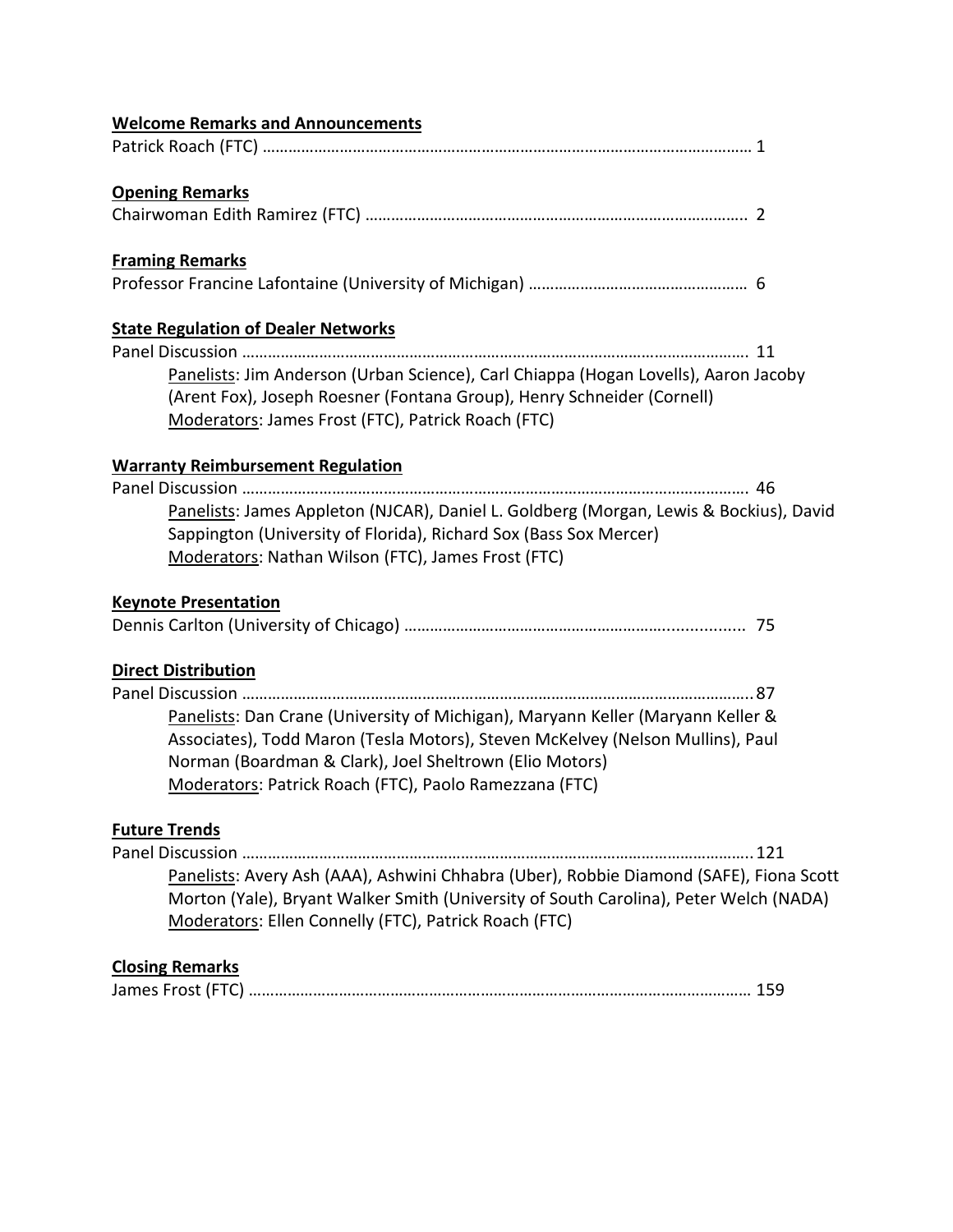#### [START OF WORKSHOP]

#### **WELCOME REMARKS AND ANNOUNCEMENTS**

#### • **Patrick Roach, Attorney Advisor, Office of Policy Planning, Federal Trade Commission**

PATRICK ROACH: Hello, everyone. My name's Patrick Roach. I am with the Office of Policy Planning at the FTC, and I welcome everyone here today. Before we get going, I have housekeeping matters to take care of, so let me inflict this on you, and then we'll begin.

First of all, I'd like to make sure everybody silences their phones or other devices while we're here. If you need to talk on the phone, out in the hallway would be great.

We have Wi-Fi available for those who want it in the auditorium. There is a pamphlet with the instructions about how to use it available at the desk.

If there's an emergency, listen for instructions over the building PA system. If there's an alarm, and you need to leave the building, the exit to use is out this door through the 7th Street entrance. Make a left for a half a block, and gather across the street on E Street. Everyone will be shivering today if that happened.

The workshop today will be webcast and recorded. I wanted to let everybody who is here know that by attending we are agreeing that your image and anything you say or submit may be posted on one of the commission's websites or social media.

There are restrooms. The restrooms are out the entrances, back around the doorway, and in the hallway behind the stage.

If we keep to the schedule on the agenda, there will be morning and afternoon breaks at 11:00 and at 3:45. Lunch is on your own from 12:30 to 1:45. There's a cafeteria on the ground floor of the building that will be open for lunch. It is kind of back off in that direction.

If you leave the Constitution Center building during the workshop, you'll have to come back in through security screening, so plan ahead for that.

One important note: the Constitution Center does not allow food or drink in the auditorium other than water, so while you're out, don't invest in a big venti latte thinking that you'll be able to sip it all afternoon. That's not going to work.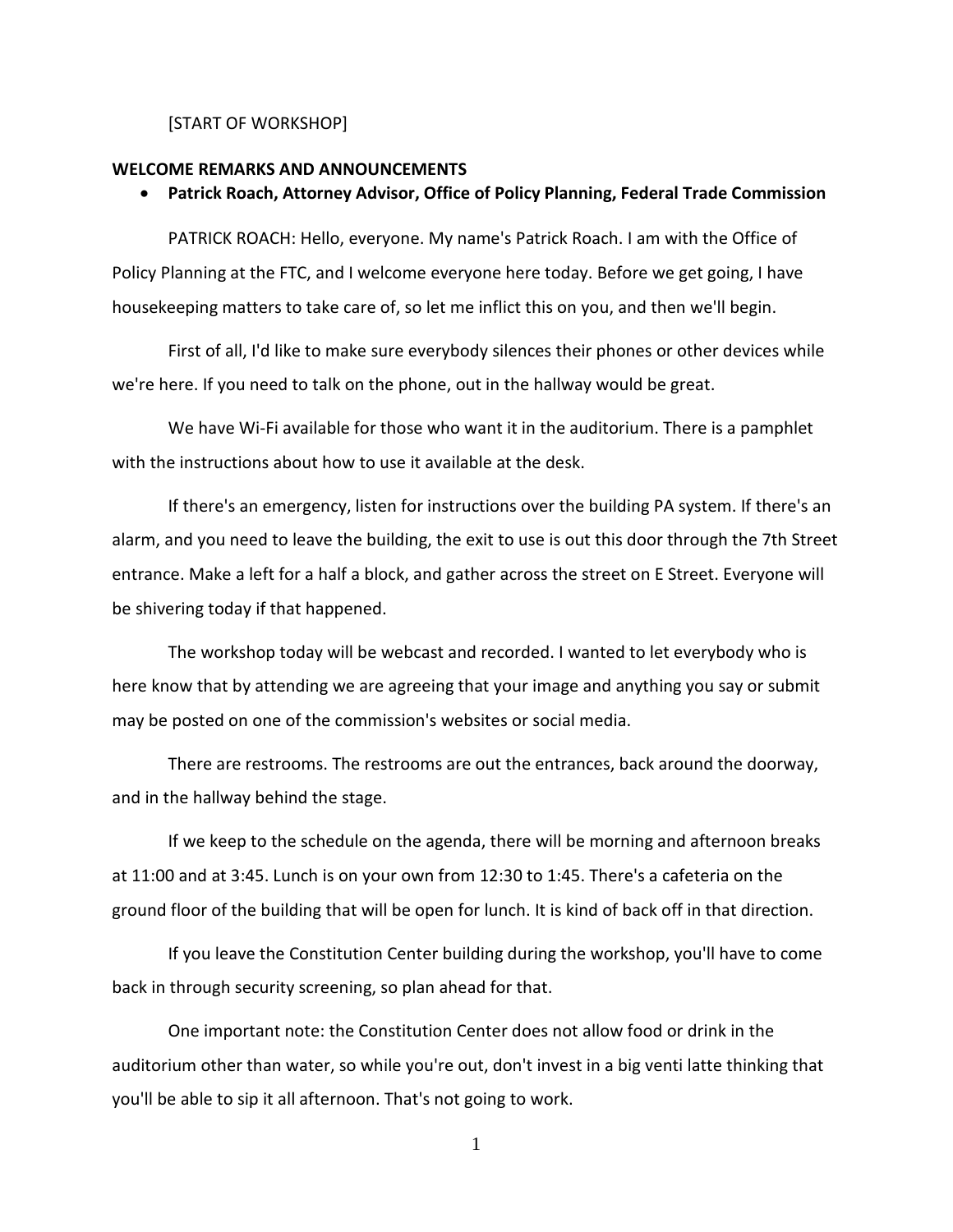And finally, most of you received a lanyard with a plastic FTC event security badge. We'll be reusing those, so when you leave for the day, please return your badge to the staff. And that is my housekeeping list.

Our opening speaker today is the chairwoman of the Federal Trade Commission, Ms. Edith Ramirez. And without further ado, I will ask her to make her remarks.

#### **OPENING REMARKS**

### • **Edith Ramirez, Chairwoman, Federal Trade Commission**

EDITH RAMIREZ: Thank you, Pat, and good morning, everyone. Thank you so much for being here, and welcome to the FTC's auto distribution workshop. As I think most of you who are here today know, the FTC is no stranger to the world of auto distribution. In fact, 100 years ago, when the agency was brand new, our country was in the midst of a major transformation. The newly formed domestic auto industry was at that point rapidly replacing horse-drawn carriages with new horseless carriages, thanks largely to the popularity of the first mass market car—Ford's Model T.

A major report on the auto industry that the FTC produced for Congress in 1939 details that interesting history. More than 1,000 pages long—thankfully we make our reports a little bit shorter these days—the report lays out the story of the early years of the industry, from the expansive growth in the teens and the '20s through the setbacks of the Great Depression. It also highlights the origins of our current system of auto distribution, which has remained remarkably unchanged in the subsequent 80 years, despite dramatic changes that have swept across other retail sectors.

The FTC continues to examine the complex system of automobile sales, and we're still asking whether consumers benefit from that system, or if change is needed. Just as the United States was experiencing significant changes a century ago, the automobile marketplace may be on the precipice of dramatic change today. Manufacturing upstarts—like Tesla with its electric vehicles, and Elio with its three-wheeled vehicles—both seek to sell their vehicles directly to consumers, rather than through dealer networks, and these are forcing us to reexamine the way that cars are sold. Moreover, evolving trends related to the sharing economy and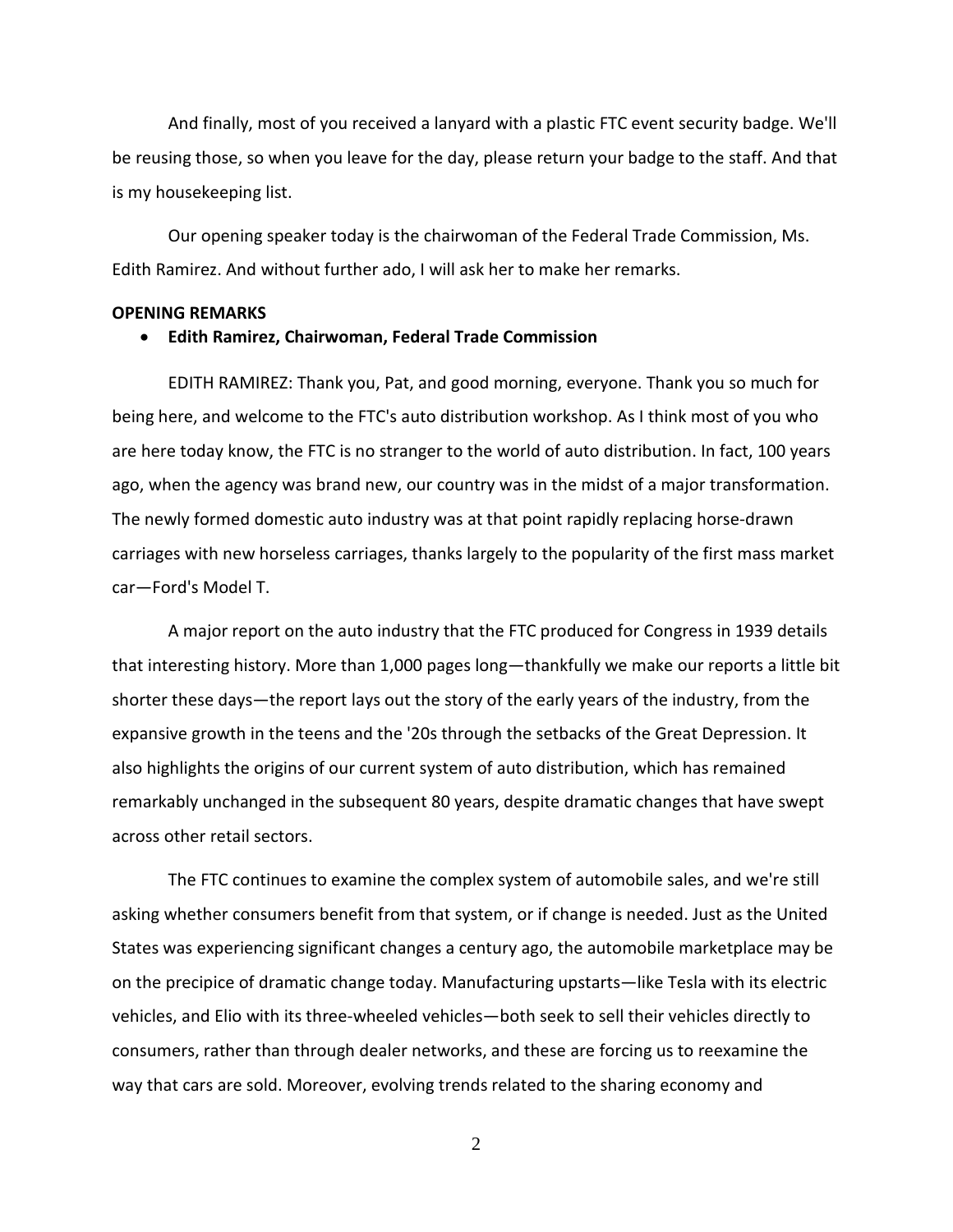autonomous vehicles could change the demand for and the sale of cars. So with today's workshop our aim is to explore these issues in greater depth, and examine their impact on consumers.

Aside from a home, a car is frequently the single most expensive purchase consumers make. In 2014, American consumers bought more than 16 million new cars and light trucks at an average price of nearly \$33,000 each. And, of course, having access to a vehicle is essential for many Americans to carry on with their daily lives. Yet very few consumers understand the role that state government plays in determining how vehicles are priced, valued, and sold. That's why, on our agenda today, we're focused on how state-based laws and regulations affect consumers, competition, and innovation.

Now throughout the workshop, we'll also be exploring the future of the auto marketplace. Changes gripping the marketplace may raise additional questions about the regulatory structures that we currently have in place, and whether they will best serve consumers. So to set the stage for discussion this morning, what I'd like to do is to briefly discuss the origins of the current system of auto distribution, and then touch on some of the recent work in this important sector, before concluding with some thoughts on today's program.

The early 20th century witnessed a dramatic increase in the use and purchase of automobiles. In 1913, there were approximately 1.25 million motor vehicles registered in the United States. Twenty years later, motor vehicle registrations passed the 25 million mark. Notably though, as car sales grew rapidly, the number of auto manufacturers declined dramatically. By 1937, the so-called big three firms—GM, Ford, and Chrysler—manufactured approximately 84% of the motor vehicles sold in the United States.

With these events as a backdrop, car sales changed as well. As detailed in the FTC's 1939 report, during the first two decades of the 20th century, the same men who owned and operated garages and service stations often sold cars and trucks, typically from the same locations. With rising car sales, those former garage owners began to focus more on selling those cars, often making significant investments in buildings to serve as display areas and sales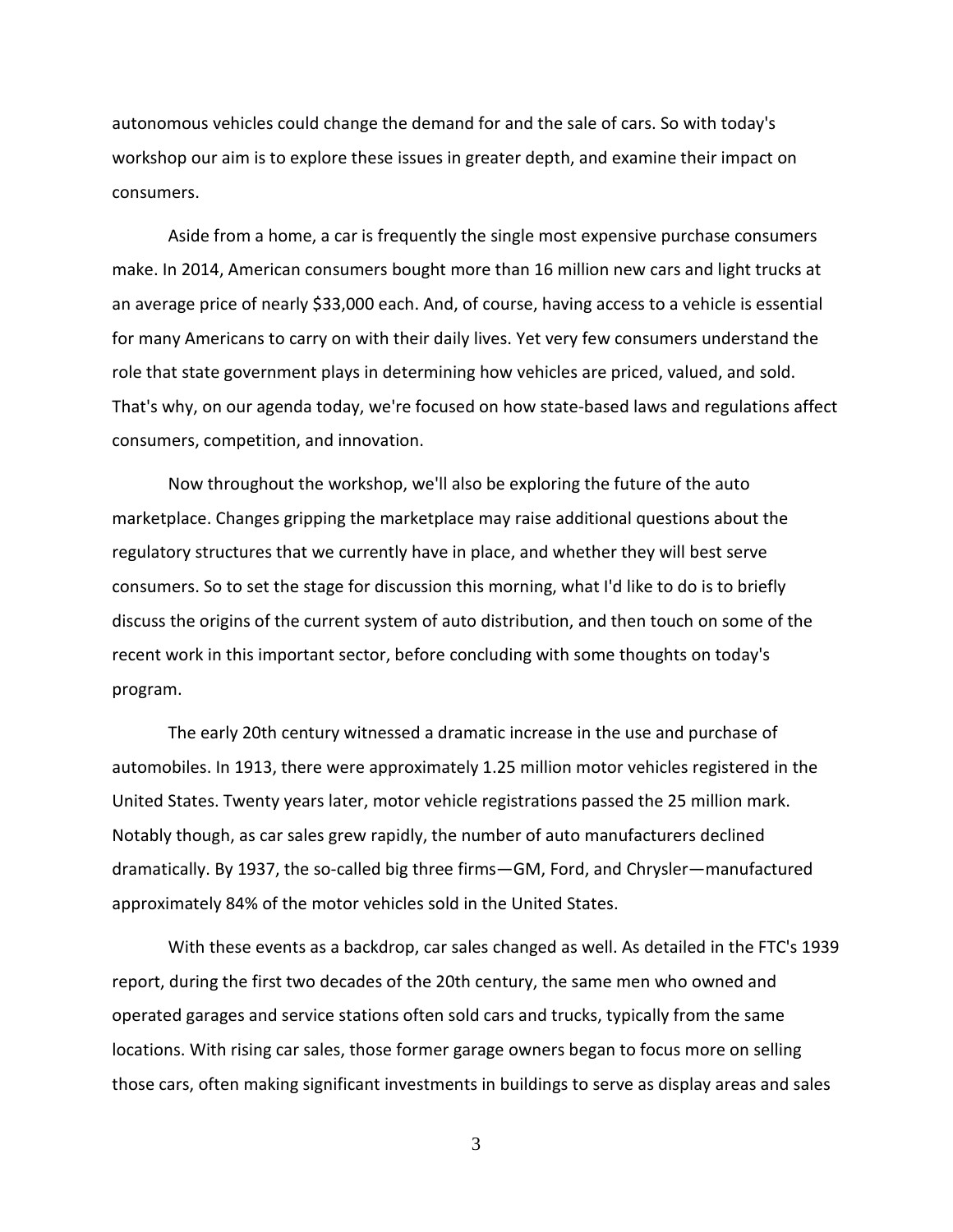rooms. Gradually, manufacturers came to deal with retail sellers not as agents, but as independent merchants who took title and resold the vehicles, operating at a franchise agreement with the manufacturer. The basic system of independent franchised auto dealers that operates today was already established industry practice by the early 1930s.

As this system evolved, though, those dealers who had made large investments became concerned that they would be at the mercy of their affiliated manufacturers—especially with few automobile manufactures to turn to as alternatives. Dealers turned to policymakers about what they believed were abusive and coercive practices by manufacturers, and the regulation of auto distribution ensued. Over time, all 50 states passed laws regulating the relationship between auto manufacturers and dealers.

Now while many of these developments were detailed in our 1939 report, our interest in the auto industry did not end there. Nor has it been confined to competition. We've also addressed consumer protection issues as well.

Today, the FTC is the primary federal enforcement agency for most auto dealers, and last year we partnered with 32 law enforcement agencies, and brought a number of enforcement actions, including one against a car dealer for failing to disclose substantial fees for add-ons, like extended warranties, payment programs, and road service. We also pursued a case against a major car manufacturer for telling consumers that their warranty would be voided unless they used original equipment parts and franchised dealers to perform maintenance and repair work—a practice that violates that Magnuson-Moss Warranty Act.

In addition to enforcement efforts like these, the FTC also advocates for consumers in a number of ways. We engage in competition advocacy and outreach to policymakers across all levels of government. We also conduct important research and educate consumers on their rights. For example, the FTC is currently seeking public comment on a proposed qualitative survey to learn about consumer experiences in buying and financing cars at dealerships. And in 2014 and 2015, the commission submitted comments supporting proposed legislation that would affect the ability of motor vehicle manufacturers to sell their products directly to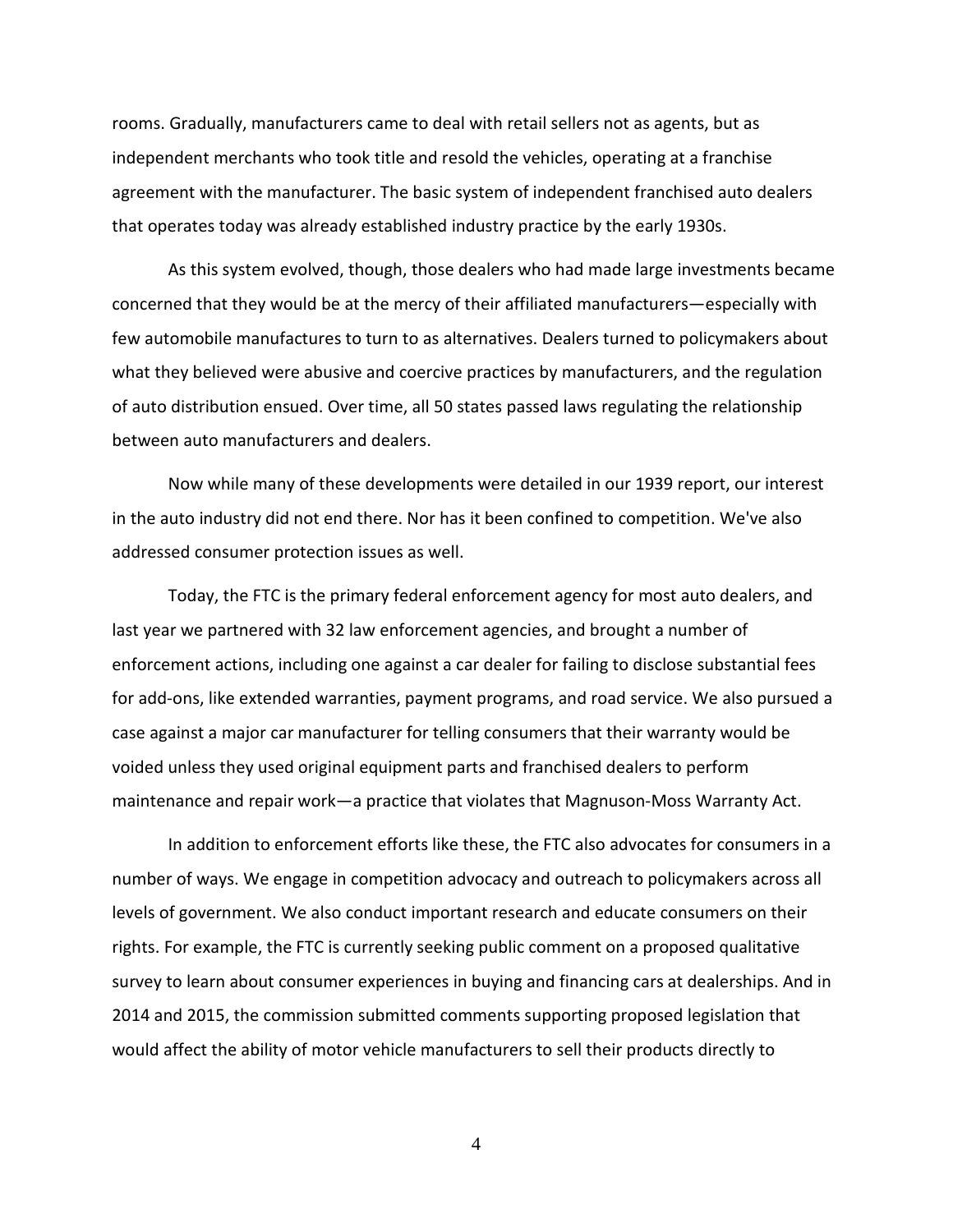consumers without using franchised dealers. It was the work on those comments that led to today's workshop.

Today our panelists—representing manufacturers, dealers, and consumers—will explore this complex system of regulation governing auto distribution. Our two morning panels will focus on how state laws currently regulate the relationship between manufacturers and their franchised dealers. One afternoon panel will address laws prohibiting direct manufacturer sales to consumers. And in our final panel, we'll hear from experts on how technological changes affecting the industry may impact state auto distribution rules.

With new changes on the horizon for the automobile marketplace, questions about the impact of regulation on competition and innovation will continue. While some regulation may be beneficial and necessary, regulation can have detrimental consequences for consumers if it harms competition or stifles innovation. We must continue to consider whether the state laws under discussion here today are necessary to protect dealers against abuses by manufacturers, or if they serve some other purpose.

There are also many other questions that need answers. How do the laws affect competitive decisions of manufacturers and dealers? Are other interests helped or harmed by particular aspects of state laws? Are the changes affecting the industry today—like the connected and autonomous and semi-autonomous cars on display at last week's Detroit Auto Show—going to have an impact on methods of distribution? These are complex questions with no easy answers, but today's workshop is designed to prompt meaningful dialogue on these and related issues.

So before I wrap up, I do want to take this opportunity to thank the FTC staff who worked really hard to organize this program, including Pat Roach and Ellen Connelly of our Office of Policy Planning, James Frost of the Bureau of Competition, and Nathan Wilson and Paolo Ramezzana from the Bureau of Economics. I also want to express my gratitude to the speakers and panelists who are joining us this morning and the rest of the day to share their expertise with us.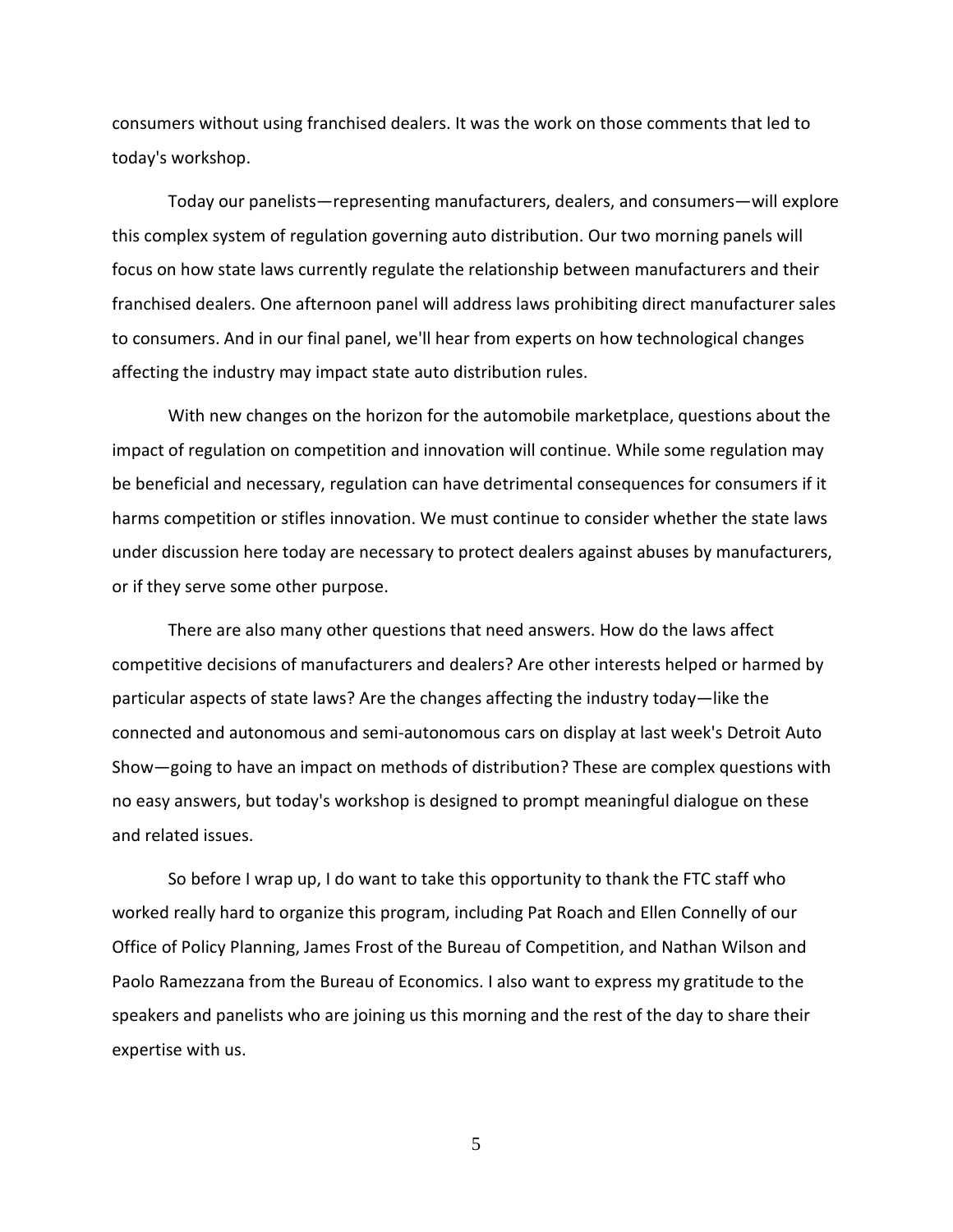So now I'm really delighted to turn the floor over to Professor Francine Lafontaine, our former director of our Bureau of Economics, who joins us from the University of Michigan Ross School of Business. Welcome back, Francine. Thank you.

#### **FRAMING REMARKS**

• **Francine Lafontaine, Professor, Stephen M. Ross School of Business, University of Michigan**

FRANCINE LAFONTAINE: Thank you so much, Chairwoman Ramirez. It is actually really a delight to be back here for this workshop. I worked with staff while I was Bureau Director up until the end of December, basically, on the creation of this workshop, and I'm really looking forward to the discussion. I am very pleased that people are all here gathered to talk about auto distribution. Bringing this to fruition did in fact require quite a bit of activity from the staff, and, like Chairwoman Ramirez, I want to thank each and every one of them for all their work on that.

When I started working on franchising, which is now about 30 years ago, doing my dissertation, one of the first things that I read, in fact, was a book by someone called Peter Pashigian, who was a faculty member at the University of Chicago at the time. His book was his dissertation. It was published in 1961, and its title was *The Distribution of Automobiles: An Economic Analysis of the Franchise System*. In the preface, he thanked in particular someone called Paul Herzog—and I apologize if that's not quite the right way to pronounce his name but he was at the time director of research at the National Automobile Dealers Association. And Peter Pashigian was expressing gratitude for his help in getting data from dealers, and also for rekindling his interest in auto franchise dealerships in the process of doing a dissertation, which is a slow and painful process. So I'm very pleased that there are representatives from the dealer association here today who can share with us some of the information that they have gathered over the years.

One of the things that the association does is to keep track of data on dealerships in a way that is particularly useful when one wants to describe some aspects of this industry. I will mention one of the frustrations with dealing with some of those data by giving some statistics that relate to how big franchising is right now in car retailing, and that is, according to NADA,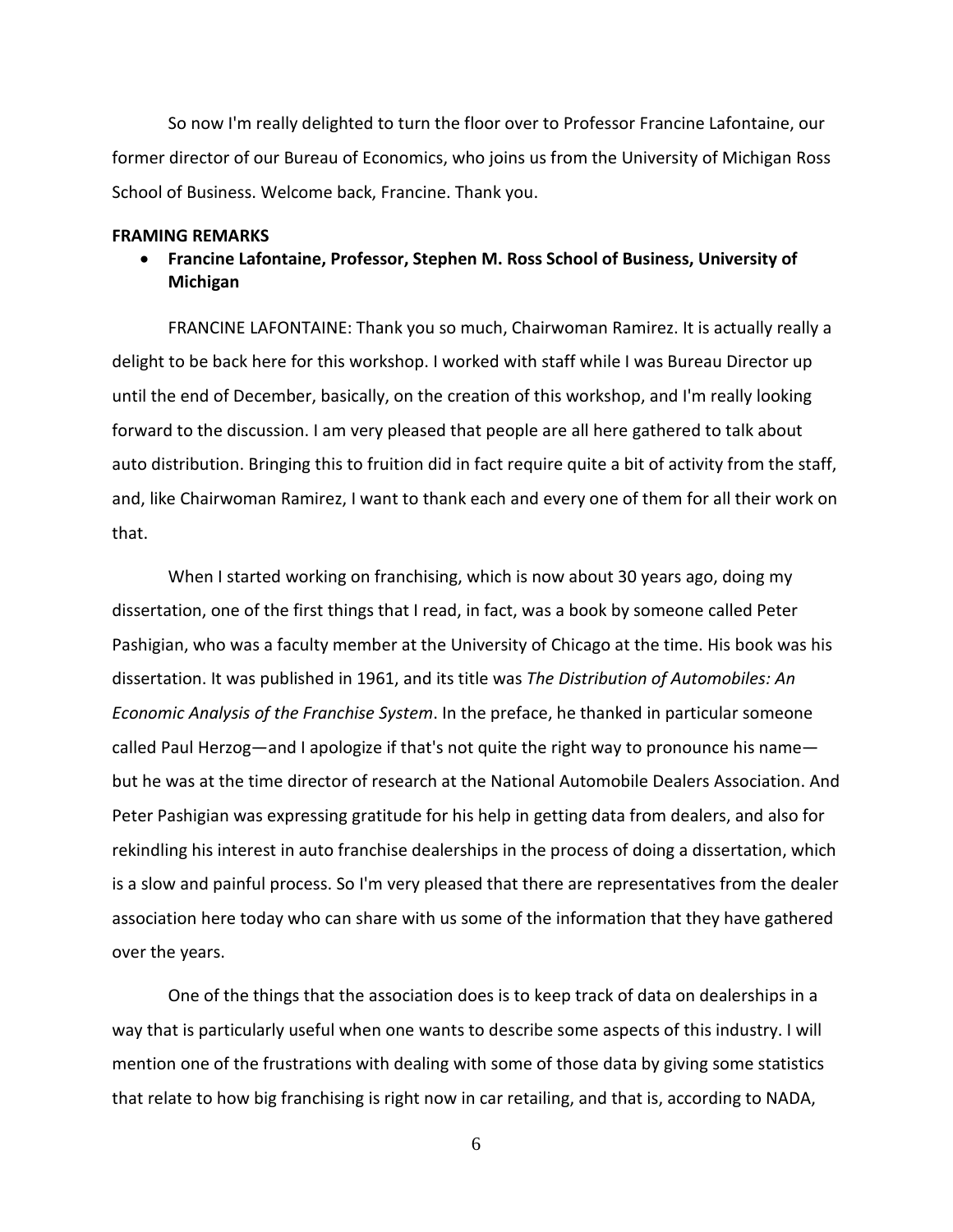there are 16,400 car dealerships today in the United States. The latest numbers from the Census would put that at 21,000 something, and so there are 5,000 dealerships that I'm missing in between the Census data and the NADA data. That always hurts somebody like me, to just not know where these went. I would really encourage the association and other people that work with data on these dealerships to talk with the Census, and try and figure out where the source of these differences are, and to really try and make these things a little bit more comparable. There are definitional issues—I understand that, and that's probably the source of that—but it's difficult to talk about the numbers when you have these disparities in different places.

Now I want to get back to the world as it was when Peter Pashigian was thinking about franchised dealerships, and that is there were basically only U.S. car manufacturers in the market—six of them at the time, but the big three definitely had become the major force. There was at that time about 33,000—almost 34,000—car dealerships, according to the NADA data, and therefore twice as many as what we have today, so there's been consolidation in that market. In particular, there's been a reduction in the number of very small dealerships that used to exist—the ones that would sell just a few cars, but also gasoline and other things. That number has gone down dramatically.

At the same time, the system of laws that we will be talking about was not as developed. The states had begun by 1960—when he was writing his dissertation—to enact these laws, but the laws were more specific. They were targeting specific issues, and they were not yet as widespread across the states. About 20-some states had enacted such laws at that time.

By 1979, when somebody called Smith did a study trying to assess the effect of franchise laws on the cost of cars to consumers, many more states had established their franchise laws. In particular, 45 states had rules against termination. And when I say termination, they typically include also non-renewal and non-continuation rules. So that transforms a contract that had been of a certain duration into something that is in perpetuity. Also, 26 states had rules against establishing another dealership nearby, so that these would create exclusive territories around the dealerships.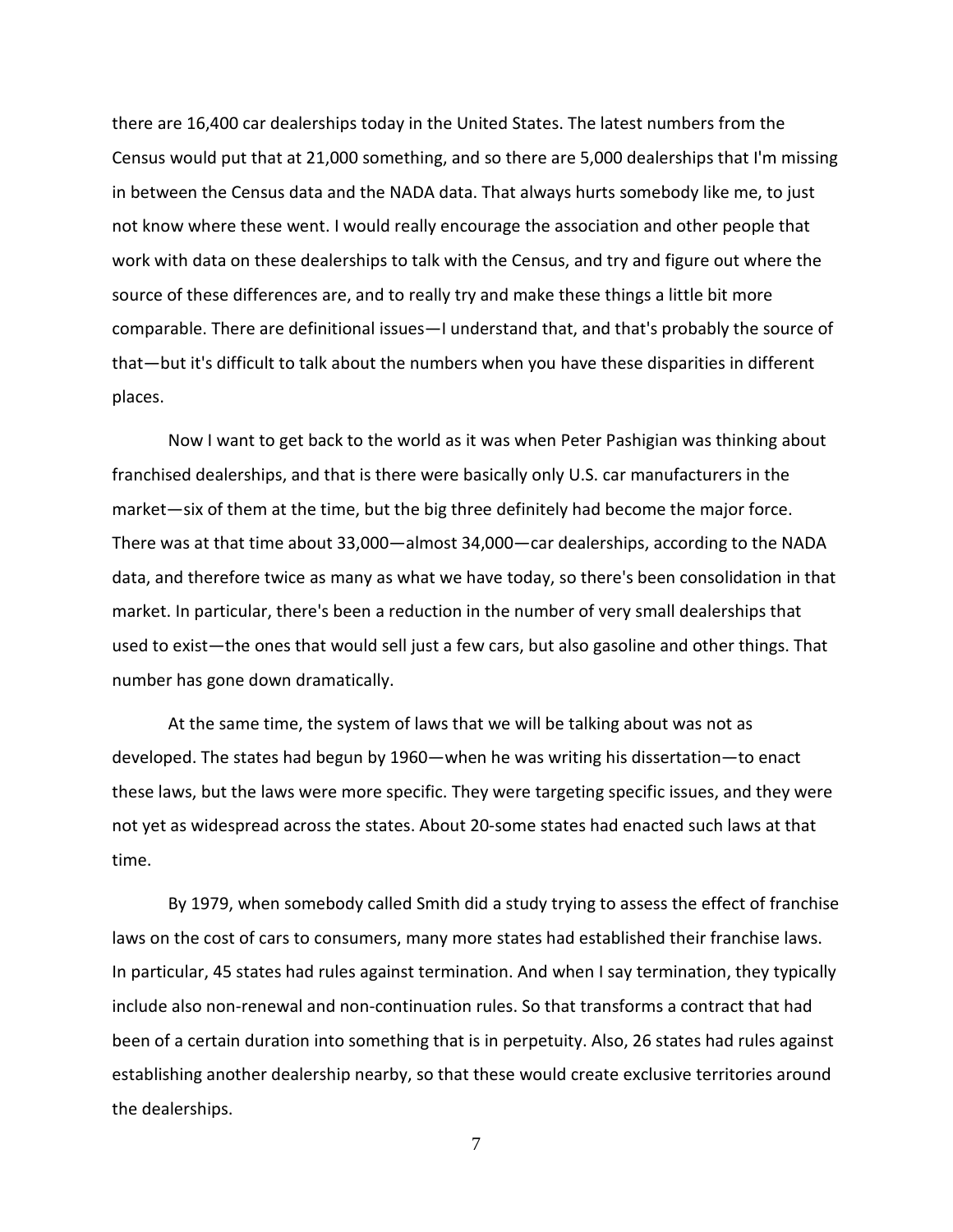By 2009, when I was working with Fiona Scott Morton—who's also going to be one of our speakers, and is sitting here right now—on a paper together on the prevalence of these laws, we found that all 50 states had these termination and non-renewal rules, and 47 states had rules that led to exclusive territories. We showed, for example, that these had consequences, in terms of the dynamics of this sector, by showing a map that compared what GM's dealership system looked like relative to Toyota, where Toyota's system had been put in place after many of these laws were known to exist, and therefore could adjust to that little bit more. What we saw was that GM dealerships were selling about a half to a third as many cars, on average, as what the Toyota dealerships were, and they were very often much nearer to each other, and not necessarily where the population had grown, in particular. So the point of that is to say that these kinds of laws about termination and non-renewal, as well as exclusive territories, make dynamic adjustments in this franchise system difficult.

Chairwoman Ramirez pointed out that the reason that these laws were put in place, in part, was because of dealership concerns over their investments, and protecting them. There are realities about that that we understand come to play in deciding how we should regulate or think about these industries. At the same time, the question becomes whether that is the right way to think about protecting those investments, and whether there are alternatives that might be preferable for consumers. Our first panel will examine exactly those kinds of issues that I just talked about—the non-renewal, termination, and exclusive territories.

As Chairwoman Ramirez pointed out, we're going to also have a panel that looks at an area that's been very active of late, which is the area of warranty reimbursement for the work performed at car dealerships. That topic is something that's of particular interest to some of us, because the fact that that's the place where the laws have changed gives us, perhaps, an opportunity to see what the effects are, empirically. So if we can put the right kind of data together, it might be one of the places where we can examine the economic effects of these laws.

We're very pleased to have Professor Carlton, who's going to give the keynote at lunch. He's going to talk more generally about these kinds of rules as they occur in other industries, as well, but also about the state action doctrine more generally. This is important, as it broadens a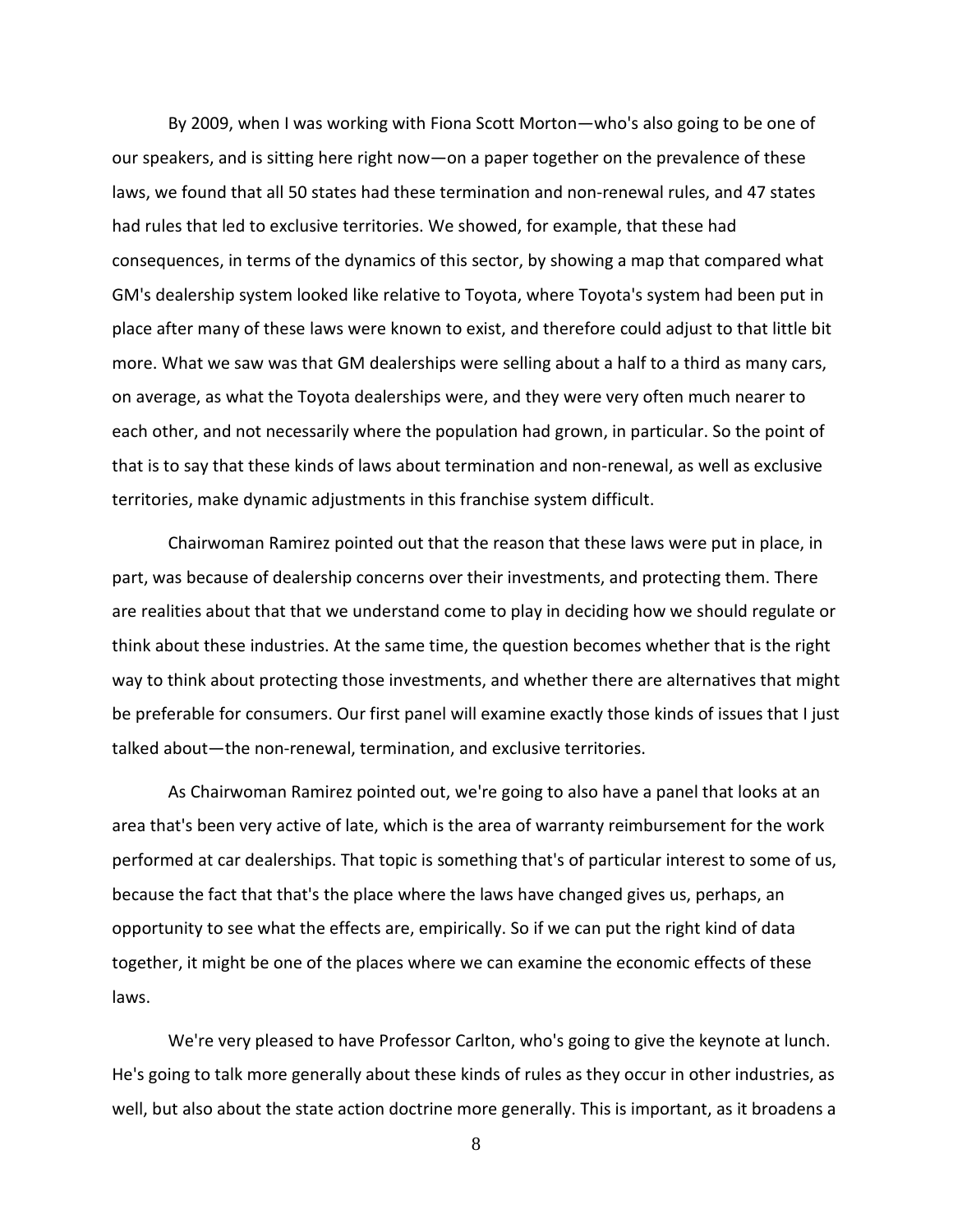little bit the scope of this particular workshop, but also pins down some aspects of why we have these regulations.

The third panel—the first one after lunch—is going to get to exactly what Professor Pashigian was looking to answer in his dissertation, which is why would manufacturers use a franchise system. Why would they choose to delegate to somebody else, but restrict the number of dealers that they have? That was his main question. That's actually a question I've spent quite some time dealing with in my own work on business format franchising, the other side of franchising. The answer that you get from discussion with industry, as well as from empirical work that I've been involved with, and others have as well, is that there's kind of a trade-off between incentives for the franchise dealer (in terms of investment effort, local tailoring of products, and other things) and control. That's the thing that the franchiser lets go of, to some extent, when they delegate to somebody else. The control comes with this capacity to decide how changes should be put in place, and so it comes with the dynamic aspect that I was just talking about.

You couldn't ask the question of why franchising in the car industry anymore in the US, since the laws do prevent manufacturers from selling directly completely. But we do allow firms like AutoNation, and Warren Buffett has been able to buy a number of dealerships. The reason why we don't allow that for car manufacturers is an important question, one that Tesla, and Elio, and those other firms and other products that are on the horizon, all raise.

So the questions that these new industries, and new technologies, and the changes in the market bring to bear is what are going to be the likely effect of these technologies on the franchise system, and on the sale of cars, and on these laws? But at the same time, how are the laws going to affect the entry and the development of these innovations? That will be the focus of our last panel.

As we discuss all of these questions, the goal is to get – as Chairwoman Ramirez mentioned—people from industry, as well as people who study the industry, to discuss these issues, so that we can start to shed some light on these effects that we are particularly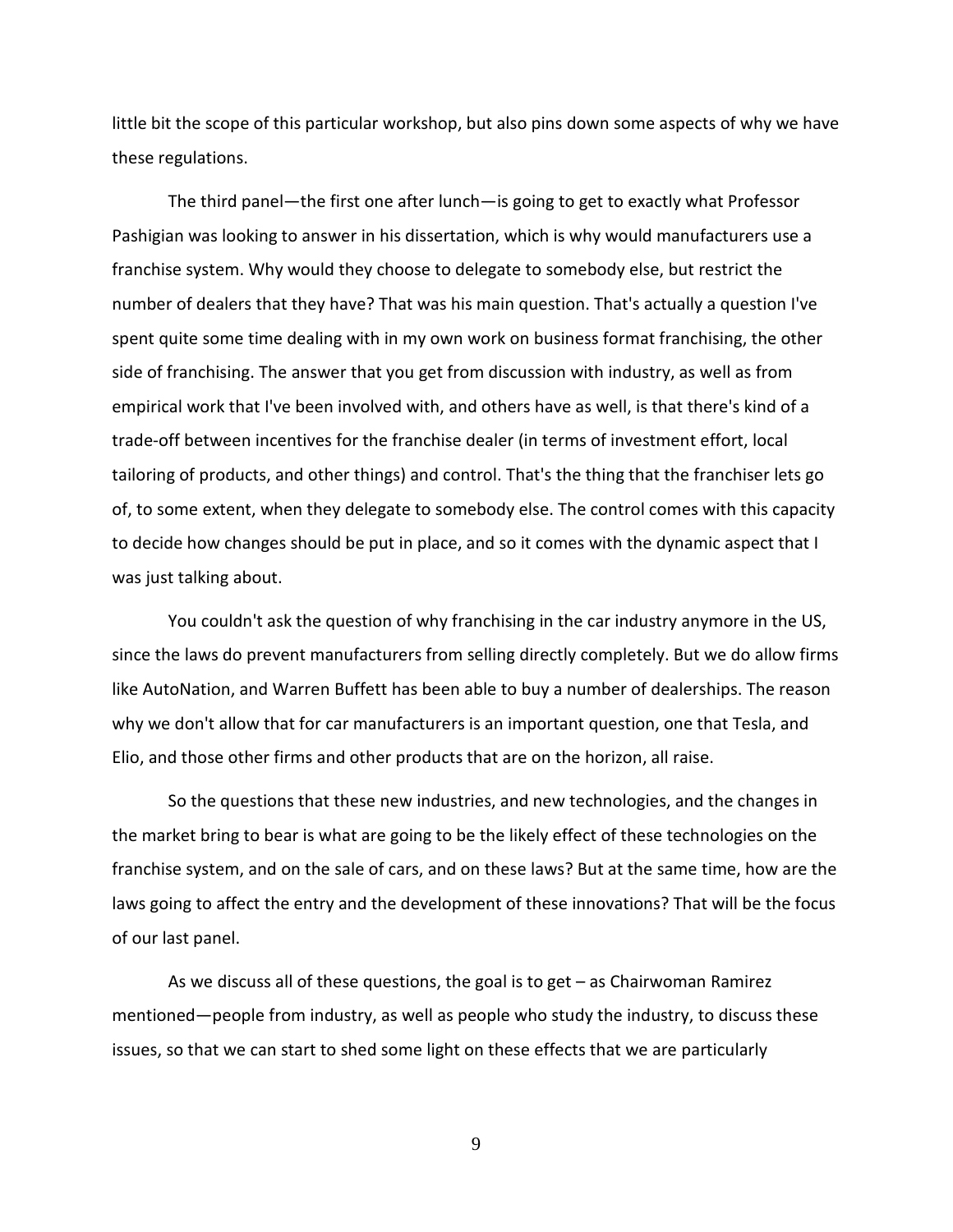interested in understanding for consumers, in particular, in terms of prices, accessibility, quality, dealer and manufacturer behavior—all of these kinds of issues.

I'm looking forward very much to learning a lot from industry. I found during my days at the FTC that that was one of the blessings of being in that location. That is, firms and representatives would come and talk to us and explain to us various things. We're looking forward to these kinds of discussions here today as well, and to learning more about this system, but also thinking about it critically and seeing where to go forward.

Thank you. With that let me bring together the first panel, who will be moderated by both James Frost and—our two main organizers of the workshop. Thank you very much.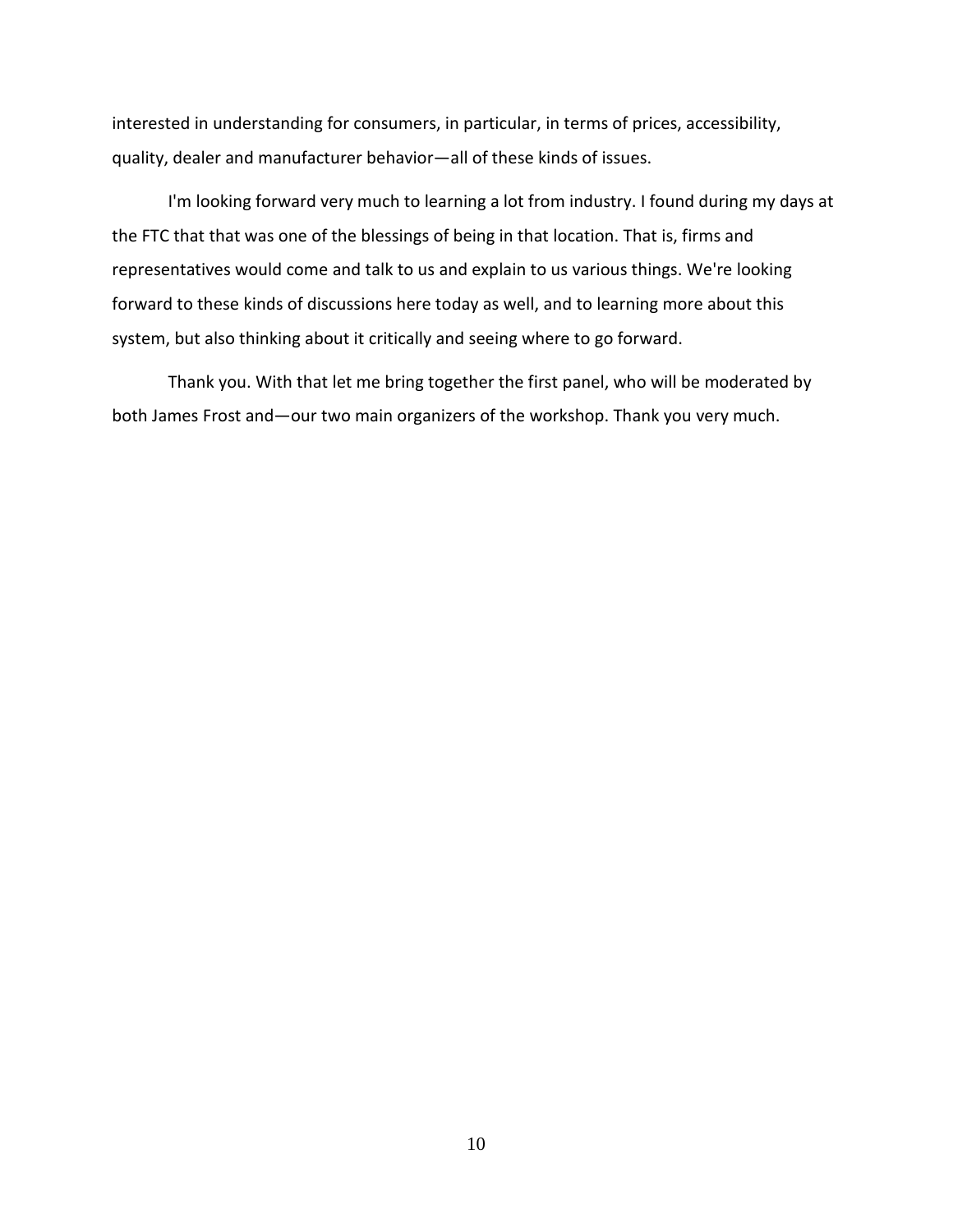## **PANEL 1: STATE REGULATION OF DEALER NETWORKS**

**Panelists:**

- **Jim Anderson, President and CEO, Urban Science**
- **Carl Chiappa, Partner, Hogan Lovells US LLP**
- **Aaron Jacoby, Chair of Automotive Industry Practice Group, Arent Fox**
- **Joseph Roesner, President, Fontana Group**
- **Henry Schneider, Assistant Professor of Economics, Cornell University**

# **Moderators:**

- **James Frost, Attorney, Bureau of Competition, Federal Trade Commission**
- **Patrick Roach, Attorney Advisor, Office of Policy Planning, Federal Trade Commission**

JAMES FROST: Good morning, everyone. Indeed, my name is James Frost. I'm an attorney here at the FTC. Sharing the moderator duties with me will be Pat Roach this morning. I do need to give the standard disclaimer that anything that I say today, or anything that Pat says today, will be our own opinion, and is not the opinion of the Commission or any individual Commissioner.

For those of you that are new to this topic, when we talk about dealer network issues, we're really talking about the ability of automobile manufacturers to do one of three things terminate an existing dealer, add a new dealer somewhere where there isn't one, or change the current shape of the dealer—excuse me—change the area of responsibility or physical location of a particular dealership.

As you might imagine, when issues like this come up, the interests of both dealers and manufacturers can be significant. But if you're not an expert in these issues, what you may not realize is the degree to which the state is also involved in these areas. Today, states directly regulate in this space extensively. And the purpose of our panel today is really to talk about what is the ultimate impact on consumers for these issues, and how do these laws work today within the eyes of the market participants.

Every moderator, when they stand up and talk about a panel, says that they've got a great group of panelists. That's certainly true here. Let me just briefly introduce them to you. Carl Chiappa is a partner at Hogan Lovells. He's been representing automobile manufactures for over 35 years. He has extensive experience litigating issues related to the shape of the dealer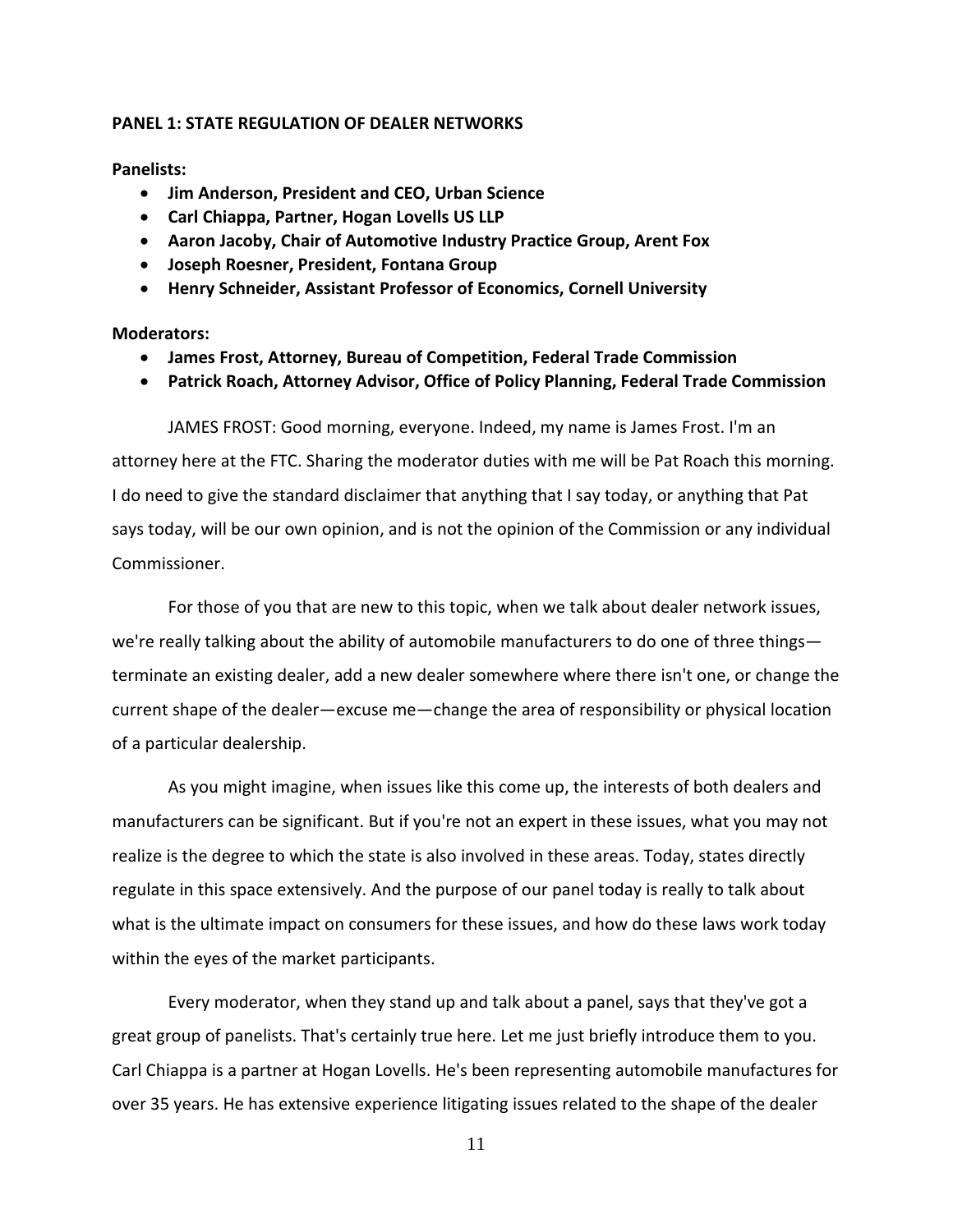network on behalf of his OEM clients. In those contested proceedings, Carl often squares off against Aaron Jacoby, who is a partner at Arent Fox, who has considerable experience litigating dealer network issues on behalf of his dealership clients.

Resolving these cases often requires expert testimony. And today we have two distinguished experts with a great deal of experience in testifying on these topics. Jim Anderson is the founder, president, and CEO of Urban Science. Among his many accomplishments, Jim has testified in over 125 cases related to the shape of the dealer network. Next to him is Joe Roesner, the president of Fontana Group, and likewise has a very long and impressive history of providing expert testimony in contested dealer network proceedings. Finally, Professor Henry Schneider is an economist at Cornell University who has studied and written extensively about the economics of the automobile industry.

The format we're going to follow here is slightly unusual. One of the benefits when you work for the federal government is you can convince people to do things that they ordinarily would never do. I have used that power to benefit all of you today. I've gotten Carl and Aaron to work together in providing you all with a brief background on the current shape of the legal landscape. Getting Carl and Aaron to work together for five minutes may not rank with bringing peace to Northern Ireland, but I thought it would be a useful exercise to try to get some agreement on the things which are not really in dispute before we get into the areas where people want to join issue.

So after that joint backgrounder, I'm going to give each panelist time to briefly present their own views on these issues. And before we get to the question and answer period, if you would like your question to be included in the question and answer period there are question cards available. Please just go ahead and write down your question. We'll be collecting those right after Henry gives his speech. And so we're happy to have your questions as well.

With that, I think I will turn it over to Carl and Aaron to begin.

CARL CHIAPPA: Thank you, James.

AARON JACOBY: Thank you.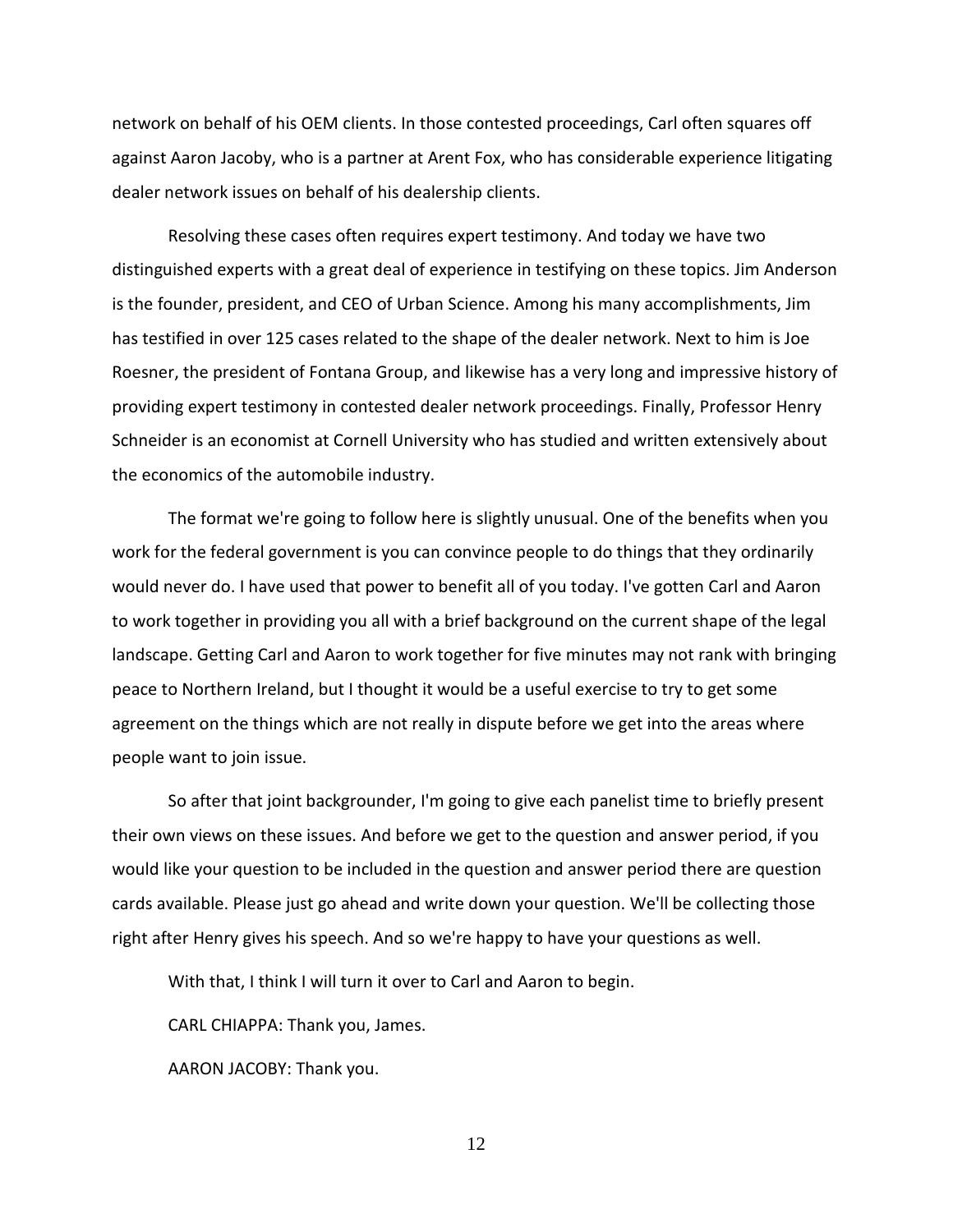CARL CHIAPPA: Well as James says, Aaron and I have agreed to do a joint presentation. Let me see if I can—here we are. One thing you don't know is that there's a large red clock here looking at me, which did not start to tick down during James's opening remarks. That's another advantage of being with the government I suppose.

AARON JACOBY: You're using up time.

CARL CHIAPPA: So Aaron and I have exactly eight minutes to describe to you an overview of the franchise laws that we're going to be discussing today. As you'll see in the PowerPoint in front of you, that is a 60-year history. So we have slightly more than a minute a decade.

These are very complex, very comprehensive regulations. Most of you I suspect are familiar with them. For those of you who are not, we'll give you just a brief look at them, and what's some of the jargon that we use that might otherwise be somewhat baffling.

We're talking about state regulations here—all 50 states, as Doctor Lafontaine just pointed out. There are two and only two federal statutes, which I'll talk about in a moment. But all 50 states now have statutes that specifically regulate the relationship between motor vehicle dealers and motor vehicle manufacturers. We're not talking about statutes that, for example, are relevant to McDonald's.

The first of the federal statutes was the Automobile Dealer Day in Court Act, which was passed in 1956. It simply says that manufacturers must act in good faith toward their dealers. That ended up having a very specific meaning through court interpretation. The statute is still pled, though I think it would be fair to say that today its great benefit is that it grounds federal question jurisdiction when you're not before a state board.

Since the 1970s—and Dr. Lafontaine just mentioned a number of these to you—there was a large group of state statutes passed, beginning with relatively simple provisions. Dealers could not be forced to take cars they had not ordered. There was limitations on non-renewals and terminations.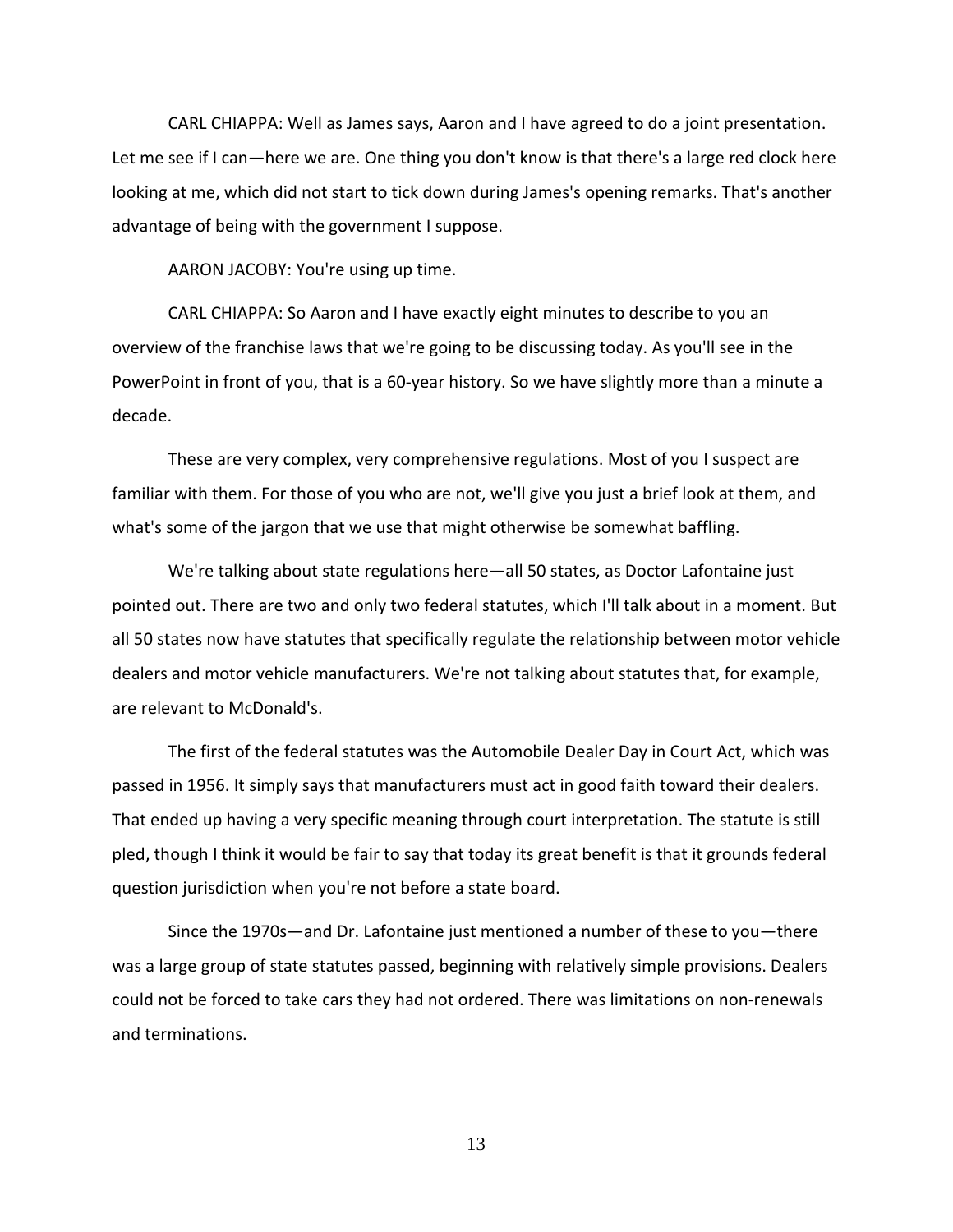The rationale for the statutes—and Aaron and I have promised a nonpartisan look at this; the greatest exhibition of detente since Reagan and Gorbachev—was really unequal bargaining power; level the playing field between large manufacturers and their dealers. Many of the statutes also begin with a recitation that this is in an effort to promote the public welfare, because of the significance of automobile distribution for the states.

An important thing to recognize about these statutes is that they override any private contracts. Now that does not mean that the contracts are irrelevant, because they are frequently incorporated into the statutes. But it does mean that these very comprehensive regulations override the state provisions.

One other more recent, early part of the century—2001, I think—federal legislation was the amendment effectively of the Federal Arbitration Act to render arbitration agreements and dealer agreements null unless the parties agreed after the beginning of their dispute to arbitrate.

OK. Since time is going faster than I possibly could have thought it would, let me tell you a little bit about termination provisions. They were a core aspect and an early aspect of the protection afforded to motor vehicle dealers by these statutes. Essentially, they require that a manufacturer wishing to non-renew or to terminate a dealer has to prove good cause.

There are two basic versions of that. One is a multi-factor balancing test. And one is, has there been a material breach of the contract?

Dr. Lafontaine's already told you statutes override the terms of the contract, making them evergreen agreements. For the most part, a dealer does not have to show the normal preliminary injunction standards. There's an automatic stay if a termination has taken place, or a notice of termination has been issued. And in approximately 40 of the states, termination cases are heard by administrative bodies that may be specifically empowered to hear motor vehicle disputes, or may hear all kinds of administrative disputes.

AARON JACOBY: Let's move on quickly to add points and relocations, because as usual, Carl, you've run over your time.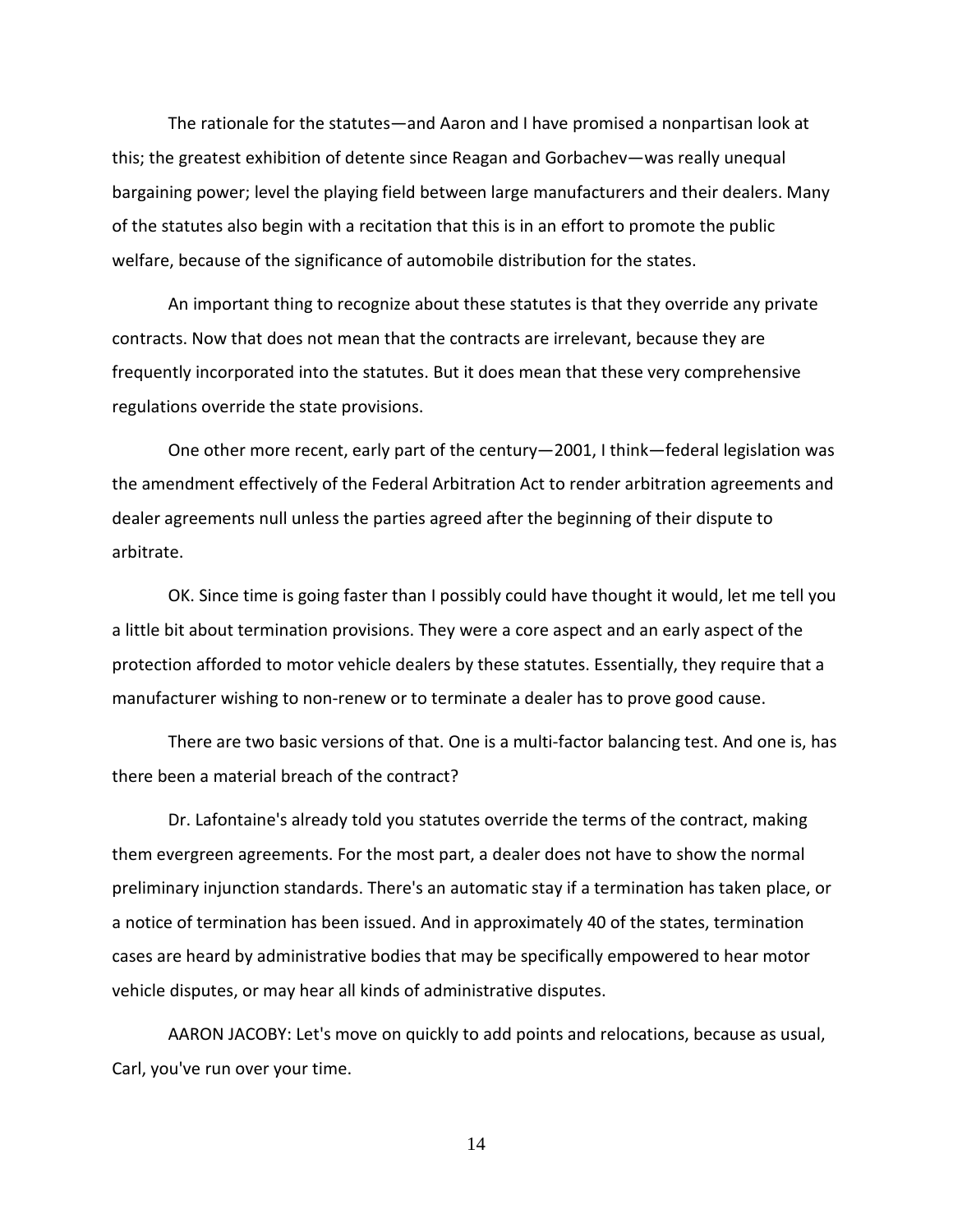In any event, going through quickly another area of oversight by the state governments is with regard to add points and relocations. What do we mean by an add point? An add point is an additional dealership that will be located in a market area that was otherwise allocated to one or more other dealers. These are not exclusive territories, but when a point is added to the market, because these markets are considered sensitive and important to balance—the time started over again. Look at that.

CARL CHIAPPA: You see that was—a special concession.

AARON JACOBY: There's oversight permitted to determine if that's an appropriate market action by the manufacturer who seeks to add that point. We refer to those as add points. And you'll hear us talking about an add point during the day. So keep that in mind. Add point equals government oversight for that market area.

A relocation is when an existing dealer that is not in a given market area is going to relocate a particular dealership from the market area where it is, to a new market area. And that also is considered a market action. And as with an add point, that market action can receive oversight if other dealers in that market area file what is called a protest.

As with the termination, a protest filed by a dealer in a given market area allows for government oversight. And in a government panel, typically an administrative law judge reporting to a board—similar to what the FTC or any government agency has in place—looks at whether it's the add point or the relocation, and considers a series of good-cause factors that I'll get to in a minute.

When can a dealer protest, and who can protest? Oh, I'm supposed to be manning this. OK. So The RMA statutes define who can protest. And different states do it differently. This is sort of the local control aspect that Dr. Lafontaine referred to.

And any state, as you can see in this slide, decides it slightly differently—California 10 miles, New Jersey 14 miles. Some states, it depends if they're rural, urban, et cetera. And burdens of proof seem to be slightly different in urban areas like Los Angeles compared to rural areas.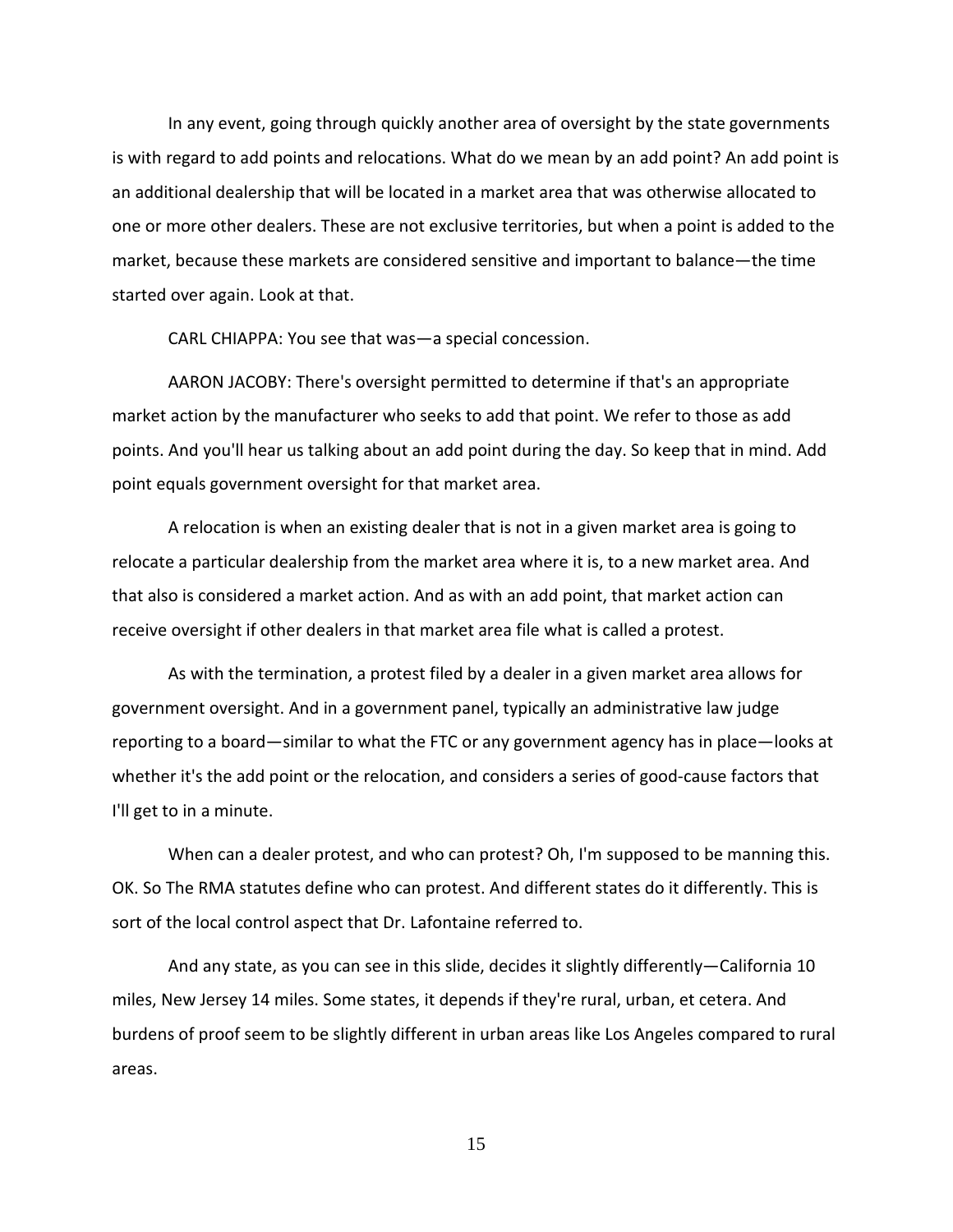Other states do it by percentage of sales, as in Florida. And other states use either a county line or a 15-mile radius, like Texas. Again, these are not marking exclusive territories. They're marking the boundary by which it's decided whether or not there can be government oversight over a market action for either an add point or a relocation.

So the good-cause factors. This is how the hearings are conducted. And when there is government oversight triggered—and it's triggered by a protest by a relevant market area dealer—the decision over whether to allow an add point, or allow a relocation is based on these factors that you see here. It has to do with the dealer's investment, the effect on the market, the effect on the consuming public, the effect on public welfare, the adequacy of competition. And you're talking here about intra-brand competition, because you're moving, let's say, a GM dealer from one market area to a different market area, or a Toyota dealer, et cetera.

Convenience of consumer care for their vehicle with regard to recalls, warranty, service, et cetera. The states want to ensure the customers have adequate facilities to go to, and numerous facilities to go to. And what are the adequacy of those facilities?

And a lot of these factors, as you can see, focus on the public interest—not the interest of either the manufacturer or the dealer—although Carl would like to see that differently I think. And I think either side might like that to be different at one time or another. But the focus of the government is certainly on the consuming public.

#### Carl?

CARL CHIAPPA: As I said at the beginning, these are very comprehensive regulations. We talked about how, in the beginning, they were aimed particularly at terminations and at add points. But over the last now 40 years about, the regulations have expanded and deepened. So among the earlier additions to the protections of these state laws, were the post-termination obligations, which essentially means that the manufacturer has to buy back certain physical assets of the dealer if the dealer is going out of business. And that may in many cases be whether it's a voluntary termination, or a termination by the manufacturer's initiative.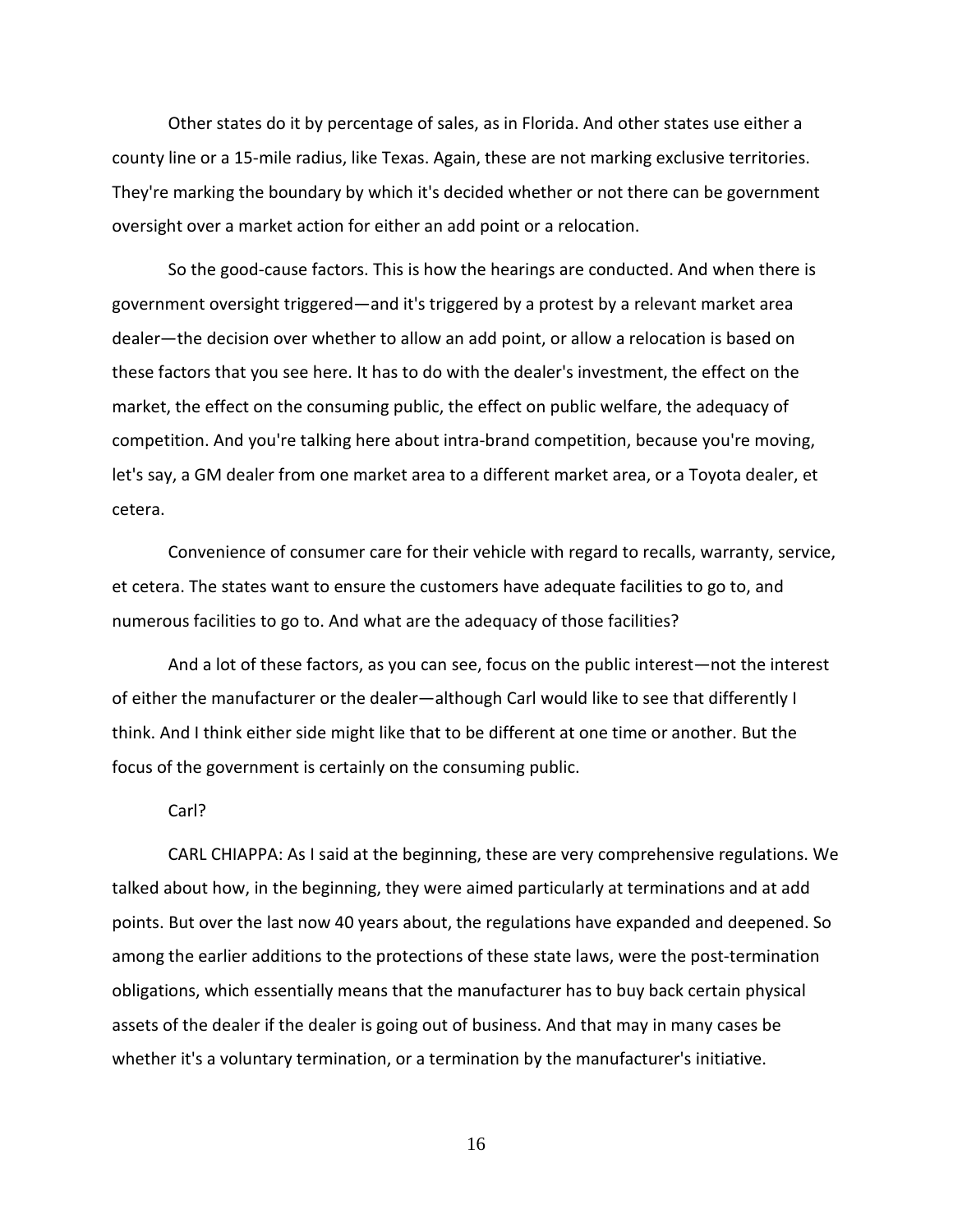The very last item—participation in advertising—is also, if we were archaeologists, this would be very low in the layers. There were in the very beginning issues about requiring dealers to belong to advertising associations. And that was planned early on as well.

More recently, there has been significant legislation on the issue of withdrawal of brands, where manufacturers have to pay dealers the value that the franchise had on the day before the withdrawal of the brand takes place. May also have obligations with respect to the rent or the value of the facility that the dealer had occupied.

And you're all aware that there have been many brand withdrawals over the years— Oldsmobile, Mercury, the late and unlamented Yugo. And similarly, proposals to sell franchises, called in our jargon buy-sells. There are restrictions on when a manufacturer can say no, that purchaser is unacceptable to us.

Allocations of vehicles. This is something that normally takes place only in the happy circumstance where the demand is exceeding the supply of the vehicle. But if you're in that situation, there are rules about how that has to be done.

More recently, there has been significant legislation on the issue of incentives, whether manufacturers can require dealers to be exclusive. Warranty reimbursement, labor and parts are legislated in terms of what the manufacturer has to pay the dealer.

Modifications of dealer agreements. There are filings required. There is the great music. And Aaron actually took longer with his three slides than I did with mine. So we'll end with that, and I think move soon to a more partisan discussion.

JAMES FROST: Right. So that concludes the sort of bipartisan part of this. We're now going to move, and go right back to Carl. But now Carl's going to give his own personal views as to what he thinks of all these laws.

CARL CHIAPPA: Yes. And let me stress as James did at the beginning that no client past, present, or—if there are any—future are responsible for anything I have to say here today. These are really my views of how the laws affect things on a practical, daily basis based upon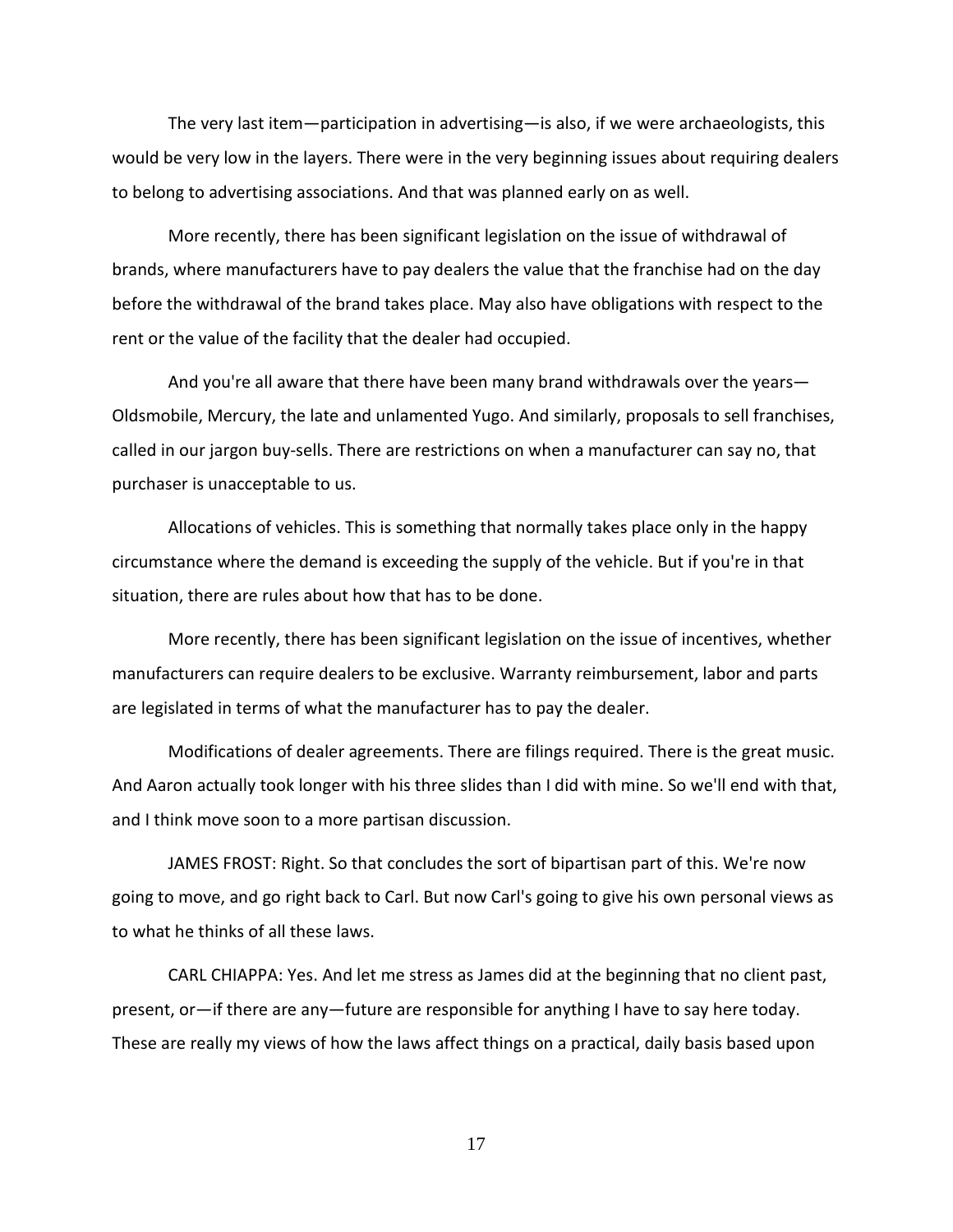what is now—as hard as it is to believe—37 years of representing automobile manufacturers and distributors.

I guess I'll start by saying that an obvious thing. Dealers are the face of manufacturers to the consuming public. And for many people, there isn't really much of a distinction. They understand the dealers to be the manufacturers. So it's a relationship of high interdependency. And I think that—I'll come back to this later—is something that is perhaps sometimes forgotten.

One of the things that I find challenging about the dealer statutes, especially as they have evolved over the years that I've been doing this, is that they impose a one-size-fits-all standard. And this is true of all regulations, of course. But it's particularly difficult here, because you have manufacturers whose sales are increasing rapidly, manufacturers whose sales are flat, manufacturers whose sales have decreased. You have manufacturers who sell luxury goods, manufacturers who sell volume goods. And all of these statutes apply equally in all of those situations. And so what looks like equal treatment on a piece of paper does not work out to be equal in practice.

The effects of these statutes are very disparate. But they're not only disparate from the brand's perspective. They're also disparate, frankly, from the perspective of the dealers.

The dealer bodies have changed enormously over the years. We now have public companies. We have Warren Buffett, as we've described. We have private equity companies. And so the makeup of the companies whose protections are being afforded by these statutes have changed dramatically.

Additionally, we have a situation where we have an enormously dynamic marketplace. It doesn't take a great deal to see that the internet has transformed the retail business. The question of whether these statutes—which I consider to be a somewhat blunt instrument for this kind of regulation—can keep up with what will be the millennial expectation of finding, going somewhere, and bargaining over it unusual, I think is going to be a big challenge for everyone on both sides of the equation.

Whether we like to say it or not, there are performance issues that manufacturers have to look at. There are weaker-performing dealers. And one of the questions I've always had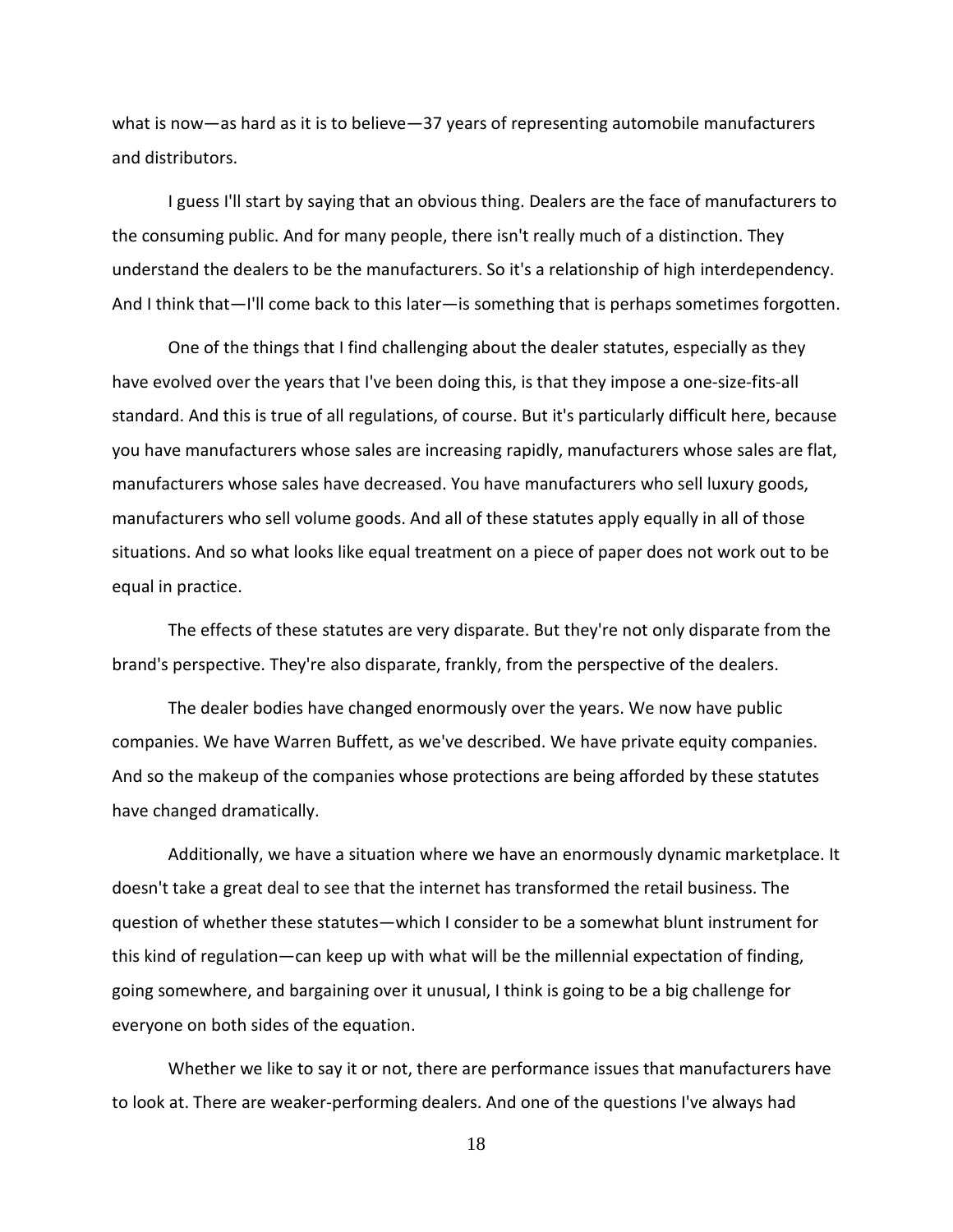about the statutes is whether the protection of weaker-performing dealers are in the interest of anyone. Are they in the interest of the consuming public? Are they in the interest of the manufacturer?

But curiously—and I'd like to come back to this—one of the questions I have is, are they in the interest of other dealers? And I think the answer to that may very well be no, that the statues ironically have a negative effect on dealers. And one of the ways it has that negative effect is that there are many dealers who are eager to invest in their franchises.

And one of the things that's happened over the years is that where the early statutes restricted a manufacturer's ability to take negative steps against dealers, more recently what they have done is to restrict the manufacturers' ability to incentivize certain dealer behavior, like superior consumer satisfaction, or upgrading of facilities. I'm not sure that's in the interest of the vast majority of dealers.

Now a classic example of this, it seems to me, are add points and relocations, which are not OEM or manufacturer against dealer disputes. The people who are getting the add points; in the vast majority of cases, the people who want to relocate are the dealers themselves. And the restrictions that Aaron and I described in our quick overview, it seems to me, do not necessarily work in favor of the dealers who are the ones who are going to be the beneficiaries.

Florida is an example of a statute in which the manufacturer must prove that the existing representation is inadequate before it can allow a dealer to relocate. Not, in other words, whether it would be better for the consuming public, or better for the dealers, but whether the situation is OK. If it's OK, then the statute sort of says, well, the dealer shouldn't be allowed to relocate. Unfortunately, that works to the disadvantage of dealers who in some cases have to relocate for one reason or another.

One of the things that's happened over the years is that add points are such lengthy processes, and are so expensive, that in fact now settlement agreements are reached early on. Well there's no spontaneous generation of a dollar, or as Milton Friedman said, there are no free lunches. That money has to come from somewhere, whether reduced investment, or it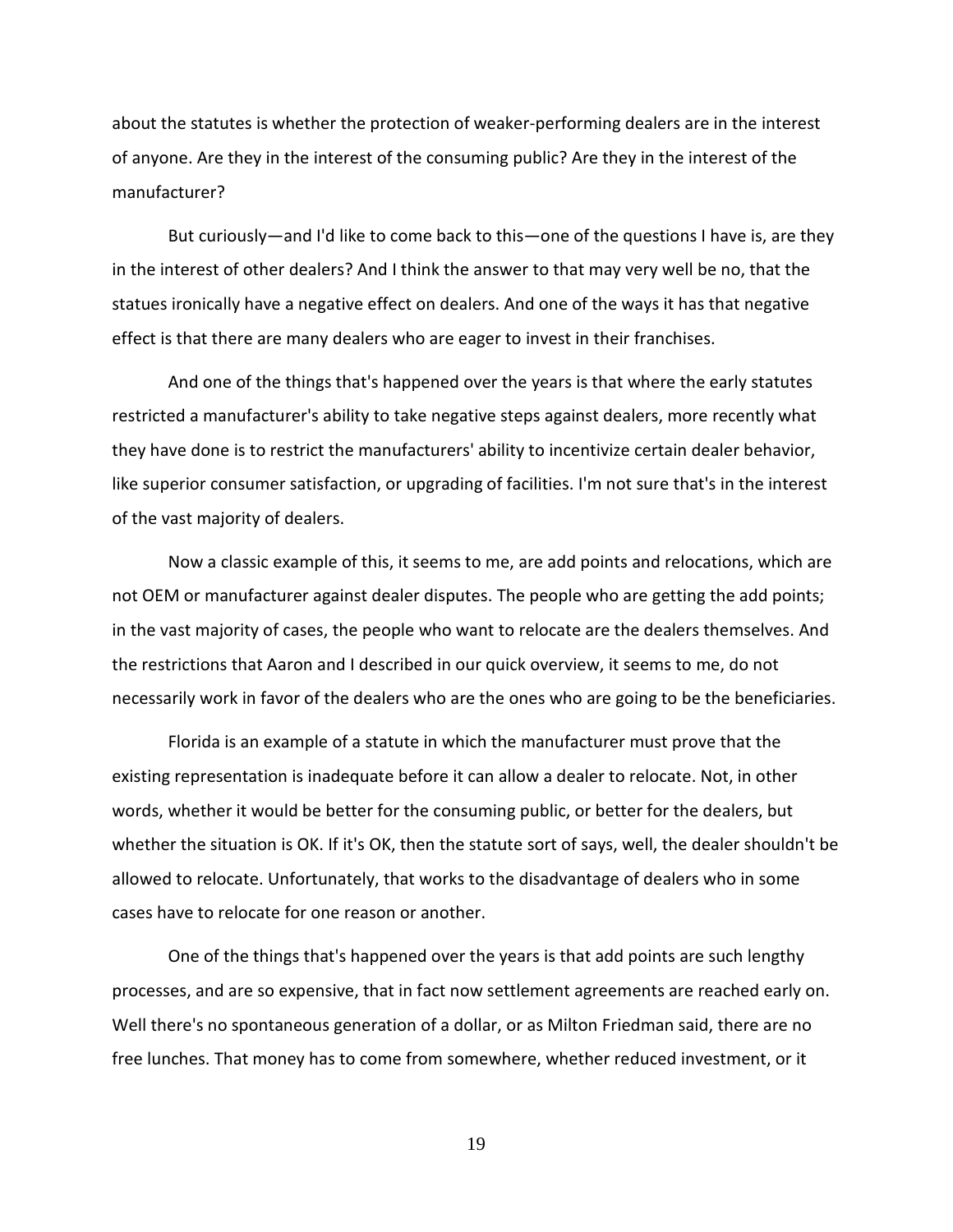comes from the dealers, or the manufacturers. And I wonder whether that is also in the interest of the dealers.

As we've said, the add points do not look at competition and the public interest exclusively. They look at that as two factors among many multiple factors. So it seems to me we've got the one-size-fits-all problem. We have the question of innovation, and we have the question of whether it's advantageous to the dealers.

Now terminations. I'm going to say something that will probably cause some of you to question either my veracity, or my sanity, or both. But the truth of the matter is the manufacturer-dealer relationship is not inherently an antagonistic one. My partner Scott Golden likes to say that contracts are negotiated and written and signed, and for the most part they go into a desk drawer and are never looked at again. Well that's true for the vast majority of dealers, and it's true for the vast majority of dealers with respect to dealer statutes. They never have to deal with them.

Now we'll always hear anecdotes about abusive behavior by manufacturers. I can tell you that terminations are things that go through so many levels of review that frankly I find those anecdotes to somewhat strain credulity. But even if you assume that that is not the case, the question is whether these statutes are the best way to handle them. Is it really a good idea to say that a material breach of an agreement is not sufficient to ground termination?

One of the more extraordinary developments is a New Hampshire decision recently that forbade a dealer and a manufacturer to enter into a settlement agreement, because it constituted a waiver of the dealer statute. Well for those of us who think that the Outside Counsel Full Employment Act, is a good idea, those—that's a good idea. But it's a terrible policy issue. And I am now out of time.

#### Aaron now has [INAUDIBLE]

AARON JACOBY: I phoned it in. OK. I think the point that Carl is making leads to debate around the margins, and with regard to some of the nuances, and whether or not evolution of these laws needs to shift. And I would say that certainly in his view it seems that he believes these laws have now evolved too far in an over-regulated direction.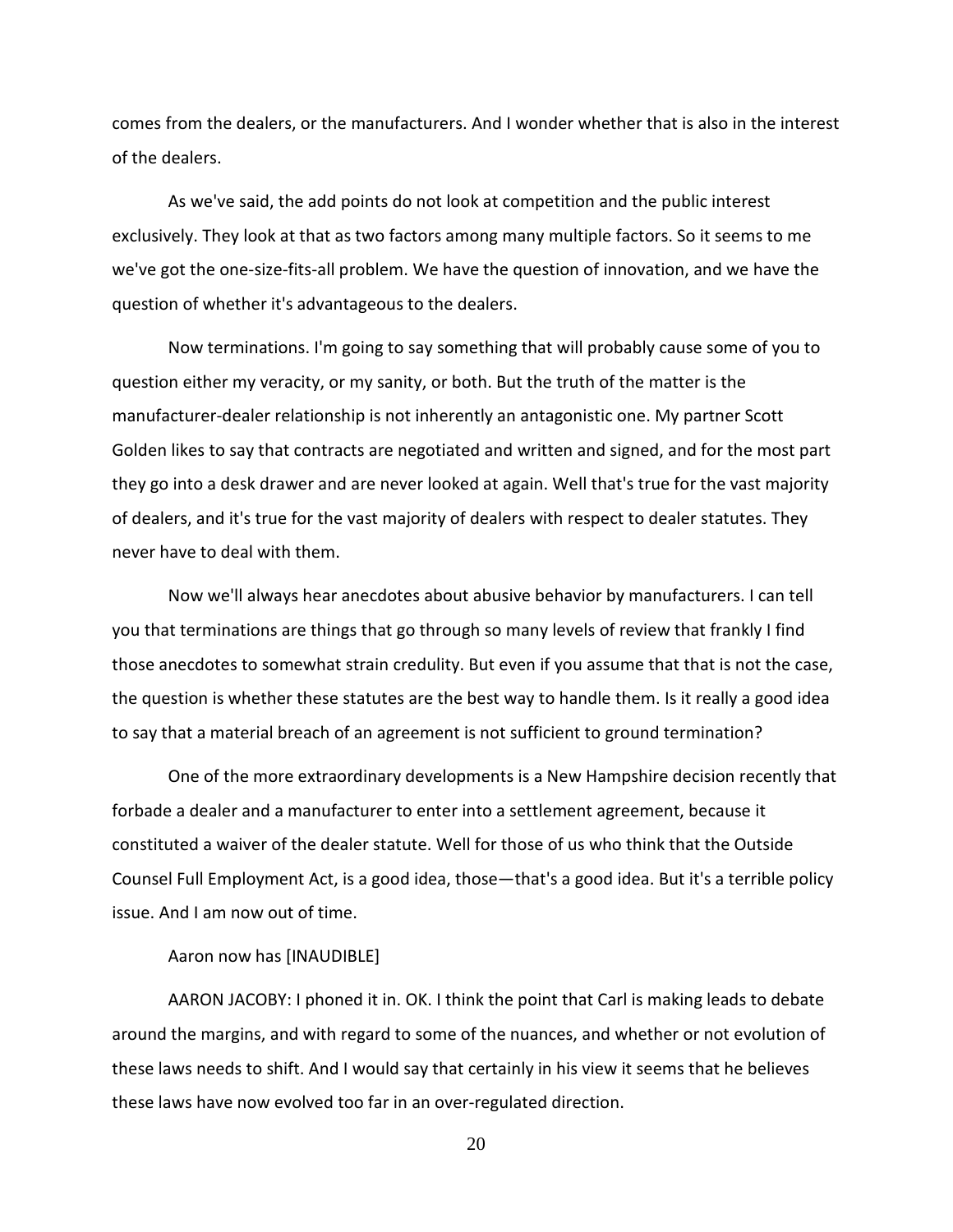But laws are always subject to change. They modify over time. And I'd like to look at asking, why regulate in the first place? First of all, this is an important economic sector—the auto industry, that is. And like other important sectors, like health care, telecom, oil shipping, transportation and the auto industry are regulated. They're not different than these other industries. They're considered important.

And while regulatory schemes do evolve over time, the core reason for the regulation remains. And that is to provide an oversight process—that's what these state governments wanted to do; provide an oversight process—to weigh actions that might negatively impact what is a key market sector.

And I think many of us in this room make our living working in this sector. It was already mentioned how many dealerships there are, how many vehicles are sold per year, the importance of personal mobility. This is a very key and important economic sector.

When it's not doing well, it can nearly take the country down, as happened during the Great Recession. When it is doing well, it bolsters the economy. And so it's a very sensitive ecosystem that we all need to treat with a lot of oversight. And that's what's provided by these laws.

Now what do the state governments intend by the enactment and implementation and enforcement of these laws? And to answer that, I thought I'd look to a statement of intent by a state government. Of course, since I'm Californian, I'm picking California, because it's the best state, right?

And what California says in its legislative intent—and I'm just going to read this as a quote—"The new motor vehicle franchise system, which operates within a strictly defined and highly regulated statutory scheme, assures the consuming public of a well-organized distribution system for the availability and sale of new motor vehicles throughout the state, provides a network of quality warranty recall and repair facilities to maintain those vehicles, and creates a cost-effective method for the state to police those systems through the licensing and regulation of private sector franchisors and franchisees."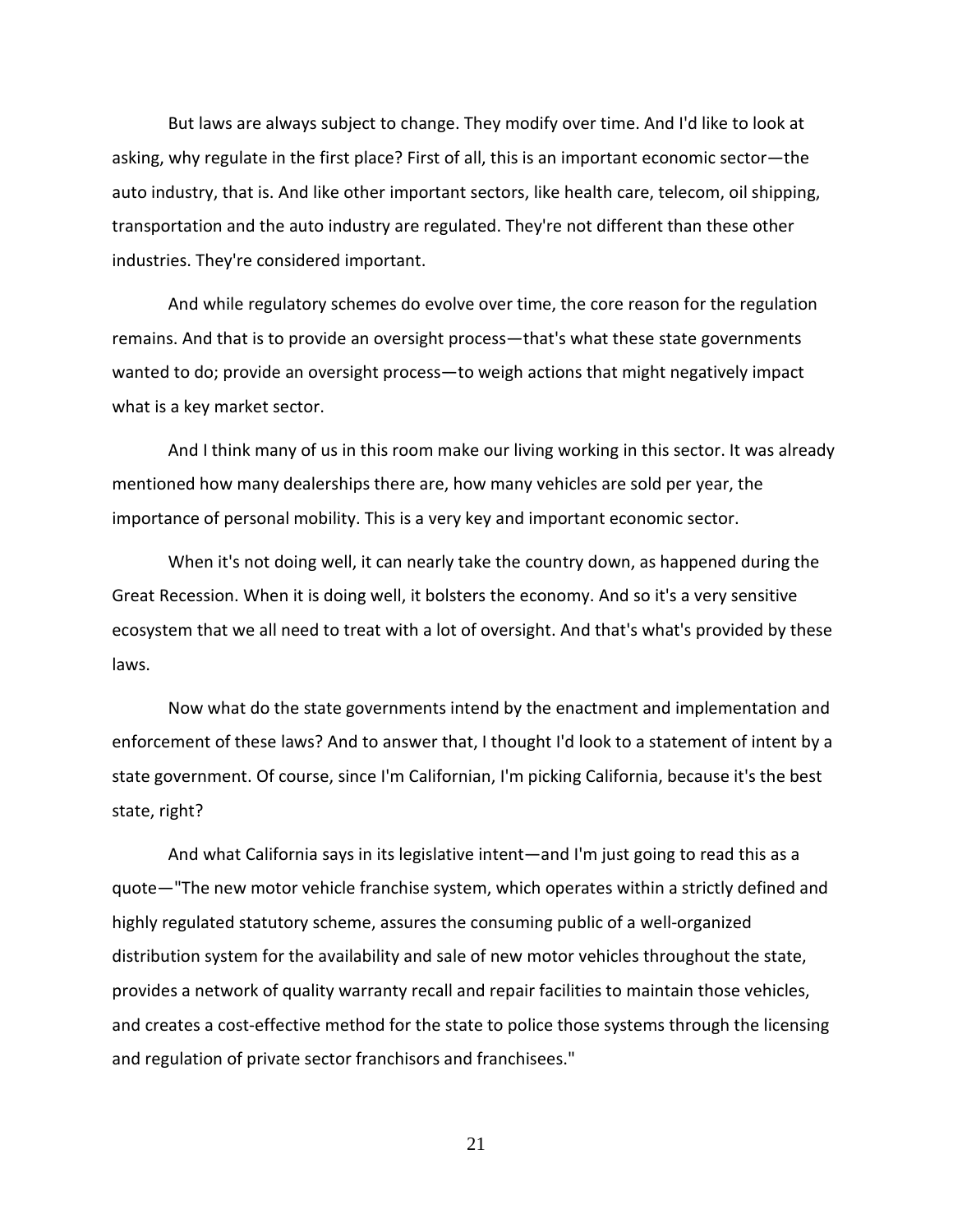So I think that's a good statement of why these laws exist, what they're intended to do. And whether or not any particular component of one of these laws carries out that purpose to perfect effect I suppose is always debatable. And Carl and I debate that all the time in court. But the reasoning for the existence in such an important segment of the economy I think we can perhaps all agree on.

When did this all begin? And I think Dr. Lafontaine mentioned, but in case not, I'll repeat that really in the 1950s the states began enacting these statutes. The initial focus of the various states was to curb abuses of the OEMs, and to level the playing field in an area where there was unequal bargaining power. And the reason for that is to provide a stable economic system to provide the various services.

So why not leave the contract negotiations of franchise, franchisee, franchisor to the parties involved? Well there is unequal bargaining power. And when you have one individual dealer against the sole provider of its product—the vehicle—and when the provider of the product is typically giant compared to the individual dealer, there is necessarily unequal bargaining power.

Dealers cannot collectively organize like a union. That's prohibited by the antitrust laws. And it doesn't matter if you're Berkshire Hathaway, or Penske, or AutoNation. It's one dealership agreement at a time. AutoNation does not negotiate its entire company's agreement with a single manufacturer. They have multiple manufacturers. They have multiple dealerships. And each dealership is an individual entity acting on its own.

Even if AutoNation were to be allowed, or if it was possible for them to negotiate one agreement for the whole company, they actually represent a pretty small slice of the overall economy of dealerships. And that would not present a focus for change.

So instead, the state legislative bodies acted. And they developed these statutes, including the relevant market area statutes that we talked about regarding add points and relocations.

Now I think it's important to note these are not veto rights, and they do not create exclusive markets. I'm not sure why that is so often misunderstood, but it is absolutely not that.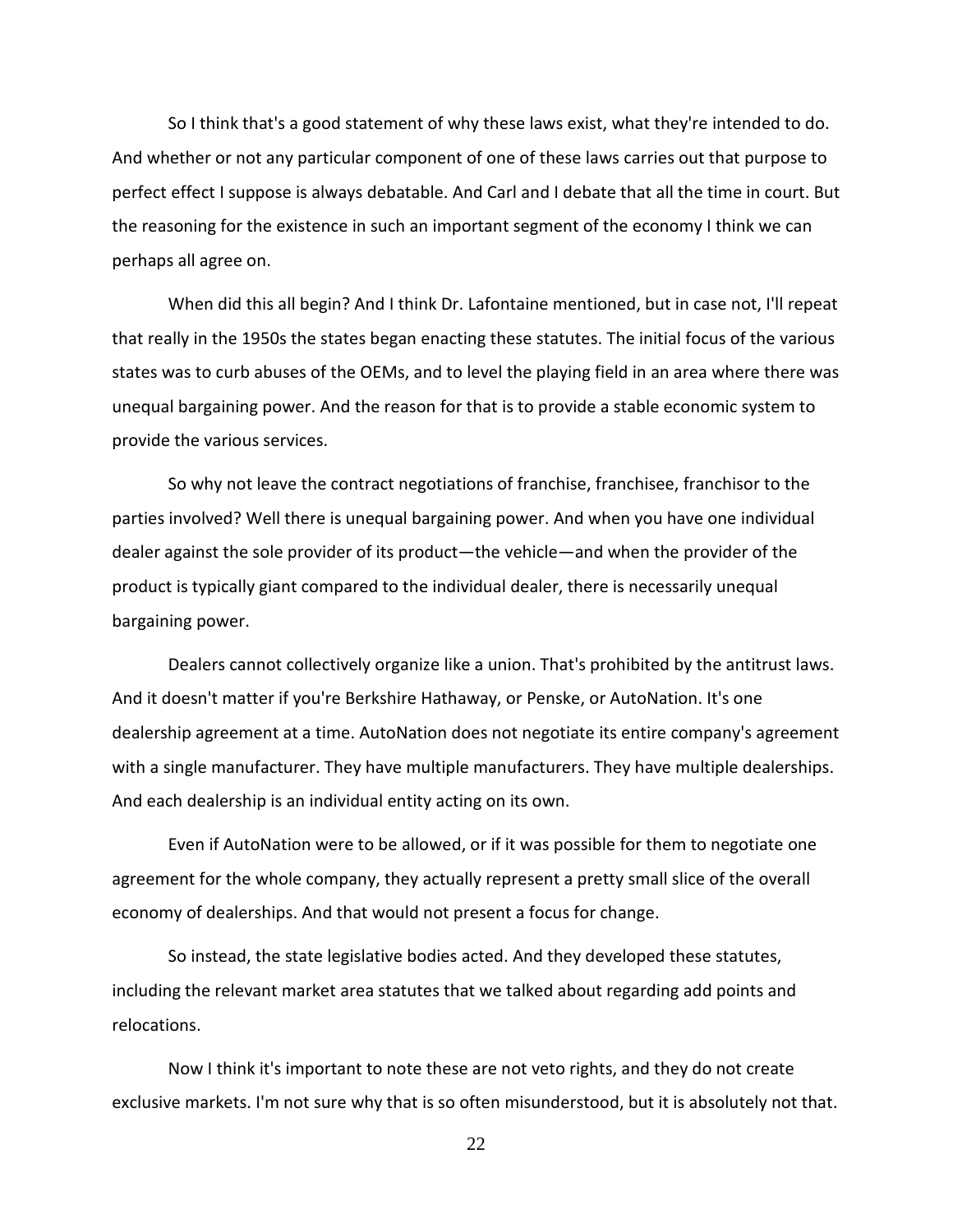This is a government oversight process. And that process allows for analysis of a market action that is taken that may negatively impact this very sensitive ecosystem.

Now we've all decided that personal mobility and having cars is very important. I know we would be the envy of the world in that regard, because there are many places where people would say cars are just not that important. But I'm from Los Angeles, where it's illegal to walk. And so certainly I grew up knowing that cars are important. And I think in the United States as a whole that that remains true. And because of that, this market is very important. And so these actions are subject to oversight.

So what happens with that oversight? Essentially, there's an administrative review process so that if the market action by the manufacturer—whether it's to relocate one dealer to another location, or to add a dealer to an existing market—a dealer can protest that action.

And there is then a hearing process. All of this takes place relatively quickly in litigation terms. And the hearing process considers various good cause factors. And the good cause factors we've looked through. And I'm running out of time.

So essentially, it's a balancing test. The statutes don't predict or dictate outcomes. They simply provide a process. And the process is before a new motor vehicle board or a commission. These are qualified agencies that have significant long-term expertise in the automotive industry. And they are experts at deciding these cases. And that is who implements this oversight process. And now I am out of time.

JAMES FROST: Jim?

CARL CHIAPPA: Want to pass him the clicker?

JIM ANDERSON: In the US, virtually all new automobiles are sold through a network of franchised new vehicle dealers. The primary purposes of the dealer networks are to provide consumers a competitive environment in which to shop, and convenient access to the product for both sales and service. Manufacturers initially appoint a number of well-located dealerships to compete with nearby same-brand dealerships on an intra-brand basis, as well as other brand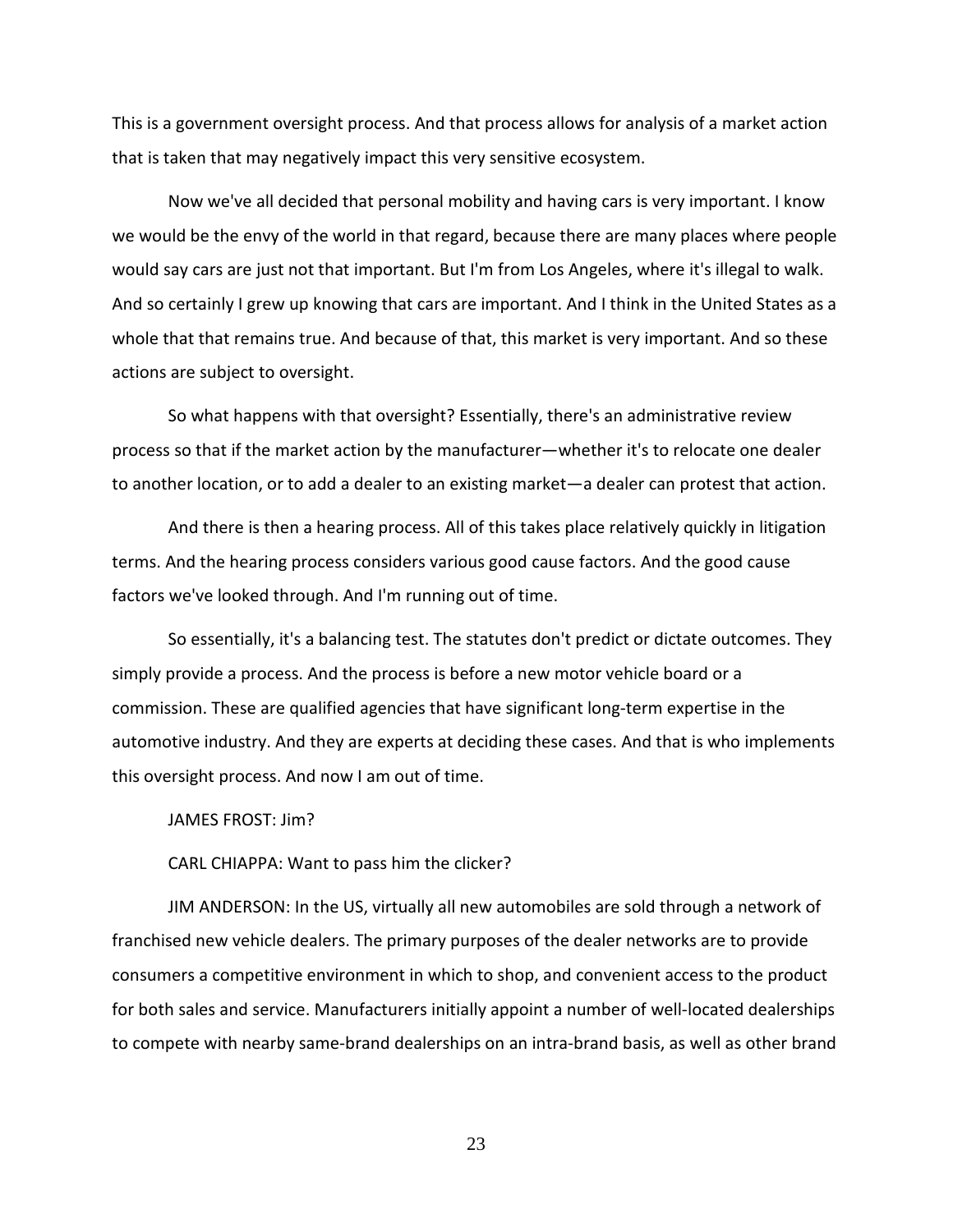dealerships on an inter-brand basis. Once established, dealer relocations are frequently governed by state franchise laws, as well as terminations and new add points.

When the individual needs of manufacturers, dealers, or consumers are not met, the system fails. Manufacturers and dealers have to make a reasonable return on their investments, and consumers must be provided superior products, a competitive environment in which to shop, and convenient access to the product for both sales and service to have a sustainable system. The franchise system has served manufacturers, dealers, and consumers relatively well. Generally speaking, the combination of centralized product knowledge, and manufacturer skill of the manufacturer, coupled with the franchise dealer's local knowledge, personal relationships, and sales and service expertise, has served both parties well.

However, in any type of business relationship involving two independent parties, there will be disputes. And they require resolution. With respect to the manufacturer-dealer disputes regarding the dealer network or dealership operations, state franchise laws often play an important role in resolving them. The process however, takes a long time—too long in my mind—and is expensive for both parties. So long as new vehicles are sold and serviced through franchised dealerships, however, there needs to be an effective dispute resolution process.

In the United States, the number, location, and certain operations of automobile dealerships are impacted to varying degrees by similar but not identical state laws. Judicial decisions have generally focused on whether or not a brand's current dealer network is providing adequate competition and convenient consumer care for consumers of the line-make vehicles in question. With readily available data, it is very easy to accurately calculate the effectiveness of inter- and intra-brand competition, as well as customer convenience.

However, the sales data on which these calculations are based are historical, and therefore not a forward look in time. This would not be as big of an issue if the auto industry was not changing all the time. At over 100 years old, the car industry is often thought of as a stable, mature industry. Much to the contrary, the auto business has always been—and I believe will continue to be—a dynamic business in a continual state of flux caused by, one, growth decline and geographic shifts of the customer base; two, competitors entering,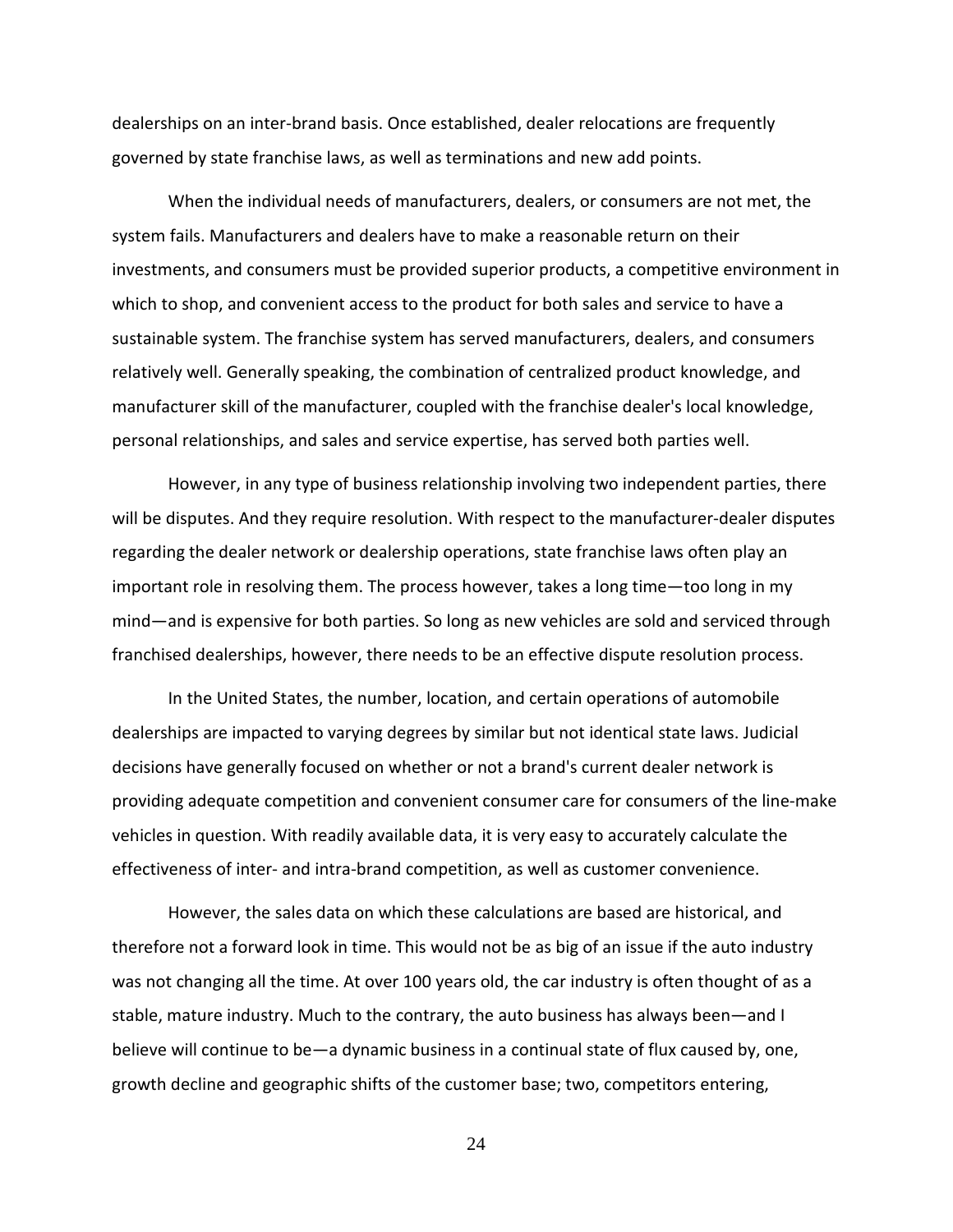relocating, consolidating, or exiting the market; three, dealership ownership changes resulting in different operating strategies in the marketplace; and four, product innovations, including disruptive technology.

A fundamental concept in dealer network planning is to locate automobile dealerships as close as practical to the people who purchase new vehicles. Dealerships are frequently designed to last 40 years or more.

But the US population has always been growing and shifting. In 1900, about 40% of the US population lived in urban America, in contrast to about 80% today. Obviously, if dealerships were placed where the customers were located in 1900, they would not be well located to serve the current customer base that has steadily migrated from rural areas to the cities of America. Population has also shifted from urban to suburban, and most recently back to the core cities. Beginning in the 1950s, there has been a steady migration of the US population from the North to the South.

The dealership landscape has changed continuously as well. Automobile dealerships, companies, are not necessarily small today. The largest dealer group in the US was formed in '96 and owned 293 dealerships in 2014. Today, the top 25 dealer groups own about 9% of the dealerships in the US.

The size of the US automobile market continuously fluctuates. Since 1946, there's not been a period of continuous growth or decline exceeding four years, except for the recent recovery. All other things equal, the better time for a new or relocated dealer to enter a market would be in a growth period. Due to the length of time required to process the add point, it makes sense to hear the case during a recession. However, the question frequently asked in trial is, why would you want to add a dealer during a recession?

In 1900 there were literally hundreds of car manufacturers in the US not here today. I find it interesting to see Detroit Electric and American Electric on the list of brands leaving the US decades ago, as we now see strong resurgence of electrical vehicles.

While some manufacturers have left the US, new competitors continue to enter the market. Start-ups like Tesla most recently; others like Apple, Google; and Chinese and Indian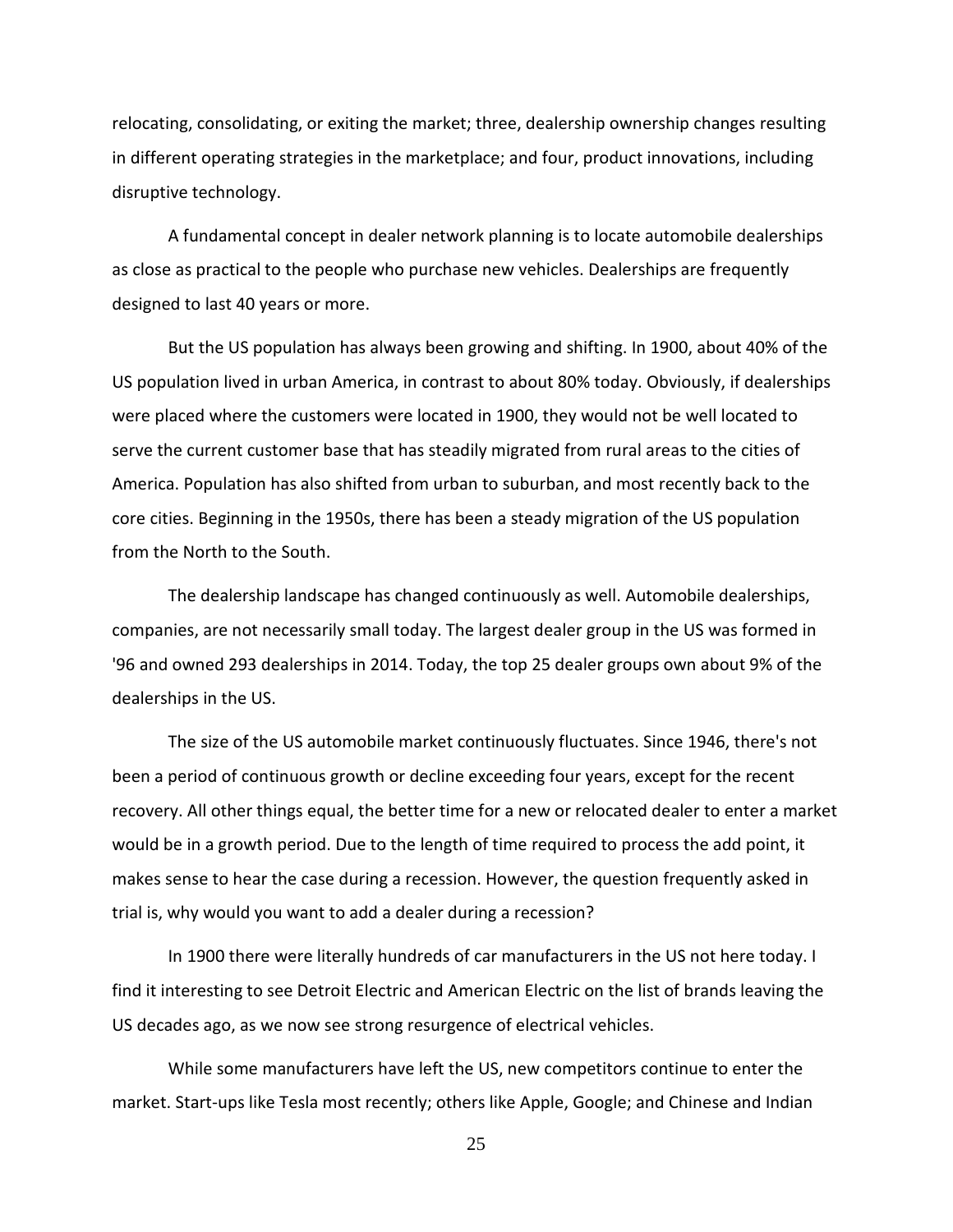companies are hinting they will enter the market in the not-too-distant future. All new competitors that enter the US market have the opportunity to locate wherever they want, because there are no existing same-line-make dealers to protest. Their location choices typically include the newer, fast-growing, upscale areas in large metropolitan markets where new vehicle buyers continue to move.

Existing dealer networks have not been quick to respond to these demographic and competitive changes, leaving excess capacity in markets with declining population areas, and insufficient capacity in high-growth areas both locally and regionally. An unintended consequence of the state franchise laws is that well performing dealers may have to wait until their performance is degraded by the new competitors entering a market before being able to move to the best locations to serve that market.

Finally, innovation has been a staple in car company diets for over 100 years. From electric headlights over 100 years ago, to safety features in the '50s, and autonomous vehicles just around the corner, innovation—or lack thereof—has created enormous opportunities for inventors, and near certain death for those who don't keep up.

The transaction most new vehicle consumers experience is quite complex. The primary way they deal with this complexity is to comparison shop two or more dealers of the same line make in search of their best value proposition. When I'm asked about alternative go-to-market strategies, I begin with determining how to best provide consumers a competitive environment in which to shop, and convenient access.

Technology is causing unprecedented changes in how we shop today. But it is important to remember that the new car purchase process is complex. As changes to the new vehicle buying process are contemplated, an overriding consideration should be providing a level playing field for all competitors, unlike the situation I previously described, when new brands came to the US. What is good for one competitor should be available to all. Otherwise beware of unintended consequences.

JAMES FROST: Thank you, Jim. Joe?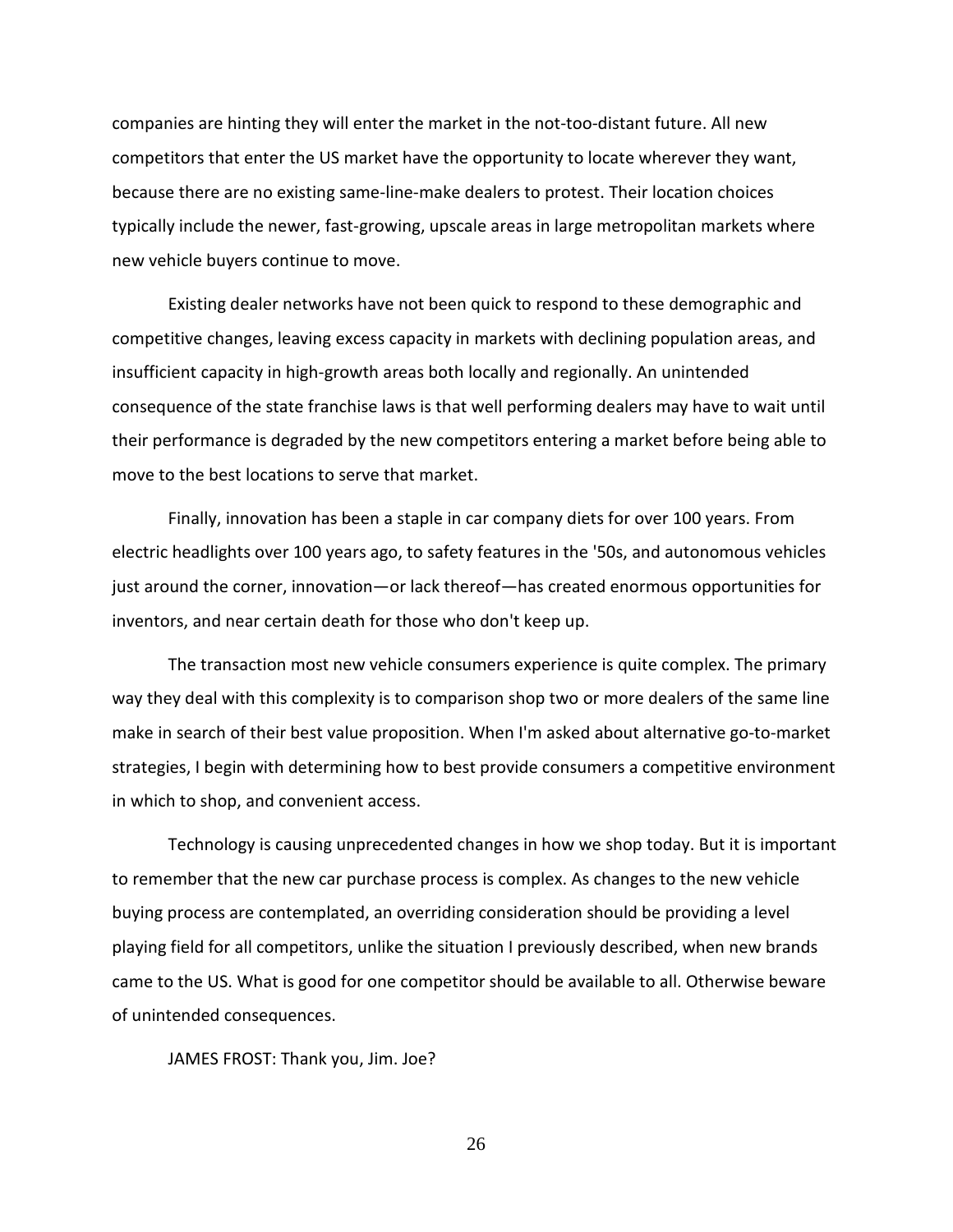JOSEPH ROESNER: Yes. I'd like to thank the FTC and Chairwoman Ramirez for inviting me to speak today. I personally have been at the Fontana Group working auto industry for over 25 years. My work has in large part involved dealership network analysis—in which I specifically look at relevant market areas and registration and sales performance given national and local market and economic conditions. I can say without hesitation that the state franchise laws as they are implemented today create a process to review and gauge the reasonableness of the manufacturer-dealer provisions in the franchise contracts, and focus on consumer impact and the public good.

First off, as noted by Aaron, it's key to note that these laws do not prohibit the termination or the addition of dealerships. That's a false premise. They simply provide a framework to review actions so that manufacturers don't act opportunistically, or without good cause, when adding a dealership, or taking the drastic step of shuttering a dealership. These laws help ensure that the manufacturer takes the time and makes the effort to adequately analyze and assess the need to terminate or add representation in the market.

To Carl's point, I think the manufacturers do look long and hard at terminations and additional points. But I think in part that is due to the laws that exist, that an independent finder of fact, that analysis may not actually occur. These laws simply allow for the protest right to be heard before an independent finder of fact. They lay out the criteria for a decision to be made based upon the reasonableness of the action, and whether or not good cause exists for the action.

So why is this important? Dealer manufacturer relationship in the auto business is truly unique. Auto retail is extraordinarily capital-intensive. Buildings, inventory, signage, billions of dollars in real estate. And unlike other franchise businesses, auto dealers can only purchase from one manufacturer. They can't go elsewhere to purchase vehicles.

Why are these provisions needed? They require manufacturers to do the in-depth analyses when considering shuttering a dealership. Franchise laws require them to present data in front of a neutral party.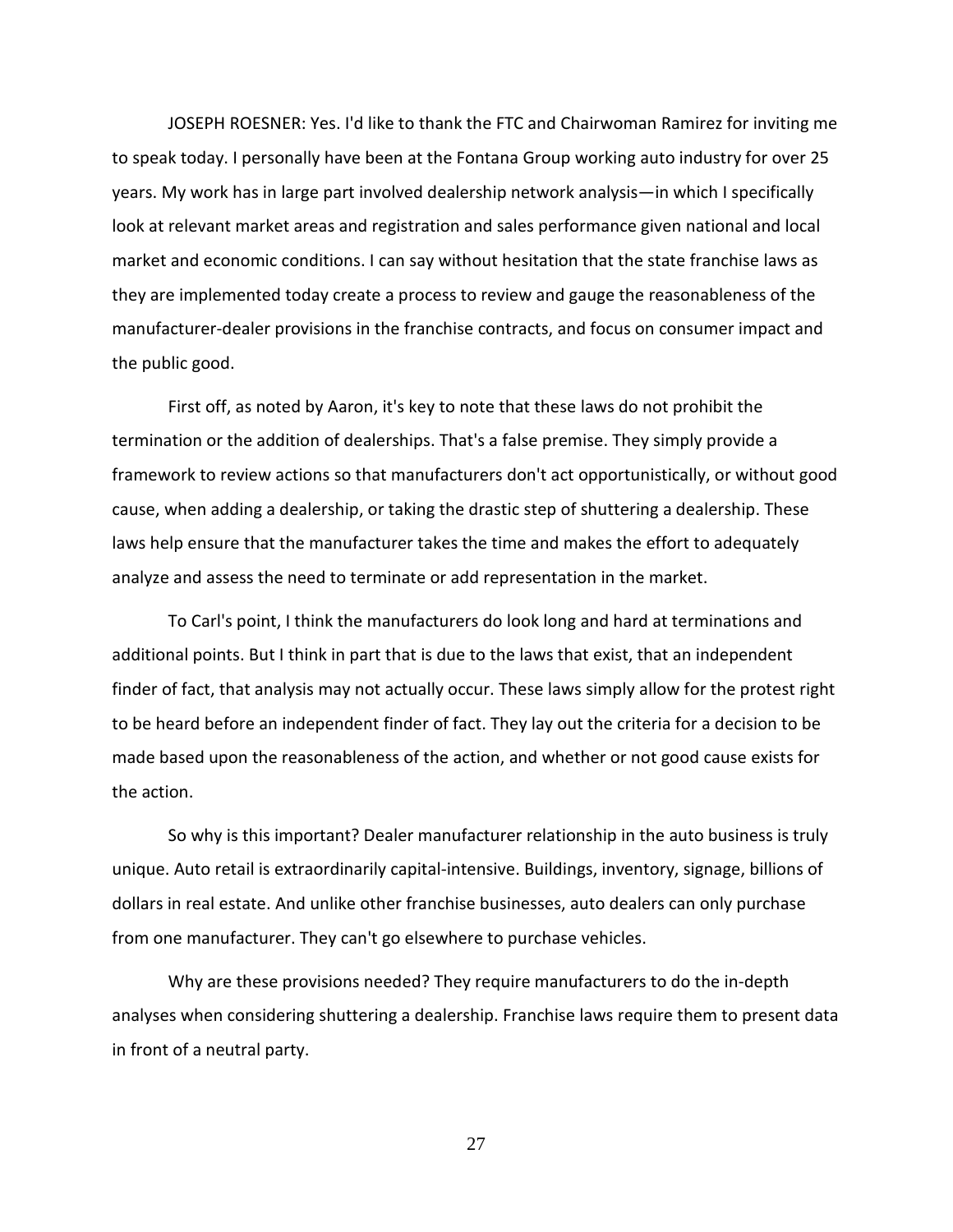I would invite any of you to read the take-it-or-leave-it contracts between manufacturers and dealers. In termination cases, heard before a neutral finder of fact pursuant to the franchise laws, the criteria typically central to the decision is whether the franchisee has complied with the reasonable requirements of the contract. Without the neutral finder of fact to determine reasonableness, the sales and service agreement, if so desired, could be forced as written.

Let me give you an example. Manufacturer sales and service agreements will typically call for dealership to have sales of at least at or above what would be expected at an average market share, calculated against some benchmark as nation, region, or—currently most commonly—state. Because this is an average, at any given time approximately 50% of dealerships will be above such average, and approximately 50% below such average.

In a contractual provision that by definition results in half of the contracting parties, no matter how strong their absolute performance, always to be a material breach, reasonable? Any given moment, there are provisions that approximately half of the dealer body are not meeting—and that's not an exaggeration. Literally impossible for the entire dealer body to be performing adequately at any point in time given those provisions.

You may ask, why would a dealer sign a contract like this? And as pointed out by Aaron, that's a great question. And the reason is antitrust. Sensible dealers would simply band together and negotiate their contracts with manufacturers. I think we could all agree that this would solve many of the problems.

But this is specifically prohibited by antitrust laws. Even the largest automotive retailing companies don't have the bargaining power vis-a-vis the manufacturers. Manufacturers work intentionally to make sure no dealer group has that kind of bargaining power. Through framework agreements, manufacturers specifically limit dealer companies' market power.

Bottom line, this is an issue that's far more complex than at first blush. As long as this imbalance exists between dealers and manufacturers, because of antitrust you have to create some balancing provision to create a level playing field, manufacturers and retailers.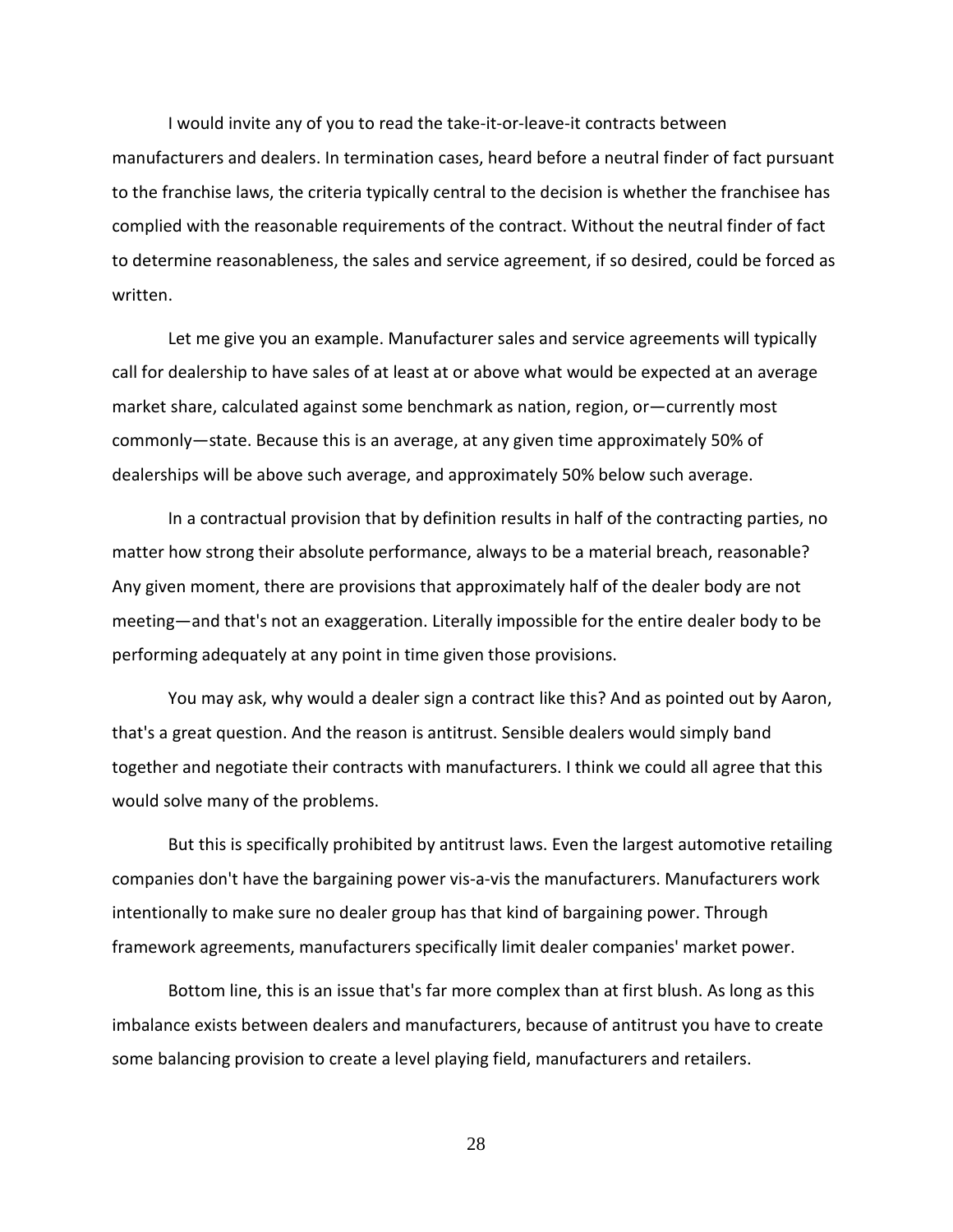A provision requiring all dealerships to be at or above average is problematic for other reasons as well. Analysis is needed to take into account differences between the benchmark and local market being analyzed. These differences can include the appropriateness of the assigned area of responsibility, demographic characteristics, relative number and mix of dealerships, competitive dealerships, commute patterns of consumers, relative popularity of leases, manufacturer incentive programs, manufacturer share of advertising voice relative to other manufacturers, allocation of vehicles provided to the dealership relative to other dealerships. And the list goes on and on.

So in the absence of the ability of the dealers to get together and negotiate with their manufactures, what do the franchise laws do in this instance? They provide that an independent, unbiased finder of fact weighs the various factors that can influence a dealership's sales relative to the manufacturer requirements, and based on that makes a decision of whether or not there's good cause to terminate a dealership agreement.

Similarly, in additional point—or add point cases—the criteria typically central to decision by the independent finder of fact is whether or not action is good for the public welfare. And this analysis of the need for additional points or relocation, manufacturers and/or their analysts typically will measure the market performance against the highest of a national, regional, state, or local standard.

In one of the more egregious cases I've seen, the market of the dealership involved was performing above both nation and the regional averages. It was among the highest performing in the state for the brand. In light of this, the manufacturer argued that the appropriate benchmark should be the market itself, that the market was experiencing lost opportunity, because every census tract in that market did not have market share equal to the market as a whole.

Well that case has not yet been decided by the independent finder of fact allowed for the statute. It is illustrative of the need for independent review. In the relationship between manufacturers and dealers, the manufacturer sets the facility guidelines, the size of facility commensurate with the market, the use of facilities, the amount of training. Many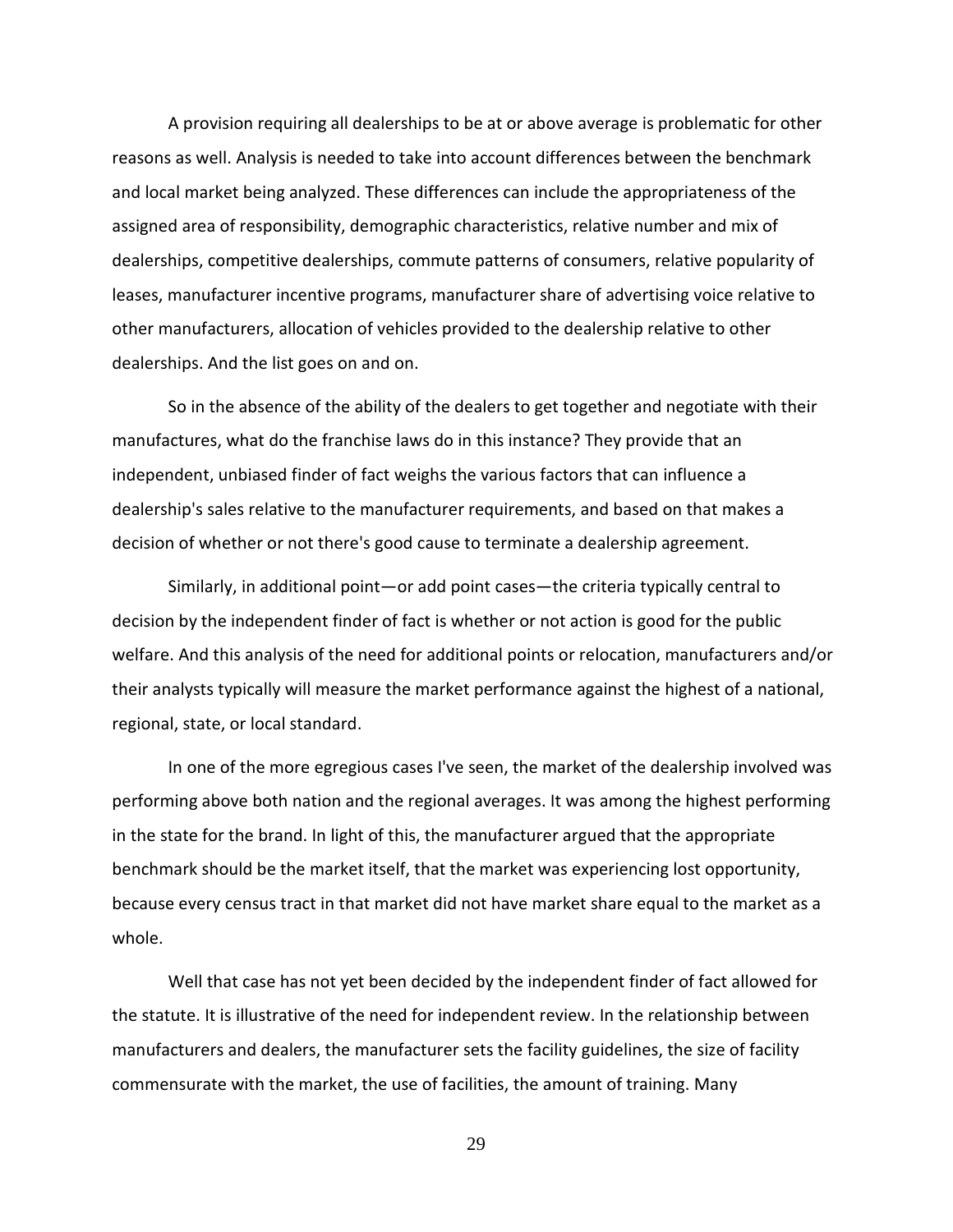manufacturers control this compliance by tying incentive payments to having correct facilities and investment in place.

Because of the uniqueness and the intensity of capital, and the cost of that investment, the facilities required in the auto industry can run into billions of dollars in the case of the public companies. Therefore, by providing stability and hindering arbitrary manufacturer behavior, the franchise laws lower the cost of capital in the auto retailing market.

Because of the highly competitive nature the market, those savings are passed along to the ultimate consumer, buyers of vehicles, in the form of additional investment or lower cost. Evidence of this is in the risk factors sections of the SEC filings of publicly traded companies. It is recognized that the existence of these statutes result in lowering of risk, which therefore adds additional stability to the market. Creating stability is indeed in the public good. I can't imagine anyone would not agree with that. Thank you.

JAMES FROST: Thank you, Joe. Henry?

HENRY SCHNEIDER: Can you pass the clicker down?

OK. Thanks for having me on this panel. I'm Henry Schneider. I'm an economics professor at Cornell University. I'm going to provide what I'm hoping is an outsider's perspective as an economist on these issues. And so I'm just going to start by saying that I think dealers have some legitimate concerns. But generally speaking, the state regulations are generally a bit restrictive from an economist's perspective on this industry. So that's going to be my general tone.

So as I mentioned, dealers do have some legitimate concerns in this industry, in the sense that they're making large investments in their businesses in terms of facilities and training and advertising and branding, and all these kinds of things. And one of the aspects of these investments is that these investments have value primarily in their relationship with a car manufacturer. So the car manufacturer wants to terminate a franchise, or add another franchise nearby, or something of that nature, that investment is not easily repurposed, and loses a lot of its value. So this is something that is obviously a concern for anybody making an investment of that nature. And dealers certainly would be in that category.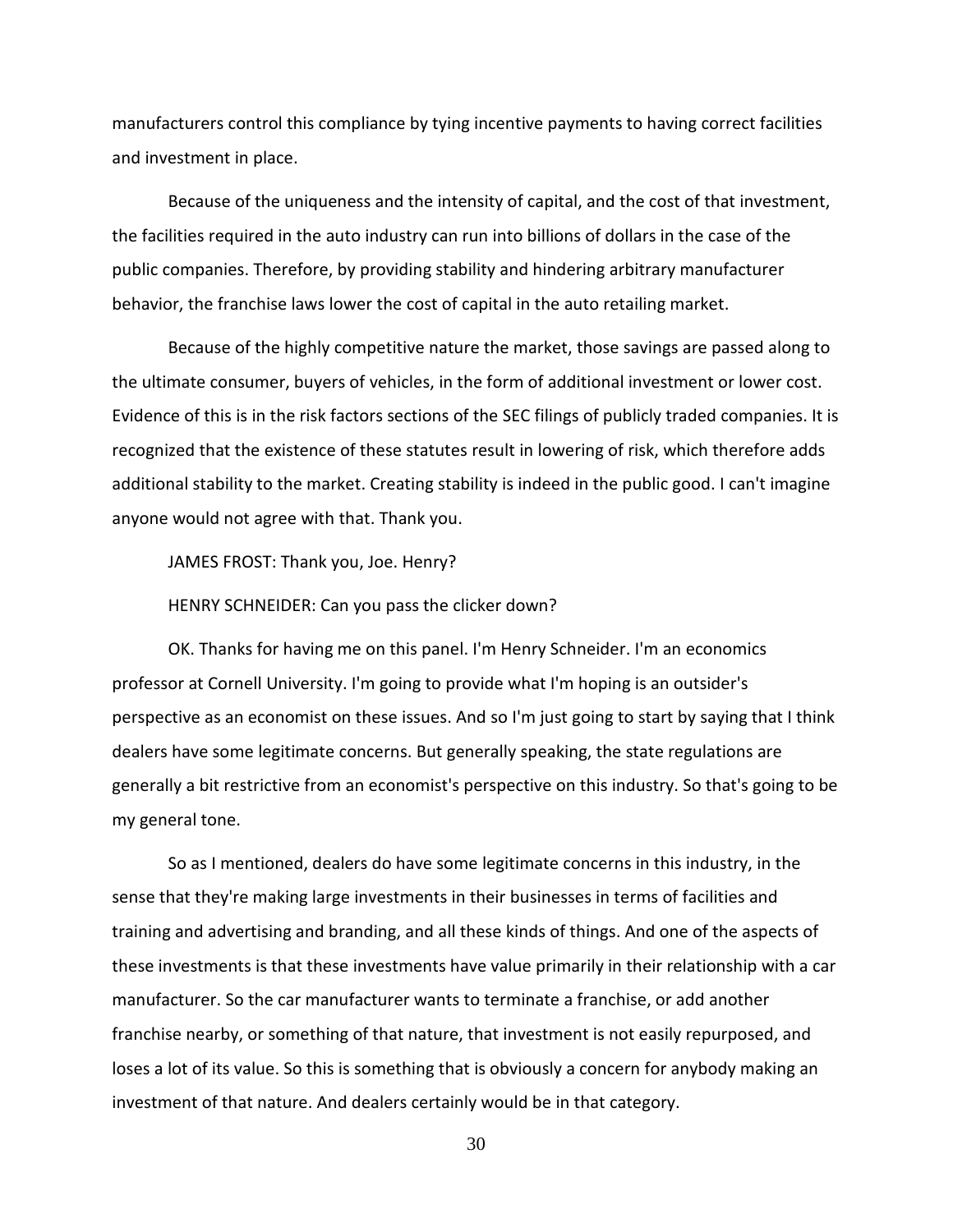So having said that, it's not clear to me why, as taking a sort of an outsider's perspective, why long-term contracts can't more or less address this issue, as it does in many other types of industries. That's not to say that exclusive territories should be ruled out in any way. But that kind of thing can be included in contracts.

In addition to that, you have a reputational concerns, especially on the part of car makers. And if they were to act opportunistically in too aggressive of a manner, that's going to make it hard, obviously, for car makers to attract new dealers, new folks to come and invest in their network. It's going to make it hard to convince existing incumbent dealers to continue to invest in their network. And so there are reputational concerns that should discipline car makers from acting too aggressively. So that's, I think, how I would see things from my viewpoint.

The costs of these state regulations, I think, can be large in some cases. Sometimes they're relatively benign. But sometimes there are issues. And I'm going to talk through some of these costs.

So first, there's the most obvious point is there's been huge changes in this industry, as one or two panelists have already mentioned. The top two lines is the market shares of GM and Ford. And we can see that over the last couple of generations there's been a precipitous decline in their market share as imports have come in and taken a healthy fraction of this industry.

The regulations essentially add sand to the gears, and slow down the process, and make it more expensive. And as a consequence, dealer networks have been slow to adjust. And you can see this is a map of the Pittsburgh area. The white dots are GM dealerships as of the last few years. The black dots are Toyota dealerships. And you can see that even though GM and Toyota at this point have market shares in the US that are relatively similar, there are way more GM dealerships than Toyota dealerships.

And I think the way that I would think about this is you can look at how the imports have come into this country, and set up the dealer networks, is how a new franchisor, car franchisor, would come into the market and set it up in what they perceive as a semi-efficient way to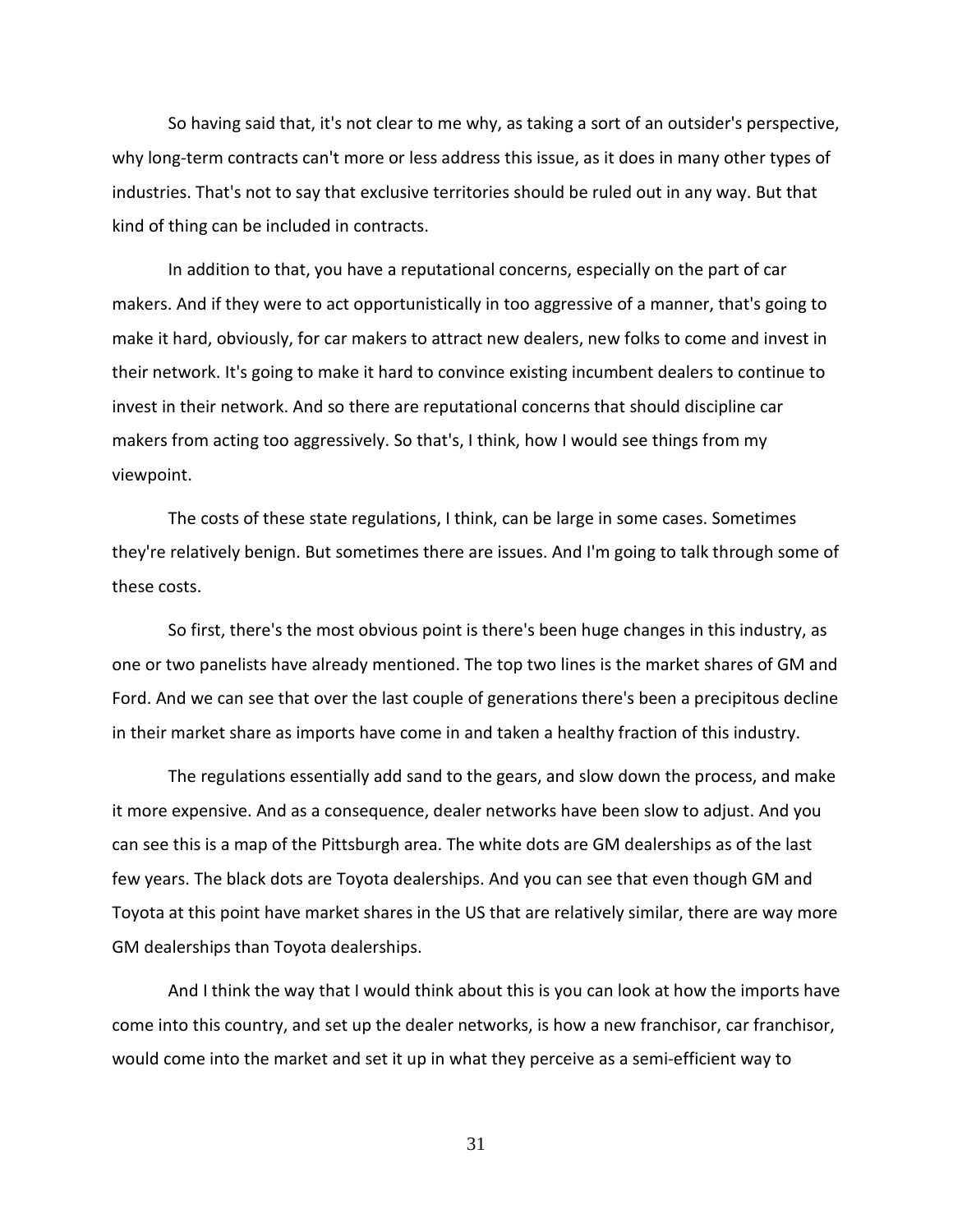distribute their product. And you can see that generally speaking there are far fewer points of sale. And different choices of locations as well.

So one of the costs of having more points of sale for at least some car manufacturers and dealers is it makes it hard, for example, to reach economies of scale. Some networks would benefit from some consolidation, as has slowly been happening in this industry. Larger dealers allow more variety or choice of cars on the lots. There are all kinds of savings that you can get from being larger in terms of back office costs, financing terms, and so on. It's a complicated issue how large you want your dealer to be in terms of market power versus scale. But generally having more flexibility, I think, would be beneficial.

Here's another example, maybe a more extreme example. If you look at the luxury segment, you can see the first bar in these two graphs is Cadillac. And you can see on the left – yes—your left, Cadillac has almost 1,000 points of sale compared to the other luxury makes, which have 200 to 300 points of sale.

And the consequence is that Cadillac sells on the order of 200 new cars per franchise on average, whereas the other may sell 600, 700, 800, even over 1,000 new cars per franchise. And there are certain economies of scale and cost savings that result from a larger scale. Presumably those costs are passed on to some degree to consumers.

One of the other consequences of these regulations is obviously they protect dealers, and they give dealers a bit of market power. And the consequence of having market power, as an economist you would say the prices are too high. If prices are high, then fewer car sales occur. This is not in the interest of consumers, not in the interest of car makers to some degree.

Now you might point to profits per new cars is on the order of \$1,000 dollars, \$1,200 on average. And you might say that's a fairly small number. But in fact, a new car sale tends to bring in a trade-in, and that used cars sold at new car dealers tend to be a profitable business. Each new car sale also brings in a lot of repair work, either under warranty or off warranty, which again is quite profitable. And generally speaking, dealerships are a very nice investment in terms of return on investment, or return on assets. And I think that's a testament or an indication of having some market or monopoly power in their local area.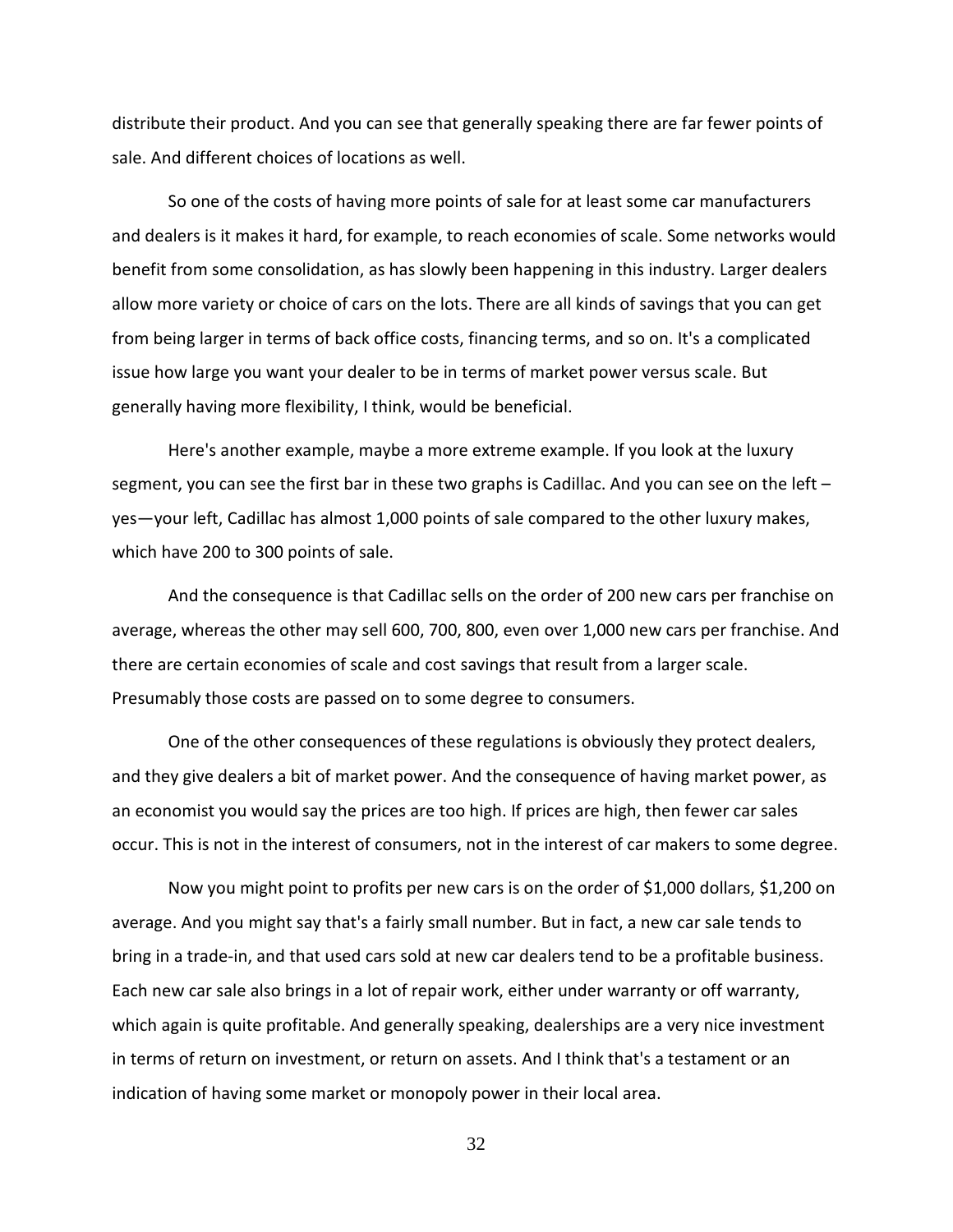This is not to say that exclusive territories or things of that nature are necessarily bad. It's just that the regulations sort of entrenched these practices, and don't give enough flexibility, in my view.

So there is evidence exclusive territories do give some benefits, especially to new types of new firms, and new types of franchisors to help them get off the ground. But often, these franchisors have a history that they tend to phase out these protections over time, as the firm just gets more established. And this has not happened in car making.

I think this is my last slide.

The other argument that's sometimes given, and I think we've heard it on this panel, is that car makers and dealers play a very important role in the economy—especially local communities. They represent \$700 billion in annual sales. New car dealers are a large fraction of state sales tax revenue and retail employment. And so therefore they deserve some kind of special protection.

But again, from as an outsider's economist perspective, my feeling would be that if you want to subsidize or protect local communities or economies, there are much more efficient ways to do that than to effectively have a subsidy paid by car makers, or especially car shoppers, and filtered through car dealerships. It's not a particularly efficient or fair approach to protecting communities and economies. So that's what I think is an outsider economist perspective. Thank you.

JAMES FROST: Thank you, Henry. Reminder—if anyone has questions, we'll be collecting those. Just pass your cards to the aisle. I'll get started on the question and answer session here.

I guess given that the FTC is interested ultimately in the impact of all these laws on consumers, I actually think I'd like to go down the panel and get everyone's view as to what the impact of the current regulatory structure is on US consumers, as opposed to on manufacturers or dealers. Carl, if you just want to start with that.

CARL CHIAPPA: Sure. I think from my point of view, any type of comprehensive regulation of this sort interferes with freedom of contract, that causes what Joe would call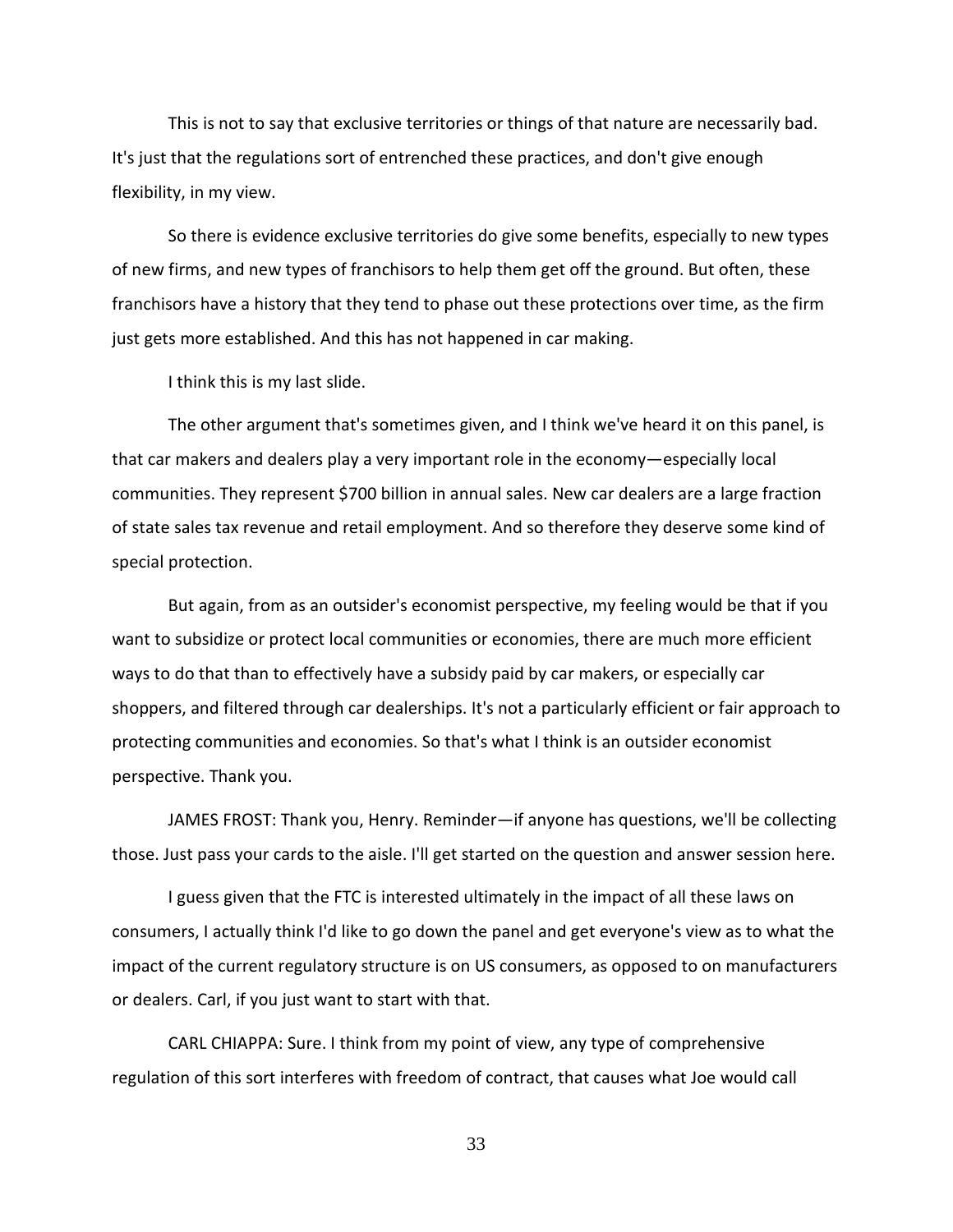stability but I would call the incessant preservation or attempted preservation of the status quo, is ultimately not going to be great for consumers. The truth of the matter is it goes back to my point about the words on a page, as opposed to what happens in practice. Because manufacturers are in very different stages of their evolutions, but they're all subject to these same statutes.

The fact of the matter is we simply cannot respond to the marketplace the way we would like to. I think population shifts become very, very difficult to respond. If you take a state like New Jersey, New Jersey's add point provision has a protected area of 14 miles. New Jersey is, I believe, the most densely populated state of the United States. 14 miles is a lot.

In Texas, where the add point statute covers an entire county—it covers something like Harris County—we see add point protests from dealers who are 25 and 35 miles away from the add point. Well, we already know that that's further than consumers will actually travel, typically, to have their cars serviced.

So I think that we have the problem that these statutes don't create stability so much as inflexibility. And the two things can look alike, but they are very, very different in practice.

I think, moreover, we're in the situation that Jim talked about, where the buying process for America has always been an issue. Because we are not a country that culturally engages in a lot of bargaining. When we bargain even for a house, we use intermediaries. One of the reasons I think people find the process of bargaining for a car so difficult is in part because it's so unfamiliar to us. Well if it's been unfamiliar up until now, it's going to be more unfamiliar in the future to millennials, who are used to buying everything online.

The other thing is the innovation of the products. What are we going to do, for example, with the ability to remotely service cars? I think again the statutes—it's a template that makes it very difficult for the manufacturers to address the issue of what do we do in the future, when in fact we can beam a solution to a problem for a car wirelessly. Which means it doesn't have to go to the dealer, the customer doesn't have to spend the time to do it. But the truth is, it does have a negative effect on the dealers. So I think overall that's the issue.

JAMES FROST: Thank you, Carl. Aaron.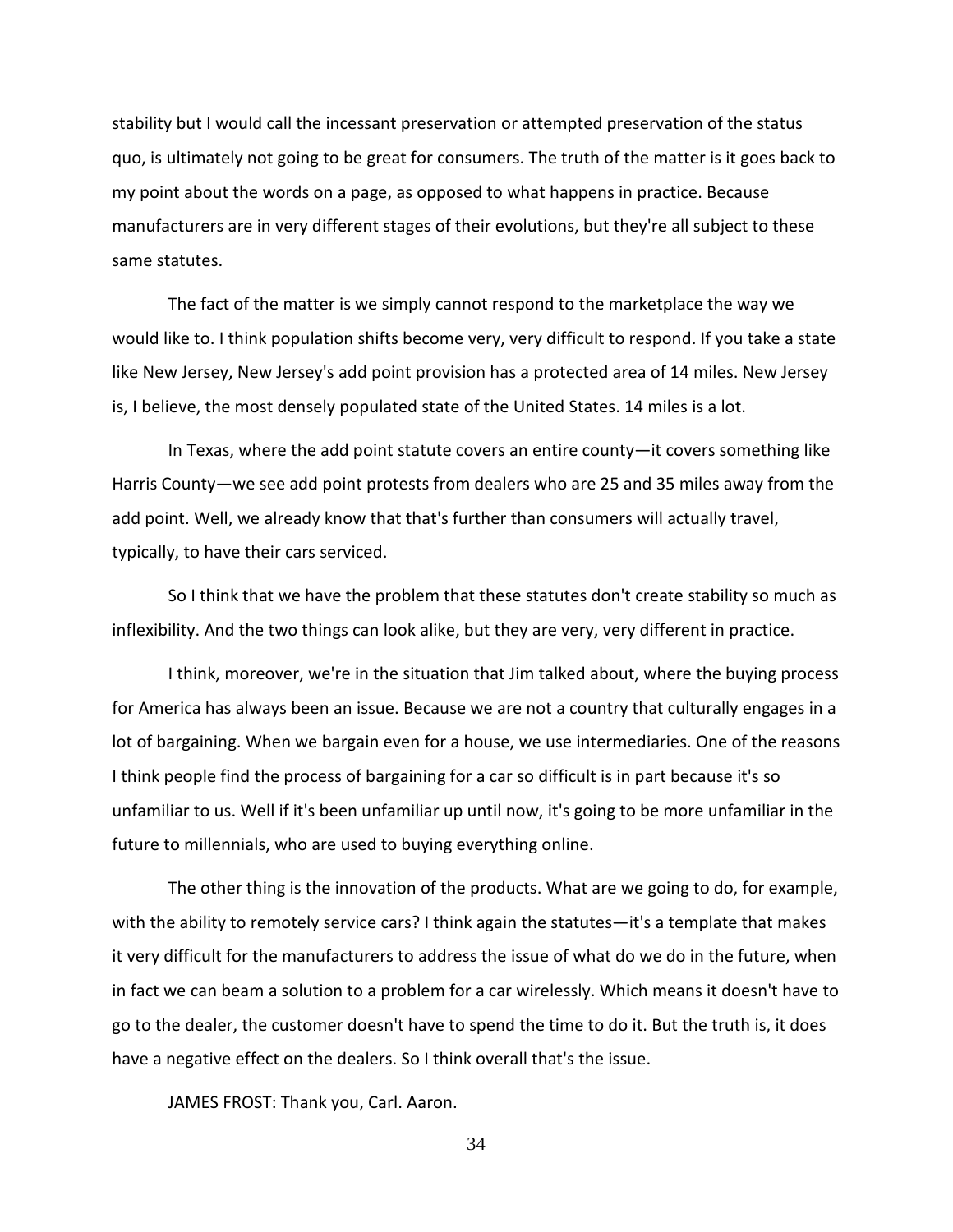CARL CHIAPA: See? But the clock didn't go down. It was the special law of productivity.

AARON JACOBY: We need someone with a cane to yank. Those were good and interesting points. With regard to the effect on consumers, and also responding to a couple of things that Carl just said, I think the evidence is that the right amount of competition for intrabrand competition within a market area is good, keeps prices down, dealers compete against each other, et cetera.

But the preservation that everybody is talking about—and by the way it is preservation. It's not exclusive. So that's just a wrong premise. But the preservation that Carl is mentioning is to ensure that the distribution channel remains sufficient to service recalls, for example. We need sufficient dealers to service that, but not so many that it causes dealers to struggle within a given market area, because that can put one or both dealers in that market area out of business.

Addressing the point about slow reaction time to market shift—I know that my kids tease me if I react slower than five seconds to just about anything. They're probably text messaging me right now and wondering why I haven't bought them something. But in any event, we're adults, and we can deal with oversight.

An example of oversight that slows things down but might be necessary, the FTC reviews virtually every major transaction in the United States through a Hart-Scott-Rodino filing. Do we want that to go away? Do we want to have unfettered access to closing deals that might be anti-competitive? Or do we want to allow some period of time for the FTC to review it?

Well we're adults. We can be patient. These are not excessive proceedings. And if Carl's involved, he will ramrod a hearing through in six months. I can assure you of that. So slowing a deal down is not a reason, or slowing a market action down is not a reason to eliminate something.

I think the last thing that you mentioned is about innovation, which I suppose is related to market shift. The innovations that are happening in the industry—internet sales, direct sales, just as examples—autonomous vehicles—those are things that are not truly covered by a lot of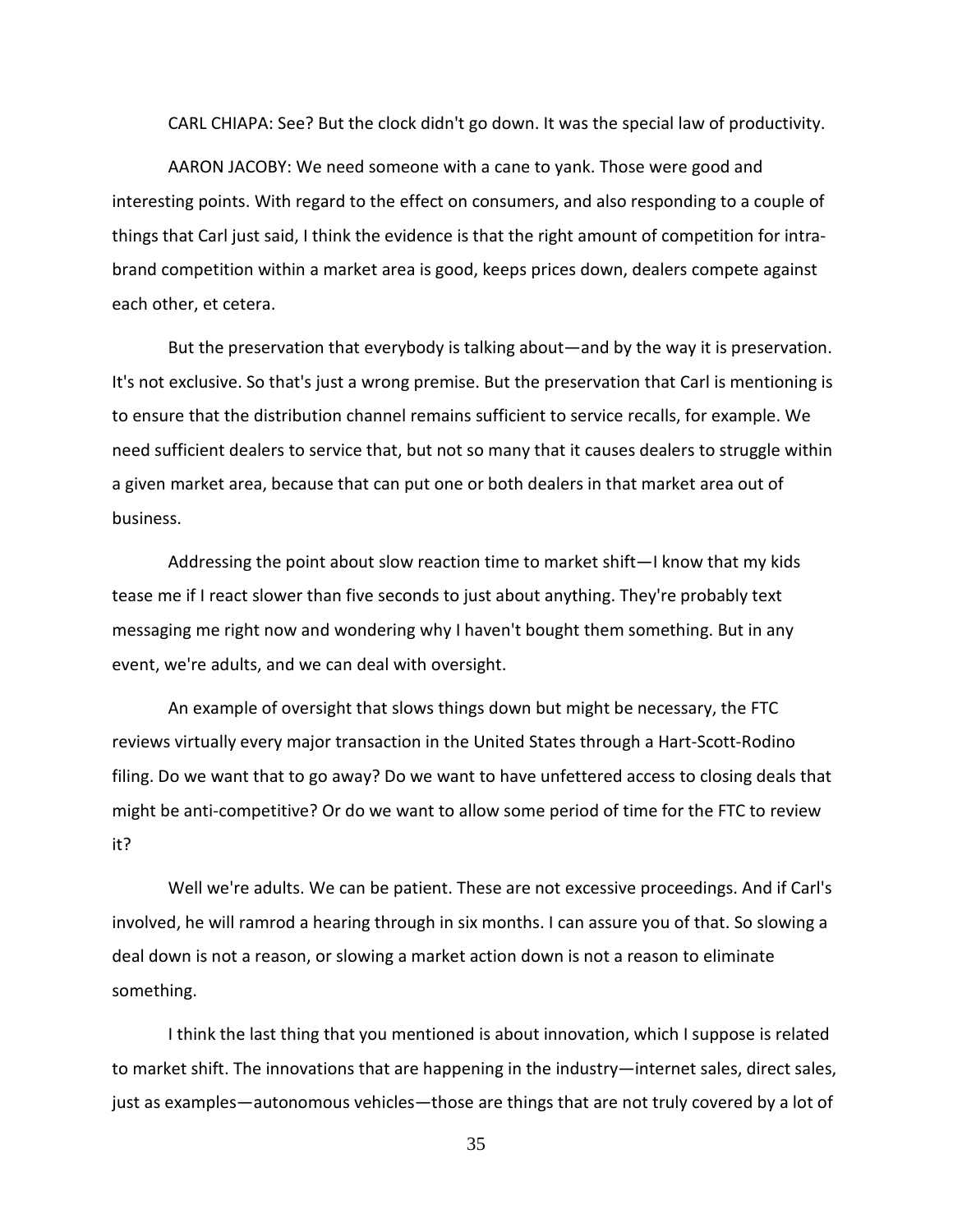the existing regulations. And everybody in the marketplace—regulators, lawyers, et cetera are trying to figure out how those should be applied.

I don't think any of us want autonomous vehicles, direct sales, et cetera to be totally unregulated. And we don't want them to be so over-regulated that we can't budge in the marketplace. But the right amount of regulation is probably right. California's trying to figure that out with autonomous vehicles. Whether they got it right or not is a different matter, but a month or so ago they came out with regulations. The Federal Transportation Agency is saying it's going to come out with federal regulations on the topic.

Will we be over-regulating? I don't know. But some regulation is necessary to make sure that it's safe, et cetera.

The direct sales issue. There's an issue of service and recalls. If there are only a handful of dealerships throughout a country as large as the United States, what will we do if there is a recall? How will we cause that to happen? If we go above 30,000 or 40,000 vehicles a year for Tesla, for example, and let's say they're doing 300,000 vehicles a year, how would we handle a recall that occurs?

And I understand that they would say, and Carl might say, well, we'll download the recall. And they'll hit an app on their car, and it will be downloaded. Not all recalls are related to electronics. Some are related to the physical components of the vehicle, whether that's steering or brakes, et cetera. And so that would be my response to both the consumer issues and Carl's issues.

JAMES FROST: Jim.

JIM ANDERSON: I would say in general the impact of the laws on consumers is in a marketplace that is dramatically changing, which I've described in many ways today. If the manufacturer is not allowed to respond in a timely manner, that means that there'll be less competition, or less selection in the marketplace, meaning less convenience.

In general, I see these laws taking one to two years, sometimes three years, to hear a full case from beginning to final conclusion. And in markets with 10 or 20 dealers to the same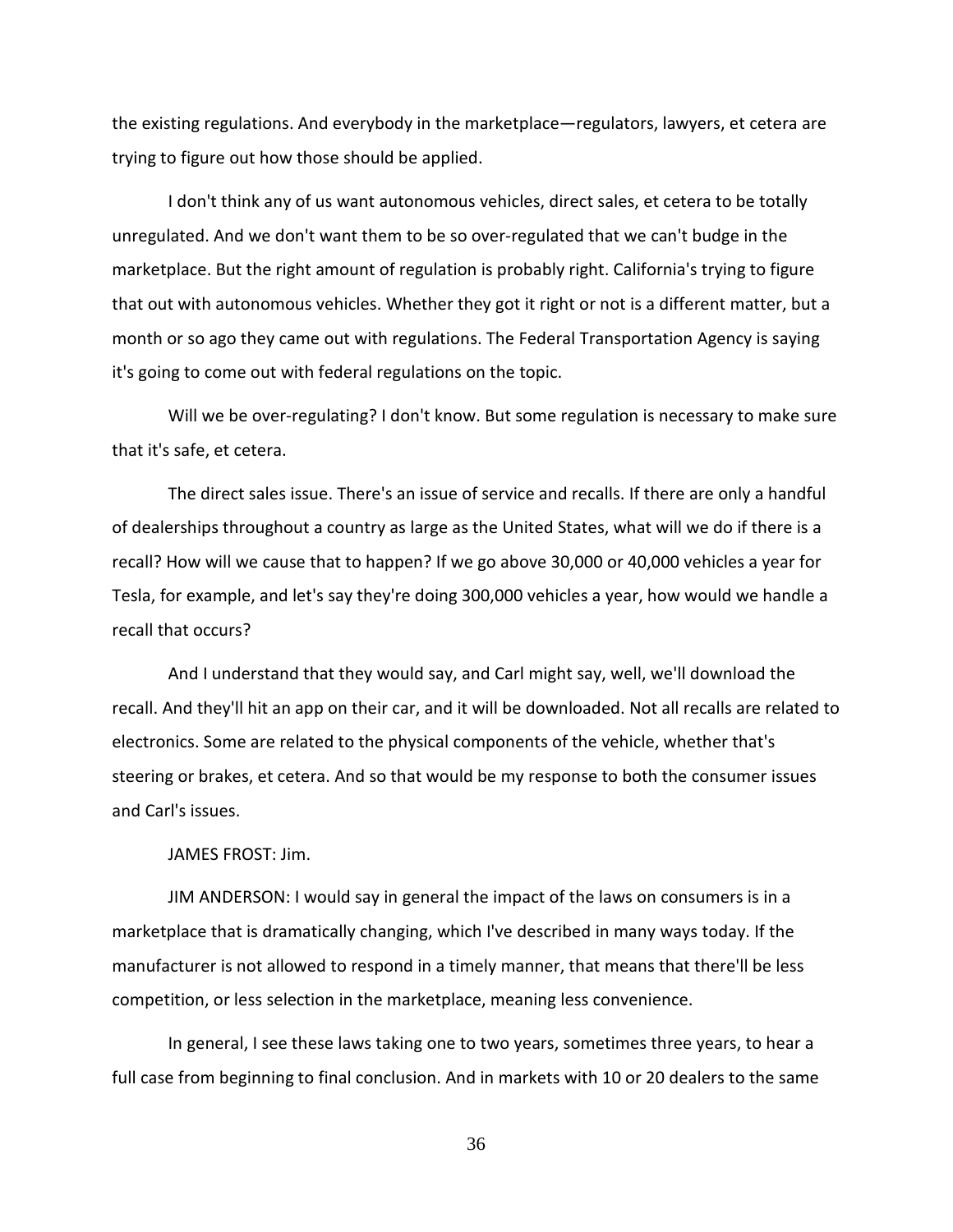line make that are rapidly growing or rapidly declining in population count or customer count, that means you'd never catch up.

In addition, beyond the changing, increasing or decreasing, size of the market—and this is in response somewhat to what Joe has said as well—I've not ever seen a dealer that's, let's say, in rank 49 out of 100 be up for termination. I've never seen that. I can't recall ever seeing a dealer up for termination that wasn't in the bottom 5%, or bottom 2%, or bottom 1% of the whole state. And most often than not it's the lowest one in the state.

Just like in college, if your honor point average drops below a C average, below a 2.0, you get some friendly notices from the dean saying you're on probation. You have a problem. You must improve, or we won't allow you to graduate. I think manufacturers do the right thing when they advise their dealers that they're either above average or below average, and the degree to which they're below average and the rank they hold in that state, so that they understand whether or not they are doing a good job from the consumer point of view, and whether or not they need to improve, and whether or not they need to worry about whether they have long-term viability. I think that's a good thing. But by no means are terminations of dealers a common thing in the marketplace.

### JAMES FROST: Joe?

JOSEPH ROESNER: I agree with Jim. They're not a common thing in the marketplace. And it typically is the bottom dealers. But I think that the state statutes are working to that in that regard. And in other words, they do give an independent process to look at those. And I think it helps for reasonable actions to be more likely to be brought.

In regards to the effect of these laws on consumers, look at the auto industry today. We're at all-time highs as far as the amount of new vehicles being sold. It's not a bad system. It's working well. The gross profit that dealerships realized on new vehicle sales has shrunk tremendously. From 1998, I think it was about 6 1/2%, and it's down to less than 3 1/2% on the front end of the deal.

It's not like, as Mr. Schneider here, or Dr. Schneider, is not a monopolistic situation at all. In today's world, the consumer can get on the internet, and from numerous different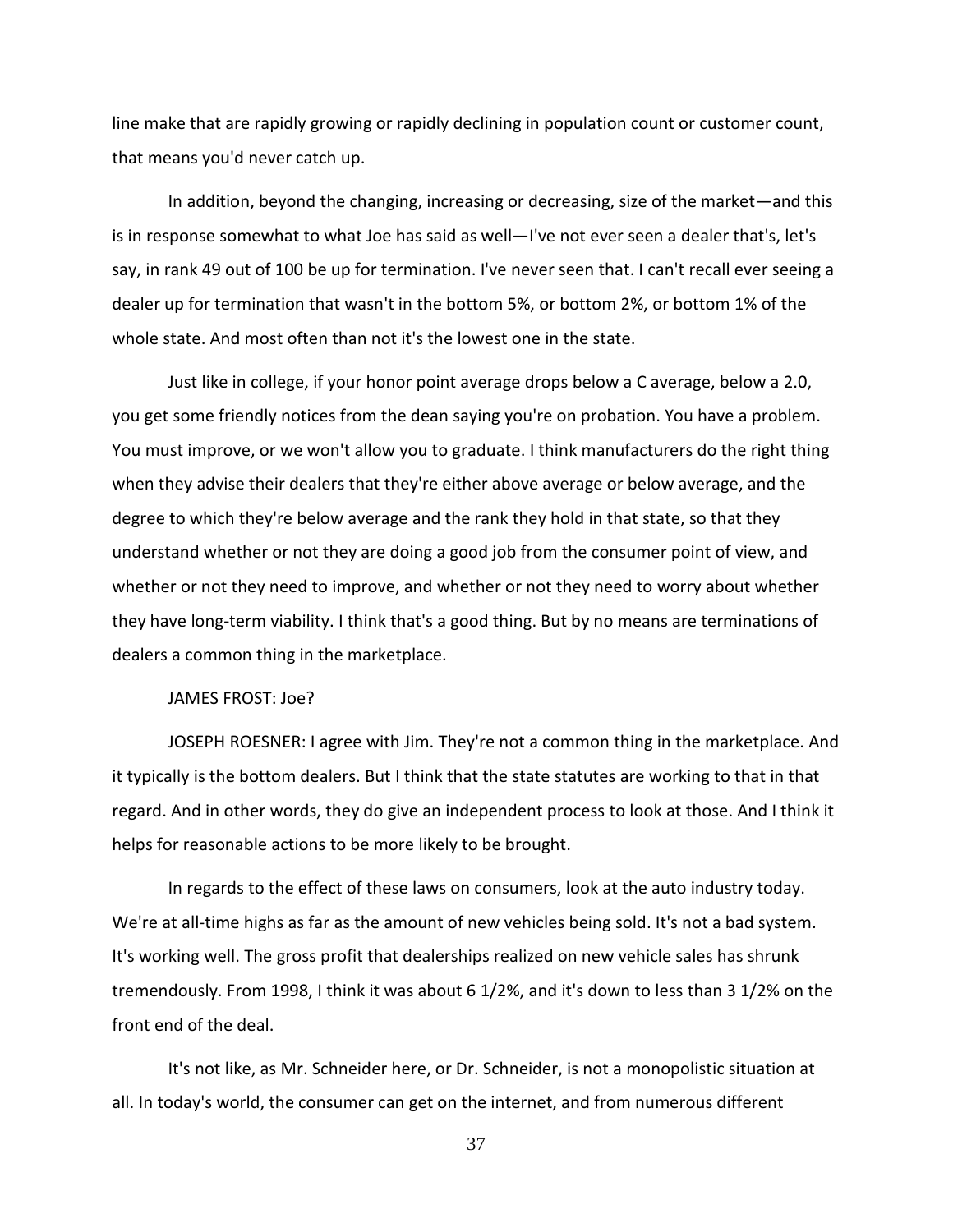sources research exactly the price that is being charged by the manufacturer to the dealer, and the incentives that are out there. It's a very competitive world right now.

Now in regards to the used vehicles—because Dr. Schneider made the point that there's still a lot of profit in used vehicles—well, why is that? I mean the consumer wants a place to get rid of his or her vehicle.

There are a lot of other options out there. I mean, you can sell it on Craigslist. There are numerous places. The consumer, if they wanted to, could sell their vehicle.

But the dealers today provide a means to trade in that vehicle. If the consumers are choosing that, there's obviously a value being represented there to them. The dealers are making money, but a lot of those vehicles are wholesaled or gotten rid of. It is an outlet to get rid of those used vehicles. And I would say that the dealers right now are doing their jobs, and providing a very good service to the public in the system as it is now.

It is a good time to be a dealer. The dealers are making in general good money right now. But remember back in 2009. And remember the tough times.

Dealers are required to make investment in their dealerships, and willing to make investments in their dealerships. In a Toyota dealership in my town, you can get coffee, and lunch, and a big espresso—however many different types of cream you want in it, and flavoring. Well do we need that? No. But it obviously represents a value.

Would that dealership be willing to invest without some type of independent finder of fact looking at it? You could put another dealership in at any time. Probably not. So the consumers are being well served by the laws as they exist now. Thank you.

### JAMES FROST: Henry?

HENRY SCHNEIDER: OK. So let me touch on just a couple points. So my point about market power, or monopoly power. I don't mean to imply that dealers have some kind of strong monopoly in, say, a Microsoft sense, or something along those lines. My view is if you look at the return on assets or investments, dealers generally do very well. And whether you look at the margins of individual business units within a dealership, some are more profitable,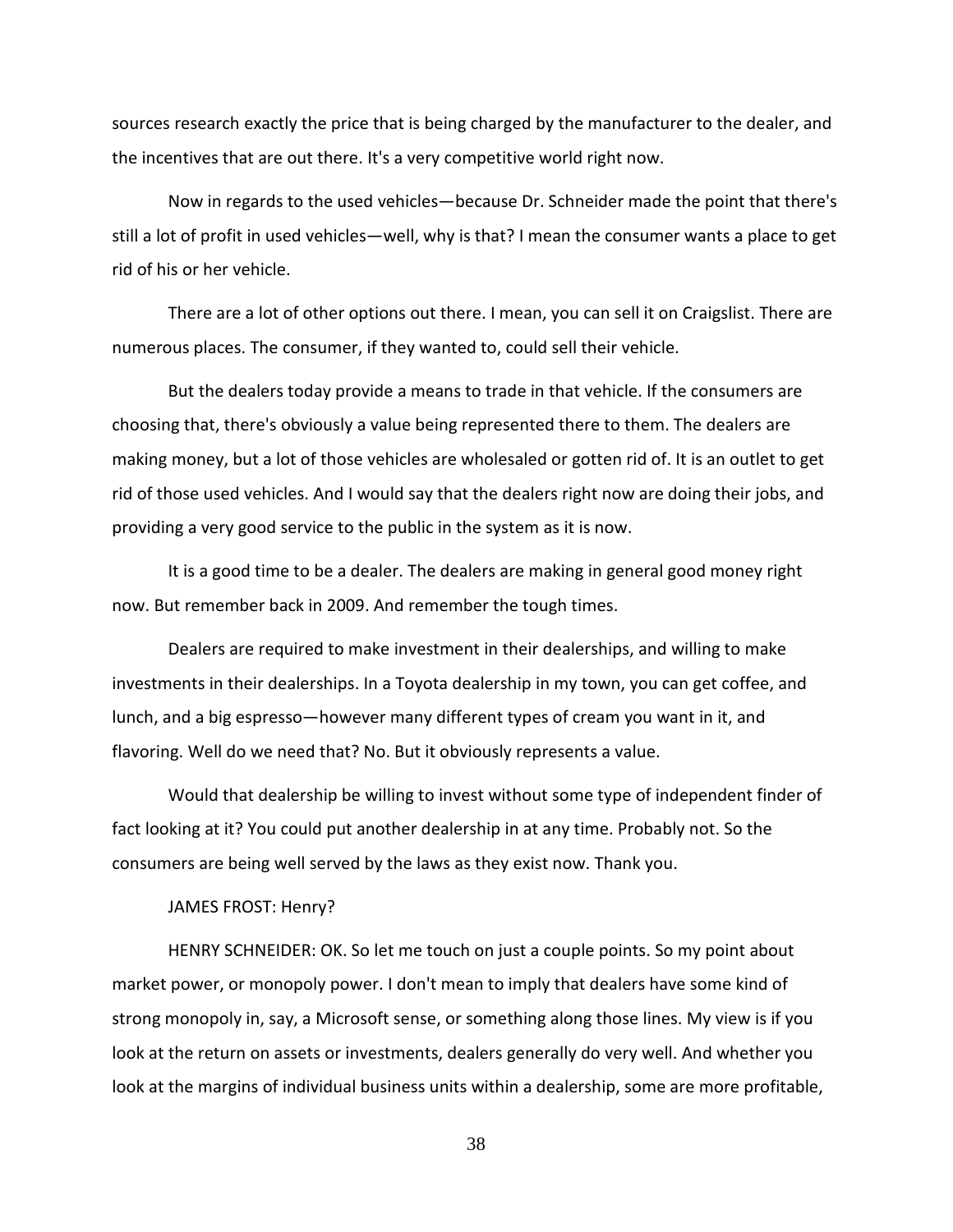some are less profitable. But the fact that the overall profits of a dealer tend to be pretty good basically can mean nothing other than that there is at least some market power. If there were intense competition at the dealer level—either intra-brand or inter-brand—you would see tighter margins and so on.

And I'm not arguing that a dealer should make no profits. Certainly comfortable profits in order for dealers to be able to make investments in their properties and so on would be in everybody's interest for sure.

On the issue of the effect on consumers, I think, as an economist, I would think about this as you have an industry. There are three parties in this industry. You have the car maker, the dealers, and consumers. And you have a certain amount of surplus, or you might think of that as profits, to go around between these three parties. And it's a question for regulators or society through voting and so on to figure out how do you want to divide up those profits between those three parties.

And these regulations, especially state regulations—I don't want to argue this too strongly—but to some degree protect the investments and the profits of the dealer networks. And so it tilts the balance a little bit toward dealers.

And it's a question of is that the priority? Do you want to protect those investments? Do you want to give dealers equal bargaining power with manufacturers? Is that something that regulators should be in the business of?

And so that's sort of I think a key question. How do you want to weight the interests of those three parties? And right now, there's a certain weight being placed on dealers. And that's my point. Thank you.

PATRICK ROACH: Can I be heard? There we go. Good. I've got a pile question cards here. Here's some of them I think touch on some things that have been talked about before. But here is something that perhaps takes the discussion in a new direction. And let me restate it a little bit and direct it to everyone.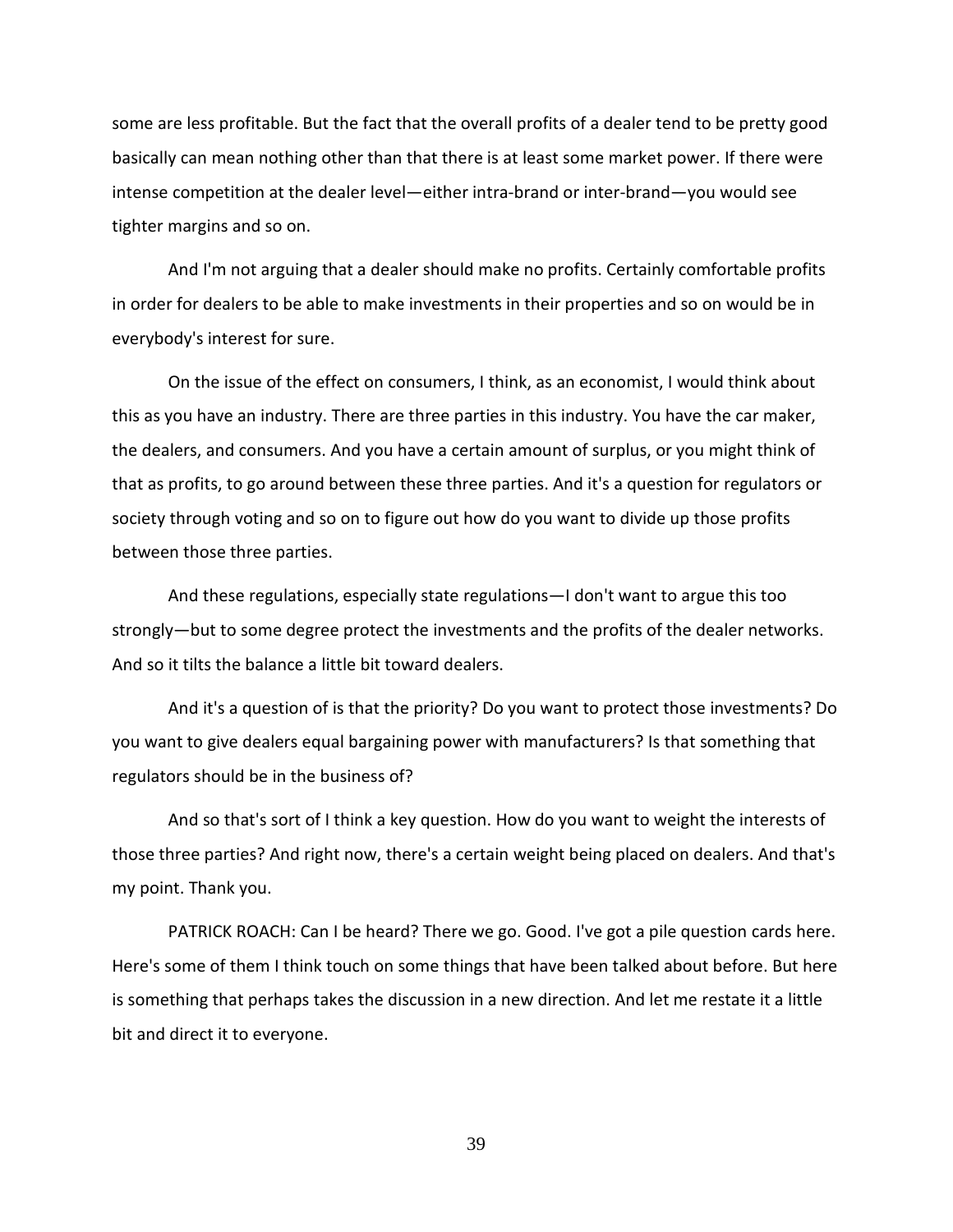It says, "The boards hearing these disputes are governed by dealers in many cases who protect other dealers." This is the view of the questioner. "Shouldn't the boards not be comprised of dealer participants? How is that objective?"

JAMES FROST: Let's go with Carl. But let's go for a minute each on this one.

CARL CHIAPPA: The fact of the matter is that dealers are a very big presence on many of the boards, if not at the actual level of a hearing, then at the level in which the hearing officer's recommendation goes up. And the fact of the matter is that I do think it's somewhat problematic, because it's the rare case in which two classes of litigants with at least somewhat divergent interests have one class of the litigants deciding the cases, or at least reviewing the cases. And obviously if we start with statutes which are protective of dealers, to have them then reviewed and enforced and interpreted either immediately or intermediately by one of the classes of litigants is obviously, from the point of view of the OEMs, is quite problematic.

JAMES FROST: Aaron, you share that view?

AARON JACOBY: I do not.

CARL CHIAPPA: I'm shocked.

JAMES FROST: Well, tell us why.

AARON JACOBY: It is certainly true that dealers are on boards. In some states, the dealers are not allowed to participate in boards that are considered dealer actions. California would be one of those. But they are on boards.

I think it's relatively common for boards of sub-agencies to include industry players. So I don't think that's uncommon. The governor of a particular state often appoints these members of the board. So they've somehow proven themselves, hopefully not solely by other means.

But let's not ignore the role that the process plays. The board does not directly hear these disputes. There's a judicial process with an administrative law judge that hears the matter, and issues findings of fact and conclusions of law after well-reasoned arguments, evidence, witnesses by both sides.

JAMES FROST: Aaron, is that true in all cases? Or is there a lot of diversity across states?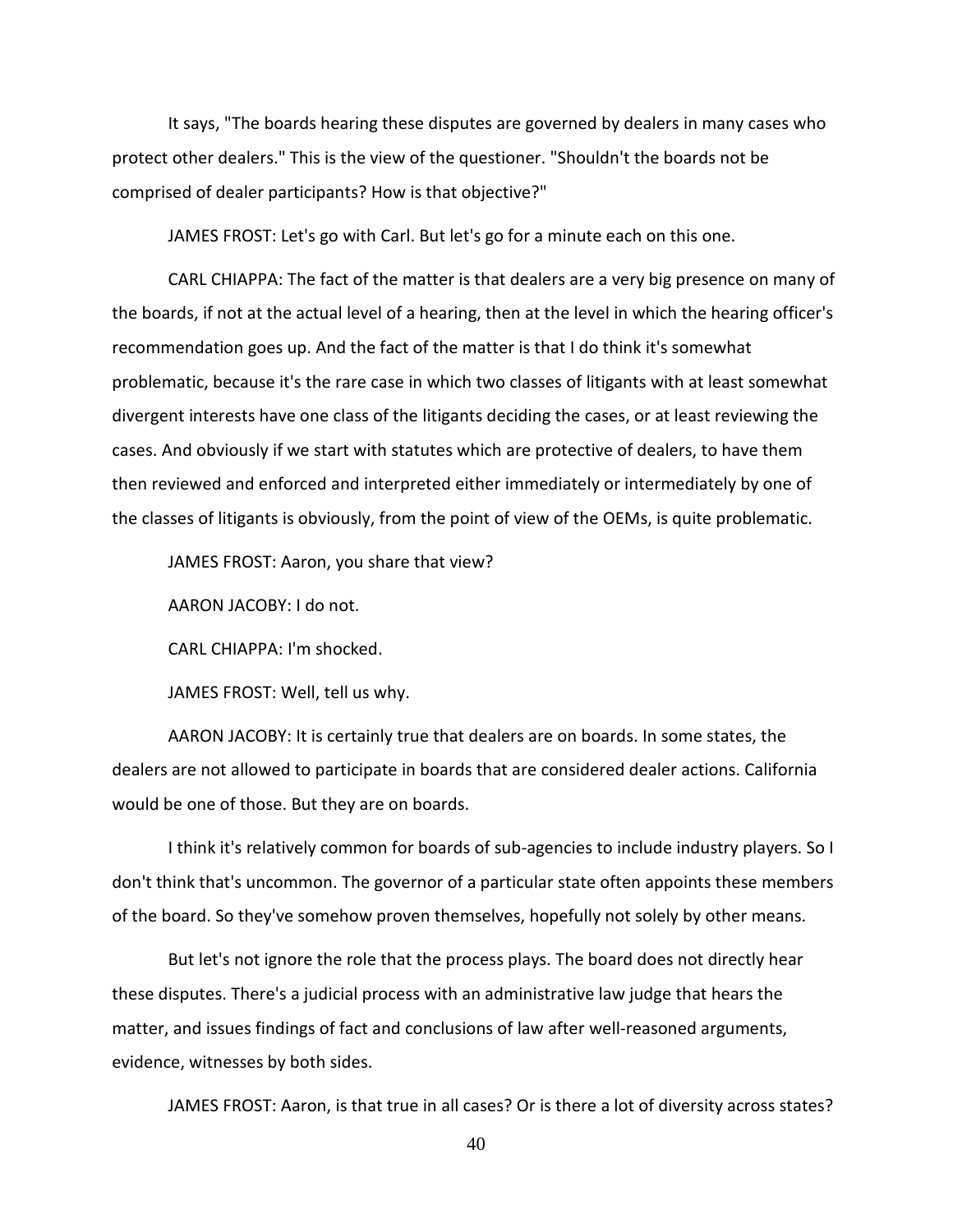AARON JACOBY: There's some diversity across states. There are some states that have a court proceeding. Most states would have an administrative proceeding. So the administrative law judge comes up with findings of fact, conclusions of law, presents those to the board. And the board then accepts or rejects that decision.

There's also an appellate process that follows that. You can do a writ of administrative mandate to a court in your state. And then it goes through the whole court system as well. So there's a lot of oversight over the overseeing committee.

Another piece is, let's look at the—I don't have statistics with me. But I think on this stage we could agree that as a practical matter, manufacturers win most of these contested proceedings most of the time. And typically a point is allowed. Typically a relocation is allowed.

And terminations are probably the most difficult for manufacturers. But when they are looking at the weakest dealers, even those are allowed—when it's the type of dealer that Jim was referring to earlier—the weakest one or two in a given zone. So I do not agree that having dealers or industry players be part of a commission or board is any sort of negative.

JAMES FROST: Jim, your view?

JIM ANDERSON: I guess I look at it the other way. I think to avoid all possibility of conflict of interest, we as professionals also frequently have to decline the opportunity to participate in some sorts of events. And I think these hearings are important. There are a lot of important things on the table—the dealership, the success of the manufacturer, but most importantly the consumers being taken care of, or not being taken care of in the marketplace. And so to avoid all conflicts of interest, I would say anyone directly involved in the problem should not be part of the decision-making process.

JAMES FROST: OK. Joe?

JOSEPH ROESNER: I can tell you that I think it's rare that the boards consist of dealers. It's normally between some finder of fact, administrator law judge, or sometimes in the court system.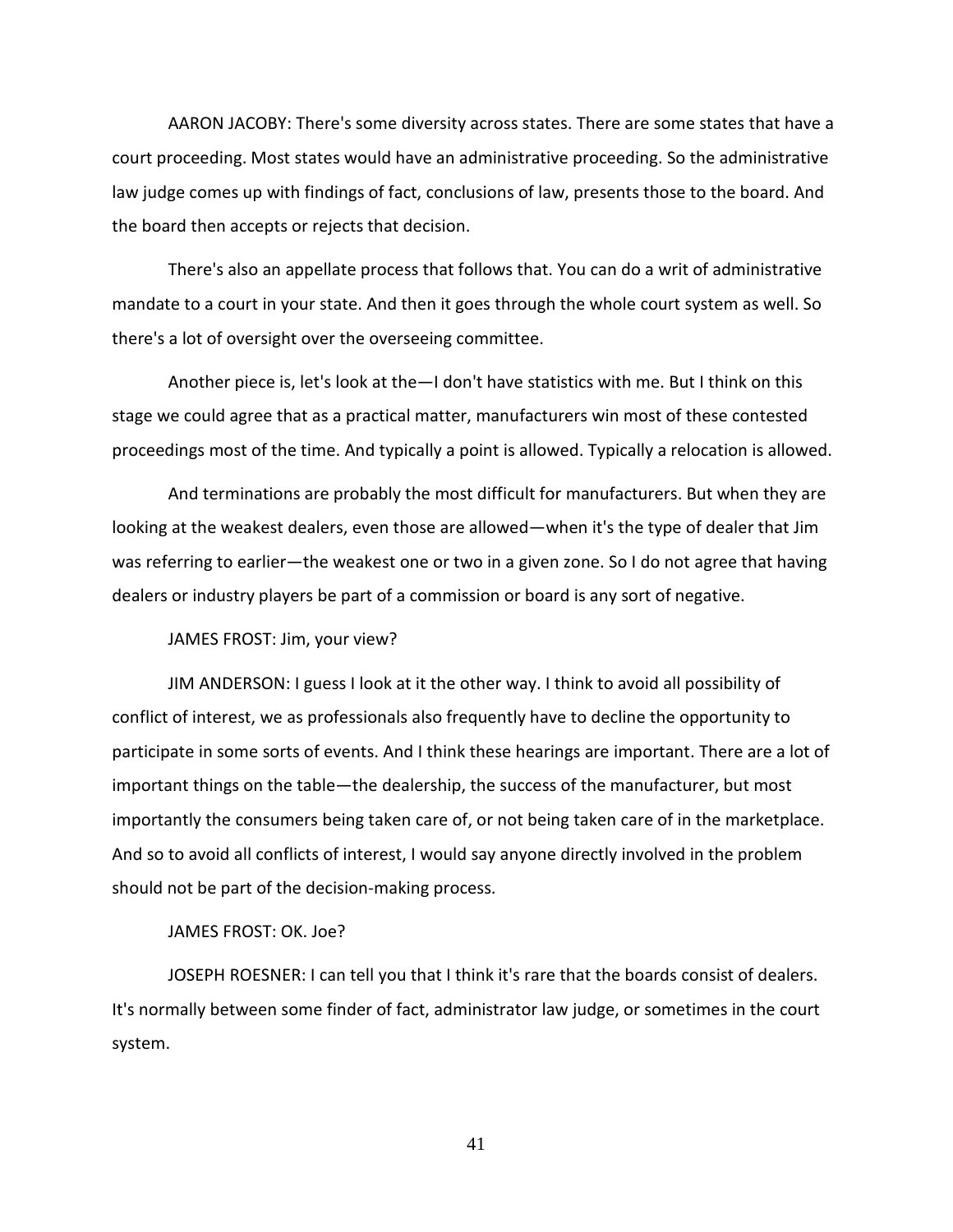But in the cases that I have been involved in, the few that were before primarily dealer boards, I think the dealers took it very seriously. And there was legal counsel for the state in the room. And the two that I can think of, they allowed an additional point, and allowed a relocation.

So I don't think that they are in any way, shape, or form—or the majority, and that's what makes the decision—they take it very seriously, and look at all aspects of the law, and judge it just like any other finder of fact would. I can see how Jim and Carl might think that there be some bias there. But that hadn't been my experience. And it is rare that these are heard before boards consisting of dealers.

JAMES FROST: Henry, anything to add?

HENRY SCHNEIDER: I just have a very quick comment. My background doesn't let me just speak to this very much. But anything that would allow too much influence by dealer networks wouldn't necessarily be good. But I don't know enough to say whether this is too much influence.

JAMES FROST: All right. We are almost out of time. I'm going to ask one more question out of, I don't know, the 30 that I have to do.

More and more dealerships are being acquired by these large companies. People are saying that therefore Berkshire Hathaway can take care of itself. So is the trend of public ownership, of dealership networks, mean anything to the continuing importance or viability of these laws? Or is that issue not something that we need to be thinking about? Again, let's do 30 seconds on that one. Carl.

CARL CHIAPPA: Well I suppose that if we look back on the rationale of the statutes, that in effect there was an unequal bargaining power, unequal playing field, Warren Buffett is a different player than a mom and pop store from the 1950s. Now obviously there'll be the response that this is one source of a product. But if you're Warren Buffett, I suppose you could just buy the source.

JAMES FROST: Aaron.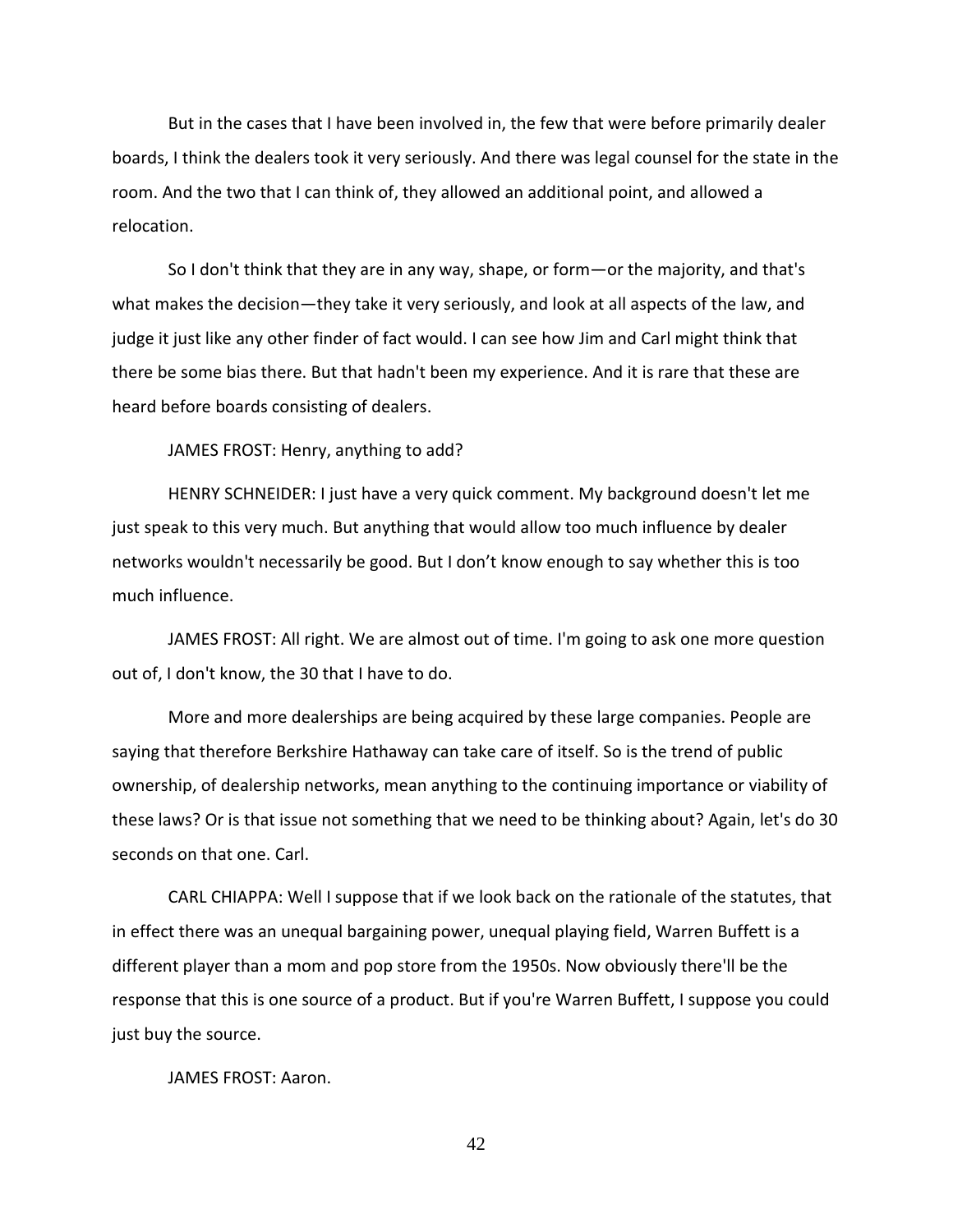AARON JACOBY: I don't think that it makes much difference with regard to these regulations. And to the extent that we're simply looking at increased market power based on either Berkshire Hathaway, or AutoNation, or companies of that type, the statistics—I actually printed something on that, because I thought this question might come up—they control very little of the market.

First of all, I just want to say they do not control the market in any sense. But in terms of number at dealerships under their ownership, we have 1,060. And that's out of 31,266 points of representation. There are only 16,400 or so dealers, but they represent points of sale in that number—31,266. 1,000 of those are owned by public companies. It's a drop in the bucket.

#### JAMES FROST: Jim?

JIM ANDERSON: I think the percentage is relatively small. I have a statistic that had 7% or so, or 9%, of the dealerships being in that category. But in any event, I think it all depends on how they're operated.

I know how some of these organizations that we've talked about have been operated. And some are very well, and some are more focused on Wall Street and their stock price. So long as the consumer is the one that's in front of the line in who they are trying to serve, I haven't seen a big negative impact from public ownership.

JOSEPH ROESNER: I would agree with Jim. As his slide showed, it's a small percentage— 7% to 9%. I think that as I pointed out, these public companies recognize as a risk factor that the repeal of these statutes would affect them as well. And having those statutes in there helps lower their cost of capital, and is good for the consumer in that regard.

The benefit maybe is versus a mom and pop, where the only source of income is that one store, there's some diversity of risk, because each of the stores is part of an overall organization. But still, the strength in that relationship is with the manufacturer.

JAMES FROST: Last word, Henry.

HENRY SCHNEIDER: Yeah. So I think the consolidation, the public companies, the larger dealers clearly are going to have a better ability to invest, to handle risk, to negotiate with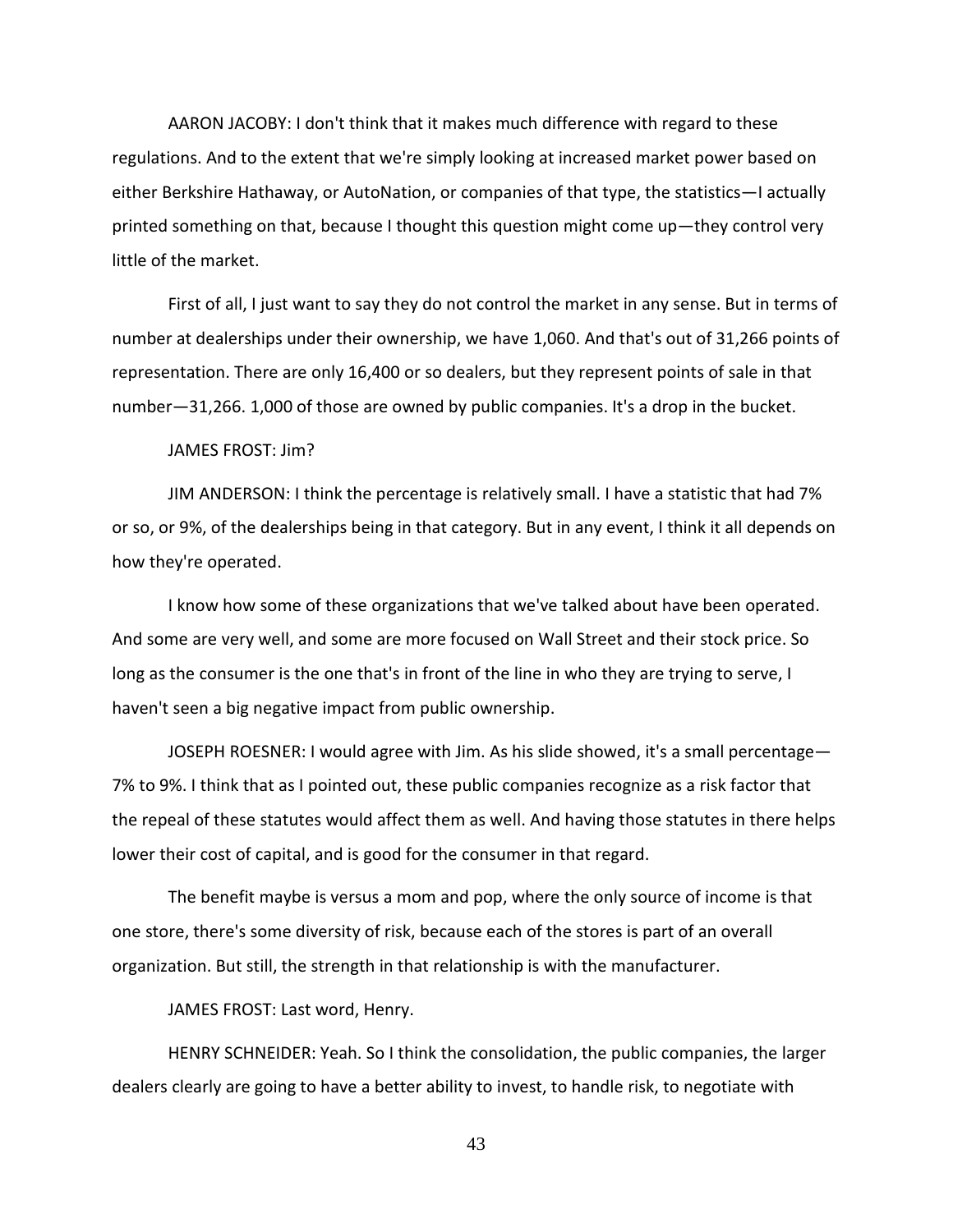manufacturers in a more sophisticated way. So basically, they seem better able to handle themselves compared to the small mom and pops or other smaller dealers.

JAMES FROST: All right. We are unfortunately out of time. We could easily spend all day just on this topic. But I want to thank all of you, and thank you for coming. We're going to take a 15-minute break. We will be back here at 11:15. Thank you.

[APPLAUSE]

[SHORT BREAK]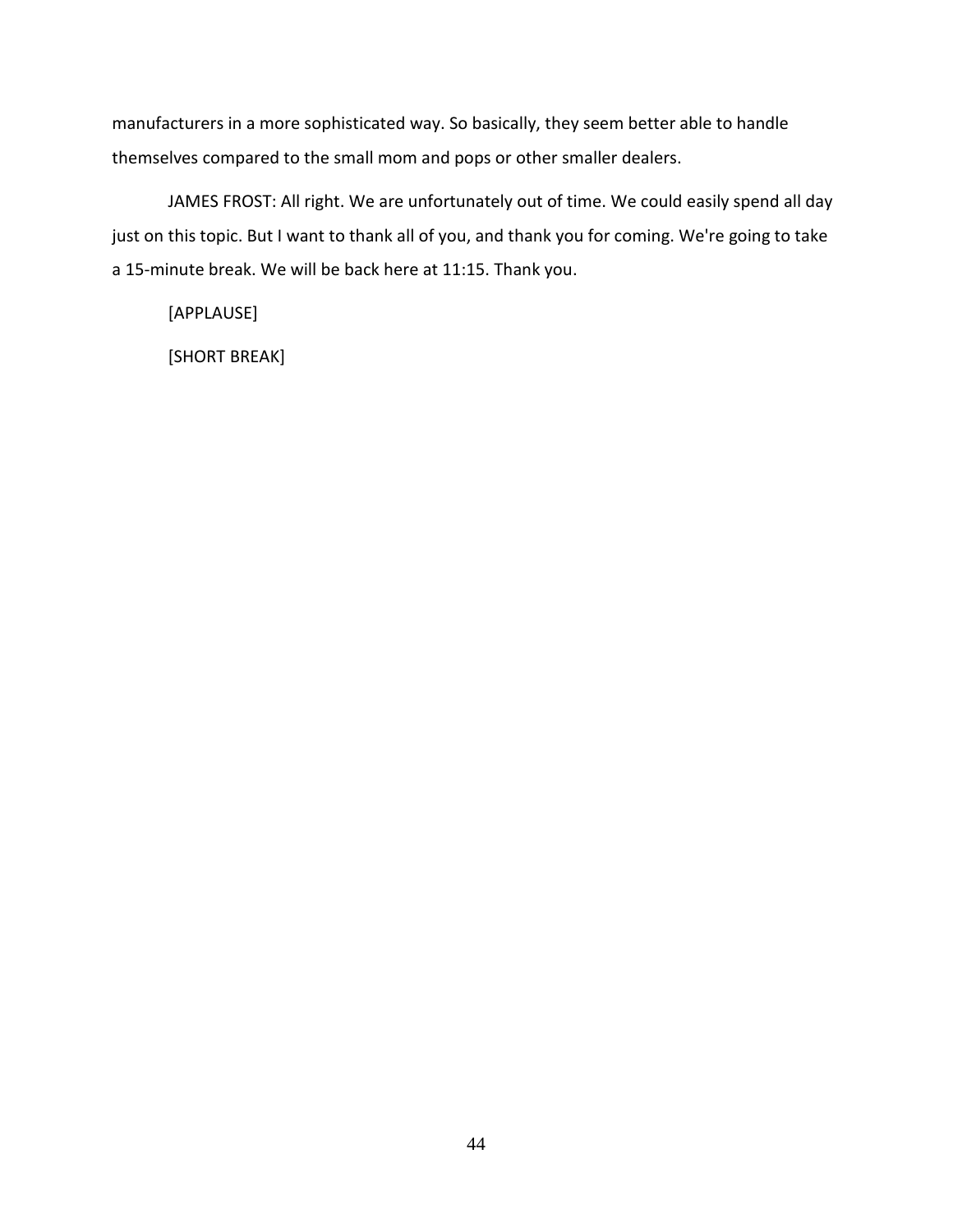## **PANEL 2: WARRANTY REIMBURSEMENT REGULATION**

**Panelists:**

- **James Appleton, President, New Jersey Coalition of Automotive Retailers**
- **Daniel L. Goldberg, Partner, Morgan, Lewis & Bockius LLP**
- **David Sappington, Eminent Scholar in the Department of Economics, University of Florida**
- **Richard Sox, Partner, Bass Sox Mercer**

# **Moderators:**

- **Nathan Wilson, Economist, Bureau of Economics, Federal Trade Commission**
- **James Frost, Attorney, Bureau of Competition, Federal Trade Commission**

NATHAN WILSON: Good morning. My name is Nathan Wilson, and I'm a staff economist here at the FTC. Along with my colleague James Frost, an attorney in our Office of Policy and Coordination, I will be moderating today's panel on warranty reimbursement regulation. To briefly introduce this topic, all automobile manufacturers offer warranties to consumers when they buy a new car or truck. The states have historically regulated how repairs provided excuse me, covered by these warranties are provided. Many states' laws allow only new car dealers themselves to perform warranty repairs.

Some states also regulate how the dealers are reimbursed for the warranty service they provide. In some cases, the state warranty reimbursement laws require that the reimbursement rate for service reflect the rates that the dealers charge to their retail, i.e. non warranty consumers. Historically, this has been especially common for the labor component of charges. Starting about a decade ago, however, many states enacted new laws requiring manufacturers to also reimburse their dealers for parts at the retail rates. Where such retail reimbursement laws are in force, dealers have the option, but not the obligation, to submit evidence of pricing for their non-warranty work, in order to set the warranty reimbursement rates. A number of the retail reimbursement states have also regulated whether manufacturers may attempt to recover some of the higher costs induced by the retail rate regulation.

Similarly, many states impose time limits on when manufacturers may audit their dealers warranty service logs, or challenge submitted warranty claims. Just as with our last panel, our interest today is in whether or not such direct regulation ultimately is in the interest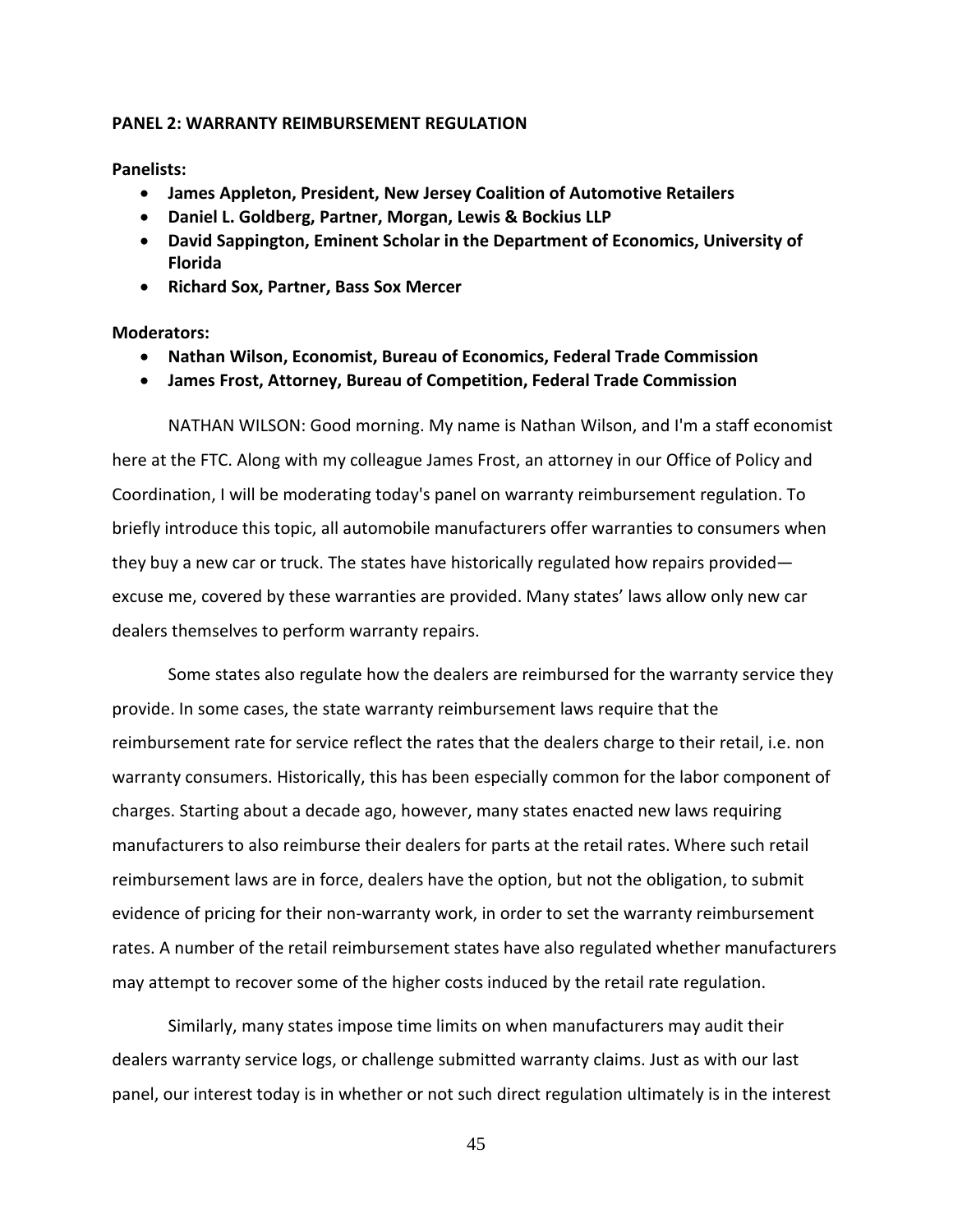of U.S. consumers. This is a question about which there is considerable difference of opinion within the industry, and these differences are very well reflected in the diverse views of our distinguished group of panelists. They are Jim Appleton, the President of the New Jersey Coalition of Automotive Retailers. Jim is also the immediate past chairman of the Automotive Trade Association Executives. New Jersey has been among the most active states in changing their warranty reimbursement laws, and Jim is deeply steeped in the background of these policies.

Richard Sox is a partner at the law firm of Bass, Sox & Mercer, which focuses on the representation of motor vehicle dealers. He has considerable litigation experience in these areas.

Daniel Goldberg is a partner at Morgan, Lewis & Bockius LLP, and is a fellow in the American College of Trial Lawyers. He, too, has considerable experience in writing about and litigating issues related to auto distribution.

Finally, Dr. David Sappington is an eminent scholar in the Department of Economics, as well as director of the Robert F. Lanzillotti Public Policy Research Center at the University of Florida. Doctor Sappington recently prepared an expert report on behalf of manufacturers in a recent action challenging the constitutionality of some of these reimbursement laws, a case in which both Richard and Dan were also active participants. To begin our discussion today, each of our panelists will give a brief presentation of their views, after which, we will turn to a question and answer period. For this, we very much invite questions from the audience. Jim?

JAMES APPLETON: Thank you. So why do almost all states in the U.S. regulate warranty reimbursement? Well, there are two reasons. The first should strike a familiar chord here at the FTC. Federal antitrust law prevents dealers from engaging in collective bargaining with automakers, so dealers and manufacturers must negotiate out in the open where decisions that affect the public and consumer interest are made by democratically elected state representatives, and that's a good thing. The second reason, without state franchise laws, dealers and consumers would be at the mercy of powerful automakers. And no business person in their right mind would ever invest the millions it takes to open a new car dealership.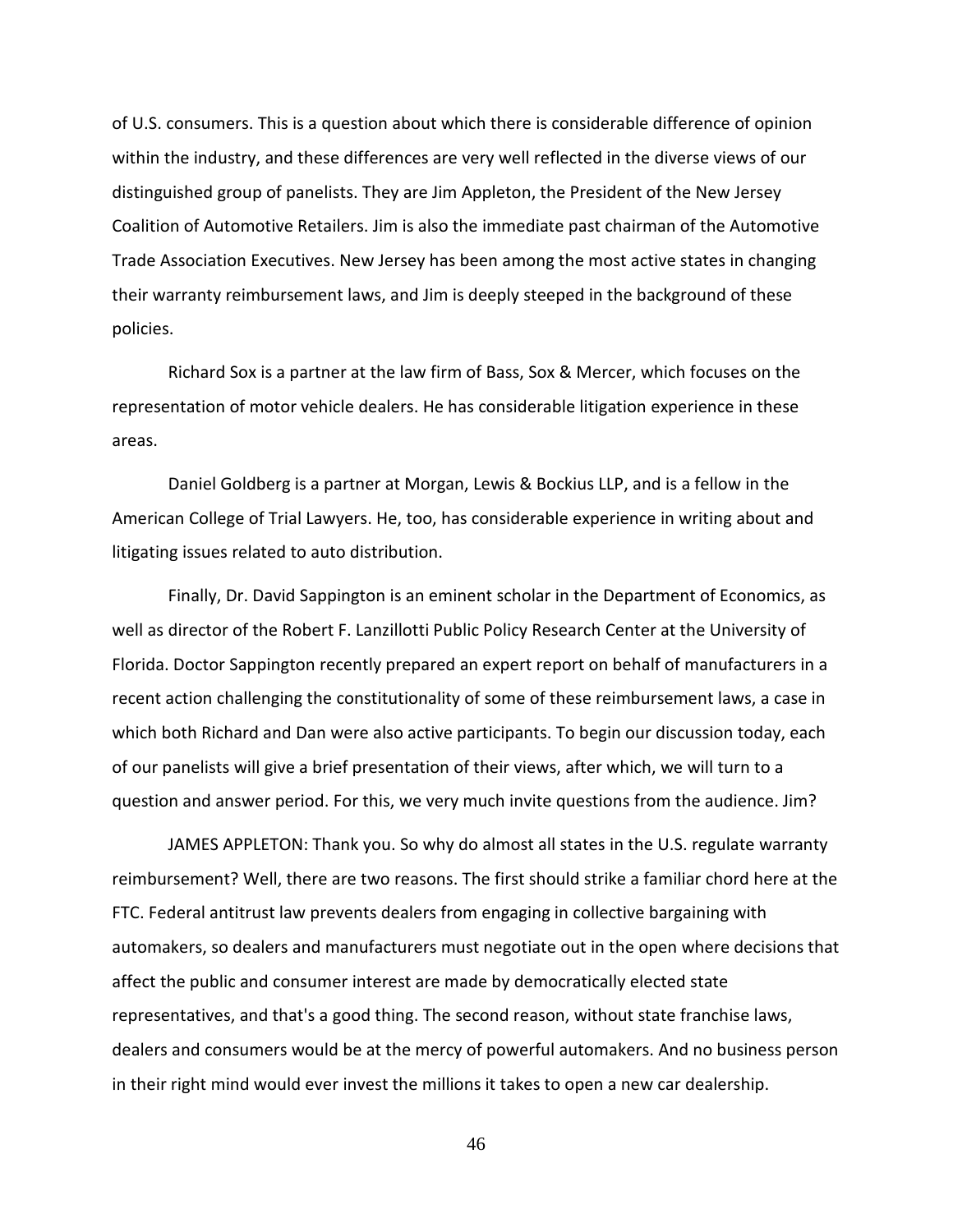Public policy in 50 states is designed, not to protect dealers, but to foster investment in the franchise system of neighborhood new car dealerships, because this system promotes competition between and among brands. And not just for new and used car sales, but also for vehicle financing, customer paid service, and even for manufacture paid warranty repairs. Consumers benefit from this competition. Better hours of operation, pleasant customer waiting areas, courtesy transportation, and, of course, cost. Even the dealers' well-documented, charitable, and civic involvement is driven by competition for sales and service, regardless of whether it's customer paid, or warranty work paid by the manufacturer.

That's why the courts and elected legislatures have consistently recognized that the extensive network of 17,000 franchised new car dealers all across the U.S. serves the public interest, promotes competition, and gives consumers ready access to warranty service from skilled technicians working out of properly equipped, conveniently located service facilities. The fact that these dealerships are independently owned, and that the dealers must be paid fairly, ensures that consumers will be treated fairly.

Understand this very important point. When automakers see warranty, they see expense. And experience tells us they will try to reduce that expense by shifting costs to consumers or to dealers. But when a new car dealer sees warranty, they see revenue, and, therefore, an opportunity to serve, to act as an advocate, to ensure their customer gets the full value of the warranty they've already paid for. Now let's talk about how the warranty business works, in the real world.

Study a dealership financial statement. You'll see that dealers make nothing, or often lose money on new car sales. They make two to 3% on used, 6% on parts, and maybe 8% on service. Examine every dollar that comes through the parts department at a dealership, for example, and here's what you'll find. \$0.66 goes right back out the door to the manufacturer to pay for parts and the cost of goods sold. \$0.16 goes to personnel expenses, \$0.05 goes to variable expenses, \$0.07 goes to fixed expenses, and that leaves just \$0.06 as net profit before taxes in the dealer. Manufacturers mandate facilities, special tools, equipment, and training to carry out warranty repairs, which cost a lot of money, but that investment benefits consumers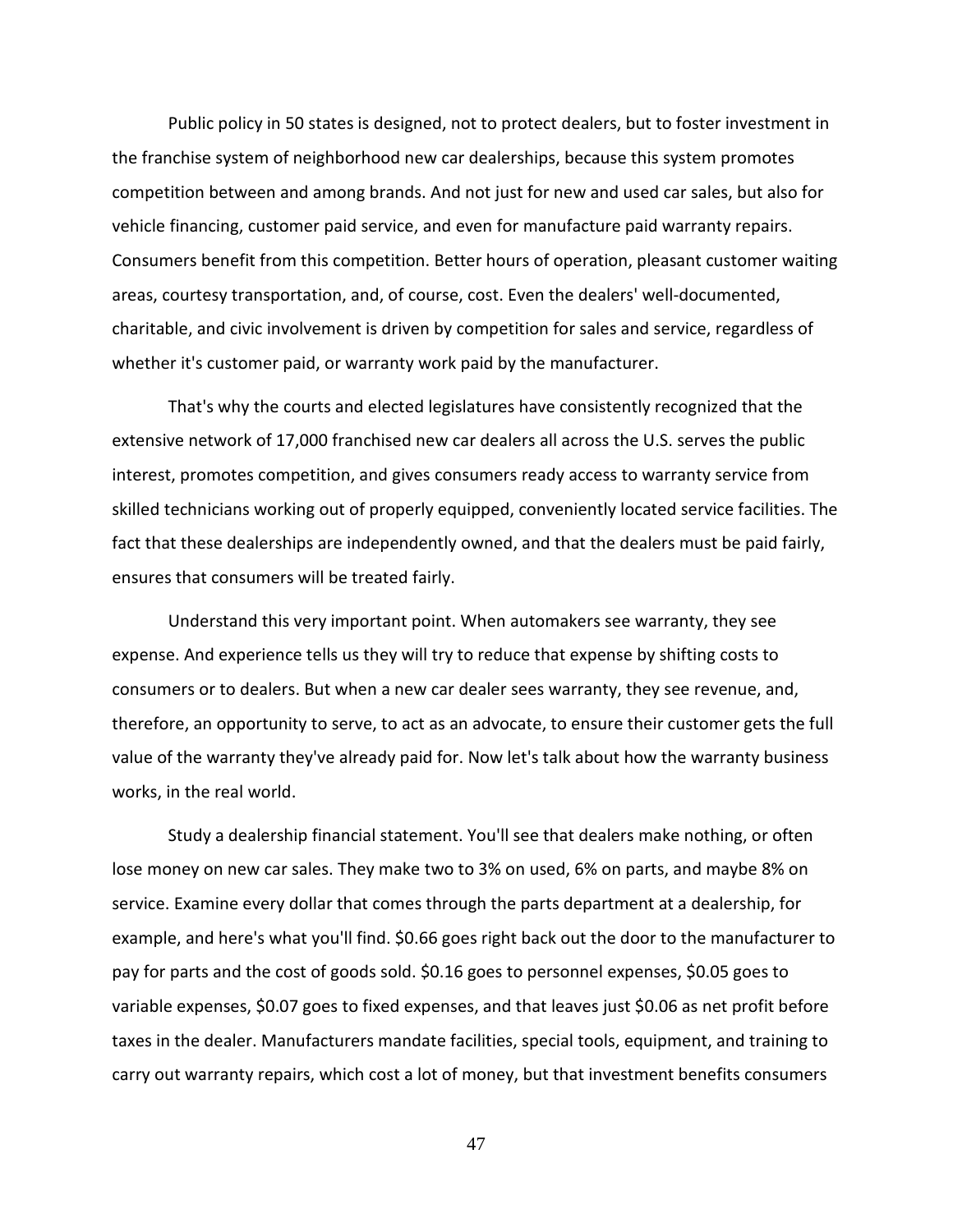because neighborhood new car dealers are standing by to fulfill the warranty promises made by manufacturers, promises that the consumers have already paid for.

So when manufacturers don't pay retail on warranty parts—or warranty repairs to the dealers—they're not just cheating the dealers, they're cheating the consumers too. We surveyed New Jersey GM dealers and found that about 35% of all repairs are warranty. That is free to the customer and paid by the manufacturer. So when GM underpays their dealers on 35% of their parts and service work, the dealers take a loss where they must shift costs to the remaining 65% customer pay jobs. By unilaterally mandating a discount, manufacturers place a financial burden on dealers that inevitably results in losses for the dealer, or higher prices for everyone else.

So how did the reimbursement methodology used in many states to calculate retail come about in the first place? State laws requiring automakers to pay retail on warranty date back to 1977 in New Jersey, but it wasn't until 1991 that Bob and Elaine Robertazzi, the courageous mom and pop owners of Liberty Lincoln in Clifton, New Jersey, challenged Ford Motor Company and eventually proved the powerful automaker was underpaying dealers and shifting cost to consumers in what federal district court Judge Maryanne Trump Barry called a shell game. Still, dealers were frustrated. Automakers continued to devise burdensome reimbursement procedures in order to thwart dealer demands for fair compensation. And by the late 1990s and early 2000s, many legislatures were fed up too. They arrived at this hundred consecutive repair orders methodology, mostly out of frustration with automakers, who were quick to say what retail wasn't, but never offered a reasonable formula to meet their obligations under the law. So here we are, almost 40 years later, retail reimbursement laws were first enacted in 20 years since the courts, and many state legislatures started to try to force compliance. And the sad truth is that automakers continue to game the system because they know that every penny saved on the warranty, is a penny earned at the expense of consumers and car dealers.

Let's look at two common strategies the automakers use today to shift cost. Surcharges and manipulation of parts pricing and labor times. It's interesting. Thirty-seven states accounting for about 75% of all US auto sales require manufacturers to pay retail, but the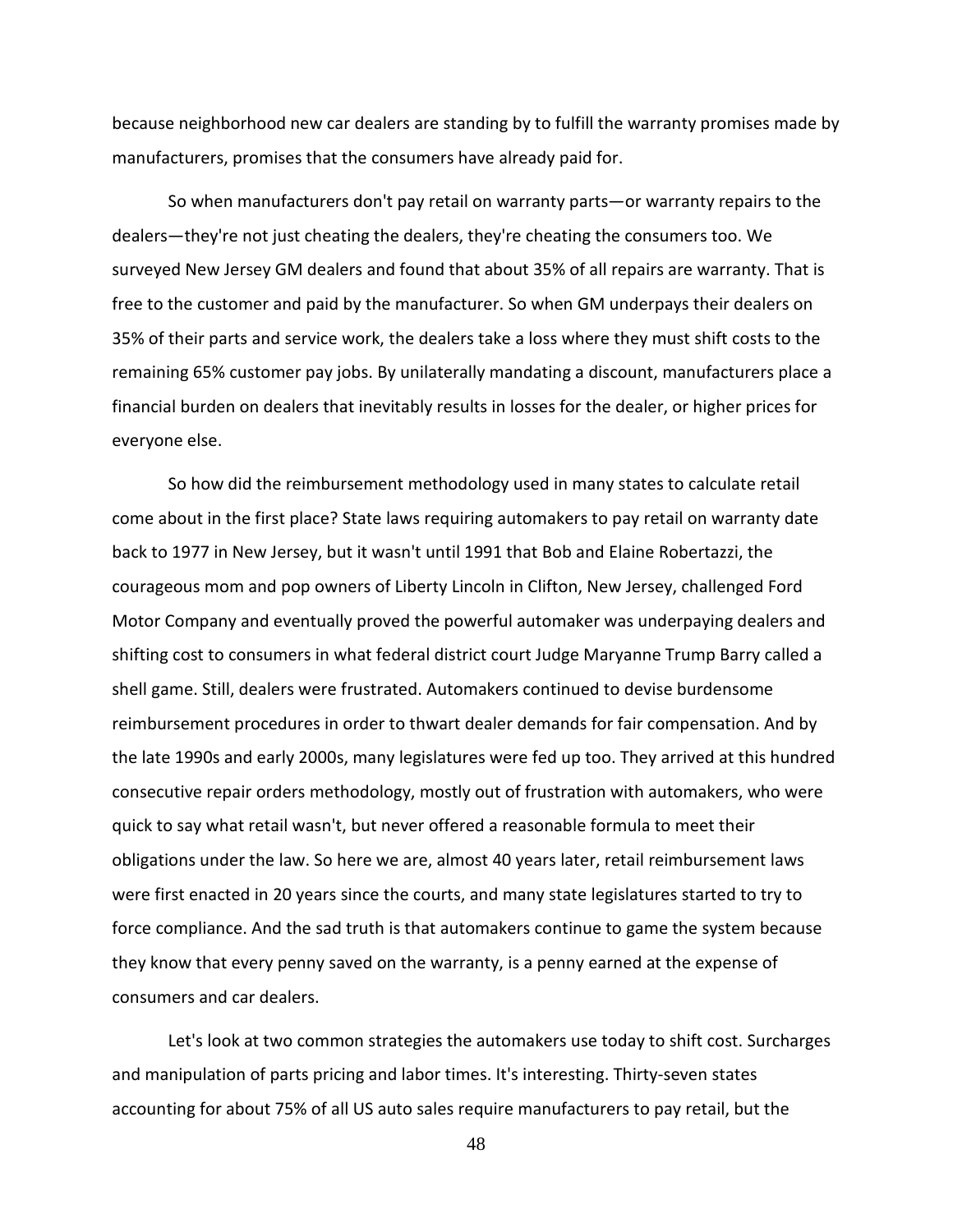manufacturers don't bake that price into the cost of the car. Instead, they up the surcharge dealers only in the states where they actually are forced to comply with the law, effectively charging consumers twice for warranty.

In New Jersey, GM agreed to pay dealers retail, but then turned around and imposed a surcharge on dealer invoice—a GM imposed charge intended to compensate them for what they say is their additional cost of doing business. We estimate GM collected \$6.5 million in surcharges in New Jersey in 2014, and paid out just \$3.2 million for reimbursement in excess of the 60% mark-up they themselves acknowledge is retail. In other words, GM collected \$3.3 million more in surcharge money from dealers and consumers than they paid out. So GM made \$3.3 million on their increased cost of doing business in New Jersey. You know, nobody ever asked how much does a manufacturer mark-up the cost of parts or a new car, but everyone knows exactly how much a dealer does.

The retail end of the business is completely transparent, while the wholesale end of the business is cloaked in secrecy. Here's another example of manufacturers' self-dealing and price manipulation. A replacement fuel tank at a North Jersey Ford dealership lists for \$3,400 and it costs \$315 to install. A total of just over \$3,700, but that's when the customer is paying for the job. But in October of 2014, Ford announced a recall of 205,000 '07 and '08 Ford Edge and Lincoln MKX vehicles with defective fuel tanks. Now, all of a sudden, since the manufacturer is paying for the repair, the cost of the part drops to less than \$1,200, and labor time is slashed to \$250.

With just a few keystrokes, Ford reduced dealer compensation and helped itself to a generous discount of more than \$2,200 on each repair. That's a discount that was worth \$460 million, almost a half a billion dollars. Their defect, their mistake, but dealers and consumers pay. This is a powerful example that really illustrates the public policy concerns at play here.

Let me wrap up by simply saying the conflict between dealers and manufacturers plays out at the state houses all across the U.S., not because dealers want it that way, but because antitrust laws prevent dealers from engaging in collective bargaining with automakers and because the public and consumer interests are best served by having these policy debates in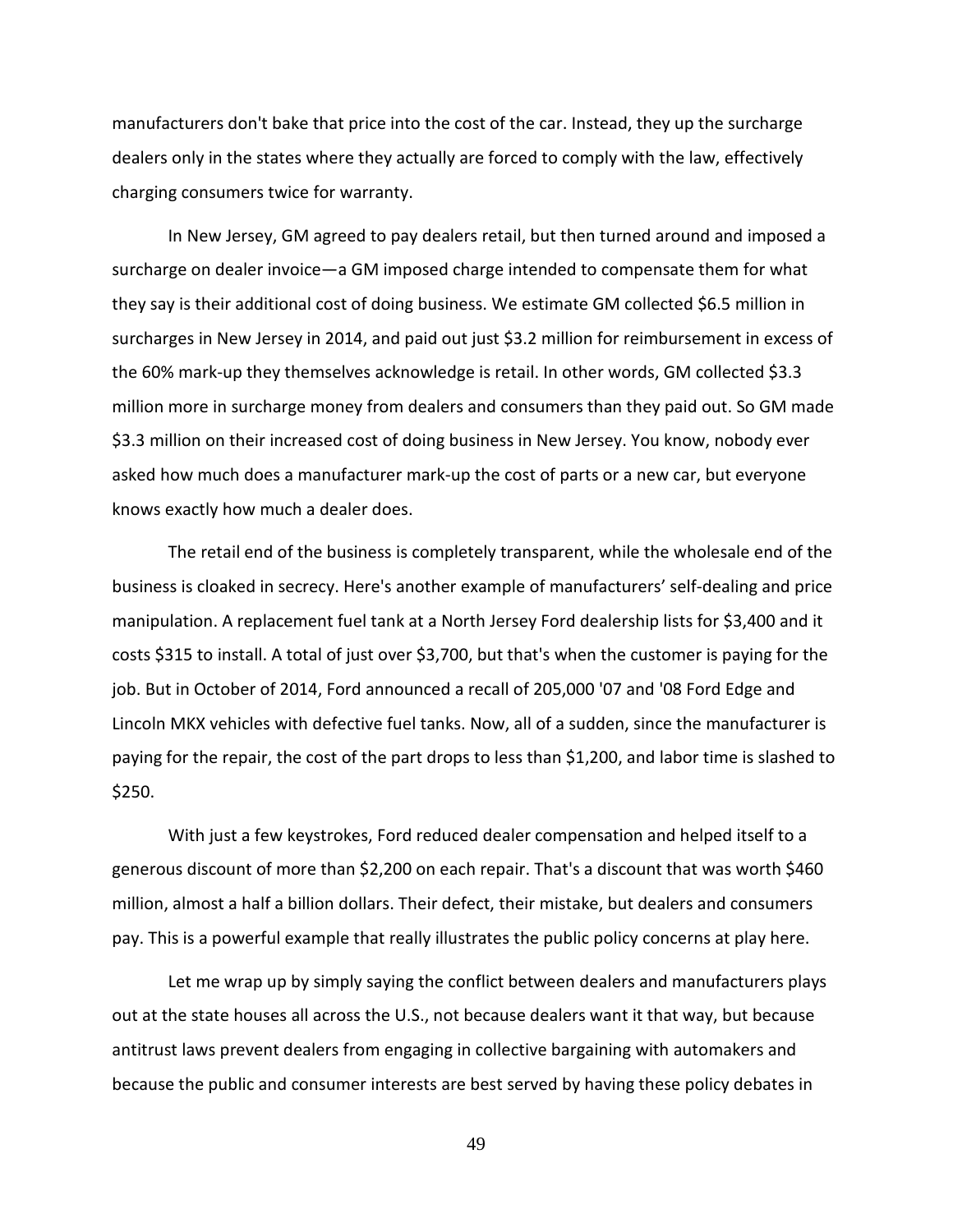public, and decided by democratically elected state representatives. It's not really important what manufacturers earn or even how they chisel the dealers. What's important, though, is that the FTC understand this conflict and recognize that the agency is being used. That the automakers efforts to unravel state franchise laws, and avoid fair payment to dealers, won't benefit consumers, just enrich manufacturers. That's unfair to dealers, it's unfair to consumers, and it undermines the public interest in competition and highway safety.

NATHAN WILSON: Thanks very much. Rich?

RICHARD SOX: Thank you, Nathan. I'd like to thank the FTC for inviting me to appear on this panel. As my introduction said, we've got a lot of experience in this area. And our experience tells us that the basis for the dealer's pursuit of warranty reimbursement rates equal to market driven retail prices, was that overhead cost for dealers were continuing to increase over time, while the manufacturers were suppressing the warranty reimbursement rates.

For over 40 years, all of the major manufacturers—and that's an important point, all of them—had unilaterally determined that the parts mark-up to the dealer should be capped at 40% and were unilaterally dictating hourly rates to be paid to dealers. Dealers told us, in many cases, it appeared that same brand dealers, within the same market, had been approved for widely varying hourly labor rates for performing the same warranty work.

Yet, over time, these very same manufacturers were placing increased demands on the dealers to expand their dealership facilities, as Commissioner Ramirez has referenced earlier, to exclusively represent a single brand at great cost. These facilities were required to be larger than ever, and be built with very expensive materials. Engineering, construction, and architectural costs skyrocketed for the dealers. The bottom line is that dealers were being required to incur exponentially higher overhead costs, and yet those warranty reimbursement rates were remaining the same.

In addition to the substantially more expensive facilities being required by manufacturers, due to the increasing sophistication of the vehicles themselves, dealers were now required to purchase special tools and diagnostic equipment that, in some cases, cost as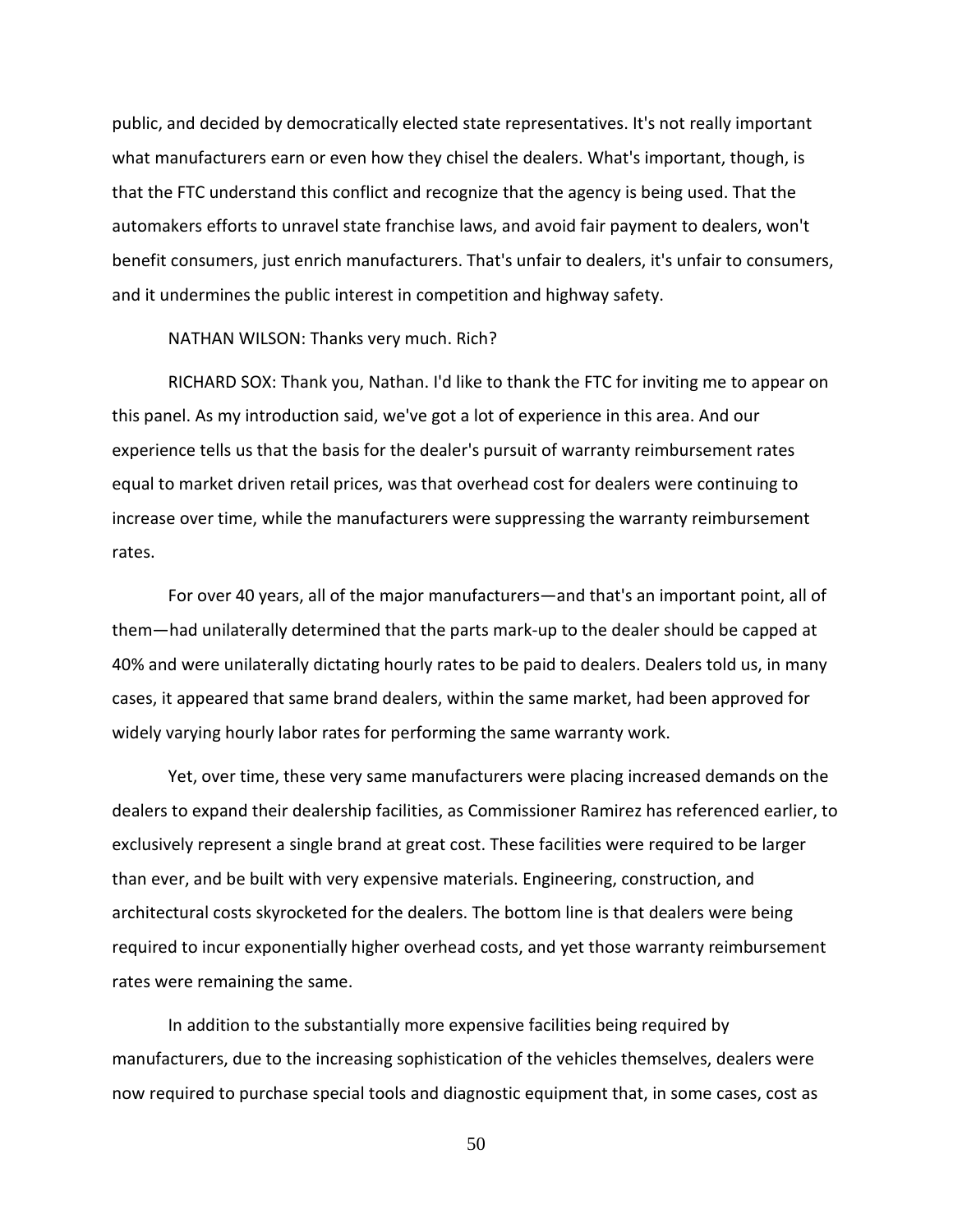much as \$25,000 per unit, per service stall to properly repair a vehicle. It cost a dealer, on average, \$30,000 to send a technician to be trained and certified by the manufacturer. Modern day vehicle repair technicians have post-secondary degrees and command a salary of on average between \$60,000 and as much as \$120,000 per year. That didn't used to be the case. Vehicles are more sophisticated and require more sophisticated and expensive repairs.

Dealers were also being required by manufacturers to maintain a fleet of new vehicles to be provided to each warranty customer to utilize while their vehicle was being repaired. This required dealers to purchase additional vehicles from the manufacturer and then proceed to write down the value of those vehicles each month that those vehicles were in the loaner fleet.

So the manufacturers made more money by having more cars required to be purchased from them, and yet the dealers had to take a loss on those same vehicles in order to meet the manufacturers' needs to provide a loaner vehicle to the customers. All of these additional overhead costs are generally a benefit to the consumers, no doubt, but as dealership costs increased, the manufacturers were continuing to suppress the payment for parts at a mark-up of 40% and a labor rate that they unilaterally determined. As Mr. Appleton correctly points out, it's important for everyone to remember the mark-up on the cost to the dealership of parts should not be confused with profit.

The dealership's margin on parts and labor is used to pay many of the dealership's overhead costs before a nickel drops to the bottom line. Importantly, dealers have no choice but to provide warranty work on its manufacturer's vehicles. They are required, by contract, to provide warranty service on any vehicle brought into the store, whether they sold that vehicle to the customer or not.

Yet there is no certainty for the dealers as to how many warranty repairs they will be making, and the value of those warranty repairs, or the size of those warranty repairs. The manufacturers do not and cannot guarantee any level of warranty work to their dealers, yet they require all of those overhead costs. There are currently at least 40 states wherein the state legislature has independently determined that manufacturers were not reimbursing dealers for warranty work at rates which were fair and appropriate. Those state legislatures each vetted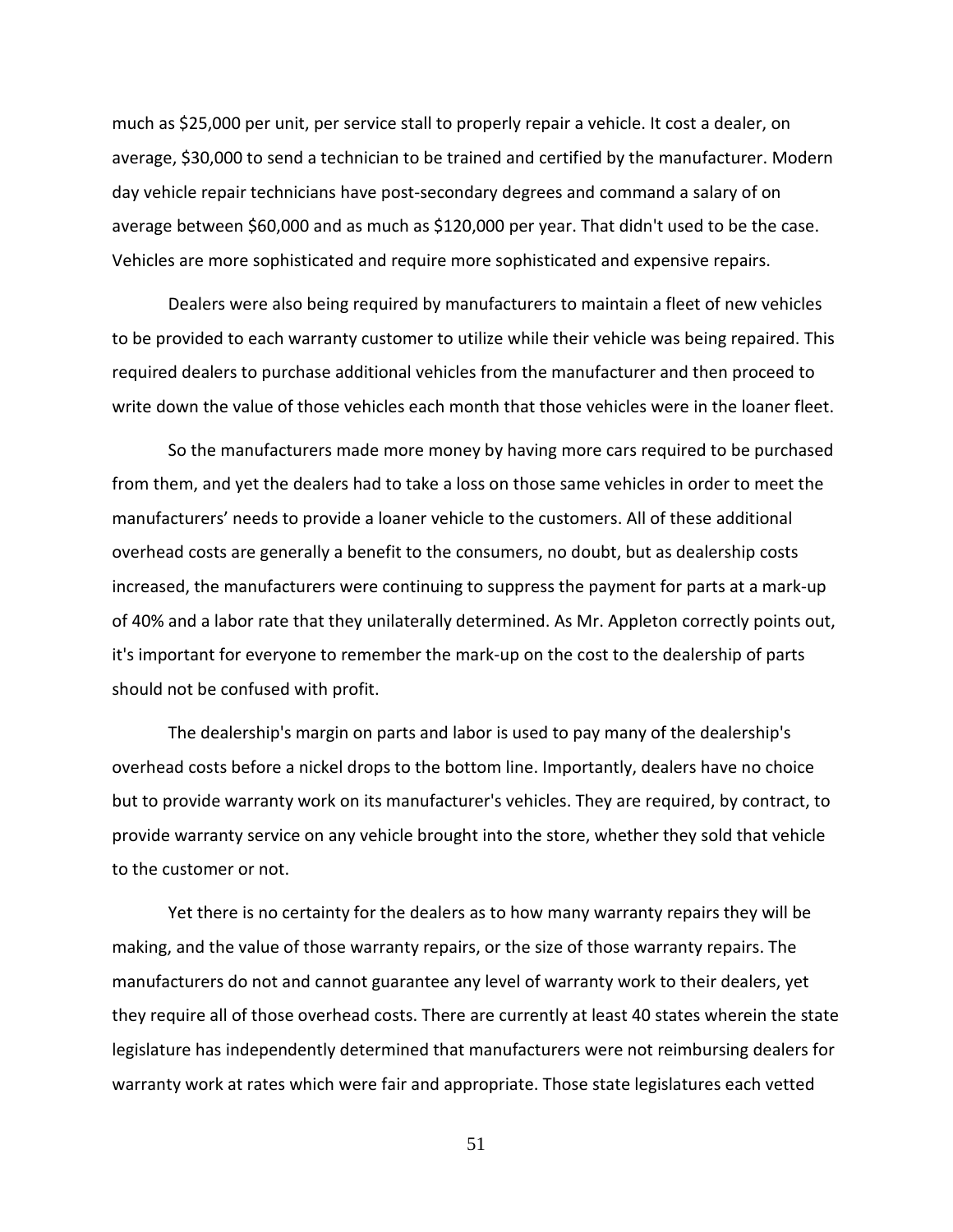this issue, independently, and determined that a market driven retail rate was fair and reasonable and in the best interest of consumers. As Mr. Appleton mentioned, after many of these state legislators required manufacturers to reimburse dealers at rates equivalent to retail, manufacturers made it virtually impossible for dealers to obtain an increase in their parts markup and labor rate based upon the dealerships customer pay repair work.

So as a result, 22 state legislatures had to include a specific formula in the franchise laws, by which the dealers would submit the equivalent of their retail rates. These formulas vary from state to state, but are generally based upon the dealerships collecting some number of consecutive repair orders—customer pay repair orders—and then taking an average of the parts mark-up and the labor rate for each. In addition, certain non-warranty like repairs, such as fluid and filter changes, are expressly excluded from that calculation as non-warranty like repairs.

Our firm has assisted hundreds of dealers in the submission of warranty reimbursement claims, under these laws. In practice, the dealers submit both the repair orders used in calculating the average parts mark-up and labor rate, along with the intermittent repair orders that didn't apply because they contained non-warranty like repairs. After submission, the manufacturer either accepts the requested increase in reimbursement, or raises questions related to the submission. In many cases, the manufacturers make a counteroffer for a lower reimbursement rate.

Dealers are certainly within their rights to negotiate the parts mark-up increase and the labor rate increase, and often do. Where the dealer and manufacturer cannot agree that the statutory calculation has properly been made, most states provide for administrative appeal to resolve the issue. As was mentioned earlier, some manufacturers have used surcharges to circumvent the clear intent of the warranty reimbursement laws. The manufacturers were, in essence, giving with one hand, and then taking with the other. As a result, some 15 states have added an express prohibition on surcharging a dealer to recover the increased warranty reimbursement being paid to the dealers at retail rates. In addition to the example Mr. Appleton provided regarding General Motor's surcharge, we're aware of, other manufacturers such as Ford and Nissan doing the same thing.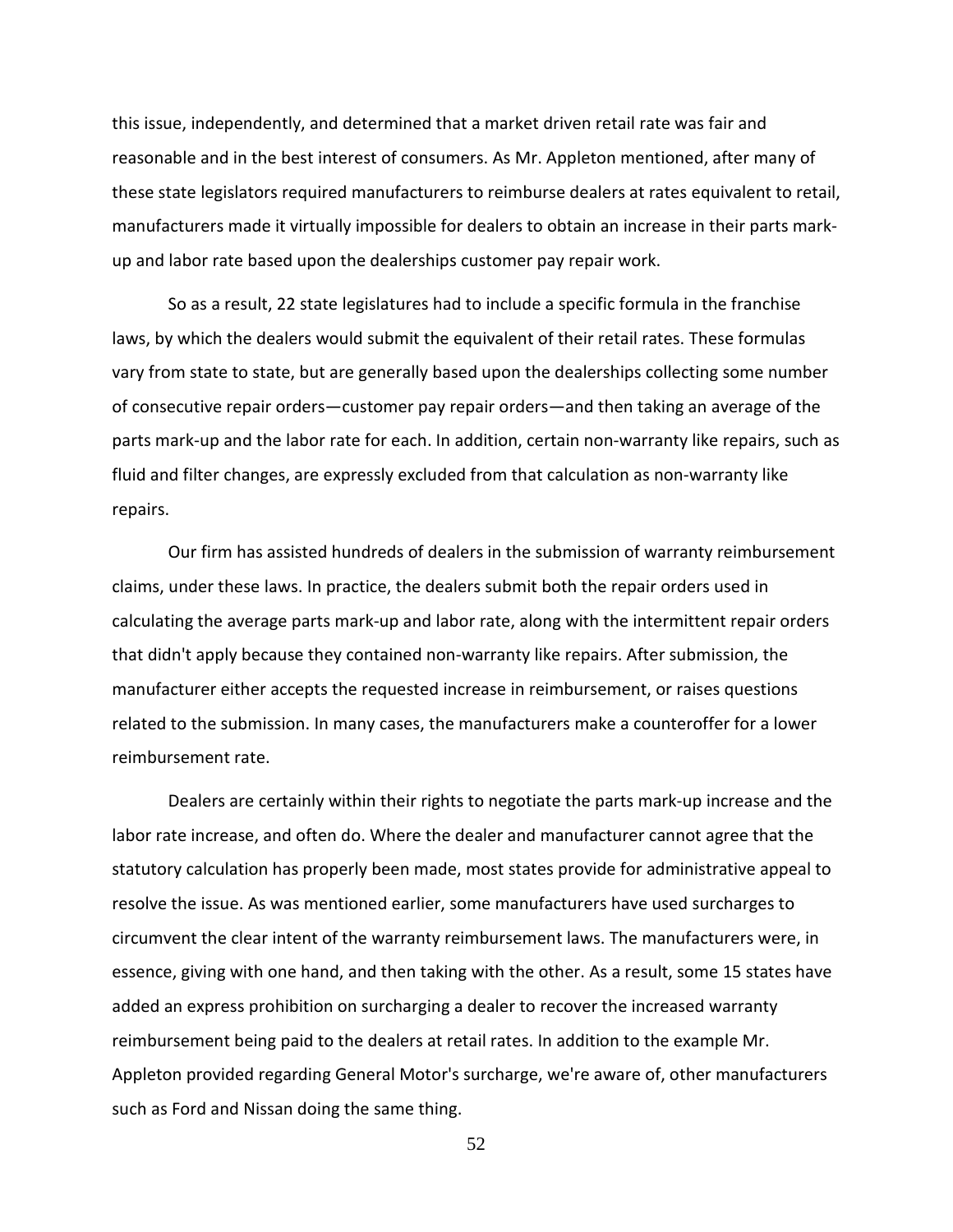Now it's critical for this record, today, to reflect pertinent decisions by the federal courts addressing the warranty reimbursement at retail and surcharge prohibition laws. In the interest of time, I'm not going to cite song and verse for each of these cases, but suffice to say that, since 1994, there have been no less than eight separate federal court cases addressing these issues under laws in six different states. In the earliest of those cases, Acadia Motors versus Ford, the court ruled that if the state legislature said that manufacturers must reimburse dealers at retail for parts and labor, then that's exactly what the legislature meant and that the manufacturers could not attempt to get around those laws.

In contrast, other courts have found that, if the state law doesn't clearly require retail reimbursement, but instead uses phrases like reasonable or fair, then that doesn't necessarily equate to retail. So it's important that that be clarified. With regard to surcharge prohibitions, the federal courts have consistently found that surcharge is directed only to those dealers that sought increased warranty reimbursement were a violation as they eviscerated the legislative intent to increase the reimbursement to dealers. And then, lastly, and I'll conclude with this point. Beginning with the Acadia case in Maine in 1994, continuing with the Gwadosky case in 2005, and culminating with the Currey case in Connecticut last year, the First Circuit Court of Appeals and the federal Second Circuit Court of Appeals have repeatedly determined that these laws do not violate either the contracts clause, the due process clause, or the commerce clause of the United States Constitution. Thank you.

NATHAN WILSON: Many thanks, Richard. Turn it over to Dan.

DANIEL L. GOLDBERG: Let me take a brief step back from warranty reimbursement, for a moment, and ask you to consider the following. How often is it do state or even federal legislative decisions involve setting minimum prices on products? When there are monopolies that are granted, whether they are public utilities or regulated insurance companies, what the legislators generally do is try to set a cap on prices.

So my quiz for you is name an industry, surprise what it's going to be, where the legislature, number one, adopts minimum pricing that certain buyers have to pay for products and services. Number two, where the largesse—the beneficiary of this legislative largesse are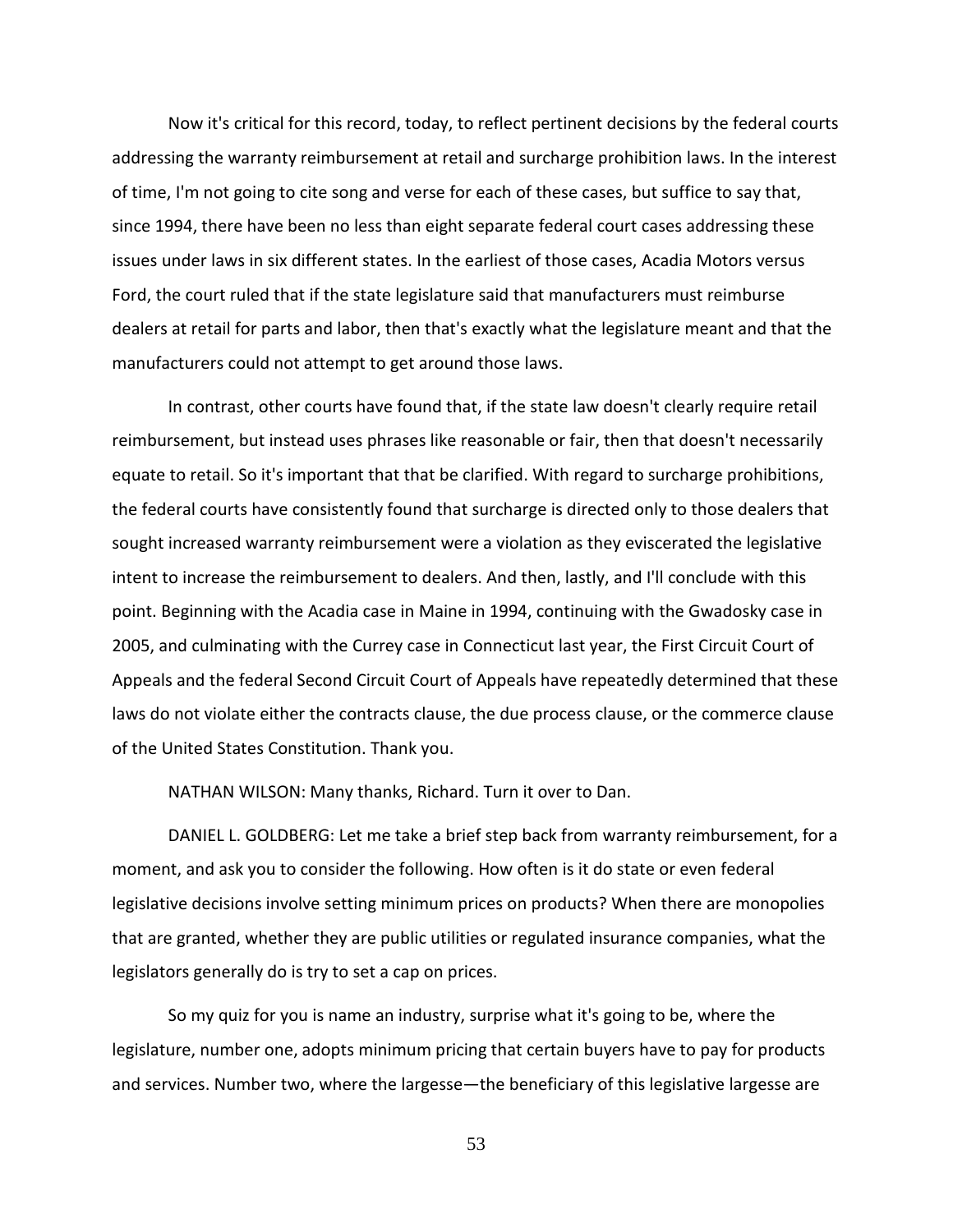auto dealers, which contrary to what you hear, are not victims. According to the NADA statistics, on average, across the country, they make over \$1 million in net profit a year. And where, number three, the legislature also take the next step of insulating that regulation from the politics of the situation by saying manufacturers cannot recover the increased costs imposed by those laws from the state that imposed them—from within a state that imposed them.

There's been some reference already to the historic unequal bargaining power, and some reference to the size of auto dealerships. To put a little bit of a finer point on that, average dealerships in the country now generate \$50 million of revenue a year, are profitable, and the Fortune 500 dealer entities now generate billions of dollars. On average, the six largest dealer groups generate over \$10 billion of revenues a year. That's according to their filings with the SEC.

Now you've heard statements made well, it's still the small dealer, you've got to negotiate one on one. No. Manufacturers, this is well known, like to have a policy which, if possible, is nationwide in purpose and effect. They don't go out and negotiate the amount that they're going to reimburse dealer A for warranty parts and dealer B a different rate. They like to have a uniform map. So dealers, whether large or small, get the benefit. They get a free-rider on the negotiating power of these enormous dealer groups.

So what about warranty? Is there some conflict in fact between what the market forces say about warranty? From a manufacturer's perspective, warranties help sell the new vehicle. That's what they're there for. So manufacturers compete with each other to try to increase the warranties that are offered. The only way that that can be done sensibly, is by having the dealers do a good job on the warranty work. Because manufacturers are dependent on the dealers to do the warranty work. Manufacturers are prohibited by most state statutes from doing it themselves or from naming independent repair shops to do the warranty work. So there is a confluence of interest in making sure that dealers are properly incented to do the warranty work.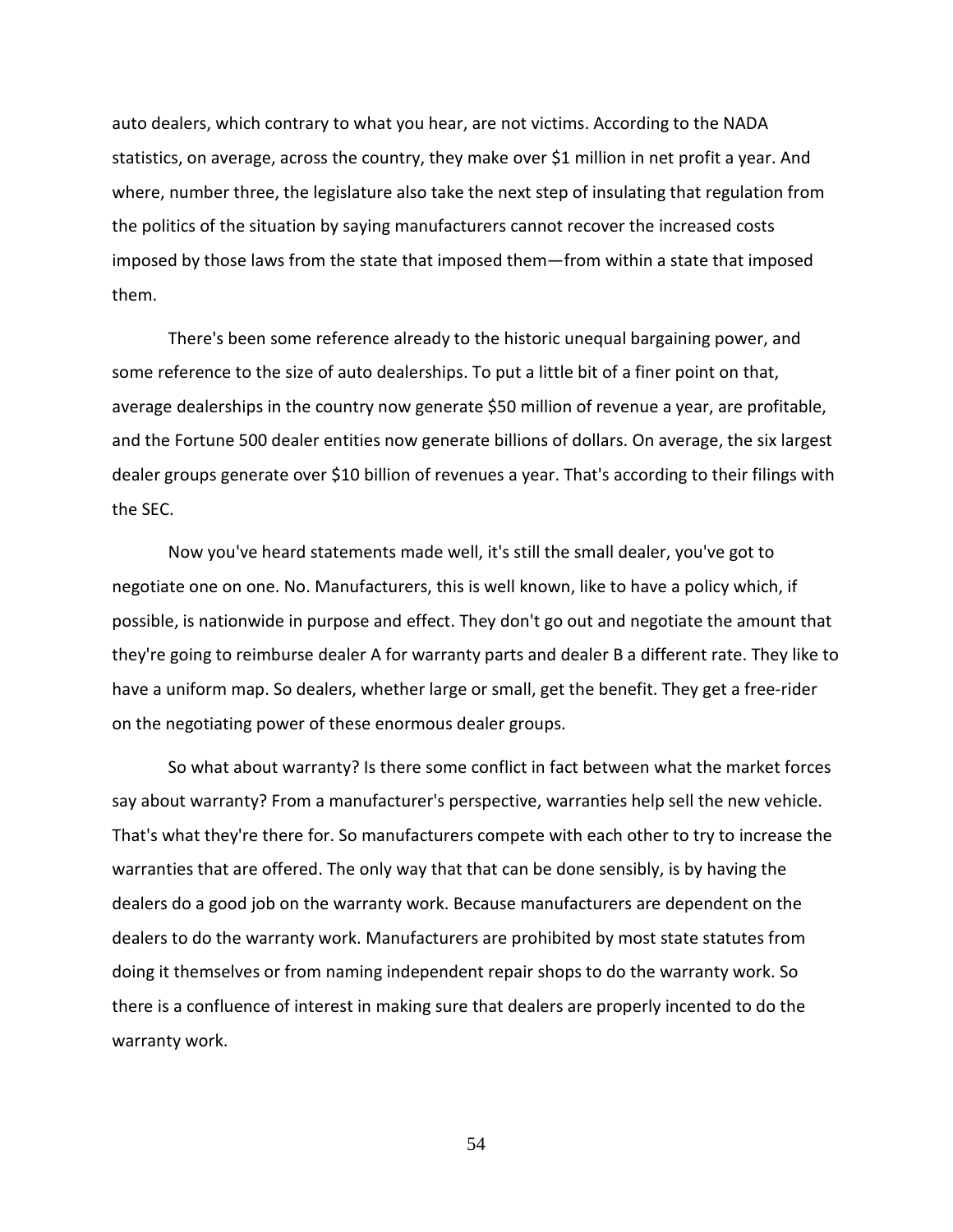Dealers are properly, therefore, given a profit or a mark-up. That was in the manufacturer's interest before these warranty reimbursement laws. And what did it result in? What it resulted in is not manufacturers providing parts, as it often happens with warranties on products, providing the parts for free to the dealer. Here, dealer, you need a new set of X, Y, Z parts, here they are for free. Install them, and we'll pay you for your labor. No. What happened as a result of the negotiations between manufacturers and dealers is that manufacturers pay a 40% mark-up, as you heard Rich say. That was before the situation of these retail reimbursement laws the situation.

And, from a dealer's perspective, again, these warranties are great for dealers. Why? A, they help them sell the new vehicles. B, they provide a captive audience for consumers to come in, because, during the first at least several years, now longer in many cases, that the consumer owns the car, they will bring it back to the dealer so the dealer has the opportunity to impress the consumer on its warranty and repair abilities. It starts to, therefore, get the non-warranty work that flows from it, with no need to advertise because it got a captive audience for these consumers. It keeps the consumer coming back to the dealership and exposing the consumer to the showroom, so you make the next sale. All kinds of benefits. It troubles me when I hear dealers complain that they are kind of the victims of having to do warranty. Warranty is a profit center, and always has been a profit center for dealers.

So what happened here with respect to these state laws? As cars improved, and the amount of warranty, therefore, decreased. How do you make sure that your revenues and your profits on warranty keep up with what they were historically? Look for the one source of revenue that a dealer gets from a manufacturer. There's only one that is required. It's the payment for the warranty. So go to the state legislators and get those laws. And you've heard references to the lead-ins to the state laws and so forth.

I quote from an article by two brilliant people, Francine Lafontaine and Fiona Scott Morton, "The net result of all these laws is to raise profits for car dealers…. Dealers represent an identifiable source of employment and tax revenue, while even large manufacturers can site manufacturing plants in only a limited number of states. The result is that new car dealers have an advantage over auto manufacturers when it comes to political leverage in state legislatures,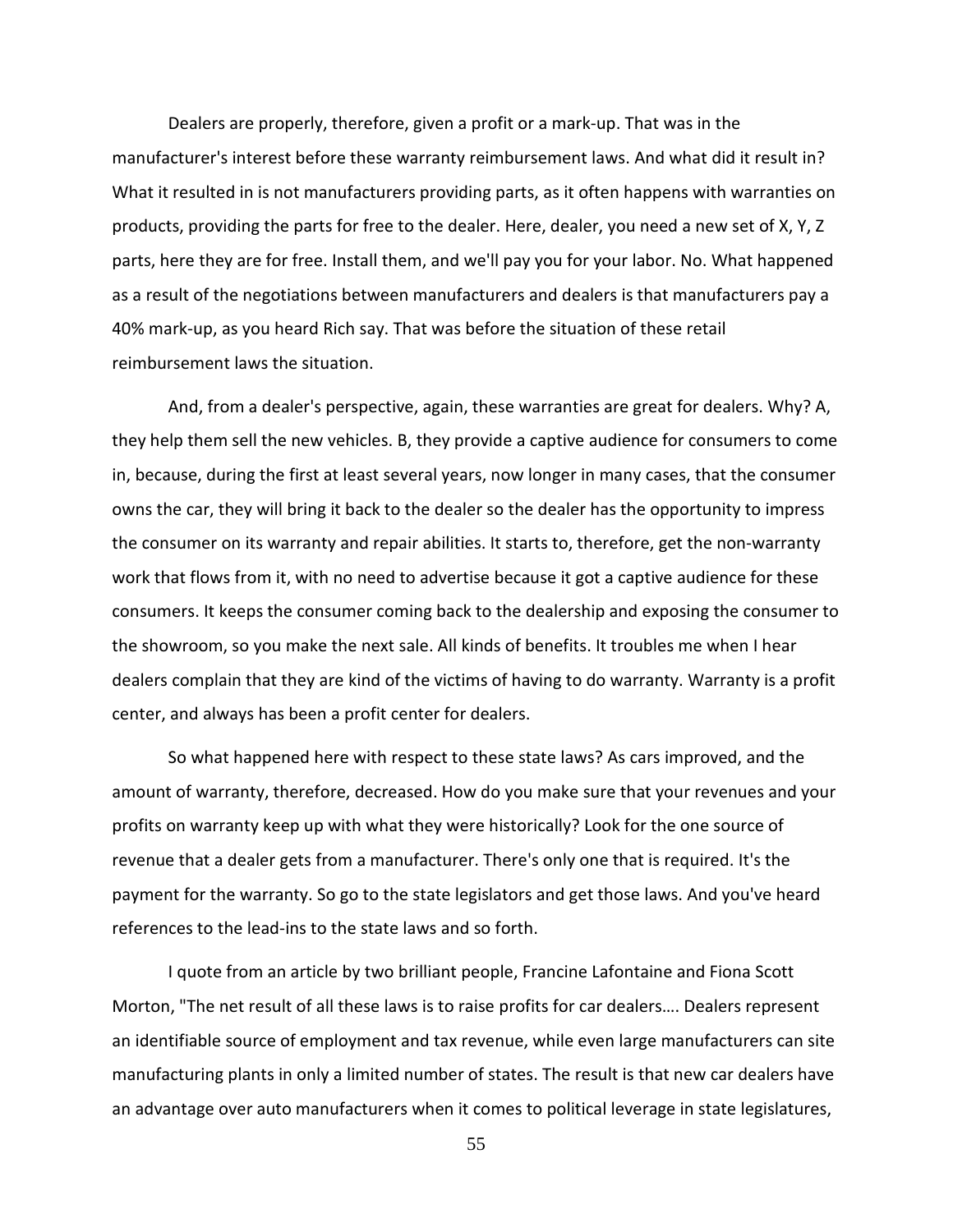and thus states enact laws that extract rent from manufacturers and redistribute it to franchise dealers."

Now as I say in addition to that excess cost that it's costing the manufacturers, the manufacturers, in many states, there are now I believe 19 of them that prohibit recoupment in the state. So it's not a question of a dealer saying you owe me an additional \$2,000 and the next invoice comes back and they're charged \$2,000. It's a question of a manufacturer saying state x, New Jersey, cost me an additional x million dollars a year because it enacted these regulations. So I'd like to put a surcharge on the vehicles and identify it as something, so that when consumers go to buy the car they know that they are paying an extra whatever it is, \$125, because of the warranty reimbursement that has been enacted in the state, a simple thing that would allow the voters, those affected by the regulations, to have some political say in the process. But these recoupment bars basically say to the manufacturers you are prohibited from recovering the increased costs caused by the statutes from within our state. And therefore, as David Sappington will address, the enormous costs have to get reflected somewhere else in the system. All of which results in things that are adverse to consumers. I'll stop there. My time is up.

### NATHAN WILSON: Perfect timing. Many thanks. David?

DAVID SAPPINGTON: Thank you, Nathan. It's certainly a privilege to be here, and I appreciate the opportunity to speak on this distinguished panel.

### [WHISPERS]

I see my role on this panel much as Henry did on the first panel. If could get the slides to work, I could proceed, but I guess economists don't know how to work tech—there we go. So I see my role as bringing some economic perspective to the panel, and, in particular, the perspective of a regulatory economist. And I think the golden rule for a regulatory economist is that competition is the ideal form of consumer protection. And no matter how well intentioned regulation or legislation might be, it's cumbersome, costly, and subject to error. And I have great respect for regulators. I've had the privilege of serving with regulators, and I have great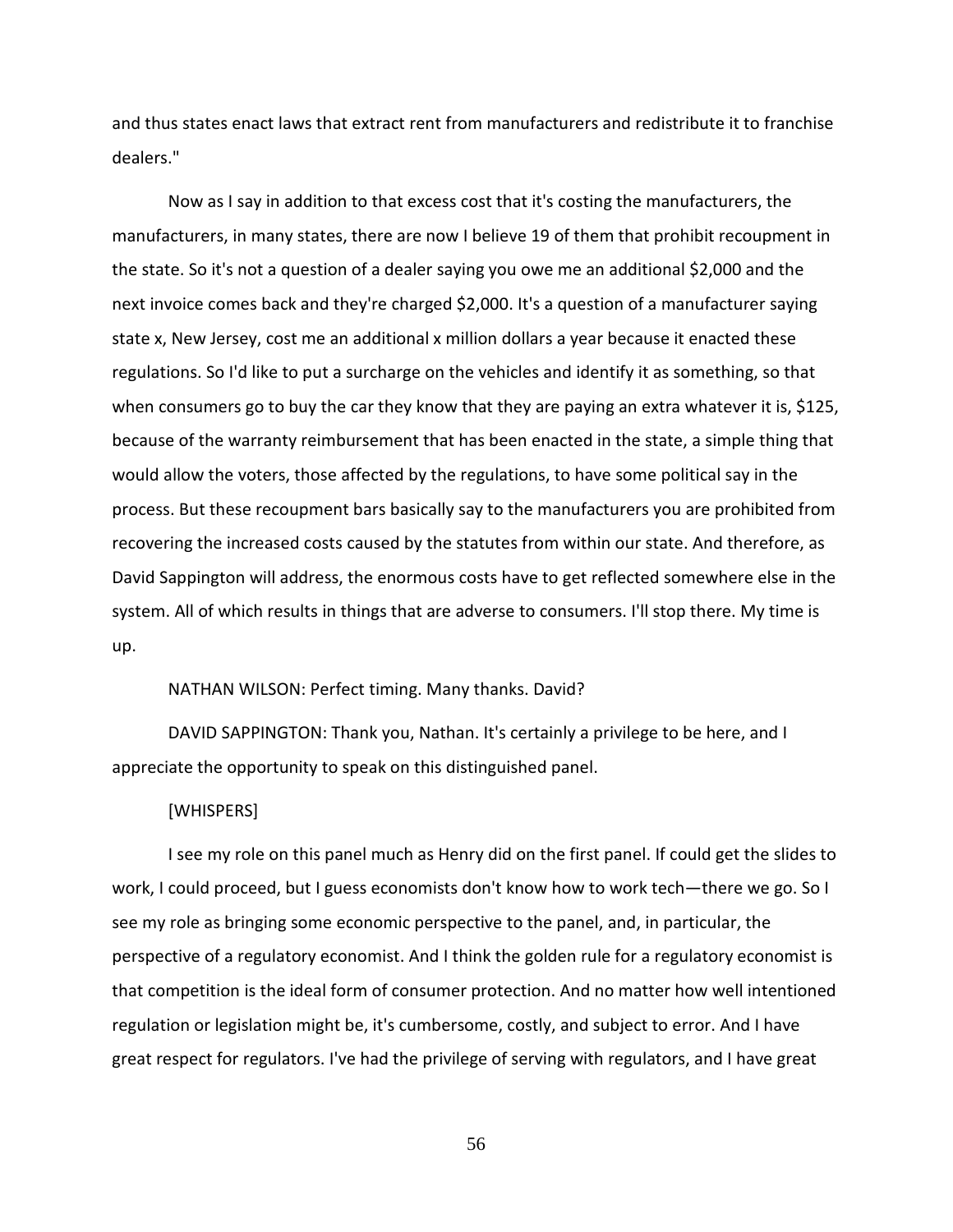admiration for them, but their job is just impossible. So whenever possible, it's ideal to rely upon competition to protect consumers rather than turn to regulation or legislation.

So the fundamental question then before us is what is the source of market failure, the lack of competition, that warrants government regulation or legislation in the interaction between automobile manufacturers and automobile dealers.

And as we've heard a bit this morning, I think the basic story that tries to justify these regulations is that if we have a setting where there's a huge dominant manufacturer and a small dealer who is beholden to the manufacturer, it may turn out to be the case that manufacturer would abuse that power, and, in fact, withhold payments for warranty work, for example, from the dealers. And consumers would be harmed in the process, because dealers would not have the proper incentives to do the warranty work properly. Now that's a story that one might tell, but that's not the way I perceive the industry, and I think a more realistic depiction of today's industry is that, in fact, we have many manufacturers competing against one another to reach customers.

They do so through their dealers, but those dealers notice now in this new picture are not tiny little entities, as Dan has mentioned, they are in fact major players, major economic entities. So I think the better way to now view the industry is that we have teams of manufacturers and dealers working together, competing against one another, to attract consumers and make sure they can both sell cars. And so it's in the interests of both manufacturers and dealers to pursue the best interests of consumers. Otherwise, they will lose business to other manufacturer-dealer teams.

So a more realistic picture in my view of today's industry is that we do have substantial competition in the industry and this competition seems very likely to motivate manufacturers and dealers to work together to agree upon warranty reimbursement terms as a part of the overall package of terms that govern the interactions among these entities, in a manner that will best serve consumers, because failure to do so will leave them in a setting where they lose customers to other manufacturer-dealer teams.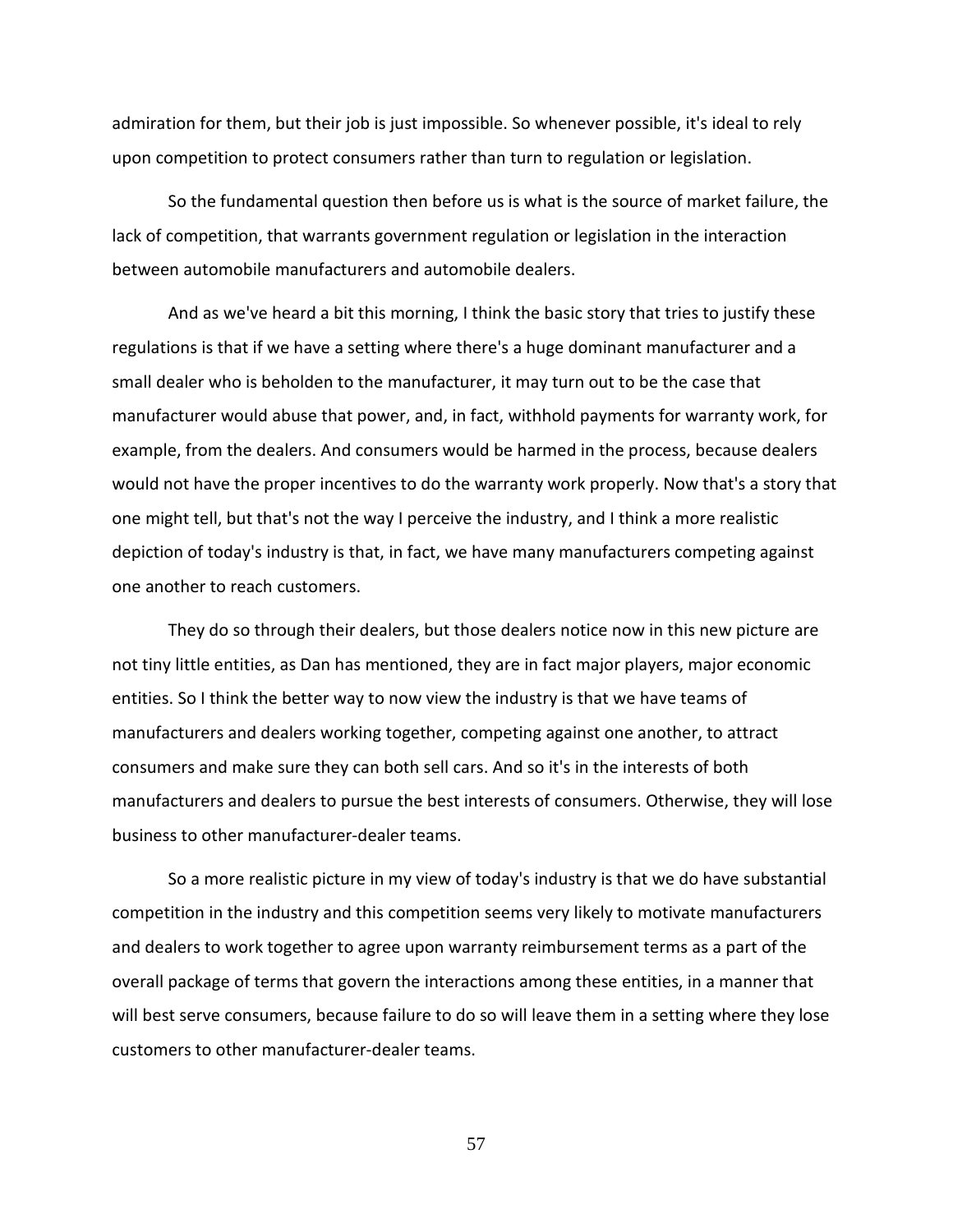And so, consequently, in my view, it is not apparent that we really need government intervention here to force these manufacturer and dealer teams to agree upon warranty terms that will serve consumers. It's competition that will do this itself, and, in fact, that's the better way in general to run an industry when possible. It's also not apparent to me that the dealers need the protection that they may have back in the 1950s. Again, for the reasons that Dan has already mentioned, and I won't go through the details, but if you just look at the statistics, revenues at the dealerships are increasing fairly regularly over time with exceptions like the great recession. If we just take a look at profit, Dan has already mentioned, there's a substantial profit of the dealers these days.

In addition, if we just take a look at the list of dealers who are now currently on the Fortune 500 list of the nation's largest corporations, we do see the dealers showing up there. So that picture from back in the 1950s really does not capture the industry today, in my view. And one other element of the interaction is that dealers today serve and sell the cars of many different manufacturers. So in fact they're not beholden to a particular manufacturer. So we do have a more level playing field, and therefore whenever possible—again, the golden rule of regulation is to let competition do the job wherever possible.

And part of the reason for that golden rule is that, when we try to do regulation, it's a very, very difficult process. So, for example, the first thing you need to determine is well, what is the right rule to insist upon to tell the manufacturers to the rate at which they need to reimburse their dealers for warranty work? Well that's not an easy question to answer, but the legislators seem to have done so by saying, well the right rule is to make sure the payment is the same for warranty work as the dealers are getting for non-warranty work. It's not clear to me that's the right answer. Because, for example, perhaps the manufacturer should be treated as sort of a large supplier of work for warranty work and, therefore, dealers often give discounts to their large customers. Perhaps a discount is reasonable for the manufacturers. It's not an easy question to answer, but again it's one that I think the market is better able to determine rather than regulators or legislators.

And even if you can see that that is the right rule, somehow, the legislators came up with the right rule, you then have to look at the details of how the rule is being implemented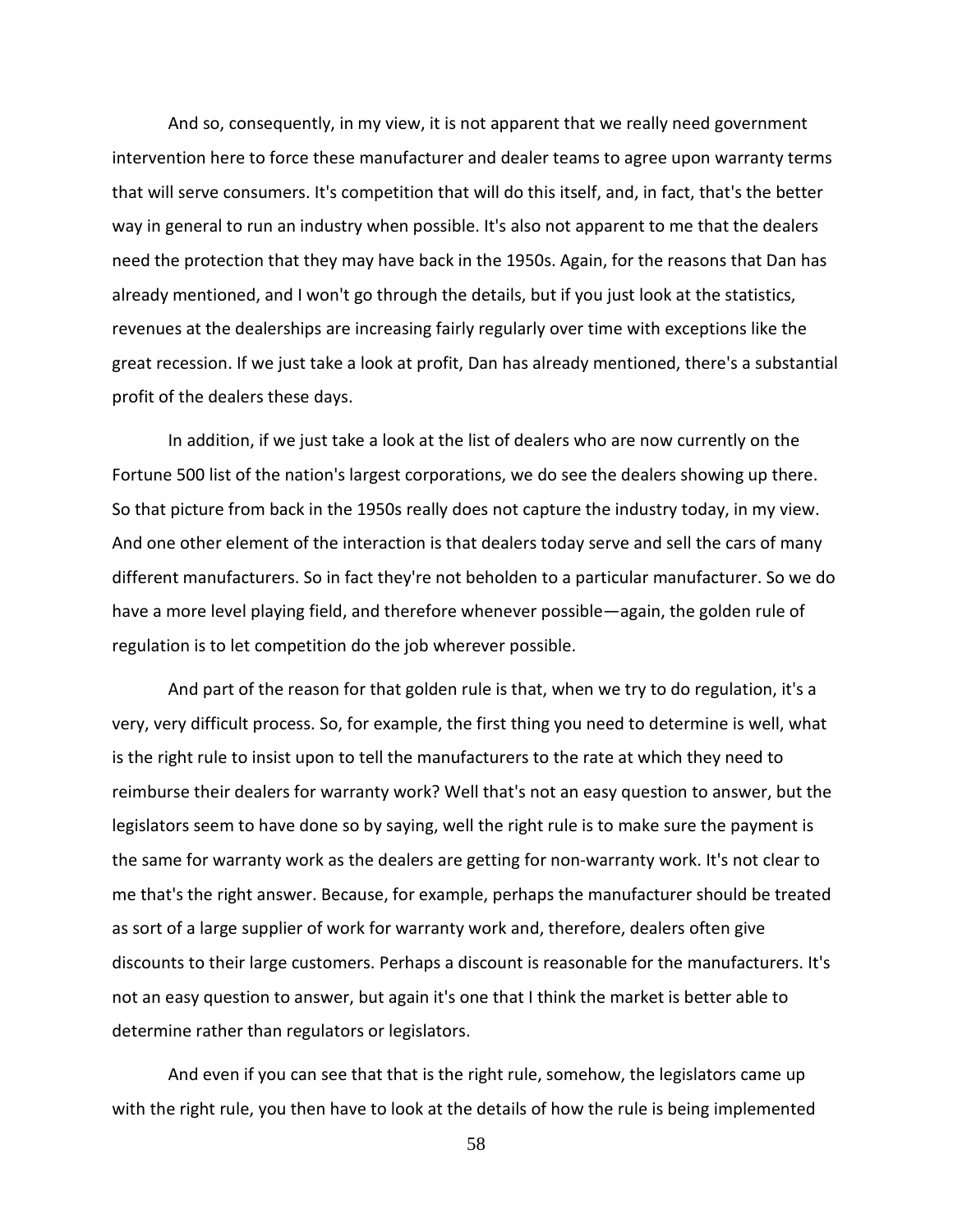and, in fact, the way it is being implemented leaves room for the dealers to, essentially, not count discounts and sales that they make to their retail customers when calculating how much they're receiving on average for their retail work. And so, in fact, what they're actually receiving is above—I'm sorry—below what their calculated rates are. And so what we see over time is what's happened is that prior to the enactment of the rules in Florida, which happened in 2008, at the time before and rules were enacted, the dealers were getting larger rates of reimbursement for their retail work than for their warranty work.

But, more recently, because of this ability of the dealers to take out their discounts and sales from their calculated rates, now in fact the manufacturers are paying more for warranty work than the dealers are getting from their non-warranty work. So, again, this is just an indication of how complicated and difficult regulation is in practice, and sometimes it does not have the intended effect.

And the amount of money we're talking about here is not trivial by any means. I did a quick back of the envelope calculation—just for the four manufacturers for which I had data and calculated how much more they are paying because of the laws in Florida than they would have paid absent the laws. And just between 2008 and 2012, for these four manufacturers, who accounted for just below 50% of the new car sales in Florida, over that five year period the increased cost due to these laws of warranty service was \$80 million.

So if we extrapolate that to all the manufacturers in all the states over all the relevant time period, that's a huge amount of money. And we all know that's got to show up somewhere. Consumers are eventually going to pay some or all of this increase, and so it's not at all clear that these laws really are working in the best interests of consumers.

So in summary, from the view of a regulatory economist, market competition is the ideal form of consumer protection. Regulation and legislation are imperfect substitutes for competition. And, therefore, should be avoided whenever there is a reasonable possibility that competition can do the job. And, perhaps, a corollary of the golden rule is that when in doubt, leave. Or when in doubt, do without the regulation because competition should be the one in charge of the industry operations. And, in my view, the competition is quite pronounced in the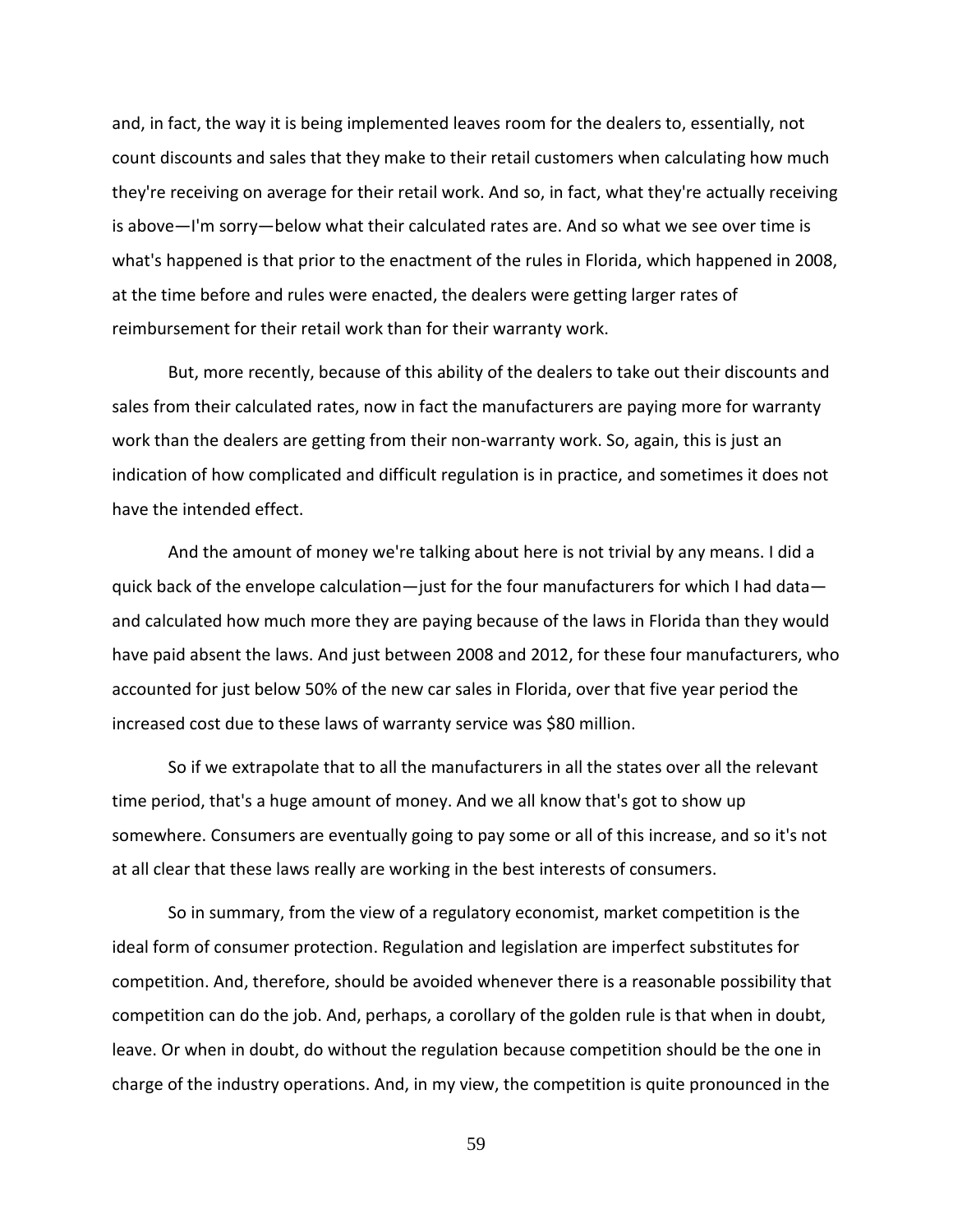auto industry today. And, therefore, other than serving to transfer wealth from manufacturers to dealer, it's not clear what role these rules are playing. And so, in fact, these rules have the substantial potential to distort market outcomes to the detriment of consumers.

NATHAN WILSON: Thank you very much, David. We're now going to turn to the question and answer portion of this panel. And at this time, I'd like to again stress that we very much welcome questions from the audience. Please submit them as was described in the previous panel. So the first question that I'd like to raise drills deeper into things, I think, some of our panelists have already touched upon: the impact of these warranty laws on consumers, our ultimate focus here today. So, in particular, it's pretty clear that the warranty laws impact interactions between manufacturers and dealers, but how does that translate to the consumer? If one state, for example, changes their reimbursement law and another does not, what types of effects on consumers might we expect? Would there be differential ones? Would they be shared? I would like to hear from our different panelists what their views on this question are. Perhaps in two minutes or less.

JAMES APPLETON: I'll do my best. Well, look, I think we all understand why dealers like these—or that dealers do like these franchise laws, and I think we understand now better why the manufacturers despise them. But I have no doubt that once the FTC finishes a full and fair study of this area, particularly the warranty area, that you'll have to conclude that these laws, although they're obviously not perfect, are good for consumers.

And, ultimately, that's the first panel, I don't think I heard the word consumer twice. And, at this point in time, I think we're getting down into a discussion about these laws. The assumption from the academics and from the manufacturers is that these laws were enacted to protect dealers, and this is just a fiction.

I've been involved in four separate different legislative initiatives in the state of New Jersey over the last two decades, and I can tell you I never went in front of a legislative committee and said we should pass these laws because they're good for dealers. I was always forced to go in front of a legislative committee and argue why they were beneficial to consumers, and it's never clearer than in the warranty reimbursement area. In the warranty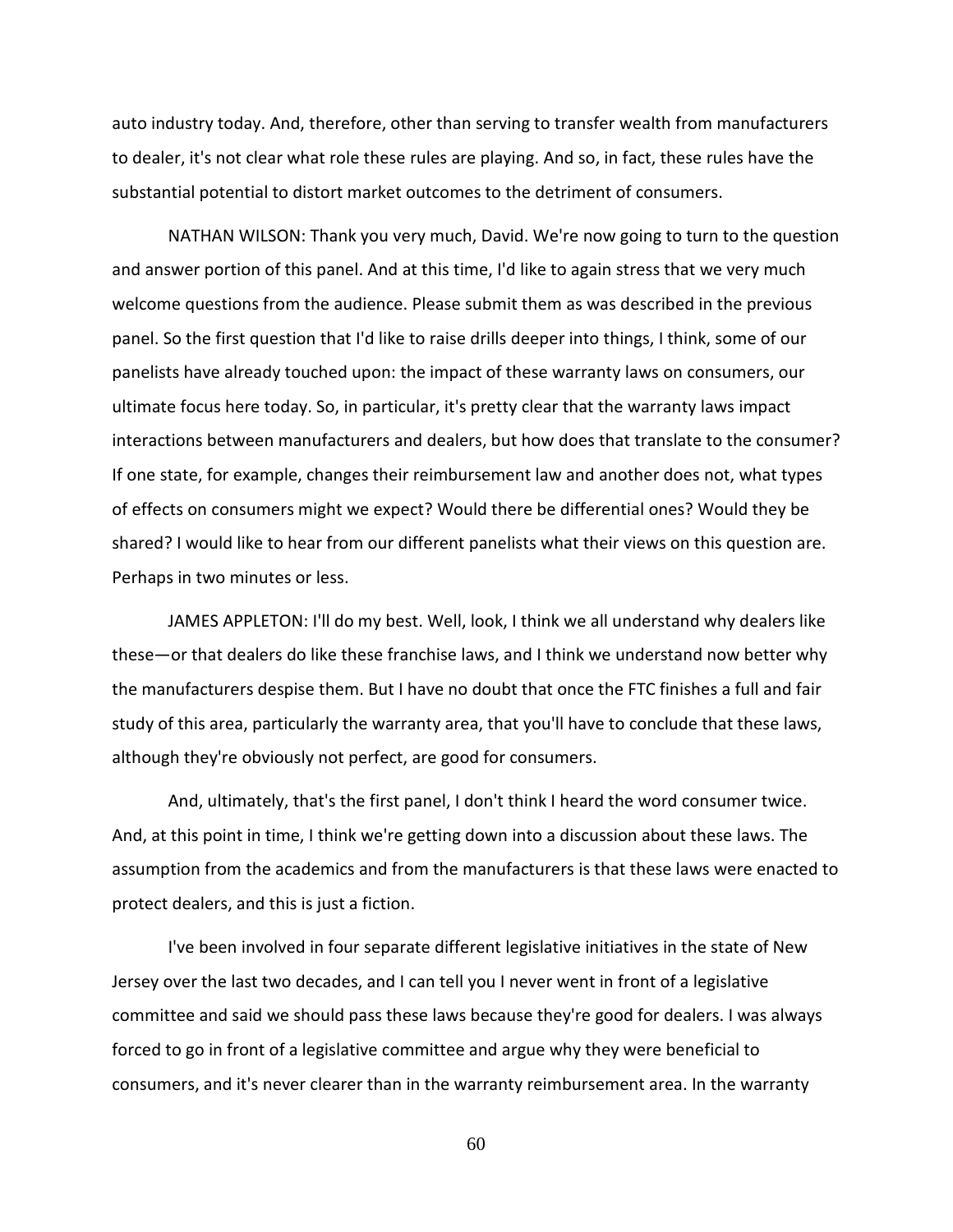reimbursement area, once that car is sold to the dealer, not to the consumer, once that car is sold to the dealer, that manufacturer wants no more expense associated with that car. And they will fight, and they will claw, and they will cheat wherever and whenever possible to avoid making further payments on those cars. And dealers, on the other hand, act in their own interest by attempting to garner as much and compete for as much warranty business as they can. Now consumers benefit from the system.

And let's be clear, the Professor's economic arguments are very sophisticated and way above my pay grade, but I know one thing for sure. Economic players in the marketplace will do what's in their interest every time, 100% of the time. And the dealers economic interest is aligned with the consumers, when it comes to warranty repairs, and the manufacturers' is not. Manufacturers see every penny spent on warranty claims as expense.

Whereas dealers see every penny spent on warranty claims as an opportunity. And so the benefit—the downside of some states regulating this area and some states not, is that costshifting occurs within the dealership. And what winds up happening in a dealership environment where 35% of all work in the shop is warranty, and 65% is customer paid. In states like mine, New Jersey, where the manufacturers are obligated to pay a fair retail rate, there is an equity. Consumers don't wind up paying twice. Consumers don't wind up overpaying for customer paid work, and dealers are able to compete.

And, at the end of the day, what the law is intended to do is encourage investment, not to protect dealers' investments, but to encourage investment in the franchise system. Because the franchise system promotes competition, the franchise system promotes economic benefits at the local level, and most importantly the franchise system gives consumers ready access to independent and qualified warranty and safety recall service. Without manufacturers being obligated to pay dealers fairly for that work, they would not be able to make the investment in the community, which state legislatures have insisted –

I know the counselor Goldberg was concerned about the fact that there are so many different state laws and all the rest. Well now we have this pesky 10th Amendment, and this pesky 10th Amendment tells us that the states should be in a position to regulate for the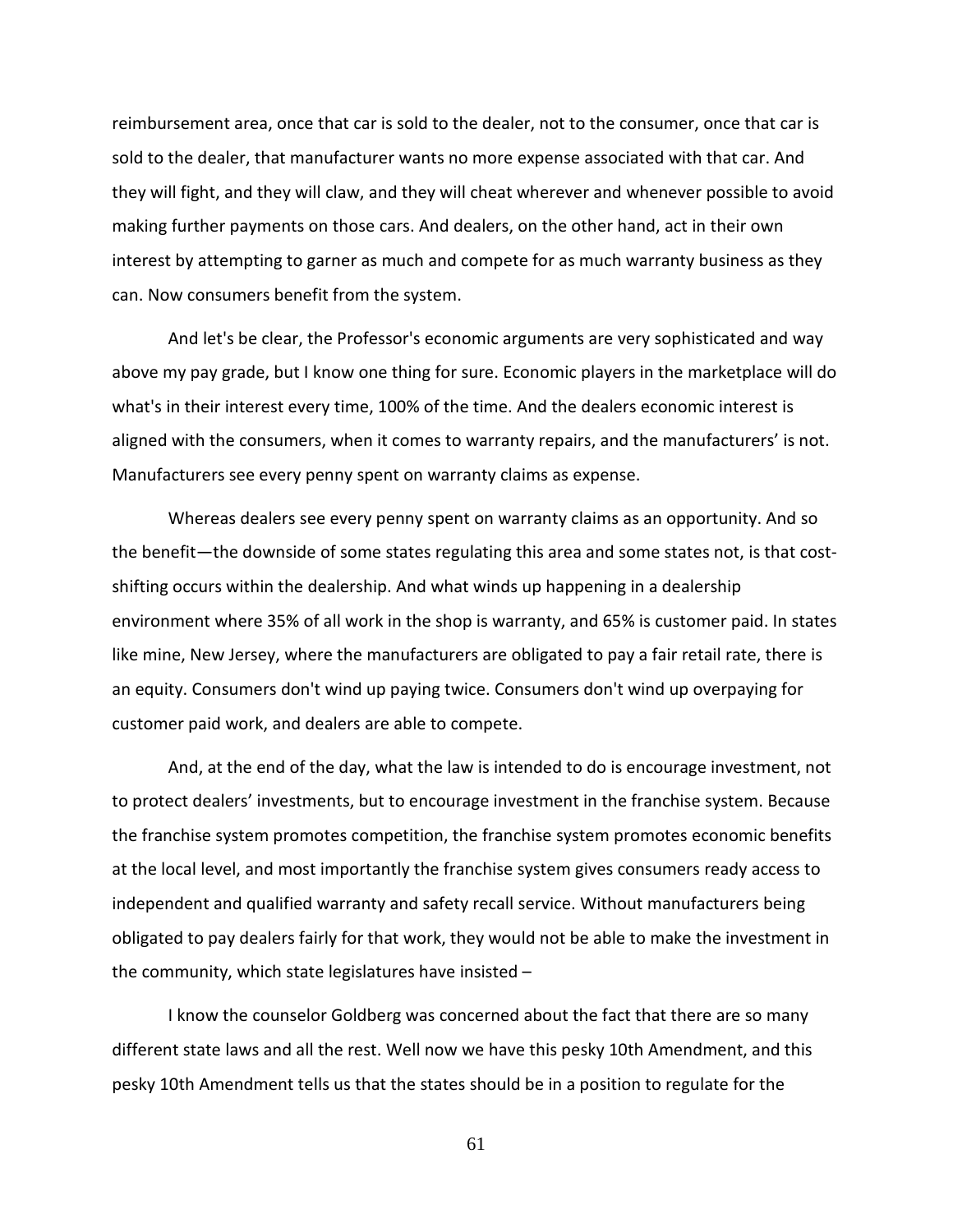health, safety, and welfare of their citizens, as they see best. And that's what we've seen all across the country. And the implication that somehow dealers have more political influence at the state house—let me tell you something. Last year we had a very vocal, very high profile battle in the state of New Jersey over a franchise bill. Automakers spent \$600,000 in paid media and they spent another 400,000 in contract lobbyists. Now the dealer association spent a hell of a lot less than—

DANIEL L. GOLDBERG: Can we get a little equal time here? I thought you said two minutes, Nathan.

NATHAN WILSON: Yeah.

JAMES APPLETON: I'm sorry. I didn't know you were trying to get my attention. I apologize.

DANIEL L. GOLDBERG: Thank you.

RICHARD SOX: We're going down the line?

NATHAN WILSON: Why don't we go back and forth? Dan, do you want to jump in?

DANIEL L. GOLDBERG: And I'll try to keep it to my two minutes. When you look at the legislative process for these statutes, you won't find any consumer groups that were banging on the door of the legislature and say our dealers in this state are not performing warranty well. We need the dealers to perform better warranty, and, therefore, please pay them more. You won't find any history showing that, before and after these retail reimbursement statutes were enacted, that somehow the quality of warranty improved.

And I would warrant that if you tried to do a study between customer satisfaction of warranty in states that did not have retail reimbursement, and states that did, you won't find a difference. Why not? Because there is a strong aligned view. Manufacturers, as I said earlier, want warranty to be done well so the customers are satisfied and will buy the next brand of their brand of vehicles. Dealers want consumers to be satisfied so they will come back and use that dealership. So there is no reason to think that the marketplace is not more than adequate, particularly given the changes in the relative leverage of dealers, that the marketplace is not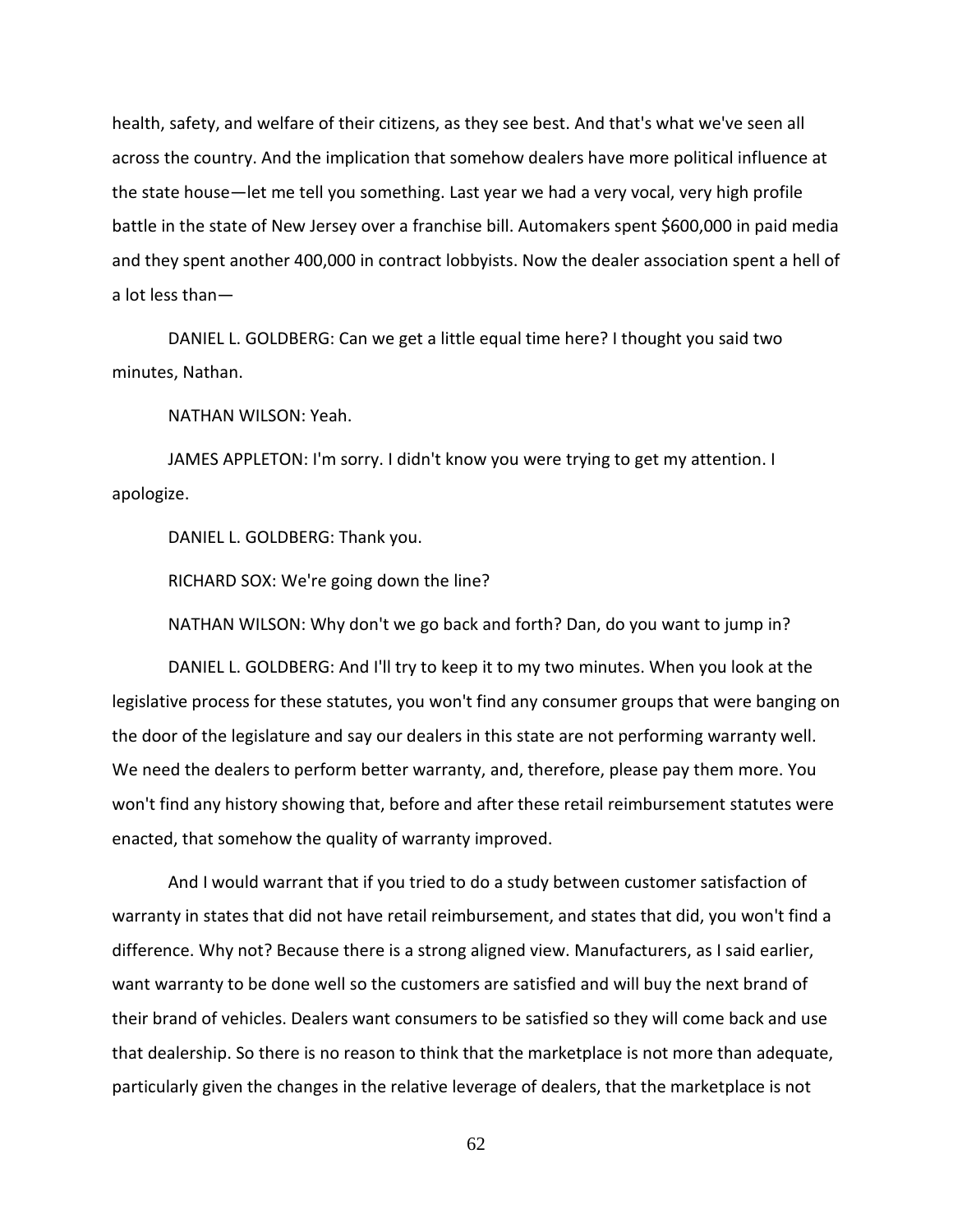adequate to ensure that those aligned interests result in adequate, proper, fair, and profitable, as they always have been, warranty reimbursements.

NATHAN WILSON: Rich?

RICHARD SOX: Thank you. The issue, and facts are stubborn, stubborn things. Courts have looked at the evidence—sworn testimony, documents—and have repeatedly found it's not just an issue of are the cost of the warranty work being covered at the dealership level. Those costs are going to be covered one way or the other. The dealer has to provide those services. It's in their best interest to provide the customers with the best warranty service they can.

So those costs have to be covered somewhere, and what the courts found was those costs were beginning to be covered by the customer pay—the non-warranty folks coming in and having work done on their cars. And so this was an effort to balance that by making the manufacturers pay their fair share of the warranty work under their warranty to relieve the pressure on the customer pay side. That's in several court cases. Again, after evidence has been looked at by the judges in those cases. And I'll stop there.

NATHAN WILSON: All right. David, do you have anything to add?

DAVID SAPPINGTON: Yes. I'll just follow up quickly on Richard's point. Again, to quote some very famous, distinguished economists who are sitting here in the room: if the problem is that the retail, the non-warranty customers, are paying too much, this particular law doesn't seem to do a particularly good job of solving that problem. Because, again, the way the law is set up, if the dealers get a higher payment for their non-warranty work, they're then allowed to charge more for their warranty work. So, in fact, this law provides an incentive to increase the prices charged for non-warranty work. So, again, it's just another illustration of how regulations, even if they're well intentioned, don't always achieve their standard purpose.

And, Nathan, just to get back to your question, which is clearly exactly the right one. How are consumers affected by these type of laws? And part of the difficulty is that we—this is extremely hard to measure, as Francine talked about this morning at the very outset, measuring these things are difficult because it's so difficult to get really good data. But what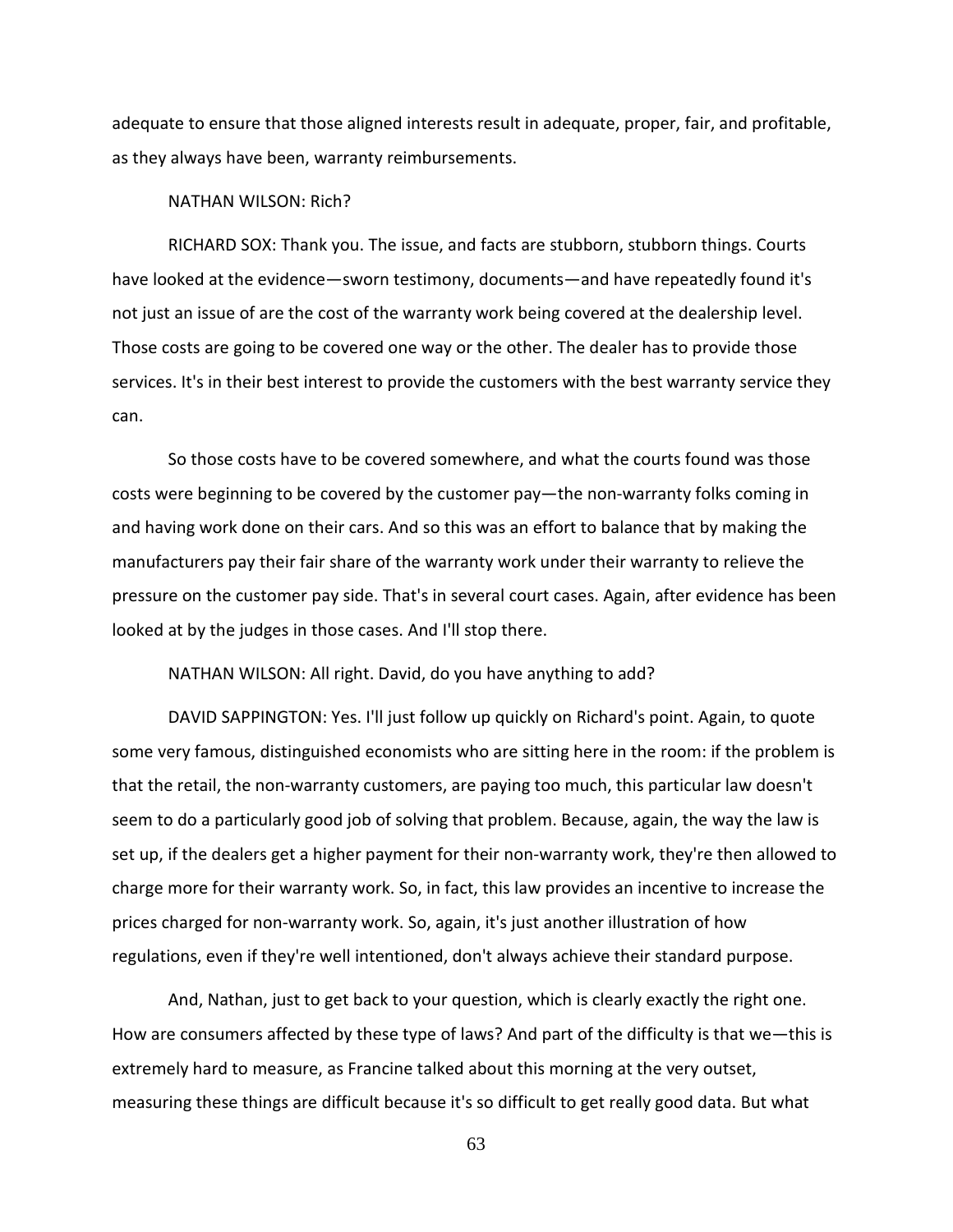we've seen over and over time in different industries is that, when regulators do step back and repeal the legislation, we just see dramatic improvements in industry performance.

I don't think there's a better example than in the railroad industry, for example. Regulators tried for many, many decades to sort out the problems in that industry and impose all sorts of regulations to try to make the industry work, but in 1980, they essentially gave up and said we're going to deregulate the industry instead with the Staggers Act. And there's been just dramatic improvements in that industry since, and this unlimited potential in many industries that is only unlocked when you take away the regulations. And, again, when in doubt, do without the regulations.

NATHAN WILSON: Thank you. And that actually segues quite nicely into my next question, which is that in other industries where we see a seller supplying to a network of independent retailers, we don't necessarily expect to see laws governing price levels, in order to maintain functioning markets. What exactly is unique about the car market that would otherwise keep reimbursements unacceptably low?

JAMES APPLETON: Well, we—

NATHAN WILSON: Again—

JAMES APPLETON: You already spoke. I'll try to keep it to two minutes this time. Sorry. We already spoke a little about the unique aspect of the car business, which is the public interest in warranty and highway safety. There's a close link between having a ready network of independent franchisees in the community, who are not financially interested in denying warranty claims, but are rather financially interested in seeking them out and performing. So I think that's the major point that he made.

NATHAN WILSON: OK. Dan? We'll do it in the same order. Do you have anything to add?

DANIEL L. GOLDBERG: I think the thing that is unique about the auto industry is what I referred to before, and that is the remarkable political power that the dealers have in every state. And I'll put it this way, if the elevator operators had had the same political power that dealers did, we wouldn't have self-operating elevators.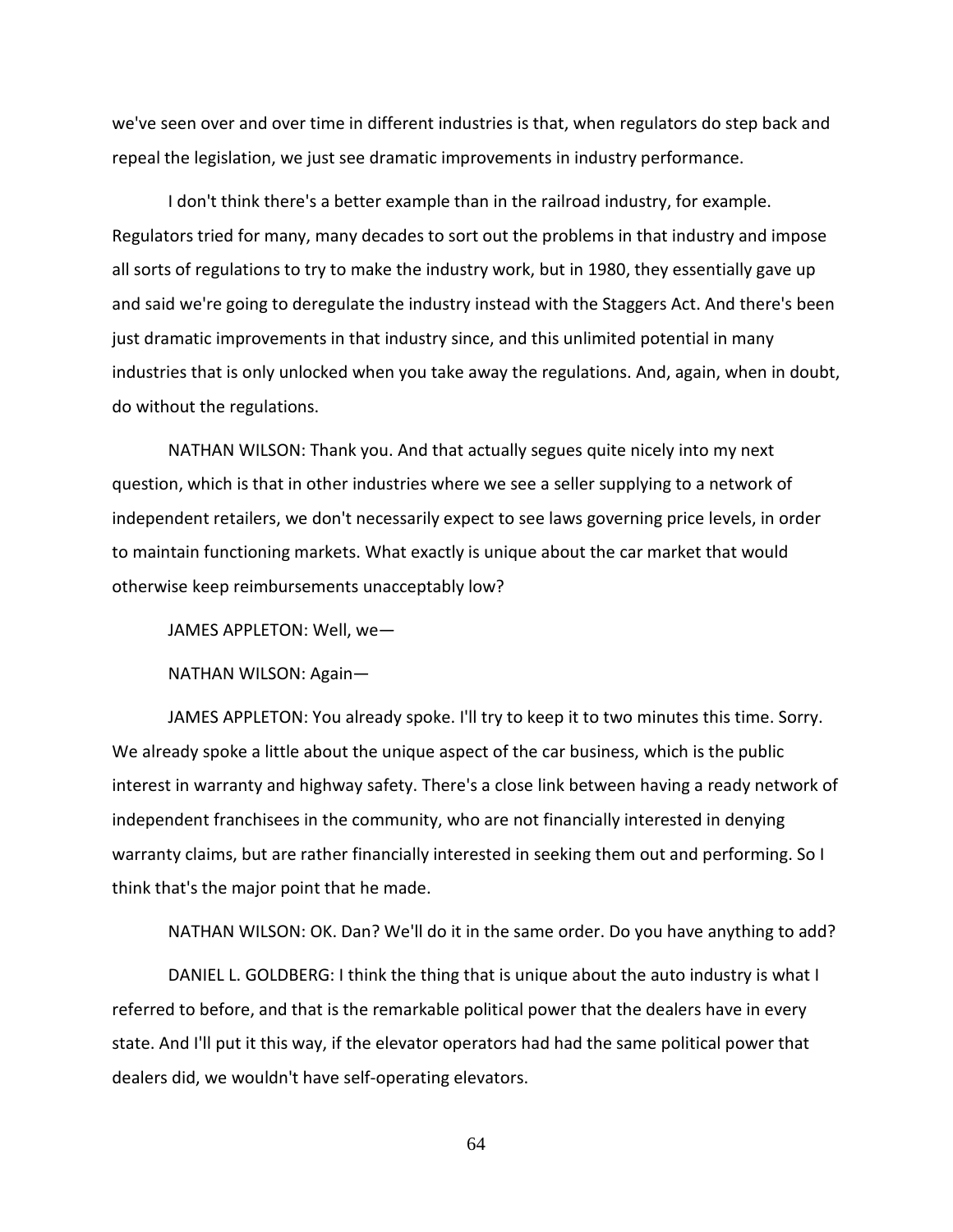NATHAN WILSON: OK. Richard? David? Do you know anything to add?

RICHARD SOX: Yeah. I would just emphasize what Jim said in terms of what's one of the very unique things about this industry is that a vehicle is a dangerous instrumentality. It is something that, if it's not repaired correctly, it can cause death. And the state legislators, as Aaron mentioned in the last panel, found that governing that relationship and governing the repairs of those vehicles is critical to the public safety in the state. And I also want to point out that there was mention of price-fixing in one of the opening statements. And, if you read these laws carefully, you will understand this is not price-fixing at all. This is tying the warranty reimbursement to a market-driven rate that is going to be different for every dealer depending on the market, and the cost of doing business in that market, and maintaining facilities, and conducting those repairs in those markets.

NATHAN WILSON: Thanks.

DAVID SAPPINGTON: Nathan, I'll defer to individuals on the panel who are more informed about the details of the auto industry than I am. But my perception is that there really is not something fundamentally different about the auto industry, in terms of basic economic issues. And so I think we would then need to look for other explanations for why we see this large difference in regulation. And I think Dan's suggestion in that regard, the political influences, deserve serious attention.

NATHAN WILSON: Thank you. I'd like to now to turn to a question that we've received from the audience.

JAMES FROST: Multiple times—

NATHAN WILSON: From separate people. It's not just one insistent person. I'd like to hear the panel's thoughts about allowing non-franchised dealers to perform warranty work, perhaps independent mechanics, or chain repair shops. Perhaps two minutes again per person?

JAMES APPLETON: Sure. Let me just back up a second on—I drew a blank earlier on the price control question. I just want to be clear.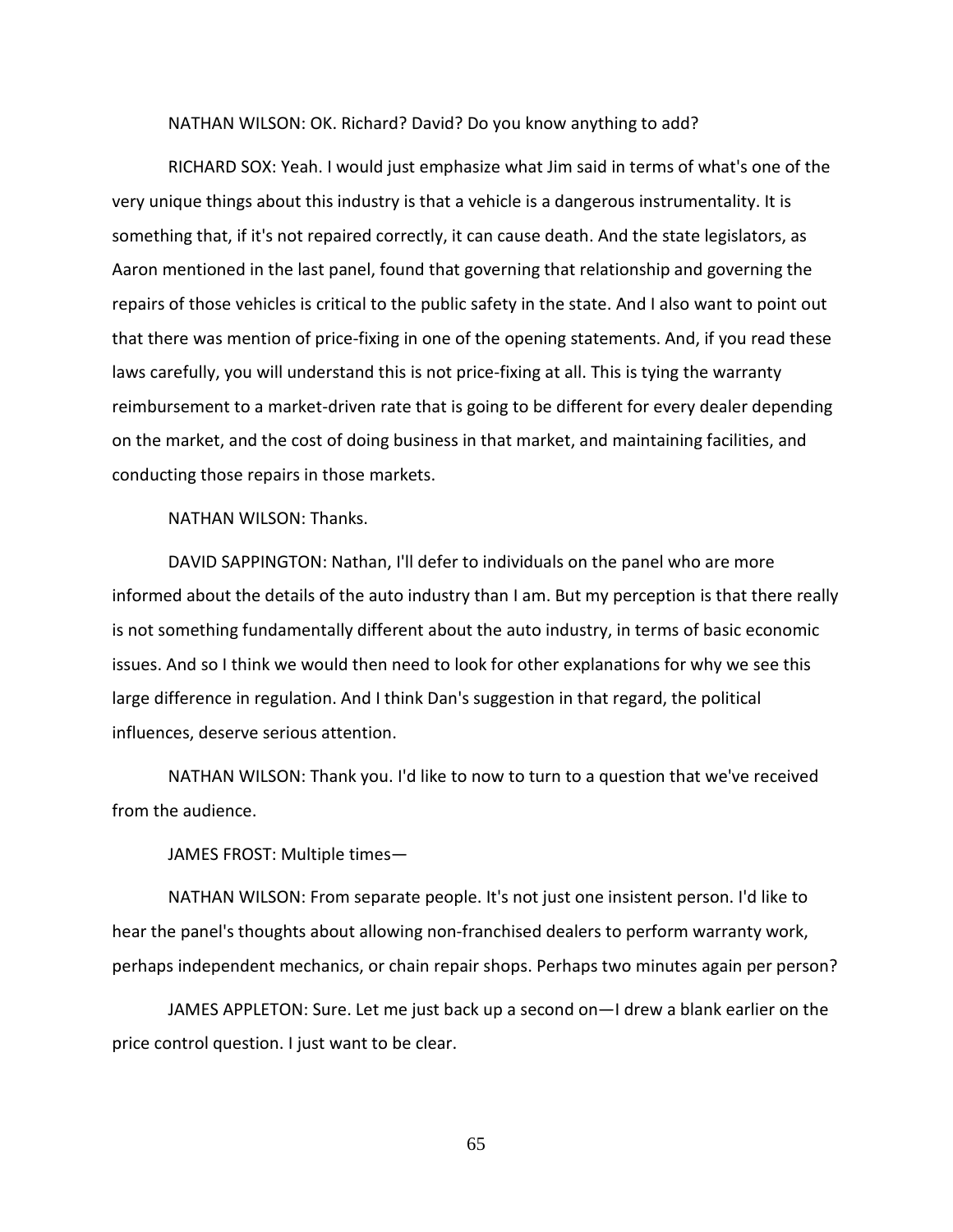I can't tell you how much I disagree with the premise that there is price control in this market. You have a free market, 65% of the business consumer paid. And you have a captive market, 35% of the business which is warranty paid.

Dealers don't have a choice where they buy the parts. Dealers don't have a choice about taking that work or not taking that work. So what we do in the state legislatures is, they decide that in order to fairly compensate that 35% of the work, they will survey what is happening on the other side. There's no control about what happens on the other side. So price control is an inapt characterization of the way these statutes work.

I'm sorry, what was your question?

[LAUGHTER]

Oh could independents—very quickly on independents—I don't think either manufacturers or consumers would welcome that business model. As we've said already, the cost to dealers is extraordinary for training, special tools, equipment, facilities. To disperse those costs across a much wider network might result in more access for consumers to service, but would it result in better quality? And I think the clear answer is no.

There's an ecosystem that it is involved in the automotive industry, where there is an optimum, maybe sub-optimum, maybe slightly more than optimum number of sales and service locations which serve the public interest. They don't serve the dealer interest. They shouldn't be here to serve the manufacturer interest. They're here to serve the dealer—the consumer interest.

NATHAN WILSON: Thanks. Dan?

DANIEL L. GOLDBERG: Well, I guess I would say in that regard, we ought to let the marketplace determine who can adequately perform warranty. If a manufacturer says, great, for certain kinds of warranty work, we're happy for consumers to have more points of access. And so as long as an independent repair shop can establish to us satisfactorily that they can do a good job on warranty, we will appoint them, because it may be closer to a particular consumer.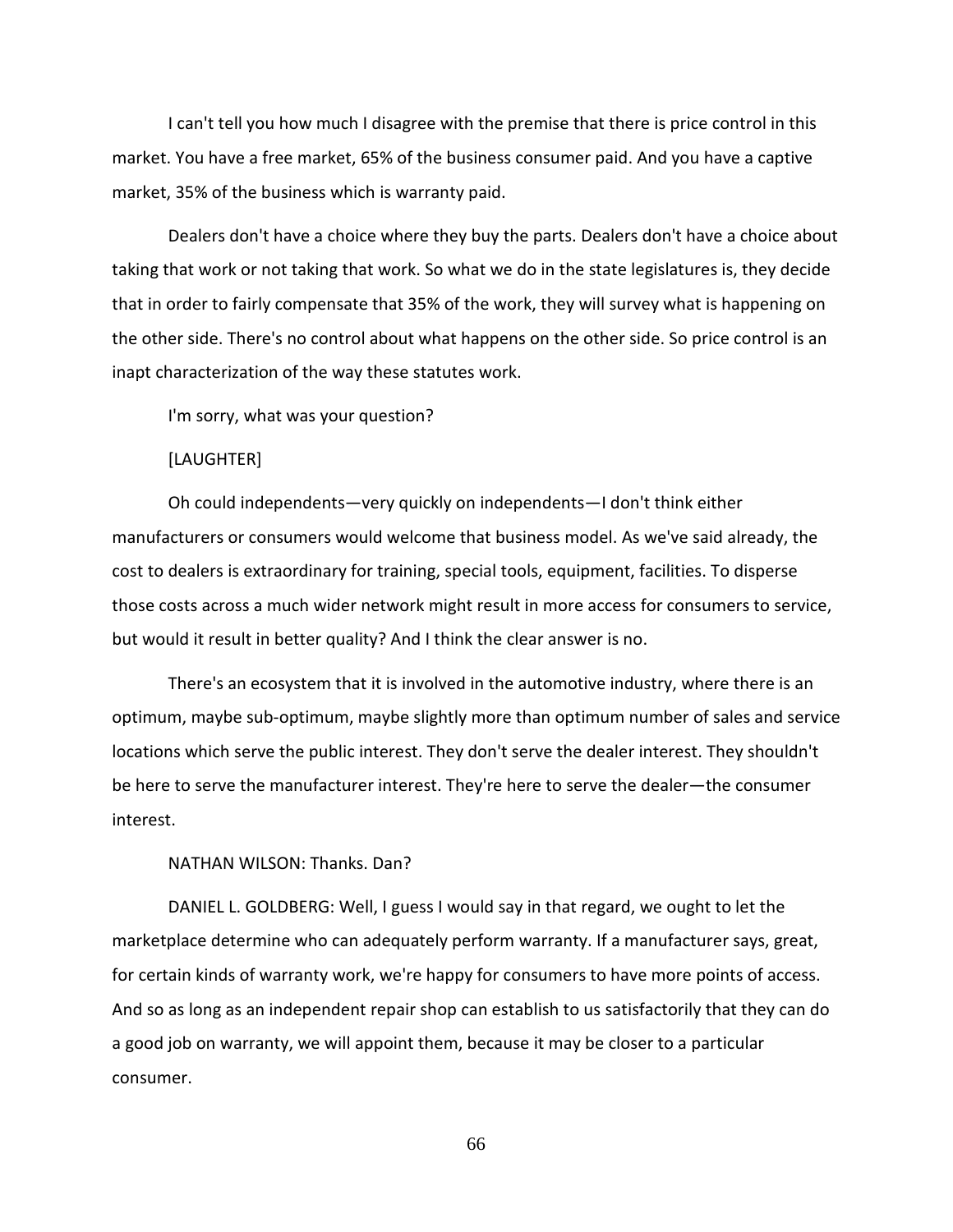I believe that the European Union block exemption allows for just this kind of a process. That is, an independent repair shop who can establish they are able to adequately, properly, safely perform the warranty, they're allowed to do it. Why shouldn't the marketplace allow that to happen? And then, a manufacturer can determine whether that makes sense or not, or whether it disperses the warranty work too much, and therefore, will dissipate the quality of warranty work that's done for consumers. Let the marketplace decide. Let there be some experimentation in the marketplace, so that we can determine these things.

And I know one of your panels kind of will talk about what happens in the future. We're talking about more car-sharing in the future. When Google and Apple decide to come into this marketplace, or existing manufacturers say, you know, the millennials, they really want to share the vehicles. Maybe there doesn't need to be somewhere down the road, even a retail sale.

Maybe manufacturers continue to own the vehicles and work out sharing arrangements for consumers, so the manufacturers do the warranty work themselves. Who knows? But why should this part of the industry be mired in the 20th century, when all other aspects of this industry are proceeding into parts unknown, which are not wedded to this historical model?

NATHAN WILSON: Thanks. Richard?

RICHARD SOX: I'll be brief, because I think Jim covered the point well. I would just say that it's easy for the manufacturers to suggest that the market should drive this pricing. When the dealers have already incurred the costs of constructing those repair facilities and manning those repair facilities at the demand of the manufacturers, based upon expected units in operation, and repairs that the manufacturer tells the dealers, we expect you're going to be making on average this number of repairs per year based on sales in your market.

So they've incurred the cost, and now, it's easy for the manufacturer to say, well, now we want the market to dictate. Well, those costs, again, have to be covered. And the state legislatures and the courts have determined that this is the fairest way to do that, and not put it on the backs of the customer paying non-warranty repairs that are made at the dealership.

DAVID SAPPINGTON: Nathan, I think the most direct answer to your question is, we don't know whether this is a good idea or a bad idea. But again, that's what markets are for, to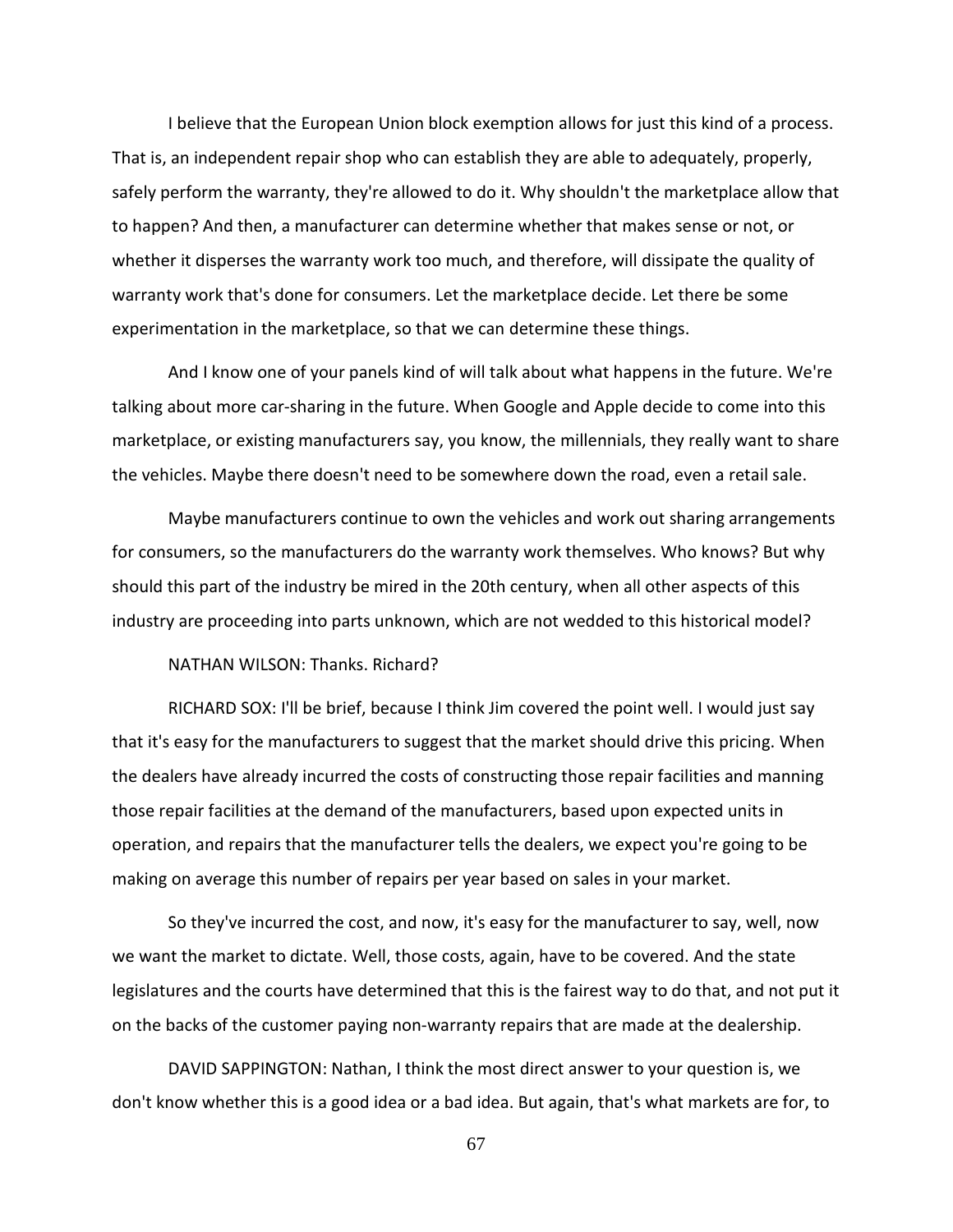try out different modes of operation. And if it works, it'll catch on and everyone will do it. If it doesn't catch on, no one will do it. And so we don't, again, know what the potential is until we try it.

NATHAN WILSON: Thank you. So seguing slightly to a different topic, where there are new laws which tie warranty reimbursement rates to retail charges, we understand that there are some dealers who do not take advantage of the higher rates guaranteed to them by statute. Why might that be? And if some dealers do not take advantage of these new laws, because they fear repercussions from manufacturers, why don't those constraints apply to everyone?

JAMES APPLETON: Well walk on to any playground. There are kids who are bullied, and there are kids who are not. There are kids who stand up and fight for their rights, and those who don't. And it's no different when you become adults, and you enter the business world.

Let me tell you, automakers are not nice people. They don't treat their dealers respectfully. And if you think I'm exaggerating, think about this, the sole supplier has the ability to withhold product that is desirable, has the ability to come in and audit your dealership, and claw back through an open account.

If you don't know what an open account is, it means you have to maintain an account which the manufacturer has access to at all times. They can come in. They can take money out of that account. You have no recourse. You can't stop them from taking the money. And then, you have to claw that money back. So it's warranty audits, incentive audits.

And if you think that the manufacturers don't use their superior power over the dealers to enforce their will, let me tell you about one thing that happened just at the end of last year. General Motors has a pay plan for their dealers, where in New Jersey they agreed to pay a specified mark-up on parts used in warranty repairs and a labor rate. What GM did at the end of last year is they went out to dealers in the Northeast, not just New Jersey, went out to dealers, and they said, if you have the temerity to ask for full retail over and above the amount that we say is OK to pay, then two things are going to happen. One, we're going to take you off the labor rate payment that you have currently. And we're not going to give you automatic cost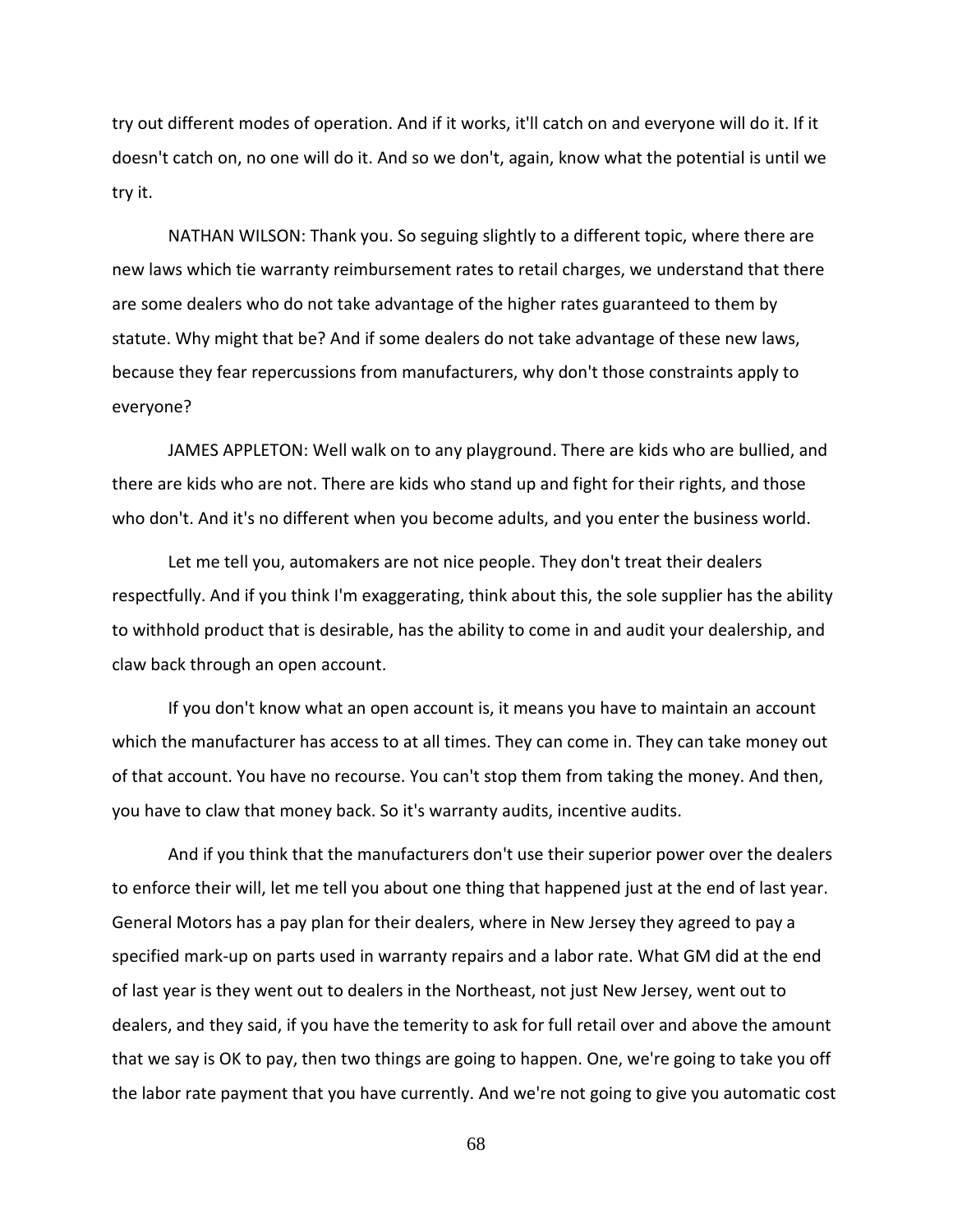of living increases on your labor rate. And we're going to come in and audit you on your labor rate.

You know, look, I'm from New Jersey. It's hard to shock me. But that looks like racketeering to me. It's strong arming. It's using your superior economic strength over a weaker business partner to exact your will—extract your will from them. If you think it's—and if you think that the manufacturers are good-willed, you're wrong.

NATHAN WILSON: Thanks, Jim. Dan, I'm going to guess you have a response.

DANIEL L. GOLDBERG: Well, once again we're hearing about the auto dealers as victims. And I dare say that AutoNation, Penske, Group 1, Sonic, Asbury Automotive, and Lithia Motors would not all be involved as they have been over recent years at buying up more and more dealerships only to find that every time they buy a dealership, they're once again going to be a victim. It doesn't happen. Dealerships are very attractive purchase opportunity.

And in terms of fearing repercussions, it's really quite interesting. And you shouldn't legislate by anecdote, obviously. But we hear these anecdotes. I submit to you that there is another reason why a lot of them—why a lot of auto dealers have not put in for the retail rate. And that is because they were already paid what they regarded as a fair return. Not only the 40% that many manufacturers offered, but some offered to reimburse warranty parts at MSRP for those parts, more like a 67% return on the parts.

And auto dealers may well say, hey, I'm content with that. I think that's a fair return. If there are a lot of dealers who are not in fact putting in for the retail reimbursement, doesn't it make you scratch your head and wonder how necessary these retail reimbursement laws were? I'll stop there.

RICHARD SOX: It's just the opposite. I think the question proves what again, courts after looking at lots of evidence and state legislatures have found over long periods of time, that the manufacturers have an economic power over their dealers. And that's why some dealers are afraid to pursue the retail rates, because the manufacturers, in writing, over and over again, have told dealers, don't do this. Don't do this. And so a lot of them are scared to do it. And some of them, as Jim said, stand up for their rights. And they do that.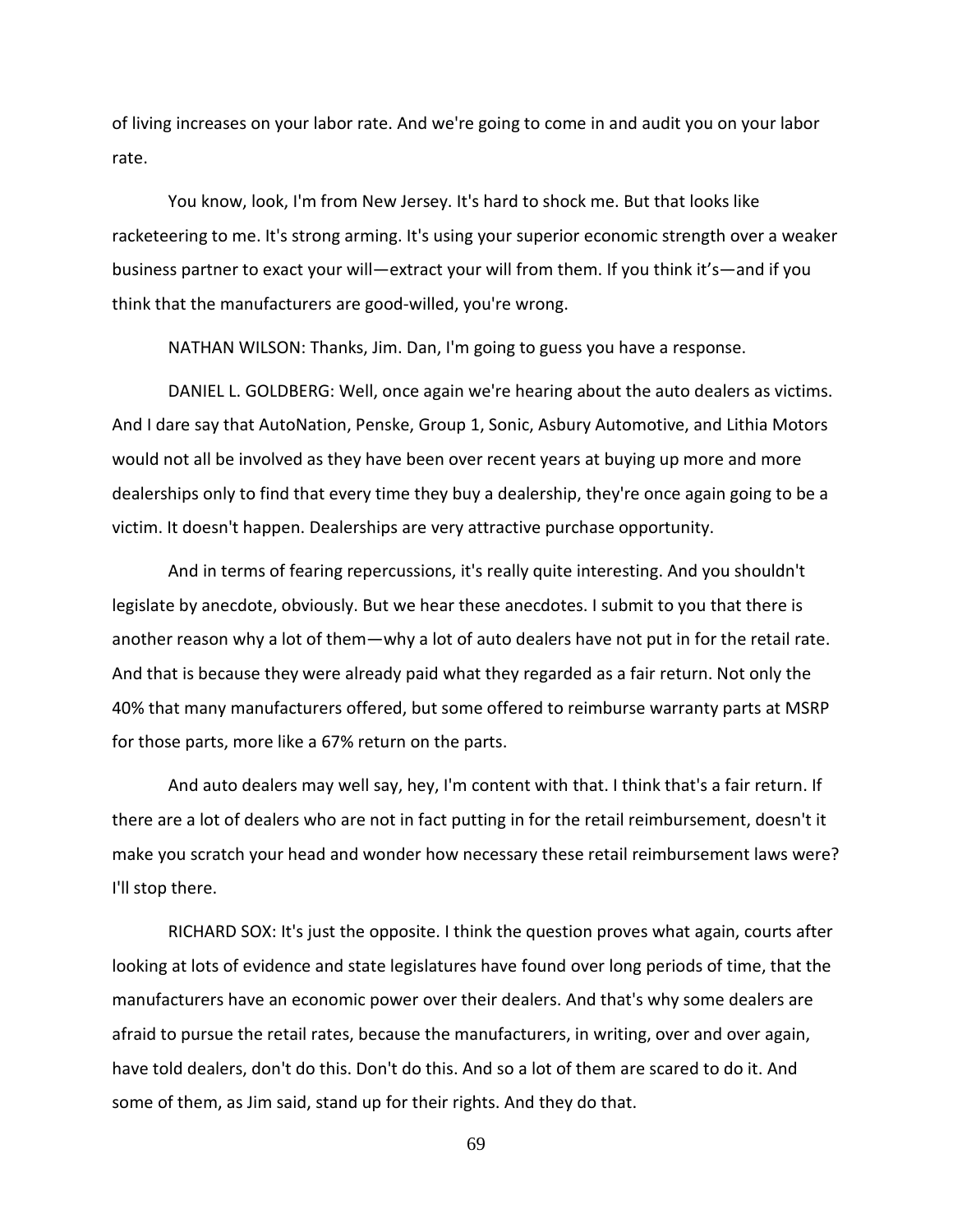Now, as it relates to public companies, what's not being mentioned here, and it's important for the record. Every public company is required by manufacturers to sign what's called a framework agreement. Framework agreement limits the amount of business that that public company can do with that manufacturer, so that they are limited in their economic power by virtue of those framework agreements. So they are not all powerful. They don't come close to rising to the power of the manufacturers.

DAVID SAPPINGTON: Nathan, I wish I could wrap it up by telling you the exact answer to your question. But I really don't know. There are interesting competing theories here. But I do think this is an area where there could be some very relatively simple empirical research to try to find out why this is going on. Just have, perhaps, an anonymous survey, perhaps conducted by the FTC to ask dealers who are not asking for reimbursement why they're not. And if you could guarantee their anonymity, I believe you could get to the answer to your important question.

NATHAN WILSON: Thank you. Now, I'm going to turn from thinking about the state of the world today to thinking about how things might look as we start to move forward in time. Auto manufacturing and distribution, like other sectors in the economy, are becoming increasingly reliant on computers. For cars in particular, how should we think about software updates being handled? Are there any reasons why software updates should not be done overthe-air at manufacturer's discretion?

JAMES APPLETON: Well, I think the guide star for the FTC, for the automakers, I know for the dealers, has to be what's best and most convenient for consumers. If ever significant numbers of over-the-air updates can be made, then they should be made in a manner that is most efficient and most beneficial to the drivers of the vehicle. And I don't think there are any dealers that would object to that approach.

But let's keep in mind that the reason these franchise laws require reimbursement at a retail rate for warranty is because there needs to be investment. And we need to encourage investment in this independent network of franchised new car dealers that sits in the community ready, willing, and able to serve the needs of the consumer. If manufacturers are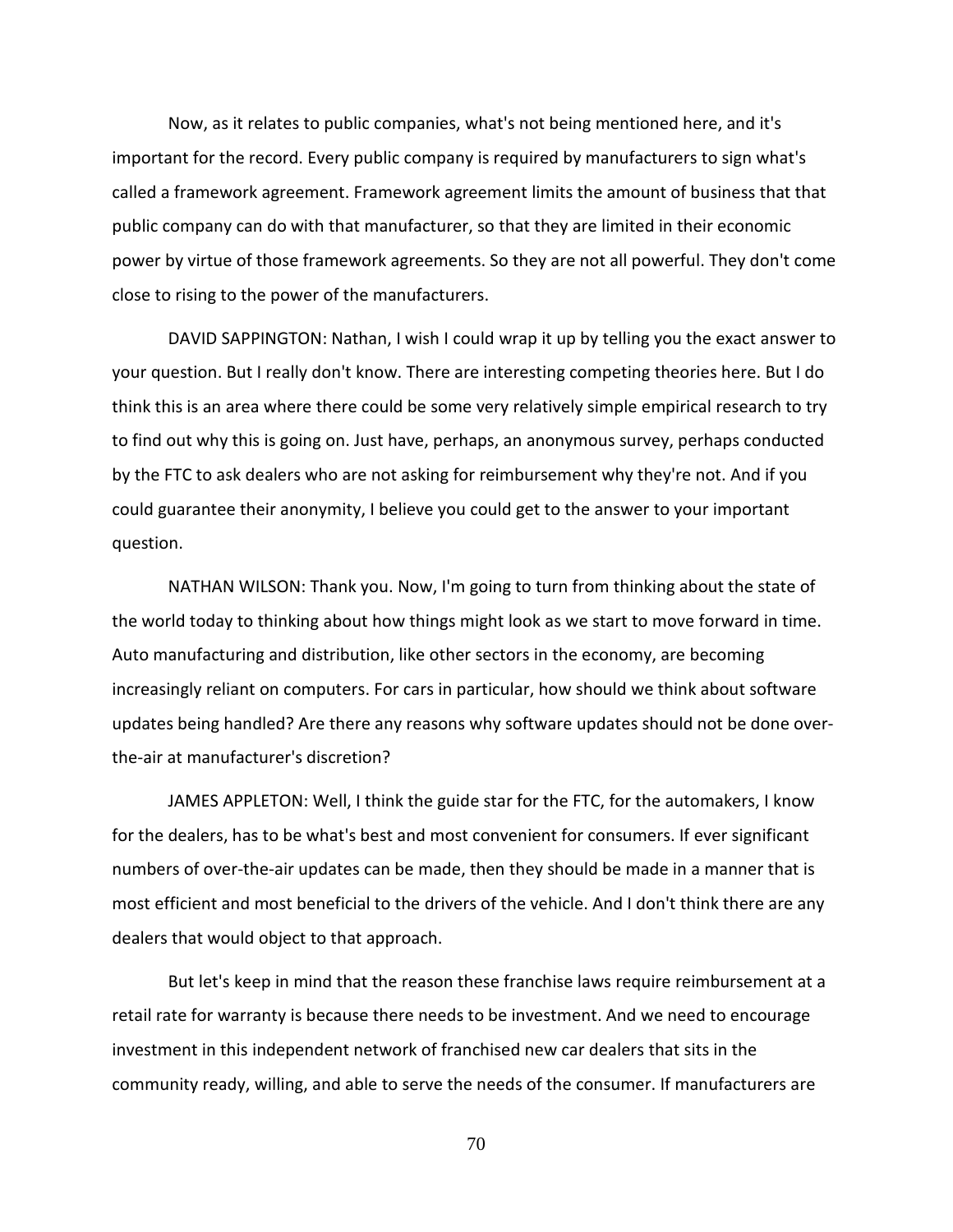willing to stand down on what are considered oppressive and over the top facilities demands, as a result of technological changes that may or may not ever take place, then I don't think you'll hear any complaints from the dealer communities about being able to build smaller dealerships, hire fewer people, and engage in less intensive training for their employees. It's about the consumers.

NATHAN WILSON: Thank you.

DANIEL L. GOLDBERG: Well, I agree with part of what Jim said.

JAMES APPLETON: Uh, oh. I must be wrong.

DANIEL L. GOLDBERG: And that is—

JAMES APPLETON: I must have said something wrong.

DANIEL L. GOLDBERG: And that is to the extent that I can get a software update on my vehicle over-the-air, I should be able to get it the same way I get my update on my Apps on my smartphone. It alerts me that I have an update. I push a button, and it's updated. I don't have to bring it to the Apple store. I don't have to pay somebody, some middle man, for it. And I get it. That's the way that over-the-air repairs should happen.

And I think that the FTC needs to be very attentive to this issue. Because in a letter six months ago to certain congressmen, NADA took the position that the security concerns—there aren't security concerns when I get updates here—security concerns means that certain features, attributes, or systems must be limited or delayed, quote "a secure physical point of access to service vehicles is critical." Well, guess what they propose is that physical point of access for my over-the-air update?

So as we look down the road at the ability to do over-the-air repairs, it should be—and this is where Jim and I absolutely agree—it should be what is the most convenient, beneficial, for the consumer. And if the consumer can get it by pushing a button, and not having to drive to a dealership, and not having to absorb either directly or indirectly through the system commissions to the dealer for not doing anything, then we agree. That's how it should happen.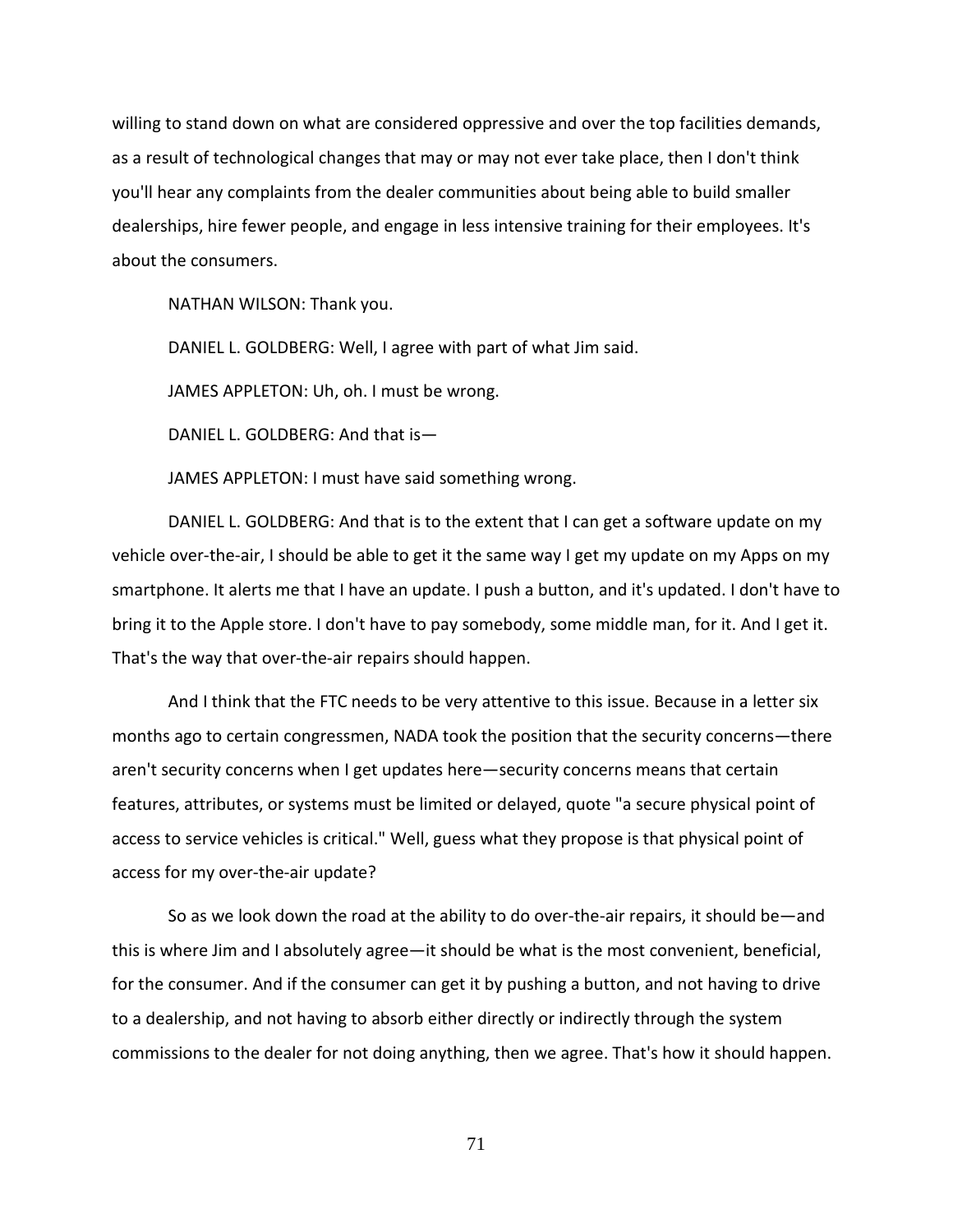RICHARD SOX: I would just add—I'm aware of that letter as well. And I think you took some of that out of context. I believe NADA's concern, and it would certainly be mine in my own vehicle, is I don't want someone to have access to changing something in my vehicle that could cause harm to the vehicle and cause me harm as the driver. And I think that's the focus, is the safety of the vehicle and making sure that whoever has access to the computers in that vehicle are qualified and responsible. That's all I would add to that.

NATHAN WILSON: Thanks.

DAVID SAPPINGTON: So I think on this issue, we all—there is a substantial amount of agreement. It's got to be the consumer's interest that dictates the answer to this issue. And then also, I do think that it's got to be the joint action of the manufacturers and dealers working together to decide what is best for consumers. And again, I don't think we want the government telling them it has to be done this way, or it can't be done that way. Let the market decide what's the best way to do it, with the goal of consumer interest in mind.

NATHAN WILSON: Thank you. Well, having found an area successfully where folks broadly agreed, let me turn to one where I suspect there may be slightly greater differences. So if we were to follow David's advice and liberalize the system of warranty reimbursements and warranty exclusivity laws, what would be the expected impact, looking perhaps 10 years out, on dealers, on manufacturers, on consumers?

JAMES APPLETON: Well, look, the laws that are in place are designed to encourage investment in an extensive network of dealers that stand ready in the community to carry out the promises that the manufacturers have made, and which consumers have already paid for. What's the logical impact of changing those laws? There'll be less encouragement, and less desire, to make that investment.

And you know, I think when you listen to the panel this morning, and when you listen to this panel, there seems to be some thread running through this that maybe we'd be better off with fewer dealerships? Is this—? I mean, consumers don't see it that way. You know, 17,000 dealers competing across the U.S. for customer business is a better model than 22 manufacturers. Maybe 17,000 isn't the right number, but the marketplace should determine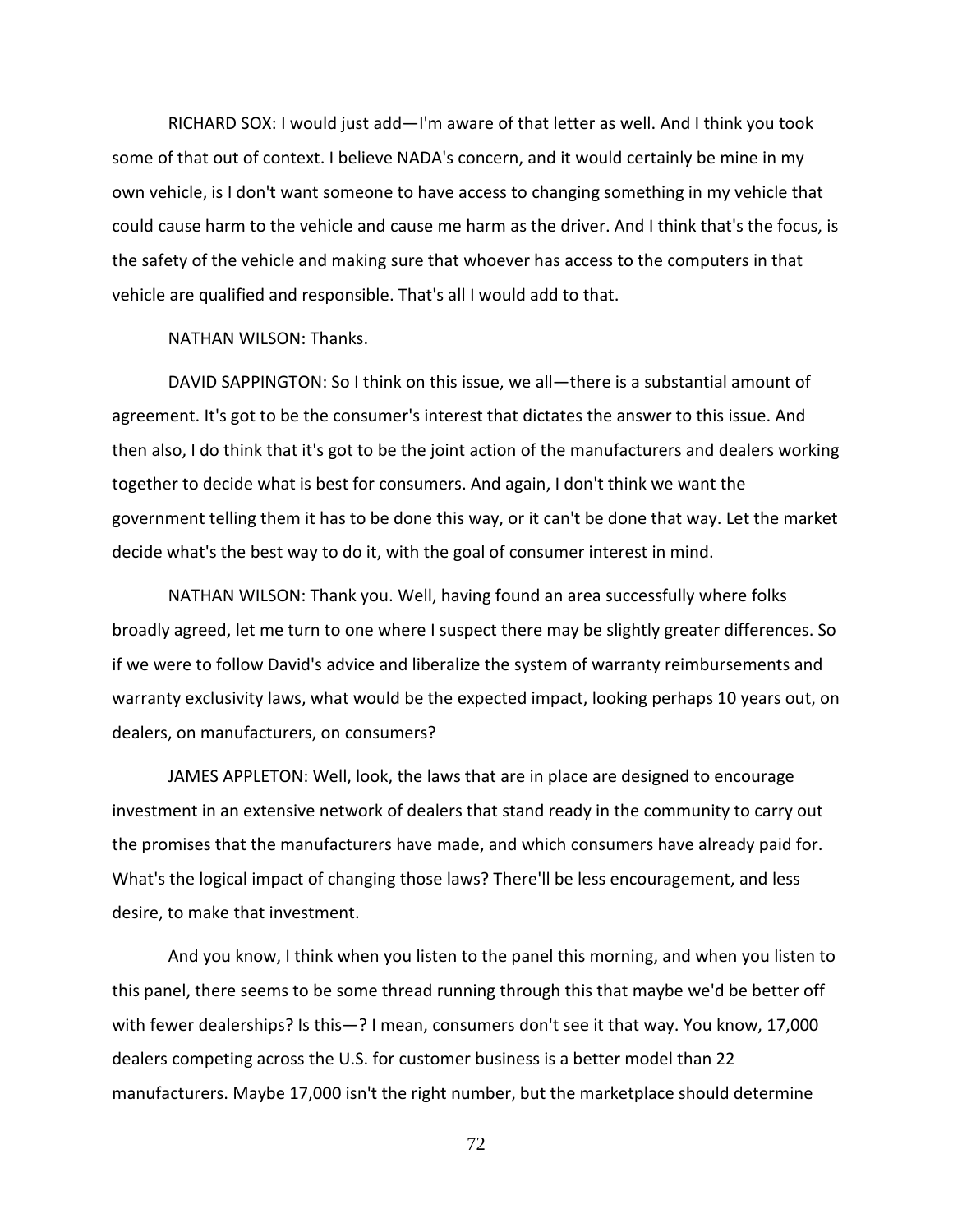that, with the consumer's best—with the appropriate mechanisms in place to protect the consumer's best interest.

And that's what these warranty laws do, is protect the consumer interest in an extensive network of independent franchisees who stand ready, willing, and able in the community to carry out the promises the manufacturers make, which the consumers have already paid for.

NATHAN WILSON: Thank you. Dan?

DANIEL L. GOLDBERG: Man, I don't know what it would look like in 10 years if these laws were gone with respect to warranty reimbursement. But I think there's a high likelihood it would be different from what it is now. And that difference is going to be driven by the market forces that we've talked about.

In terms of encouraging investments, you know, in every other industry where there's a distribution system and a need by someone down the distribution chain to invest, the marketplace takes care of it. The showrooms for appliances—you can go down all your major consumer goods. And the manufacturers have a strong interest in making sure that there is investment along the distribution chain, because that's how they get their products to consumers.

The thought that the marketplace is somehow incapable and needs state intervention, I think, is born of a bygone era. And I would love it if in 10 years, we were back and had the opportunity to see what those 10 years meant without having these laws, which as I say keep us wedded to a historical distribution and warranty repair system.

NATHAN WILSON: Thank you. Richard?

RICHARD SOX: The premise that this is all based upon a bygone era is false. We all still purchase vehicles. It's the second largest purchase we make in our lives other than our home. It's still something that can kill you and your passengers if it's not repaired properly. That hasn't changed. And that's not going to change.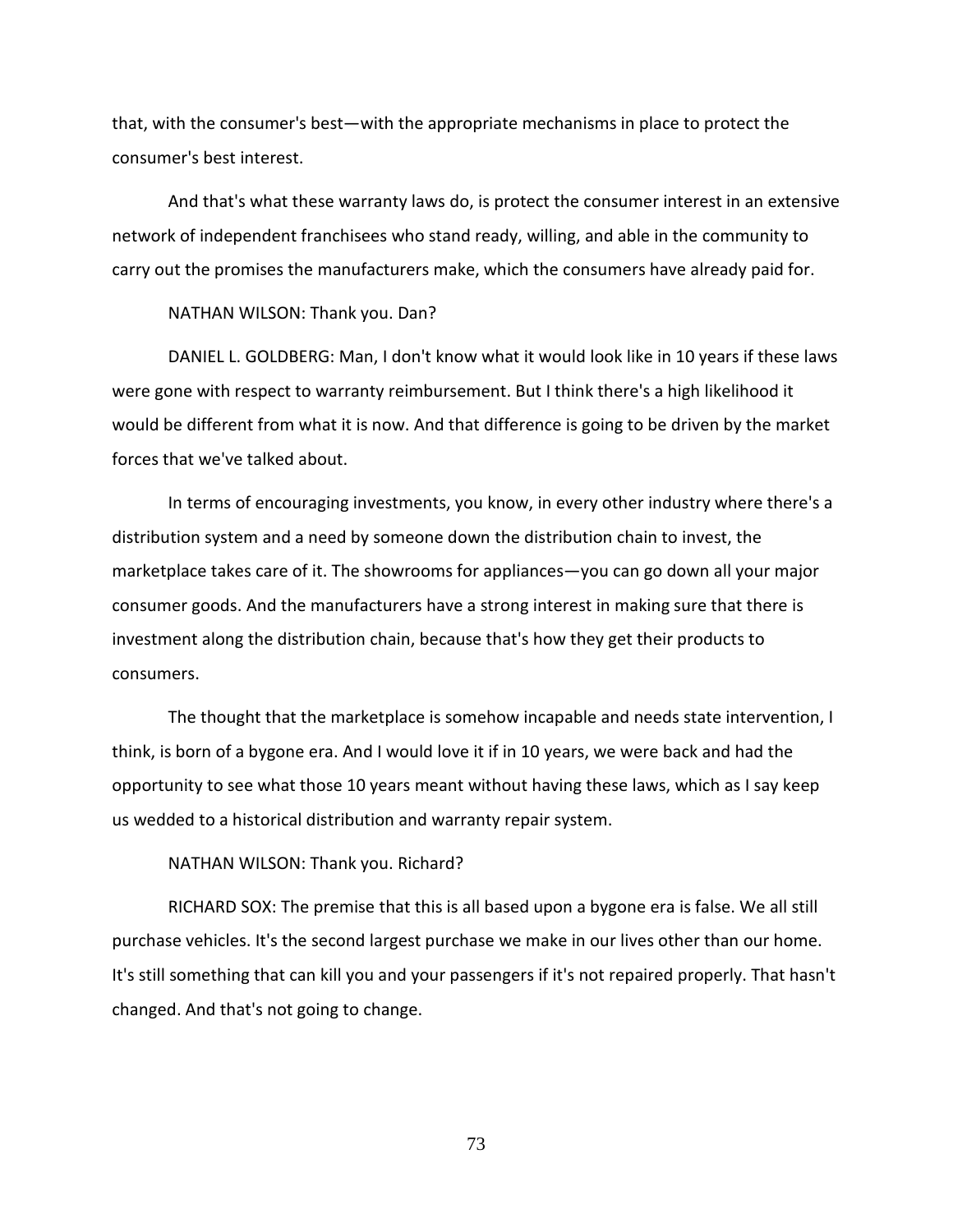These costs, again, have to be paid somewhere. And so the answer would be, if you went back to the days of the manufacturer dictating the rates of reimbursement, you would have the cost shift to other customers purchasing products and services from the dealership.

NATHAN WILSON: Thanks. And I guess that means David, you get to sum things up for us.

DAVID SAPPINGTON: I'll do what I can. Again, I think it's extremely difficult to predict exactly what would happen if we took the gloves off and just let the market work for 10 years. But I do think that there is sufficient competition in the industry that the manufacturers and dealers would then have the right incentives to get together and make sure they're doing what is best for consumers.

And I do think that if a manufacturer were foolish enough to try to expropriate the investments that dealers have already made, when the gloves come off, I think that manufacture is going to be punished by the marketplace in the long-term. And that manufacturer won't be able to attract the best dealers in the future, and therefore won't be able to just sell their vehicles to consumers. So I do think the market would discipline manufacturers against this legitimate concern.

And I do think that, although we can't predict what things would look like in 10 years, we can be relatively confident that the arrangements that would come about through market competition will best serve customers.

NATHAN WILSON: Thank you very much. And thank you all very much. I think this has been a very informative, interesting panel. And with that, I would like to release everyone for lunch.

## [APPLAUSE]

JAMES FROST: If we could have the panelists down here please for a lunch, and everyone else—

# [LUNCH BREAK]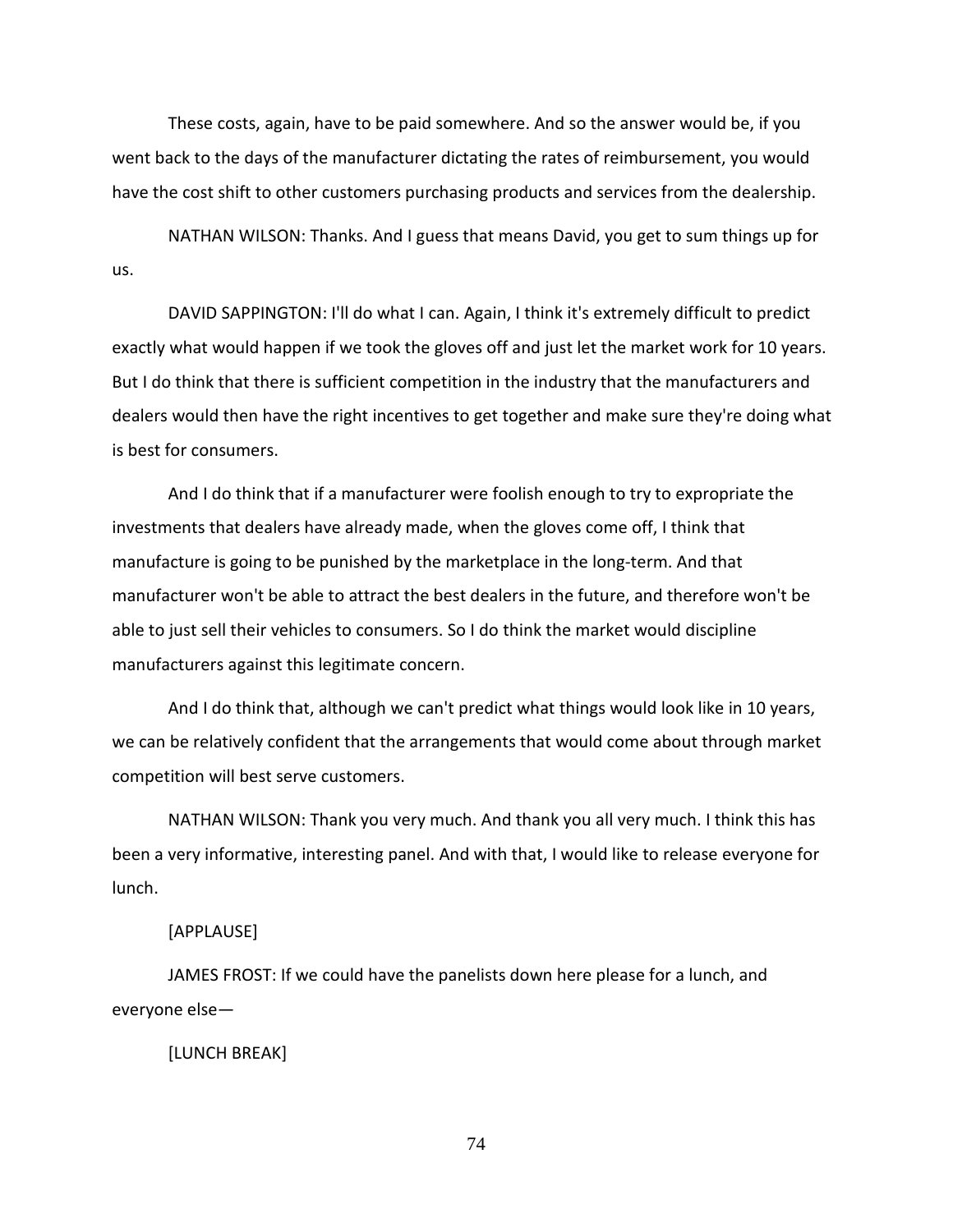#### **KEYNOTE PRESENTATION**

### • **Dennis Carlton, Professor of Economics, University of Chicago**

PAOLO RAMEZZANA: Hello, my name is Paolo Ramezzana. I'm an economist in the Bureau of Economics at the Federal Trade Commission. I'm here to thank you for coming back from lunch on time and to introduce our keynote speaker, Professor Dennis Carlton. Dennis is a professor of economics at the Booth School of Business of the University of Chicago, and is one of the main experts in the world on the economics of antitrust and competition. Besides having authored a large number of academic articles—and, I should add, one of the most widely-read textbooks in industrial organization—Professor Carlton has also held a number of policy positions, including Deputy Assistant Attorney General at the Department of Justice, and has consulted extensively on a number of antitrust matters. So, without further ado, Professor Carlton.

## [APPLAUSE]

DENNIS CARLTON: OK, thank you very much. It's a pleasure to be here. I'm enjoying this conference and learning about the pros and cons—or people's views on the pros and cons—of these regulations we are discussing.

My topic this afternoon is not specifically about whether car manufacturers should have the right to sell cars themselves. But it's rather on a slightly broader topic, though closely related to the narrow one of this conference. My topic is the state-action doctrine.

The state-action doctrine is a doctrine that allows states to do what, if individuals did, would violate the antitrust laws. So if a state does something that an individual would be thrown in jail for, for example, under our antitrust laws, that's OK under the state action doctrine—or, can be OK. And I want to talk about that from an economic point of view.

I'll give you two examples of state intervention and then I will talk about what the FTC might be doing in order to promote economic efficiency in the interpretation of this doctrine. You'll find that, by and large, I agree with the FTC in what they're doing and encourage them to keep doing it. That's not always the case when I'm evaluating government actions, even though I was once in the government. But here I think they're on the right track.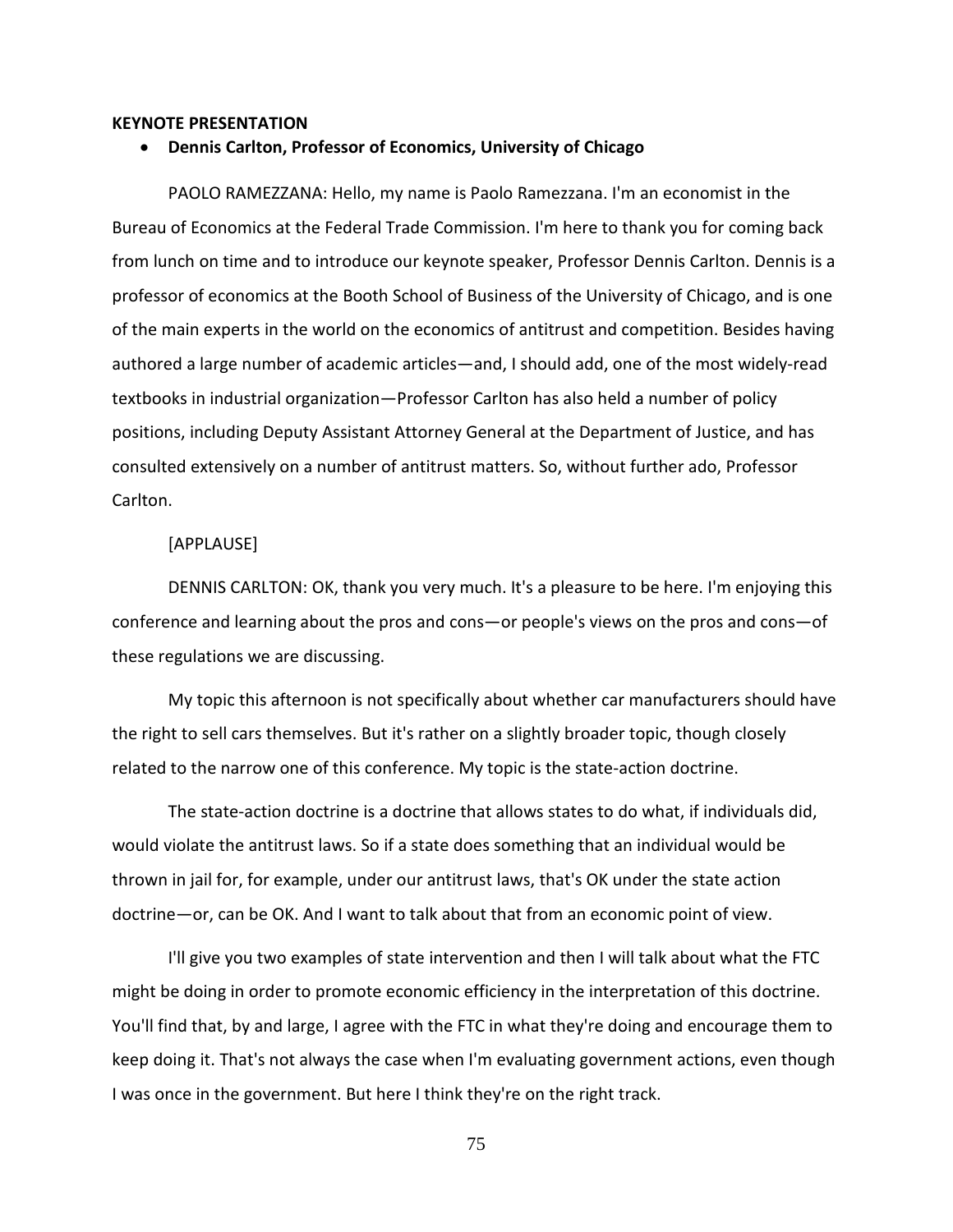I wasn't planning on talking about the topic of this conference in my speech, but I've been somewhat stunned by some of the comments this morning. So at the very end I will give you some brief reactions to what I've heard.

Every introductory economics course teaches that if you have a competitive market, it produces desirable results, efficient results. The right incentives get created, consumers are benefited, producers are rewarded and are given incentives to innovate. Intervention in that market—as, for example, would occur if everybody in that the market got together and decided to behave like a cartel—is decidedly bad. The reason is, prices go up, consumers wind up paying more, consumption goes down, and there's a transfer of wealth from consumers to producers.

Now it's not a zero sum game. It's not like consumers lose \$1 and produces gain \$1. It's worse than that. And that's what really bothers economists, in addition to the transfer of wealth. It produces an inefficient result. What do I mean by that? What I mean by that is someone might value something—let's say \$10—and it only costs \$9 to produce. In a competitive market, that transaction occurs, creating \$1 of value to society. But in a market where there are distortions, that transaction may not occur—as for example, if there were a cartel and it charged a price of \$12. That's an inefficiency. We're throwing money out the door. We're throwing output out the door.

Well, economists don't like such results, don't like such inefficiencies. And that's why, when economists study the antitrust laws and they learn that under Section 1 of the Sherman Act it's illegal to have a cartel, and they understand that that's been interpreted in the courts to mean there's a per se violation against naked price fixing under our antitrust laws, they applaud it. They say, that sounds exactly right.

And when they read decisions that say: "Listen we're not going to pay any attention courts won't pay any attention—if a cartel says: "wait a minute, what we're doing is reasonable. The price we're charging is reasonable. It's fair. It's justified"." Our Supreme Court says: "I don't want to hear it. Naked price fixing—illegal."

You can imagine then, when economists who really have very little familiarity with the law, come upon the case Parker v Brown. To slightly over-simplify, in the case of Parker v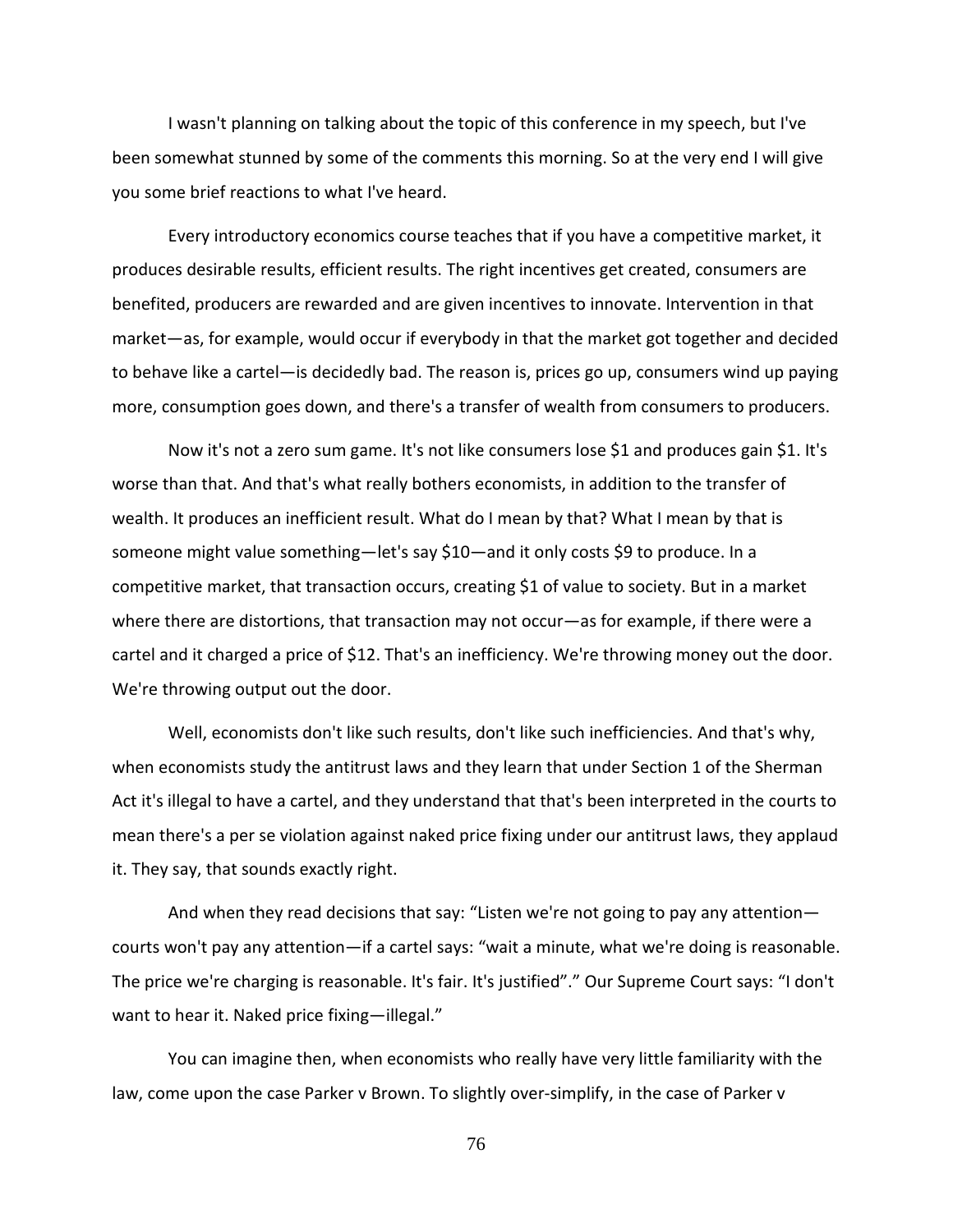Brown, the state of California allows, or enables, raisin producers in California to basically get together, cut output, and raise the price of raisins throughout the country. The Supreme Court says: "That's OK. A state is allowed to do it under the state-action doctrine." So economists say: "What's going on? How could that be?"

So one answer is: "Listen, you're only mere economists. You don't understand how complicated our government is. There's a process we create. And the process is that states have certain rights, and states can do things. And we're not going to interfere with that political process."

An economist thinks a little bit about that and tries to put it into economic terms and says: "Well, maybe what they mean is: if everybody involved in the decision gets together in the legislature, then somehow the right decision gets made. That's what they must think." That's one view.

Another view is: "Well, there are 50 states. If one state does something bad, people can leave and go to the other states." There are some flaws in that reasoning.

What are the flaws? The first one is that there's what economists call an externality. In the case of California, the victims aren't just in California. The victims are all over the country the consumers of raisins. That means everybody isn't involved in the political process.

The second is, even if all the victims were in the same state, is it reasonable to say that the political process represents everybody equally? I understand we might have that as an ideal, but if you actually look at legislation, that doesn't appear to be necessarily the case. Economists who studied legislation have shown that special interest groups have enormous influence through their political and lobbying power and the amount of money they can give to people.

Finally, the argument I gave about mobility may not be so convincing if people aren't mobile. Even if all the victims in the state are within the same state, it's not true that if you victimize a group they can leave the state. They may not be mobile. Sometimes they may be mobile, and that's a protection. But many times they won't.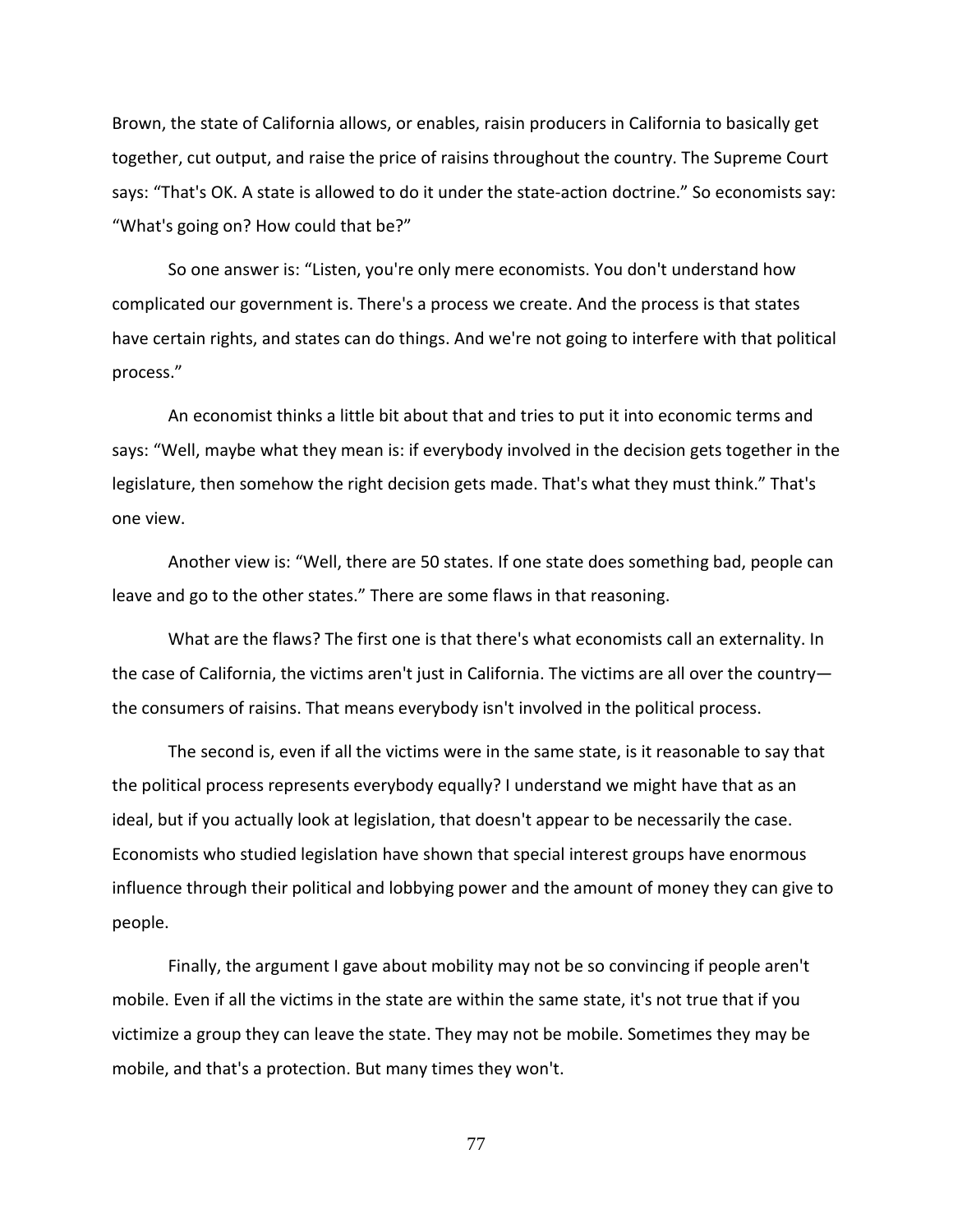So the justification for the state-action doctrine, at least in economic terms, seems a bit flimsy, at least to this economist. The real danger is that special-interest legislation will permeate the states. And special-interest legislation is simply one group taking advantage of other groups, distorting the competitive process and sending distorted signals throughout our economic system. And that'll lead to inefficiency. And if there are enough distortions in the system, an economy can grind to a halt.

And one way to introduce distortions is by special-interest legislation and regulation. That doesn't mean that all legislation is bad, or all regulation is bad. But it means you have to be on guard.

One of the key concerns about special interest legislation is corruption. Now, no one has mentioned corruption, and you might say: "What's Carlton talking about corruption here?" Well, let me tell you. Economists have recently been making a lot of progress in understanding the linkages between incentives and corruption.

Now, it may come as no surprise I'm from the University of Chicago. So I'm in the city of Chicago—that's where I work, at the University—and I live in Illinois. Four of our last seven governors have gone to jail. And if you look at many rankings of corrupt states, we appear often in the top five.

This turns out to be an economic problem. Economists can study incentives that create corruption. And indeed, special interest legislation is exactly one of them. And what happens when there's corruption in the system is, at least according to some articles I've read, political voting goes down, because people basically give up. Well, that further undermines the stateaction doctrine's justification based on everybody participating in the political process.

So what I want to do now is give you two examples of state actions having nothing to do with the topic of this conference, but somewhat related in that they are state actions. The first one I want to talk about is what's called divorcement.

Divorcement legislation means that an oil company cannot own and operate its own gas station. A lot of gas stations—say a BP gas station—could be a franchise dealer, a lessee dealer,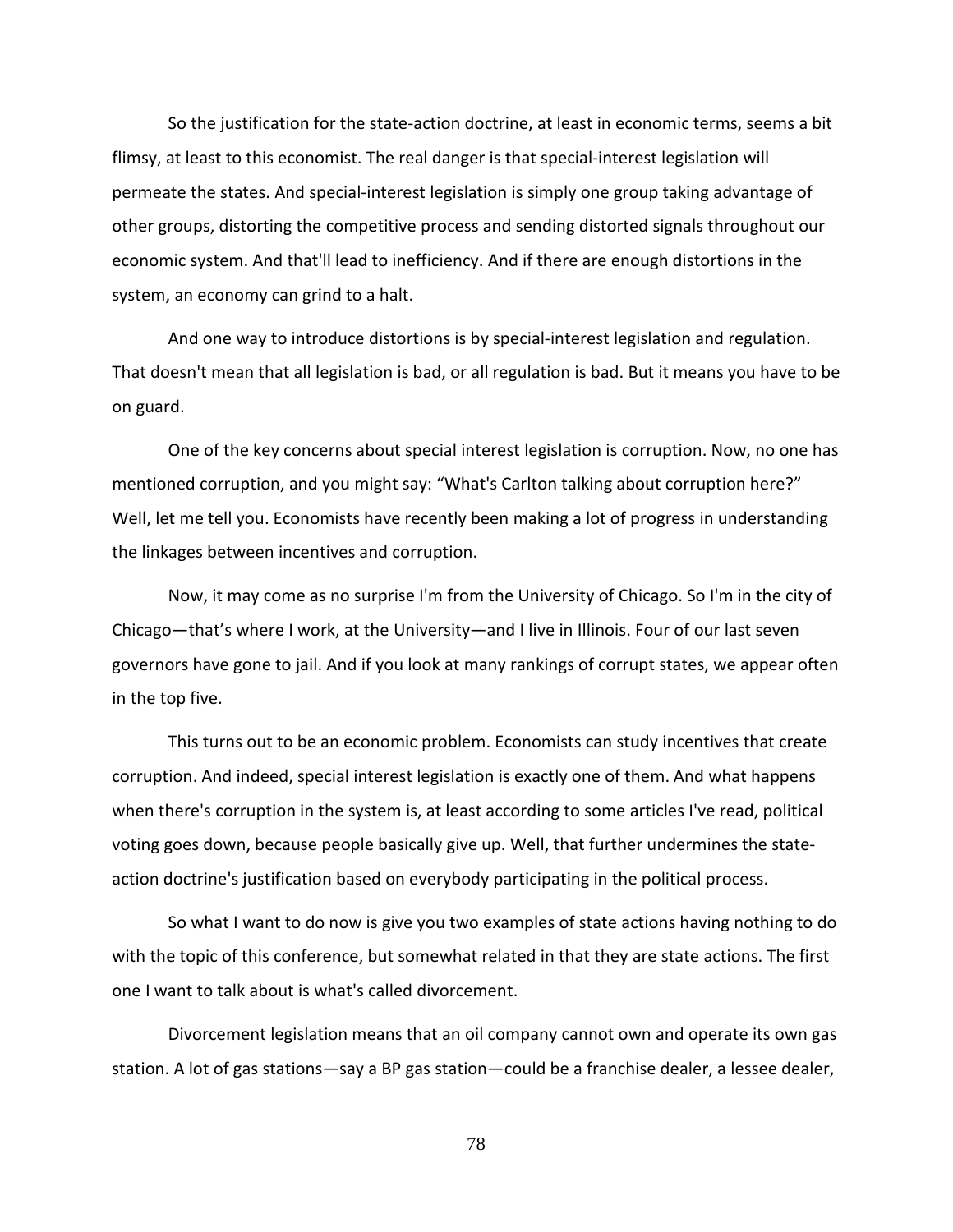OK? The lessee dealer is an independent businessman. Or, it could be owned by BP, in which case it's company-owned.

There are some states that have laws that prevent divorcement. This is an old issue, and in fact one that I was involved in. I wrote a report many years ago for the American Petroleum Institute that examined the effect of such laws. The standard argument justifying these laws has been that if the oil companies owned and operated their own gas stations, they would charge such a low price for gasoline that they would drive out of business the lessee dealers, and then they'd raise the price. Or, at least that was one justification.

There have been a lot of studies of what happens when divorcement comes into a state. And the numbers I have on the board here are from a study by Barron and Umbeck that looked at what happened to the price of gasoline and the hours of operation of gasoline stations when divorcement occurred in Maryland.

What it shows is that—and I just worked this out for a particular case, but what's important is understanding the change in prices—before the divorcement, if you looked at a station that was company-operated, it was charging \$1.27 per gallon. After divorcement, when it had to spin that station off to a lessee dealer, the price went up to about \$1.33. About \$0.06. Stations that were lessee dealers were charging about \$1.36 before, about \$1.37 after. So their price went up a tiny bit.

If you look at hours of operation, the hours of operation of the company-operated stations were 136, much higher than the 124 of the lessee dealers. But after divorcement was passed and the company-operated stations had to become lessee dealers, the hours of operation fell to 128. The hours of operation of the already lessee dealers went up a little bit, but it wasn't statistically significant. So basically what this study says is, prices go up, hours go down. Consumers obviously are harmed.

In order to investigate the argument that the oil companies were choosing not to invest in lessee dealers and instead were only investing in company-operated stations, I did a study. And this purpose of this study was to see whether what the stations were saying was correct. And what the stations were saying is, because of certain economies of scale, when there was a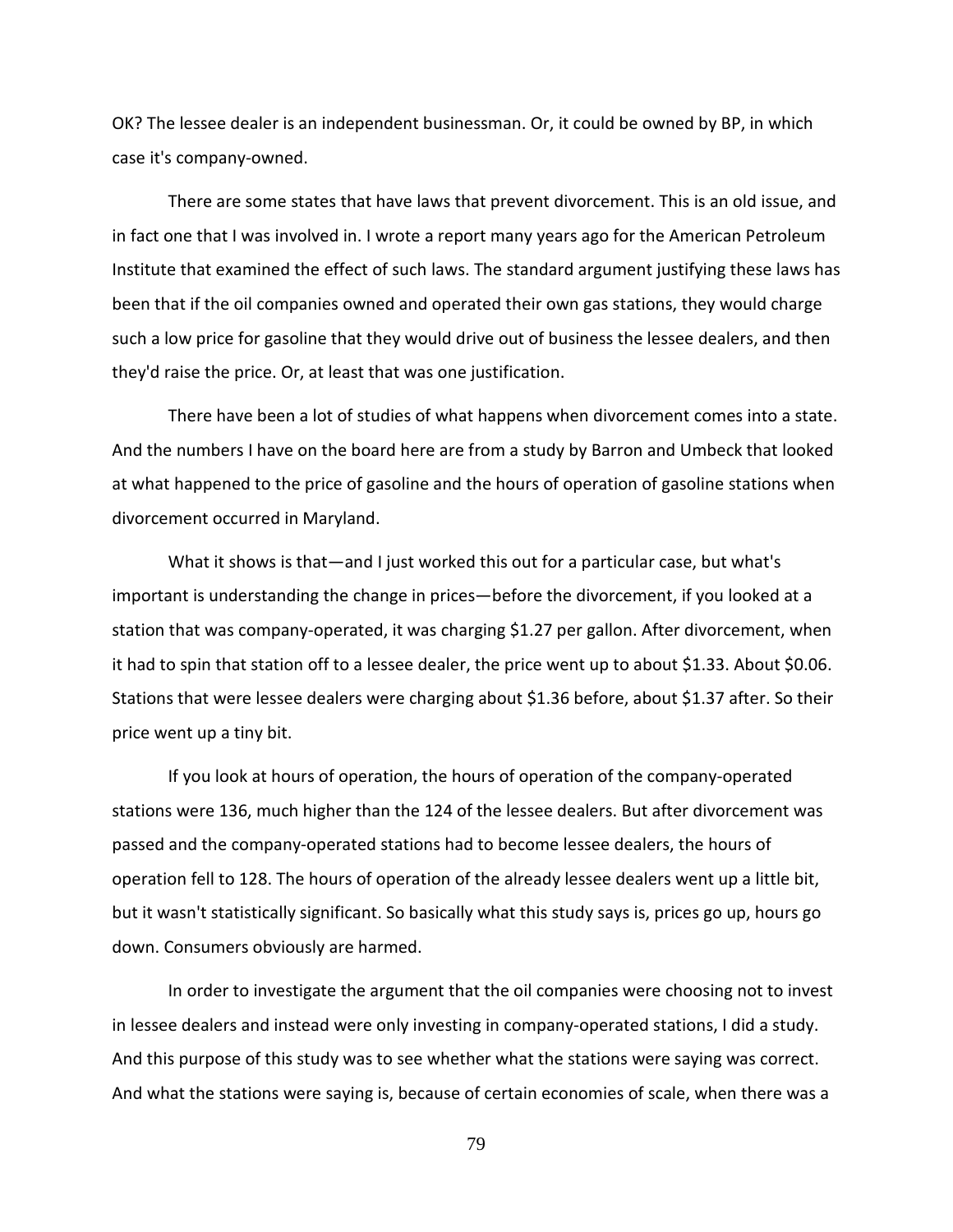large gas station, they wanted it to be a company-op. When it was a small gas station, they could understand, in certain circumstances, why it should be a lessee dealer.

I did a study—and I just summarize that study in this chart—that shows that when you're a low-volume gas station, the likelihood that a new lessee dealer in a state would be opened was higher than if it was a very large-volume station. So there was a decided pattern, and predictable pattern, in where investment is occurring. Now, it turned out that there was a, I believe, Supreme Court case—Exxon v the Governor of Maryland—on this issue of divorcement. And if you read the opinions, it's pretty clear they're skeptical about any anticompetitive motive of company operations. But they have very clear language that says, under the state-action doctrine, we're going to allow this.

Now I would say—people in the FTC are here, so they can correct me if I'm wrong—I'm fairly certain the FTC has a policy position in which they oppose divorcement. And also I believe the state of Maryland did studies that also showed the danger of divorcement. Let me turn to one other example of state intervention—again, always wrapped with what sound like selfserving statements about preserving benefits to consumers. This has to do with occupational licensing.

So states can require that, if you want to practice a particular occupation, you have to get licensed by the state. Licensing has grown over time. Right now, over 25% of the workforce is affected by licensing restrictions. In 1950, that number was 5%.

So we've had an enormous growth in the amount of occupational licensing that's going on. And this growth is coming not just because people are switching professions. This growth is coming primarily because the number of occupations that are licensed has been growing. There are over 1,100 occupations that, if you collectively put all the states together, are licensed.

Now, they're not all the same ones in each state. About 60% are the same in each state. If you choose a particular occupation that's licensed, it's licensed in about 22 states. There are some commonly licensed occupations—barbers, doctors, lawyers, plumbers, electricians. But there are others where it varies across state—interior designers, florists, teachers, massage therapists. That differs state to state.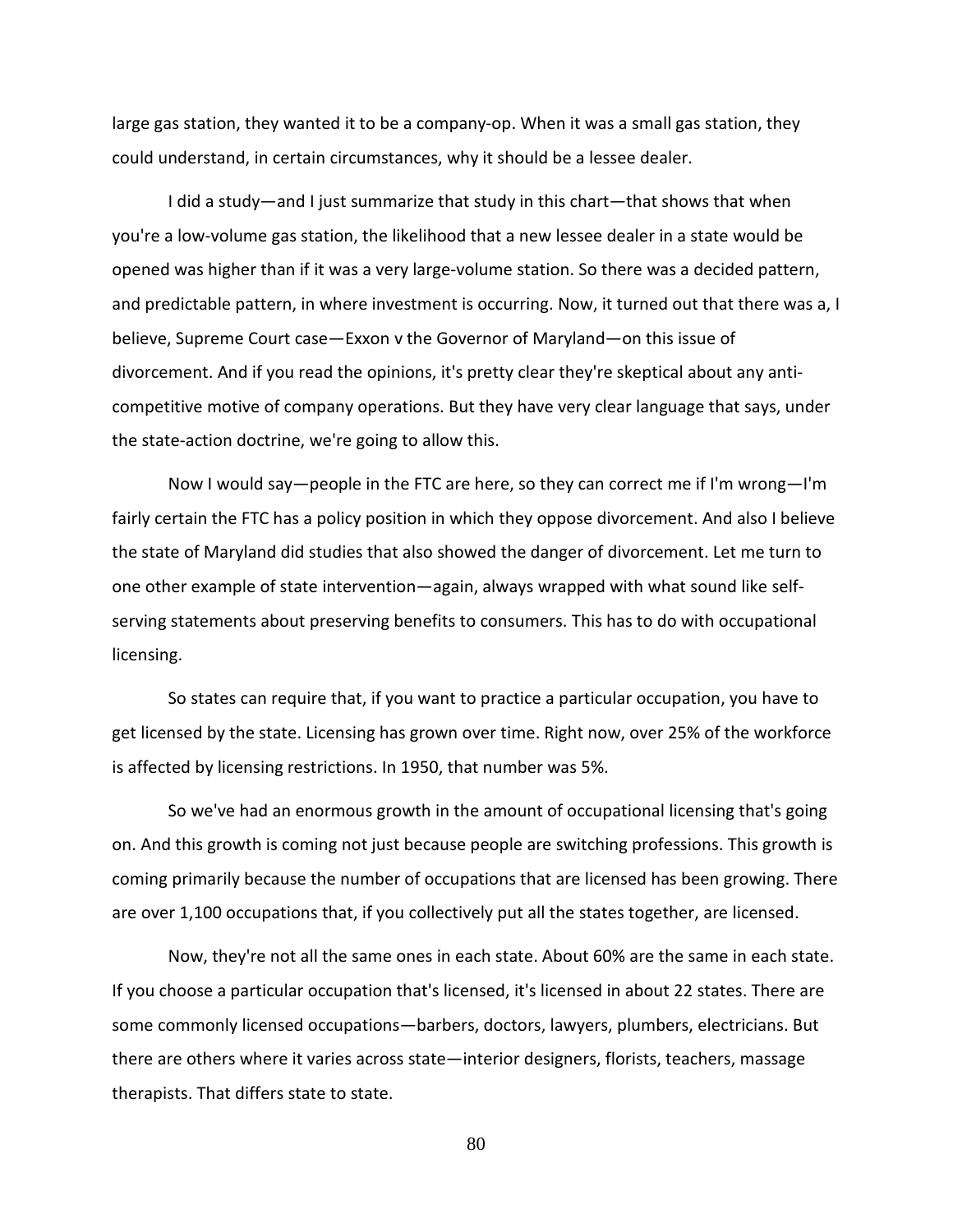Even when there's licensing of the same profession in two states, the licensing restrictions often differ a lot. So if you want to open a salon that does nails, in one state you might have to have 100 hours of training, in another state you might have to have 600 hours of training. Well, there's no question there can be a benefit to having licensing for the protection of the public. So one of the benefits can certainly be protect customers, improve safety. No one can deny that can be a rational justification for what's going on.

But what are the costs? The costs are higher wages, decreased mobility of people in the profession—because the licensing restrictions differ from state to state, people can't move between states. This, particularly, hits hard people in the military. Also, licensing restrictions particularly hit hard people who have low income and low education, and people who are immigrants—because they have difficulty doing all the paperwork. Moreover, if you are licensed, it might restrict how a profession can be done, and that can retard innovation.

So what are some of the sort of interesting features of licensing, before I go through some facts?

First, licensing is typically justified on the basis of providing consumer benefits. This is for the consumer. It's not to protect the profession. It's not to jack up the wages of the people in the profession. It's to protect the consumer. Yet, even though it's to protect the consumer, it's typically the case that the licensing is asked for and promoted by the industry, not by consumers. So that might make you a little skeptical that they really have the consumer interest at heart.

Second, licensing fees are collected by the state. That now gives the state an interest to have this licensing that, we'll soon see, makes people wealthier. That, then, can provide an incentive for them to contribute to political campaigns.

Now, if you're really worried about asymmetry of information and protecting consumers, licensing could be one way to do it. But there are other ways. You could have certificates issued. And it's not a requirement that you have a certificate in order to practice the profession, but if you have a certificate, you could advertise it. Therefore, if people really valued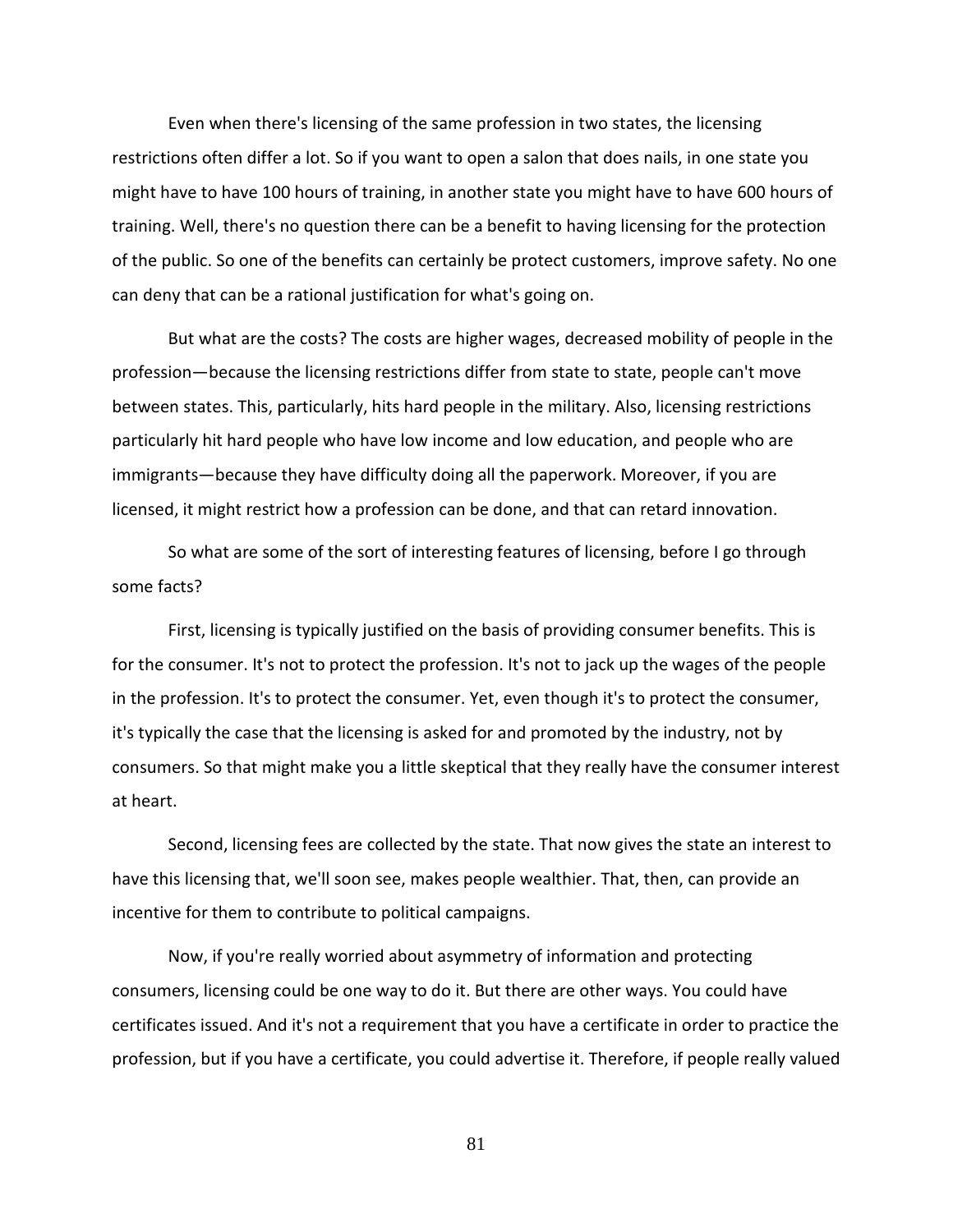having that certificate, that could be a way to overcome whatever asymmetric information you think there is.

Well there have been lots of studies of licensing. And it's hard to completely generalize, and obviously there are exceptions. But here's what the findings tend to be.

Licensing raised wages somewhere between 5% and 15%, compared to not licensing. If you look at employment growth in states where a profession is licensed and where it's not licensed, the employment growth is higher in the state where it's unlicensed. The effect of licensing on wages grows over time.

As I look at that, that can be worrisome to me, because what it means is that, as interests become entrenched and licensing starts raising wage rates, that provides an incentive for contributions to promote politicians who support your view. And the licensing can become more and more effective to the extent that states are getting more licensing revenue. It creates a vicious circle of incentives.

What about the benefits? Like I said, there's no question there are certain professions where the benefits are undeniable, OK? And they're clear to see. But there are other instances where they're much less clear and, I would say, nonexistent, and are just covers to pass protectionist legislation.

So just to give a few examples, there's a continuing education requirement for real estate agents in—I think it's Massachusetts. People have studied that—no effect on improved quality. There's licensing of florists. And people have compared the beauty of the floral arrangements in those states where florists are licensed to those where they're not licensed no difference.

Perhaps a profession where there's a bigger effect, if you look at the medical profession, people have studied—I told you, licensing often restricts the scope of actions you can take. So people have looked at what some states restrict—say, what a nurse practitioner can do—versus other states, and the studies have shown that in states where nurse practitioners, for example, are able to examine children, that the wages of physicians go down with no adverse consequence in terms of quality of care.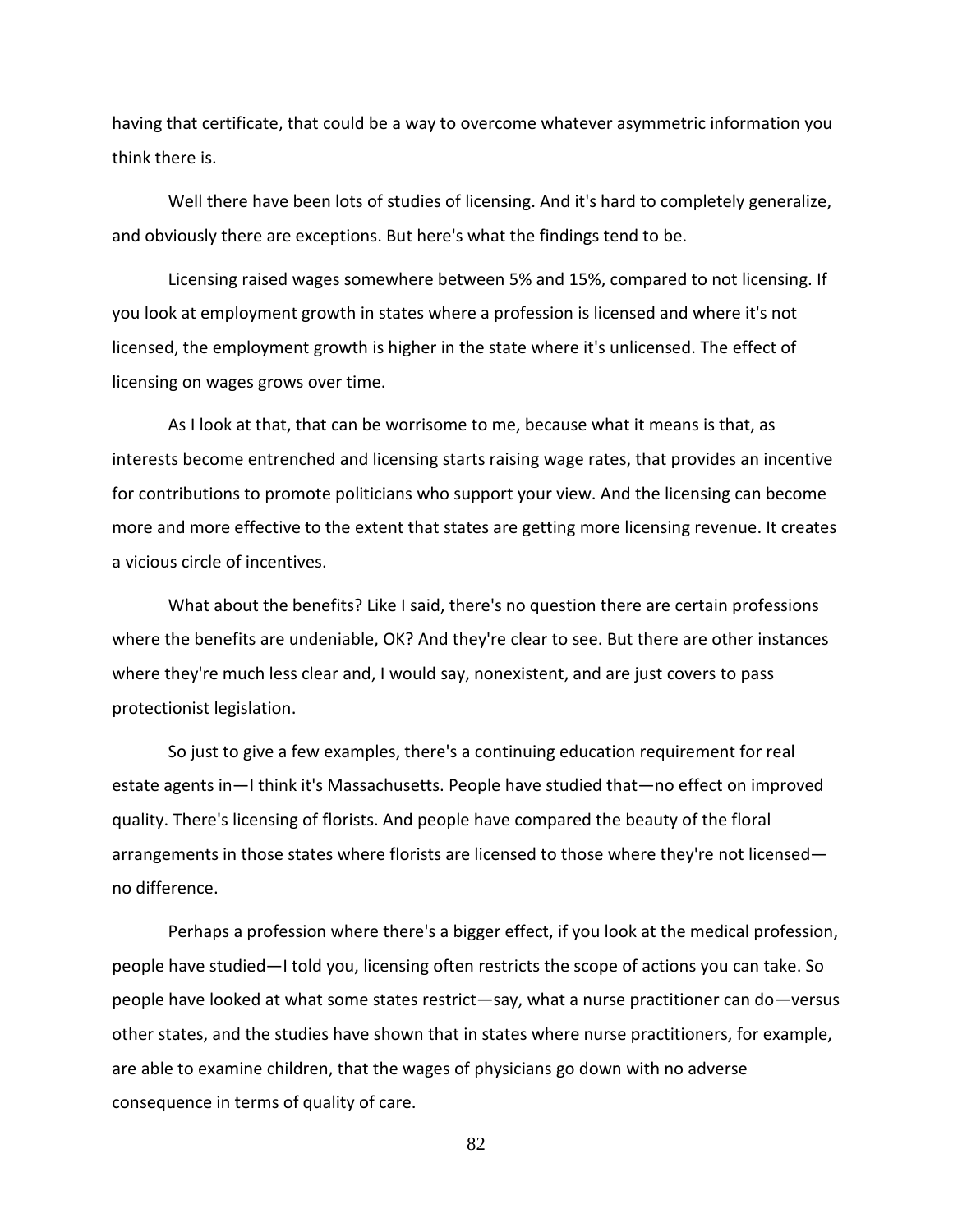A similar result is found for dentists. So when dental assistants can do more tasks, dental wages go down, no adverse health effects. And as far as I can tell, these studies don't fully take into account the fact that if you lower the price of something—by making, say, child exams more available or more affordable—you'll get more of them. And that too can provide a benefit.

Again, you shouldn't misread me as saying that there can never be any benefits from such regulations. It's just that my reaction from reading the literature is, there are probably many fewer benefits than the statements that appear self-serving to justify the restrictions.

Almost running out of time. So let me turn to the very last topic. What do I think the FTC can do?

Basically I think the FTC is doing a good job in how to deal with these things. But let me just tell you my reaction, what I would do. If I could, I'd like to alter the state-action doctrine.

It seems pretty clear to me that if a victim of a state's action is someone not in the state, it's very hard for me to understand why the state-action doctrine should protect that action. So I'd like that to be rolled back. Of course, an economist liking something doesn't mean legally it will occur. And I'll leave it to the legal minds in this audience how to pull that off.

Second, even if the victims are just within the state, if the sole purpose of a state regulation, a special interest legislation, is to harm consumers—same as naked price fixing, having no cognizable benefits—I would like some way to restrict that. I don't think that should be protected.

I don't quite know legally how to do that. If I could, I'd say a rule of reason analysis, as currently done under our antitrust laws, would be appropriate. Show me the benefits. Show that the benefits outweigh the costs.

Barring a change in legal doctrine, I would try and restrict the application of the stateaction doctrine. And that, as far as I can tell, is what the FTC does. It requires clear articulation by the state and close supervision, and they try and interpret those two clauses very narrowly. And that seems appropriate.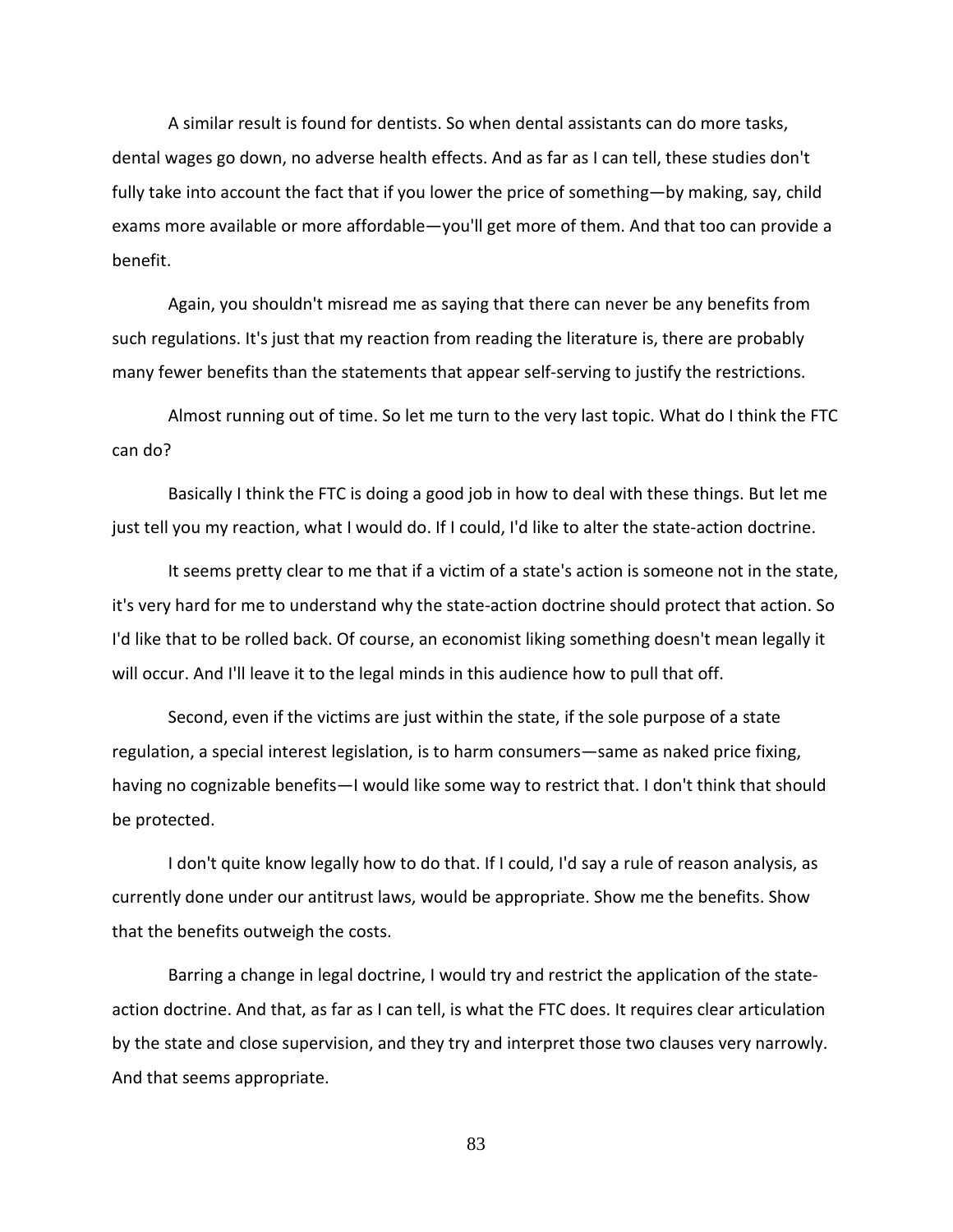When legislation is being proposed and proponents come up and they say: "I have a study that shows benefits," I think—if the study is false, consciously false, deceptive—people should be held liable. There should be no immunity. This might get into Noerr-Pennington issues—I'll leave that for the lawyers to worry about. But it seems to me that should not be used to protect fraudulent behavior.

Finally, last two things: the FTC should educate—that's what a conference like this is designed to do—should go to the states and try and tell them what they think. The FTC is limited, I understand, obviously, as part of the government, in what it can do and what it can't do. But I think if there were more creative ways to get its point across—you know, teaching legislators basic economics—might actually have a pretty desirable long-run payoff.

Finally, I'm an academic, and I know there are a lot of economists at the FTC. Academic studies—studying the consequence of special-interest legislation is something that could perhaps be a tool to make people realize the real costs of allowing special-interest legislation at the state level.

So for example, studying the incidence of how special-interest legislation is affected by issues like corruption, its relation to corruption, campaign contributions, the political prevalence in the state of the various parties—the beneficiaries and the victims—all strike me as appropriate things for the FTC to be encouraging—and to explicitly evaluate the effect of special interest legislation on consumers' prices and the quality of their goods.

I only have, I think, about a minute left. So just let me try and react very briefly to what I've heard.

Frankly some of what I've heard this morning was disconcerting to me—disconcerting for the reason, I think, probably best articulated by David Sappington. And that is, economists know a lot from our past experience with regulation and deregulation about what works, what doesn't work. That doesn't mean we know everything. But we know a lot.

And we know the following. These are not reasons to regulate an industry: "It's important." That's not enough. You have to tell me why competition doesn't work in the industry.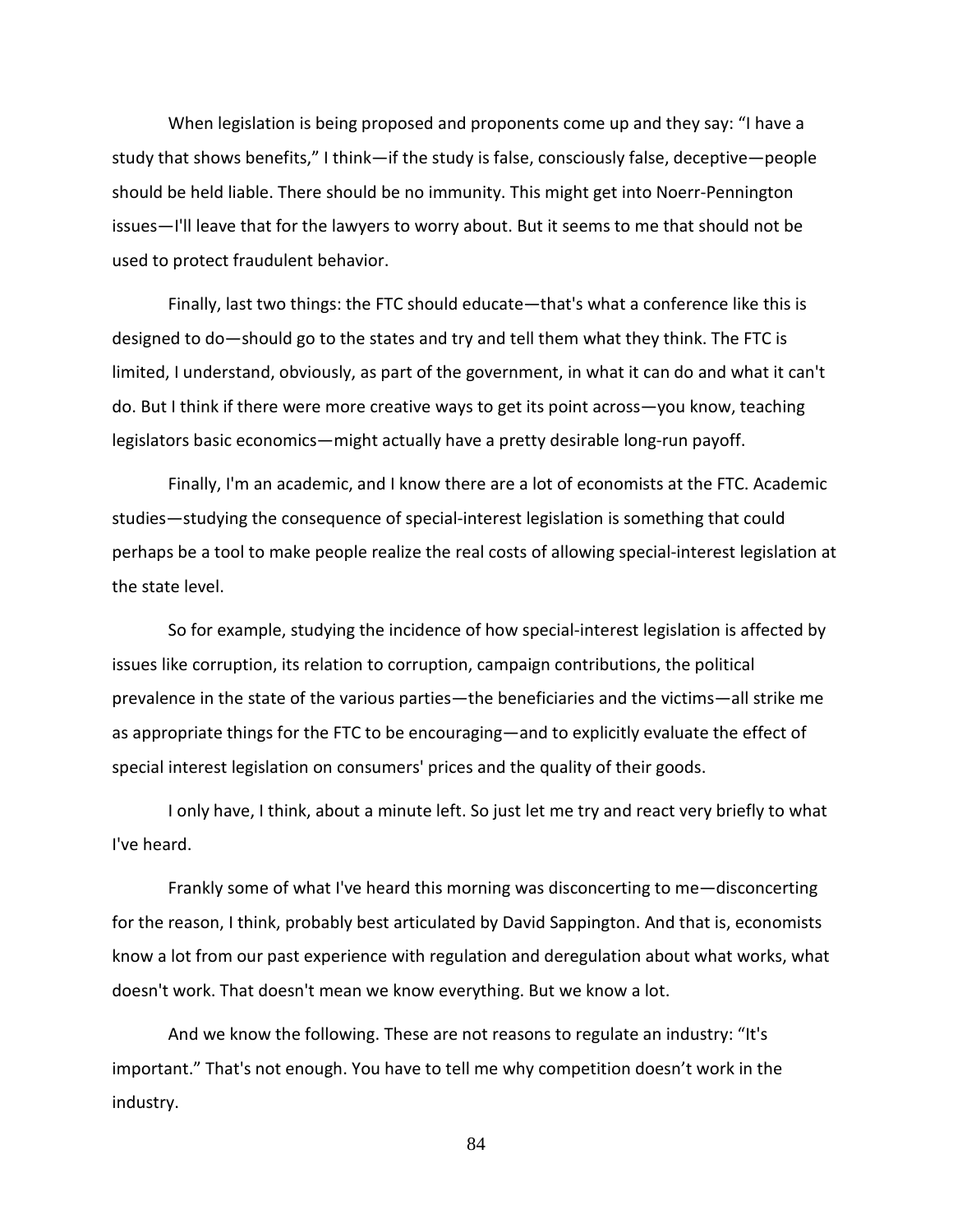It's not enough to say, I'll replace competition with a reasoned process in which a neutral fact-finder, after a year or two of deliberation, will tell you what to do. And he'll tell you how to micromanage your industry. That just strikes me as a recipe for disaster.

I understand why it's appealing, especially to non-economists. But economists' experience has been that it's very hard for any regulator to duplicate what a private market can do. And if you try and do that when there's no justification for intervention, you're likely to make things worse. And even when there is some justification for intervention, you better make sure that you won't do worse by regulating than by not regulating.

Finally, a reason for regulating is not to make things fair. Every time an economist hears the word fair, he understands no one wants to be unfair, but in a proceeding, each side always says they're fair. It's kind of like two kids fighting. It's not fair this one gets the toy. It's not fair this one gets the toy. On what principle do we decide this? So our experience with deregulation has been that we often get big benefits by not trying to micromanage.

So let me just end with a few hard questions. Why regulate this industry? Why can't we rely on competition? We're at the Federal Trade Commission. Our premise is that competition works in the marketplace unless there's something unusual going on.

What do you think is so special about this industry? Why can't you rely on contracts like other firms do? The mere assertion that there's a difference in bargaining power—that occurs in lots of places in our economy. We don't intervene in every single place. And we don't micromanage individual industries. So what is so special about this industry?

Second, if this regulation that we're talking about today really is in the interest of consumers, is it the case that it's consumer groups that are asking for it? Or instead is it that the franchised dealers are asking? And if it's the franchised dealers, does that tell us something?

Finally, why isn't this just the sort of garden variety special interest legislation that harms consumers, helps dealers, and maybe harms manufacturers? What is the evidence that consumers are harmed? The only evidence—and I'll keep an open mind on this, I'll sit through the afternoon session—the only evidence that has been presented so far has shown that these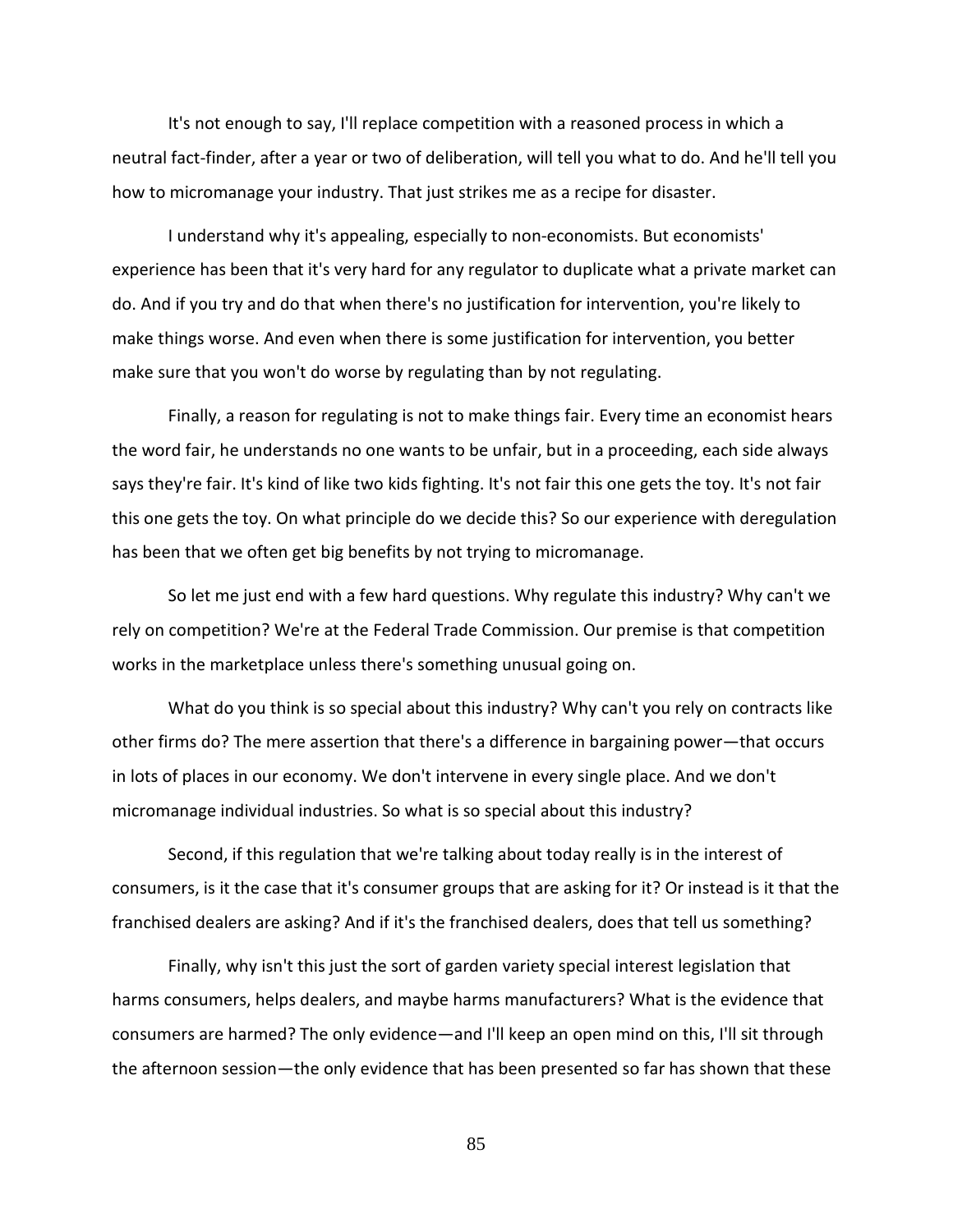restrictions have impaired the deployment of the location of dealers. Old companies are treated differently than new companies. That's an economic inefficiency.

I've seen no evidence that there are any economic benefits. The only evidence that's been presented so far in this conference has been that consumers are harmed. So I'm waiting to hear what makes this industry special, that we should see regulation of it. And I'd be especially grateful and interested in seeing evidence showing that consumers would otherwise be harmed. Thanks.

[APPLAUSE]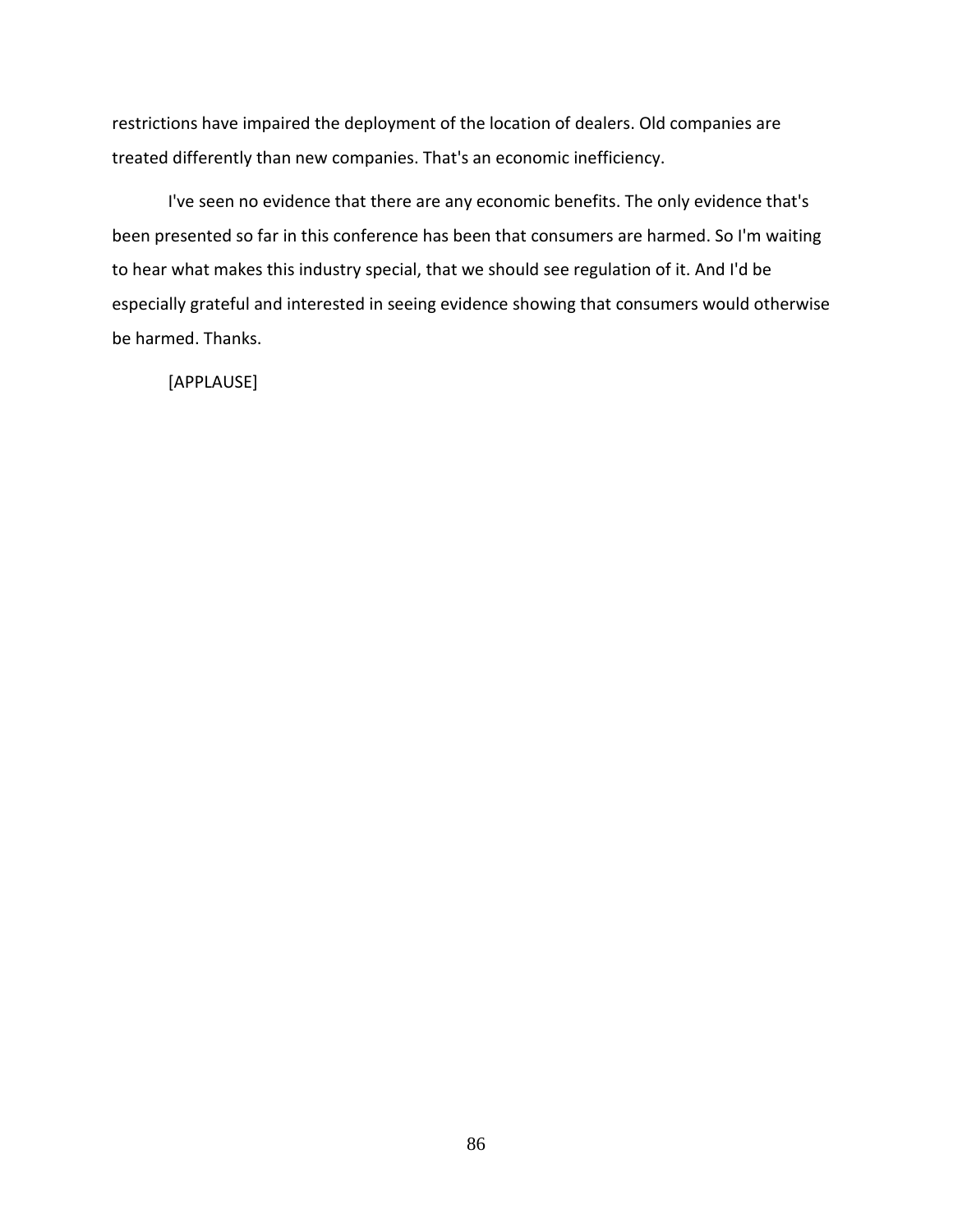# **PANEL 3: DIRECT DISTRIBUTION**

**Panelists:**

- **Dan Crane, Professor of Law, University of Michigan**
- **Maryann Keller, Managing Partner, Maryann Keller & Associates, LLC**
- **Todd Maron, General Counsel, Tesla Motors, Inc.**
- **Steven McKelvey, Partner, Nelson Mullins Riley & Scarborough LLP**
- **Paul Norman, Partner, Boardman & Clark**
- **Joel Sheltrown, Vice President of Governmental Affairs, Elio Motors**

**Moderators:**

- **Patrick Roach, Attorney Advisor, Office of Policy Planning, Federal Trade Commission**
- **Paolo Ramezzana, Economist, Bureau of Economics, Federal Trade Commission**

PATRICK ROACH: Well good afternoon. My name's Patrick Roach. I'm with the Office of Policy Planning at the FTC, as I said earlier. Joining with me as moderator of this panel is Paolo Ramezzana of the Bureau of Economics. I'll repeat the disclaimer that James Frost made this morning—that nothing I say today, neither Paulo nor I, anything we say should be thought of as the views of the commission or any of the commissioners.

Our third panel today has to do with the issue of direct distribution of motor vehicles. What do I mean by that? Well as was discussed this morning, the auto franchise laws in virtually every state regulate quite thoroughly the business relationship that's created between motor vehicle manufacturers who enter into a franchise agreement with their franchised dealers.

But the direct distribution issue goes beyond that. In some states the statutes require that manufacturers must use a franchise dealer network. Some states make it illegal for manufacturers to operate themselves, to operate dealerships, or to sell their products directly to consumers. And some states make it illegal for motor vehicle manufacturers to operate service facilities or to contract with non-dealers to operate service facilities in the state.

Unlike the other topics that we're discussing today, this is a topic on which the FTC staff has expressed our views in advocacy letters responding to state legislators in three states over the past couple years. We have opposed these sorts of regulatory restrictions. But our task today is not to advocate for this view. It's here to learn. It's here to listen, to ask questions, and to learn from the discussion on the panel that we have today.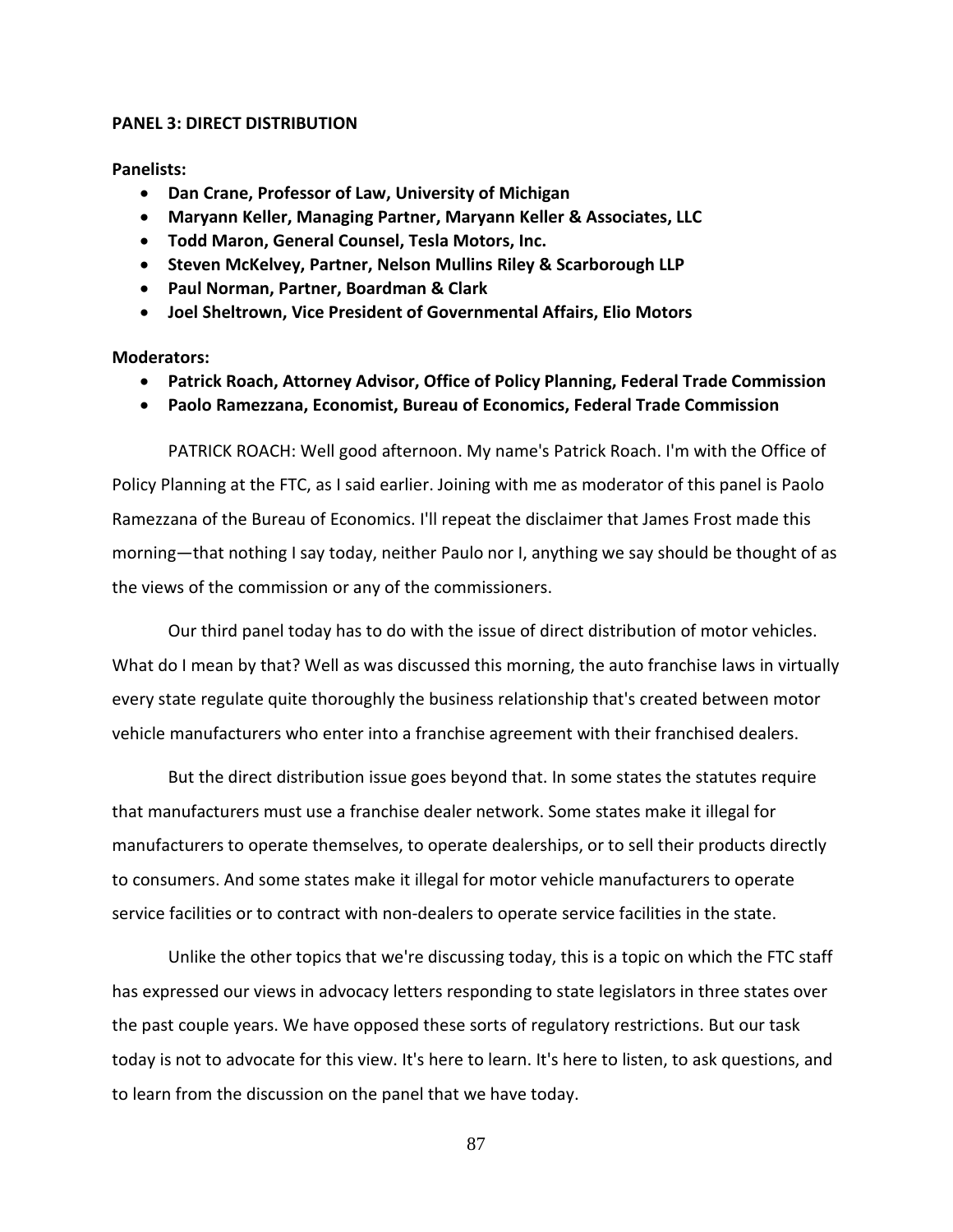So without further ado, let me do the panel introductions. This is the order in which we'll ask them to make their presentations. Todd Maron, the first, is the General Counsel at as Tesla Motors. Immediately beyond him is Joel Sheltrown, who is the Vice President of Government Affairs at Elio Motors. Tesla and Elio are motor vehicle manufacturers that seek to distribute their products without using franchised dealers.

Immediately past Joel is Maryann Keller. She's a principal at the consulting firm Maryann Keller and Associates and has extensive background in the automotive industry. She's the author of a paper that is available on the website of the National Automobile Dealers Association.

Past her is Paul Norman. Paul is a partner at the Boardman & Clark law firm in Madison, Wisconsin. Paul litigates disputes on behalf of dealer clients and has, from time to time, represented the NADA. These two speakers will give us the dealer perspective on these topics today.

Past Paul is Steve McKelvey, who is a partner at the law firm of Nelson Mullins in Columbia, South Carolina, who litigates franchise disputes on behalf of various auto manufacturer clients. Steve will address the issue from the perspective of manufacturers who have existing dealer networks. And at the end of the row is Dan Crane. Dan is a professor in the Law School at the University of Michigan who has, in various settings, expressed his views opposing state direct distribution prohibitions.

Each of the panelists will have 10 minutes to give their presentations on the topic of the panel. After that we'll have a discussion. As with the panels this morning, if any of you in the audience have questions, please write them down, pass them up, hand them to one of the attendants, and Paulo will take a look at them. And then we'll proceed on a question and answer discussion following that.

So that's where we are. And without further ado, I leave it to you, Paolo—sorry, Todd. Thanks.

TODD MARON: Good afternoon. Thank you for having me. I appreciate the FTC inviting me here today to speak about this important issue and Tesla's position on it. Any discussion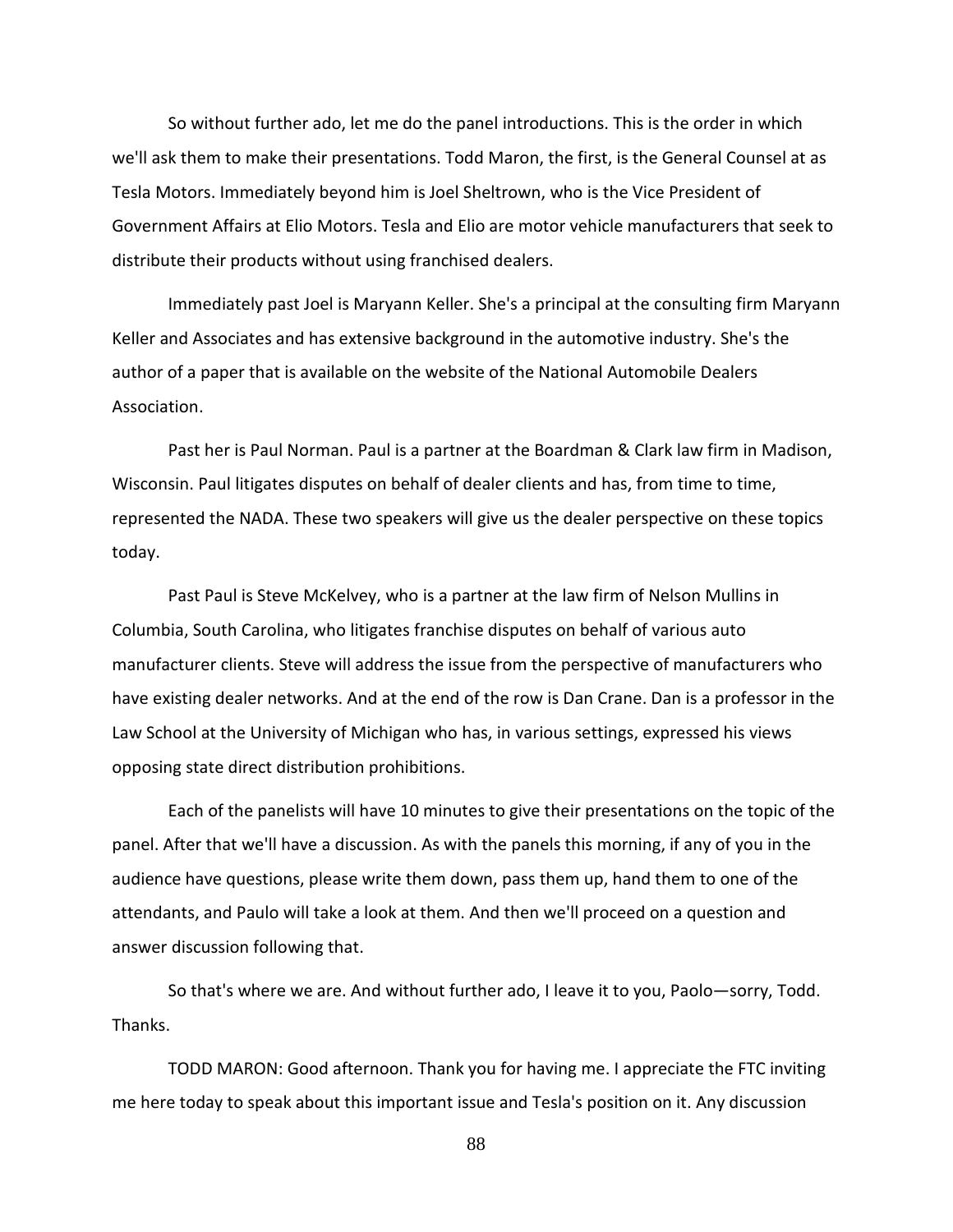about why Tesla sells directly comes back to our mission. Our mission is quite specific. It's to accelerate the world's transition to sustainable transportation.

You could say we're true believers, and it wouldn't be an unfair characterization. That's our mission because we fervently believe that transitioning to electric vehicles is critical to the health of our planet, and simply because we believe that electric vehicles are superior vehicles to their gas-powered counterparts. They're higher-performing, they're more efficient, and they're safer than gas-powered cars. All of our actions track back to this mission, and our decision to sell directly is certainly no exception.

But before getting into the reasons why we've chosen to sell directly, it's important to appreciate the challenges that we face. In what is probably an obvious statement to everyone in this room, starting a new car company is hard. Just look at the record of the US automakers. Putting Tesla aside, there have been zero successful new car companies in this country in generations. Even the big three have had their struggles, with Ford being the only one to never go bankrupt.

So this is not easy. And that is all the more true for Tesla, because we're selling a new product with a new technology under a new brand to a public that's unfamiliar with all of it. So it should come as no surprise that the traditional distribution system used by established manufacturers is not automatically the right one for us. We have unique factors at play here.

So why do we choose to sell directly? The answer is for a great number of reasons, and many have nothing to do with the traditional dealer model. They simply have to do with what we believe provides the best customer experience in our estimation, and our belief that in order to achieve our mission, we need to be the ones evangelizing for it, not outsourcing that responsibility to someone else, someone who's not a true believer. But I'm also going to focus on the very many reasons why the franchise dealer model simply would not be viable for us. Here are seven key reasons.

First, traditional dealerships are in large, out-of-the-way locations. This wouldn't work for Tesla, which is why our stores are small and often in high foot traffic areas such as shopping malls. We do this for a reason. It's not surprising that when new technology comes out,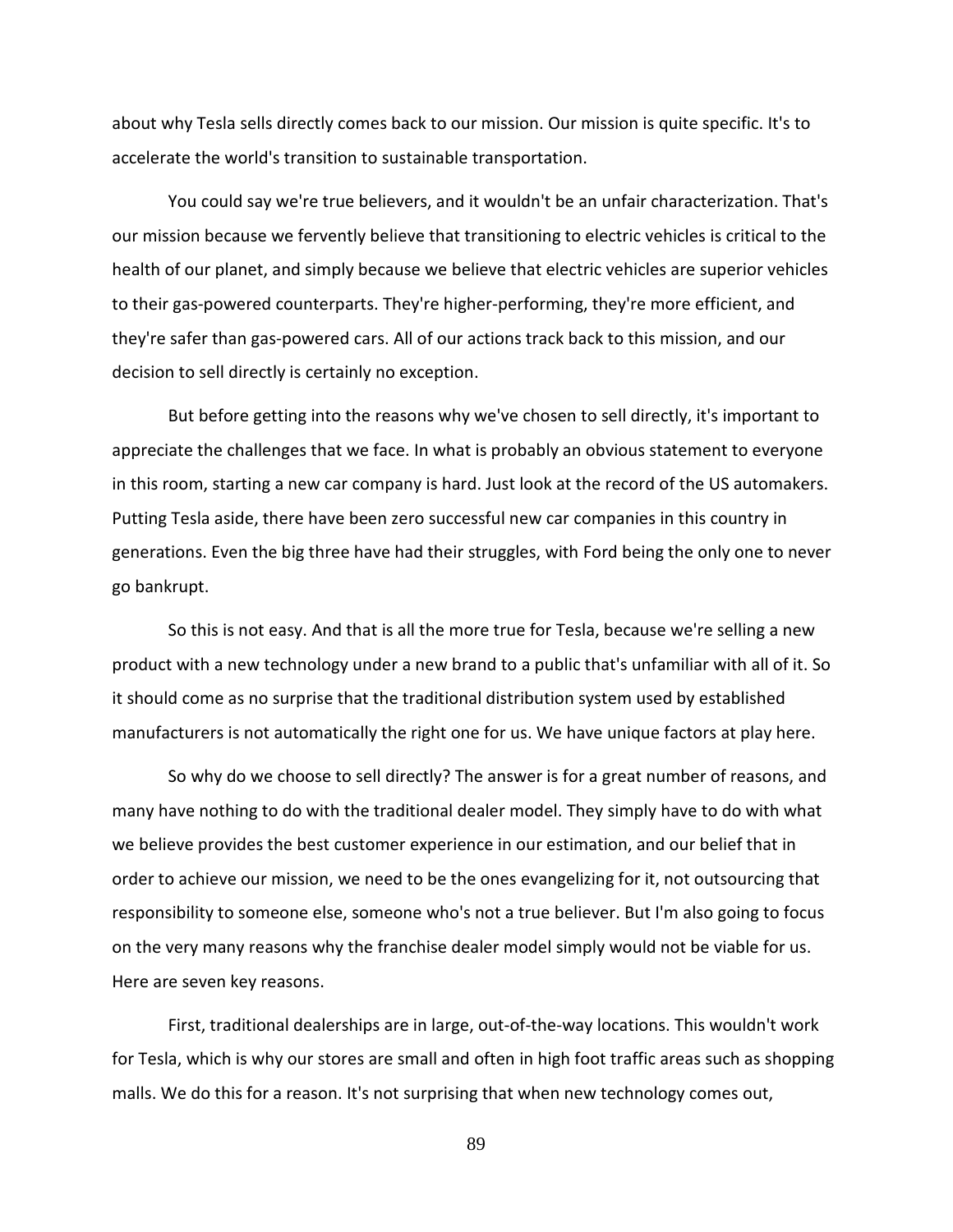consumers don't go to it. You need to bring the new technology to the consumer. That's a standard, well-accepted thing. If you go to any business school and learn about new products and new technology, you have to make it convenient for people.

Second, going back to the size point, traditional dealerships are large in size because they carry a lot of inventory. Inventory is the lifeblood of a traditional dealership. But we don't have inventory in the same way. Our cars are custom-built for each individual customer, meaning they don't get built until they're ordered. This is unworkable for the traditional franchise dealer.

Third, the franchise dealer model is based on a high volume of fast-paced sales where customers come in already having done their shopping and knowing what they want. Salespeople are then paid by how quickly they can close the deal. The longer it takes, the worse it is for the salesperson, and the worse it is for the dealership.

We are different, and have to be, because we're selling a new product. There's an important education process for our customers who do not already come in knowing what they want. They have many questions, questions about how to charge at home, how to charge away from home. What is range anxiety? How am I going to solve it? What are the incentives that are unique to EVs? What is the difference between the price of gas and electricity? How does the car actually work? What is regenerative breaking? What is dual motor?

For all these reasons, our customers take a long time to study the car. It takes hours hours of the patient education process that only we can afford them and a traditional dealership model cannot. We do this because it's our mission to educate people, and we're in the best position to do that.

Fourth, it is well known that franchise dealerships derive relatively little profit from new car sales. Instead, most all their profit comes from other parts of the house. Service and parts, trade and used car programs, financing products, insurance products, and other add-ons—we can't offer that to any franchised dealer, because we only profit in one way—from new car sales and new car sales alone.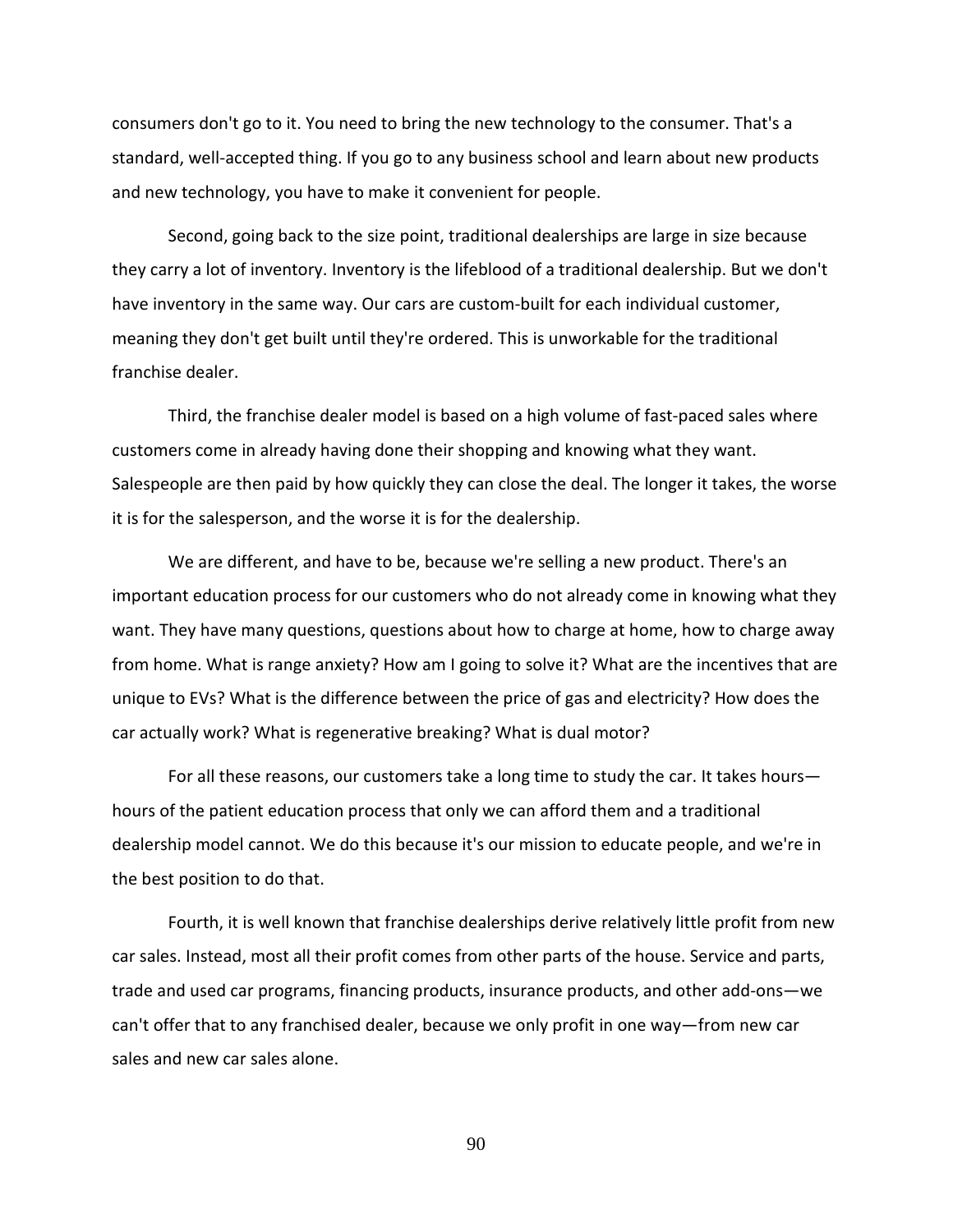We can't make profit from service because our cars have far less parts than gaspowered cars. There are no regular service visits for engine tune-ups and oil changes. We don't have oil. We don't have an engine.

We don't make money off financing programs. We don't have insurance products or add-ons. A franchised dealer would look at this and just scratch their heads. They would not know how to make money in this model.

Fifth, traditional dealerships rely on manufacturers to fund their advertising, which we see on TV, on the radio and on print media. We don't advertise. And we certainly wouldn't allow, let alone subsidize, someone else to advertise for us. What franchised dealer is going to accept not being able to advertise?

Sixth—and this is probably most important in terms of the economics—franchised dealers could not make money selling our cars, could not. And there's a simple reason why. If we hypothetically used a franchised dealer in a certain state, we would still be selling online, and in neighboring states we'd be selling from our customer-owned stores.

Franchised dealers make profits for marking up the price of the car sold by the manufacturer. If a franchised dealer marked up the price of our car, no customer would ever buy from them. They would simply go to us and buy it for less online or in a neighboring state. No franchised dealer would ever opt into this system for us.

Finally, number seven, there's a clear conflict of interest. Returning to our mission, we don't simply believe that EVs represent a nice complement to gas-powered cars. We believe it's imperative that they be replaced entirely by electric vehicles. Even if we wanted to outsource the responsibility of communicating this message, it would be impossible for traditional dealers to convey this adequately.

This isn't a knock on them, but dealers are not fundamentally committed to the mission of EVs. We are. And they make 99% of their revenue off gas-powered cars. If you're opening a Yankees team store, are you going to ask a lifelong Red Sox fan to manage it? And what if he's still selling Red Sox gear out of another store down the road? Or, even worse, in the same store?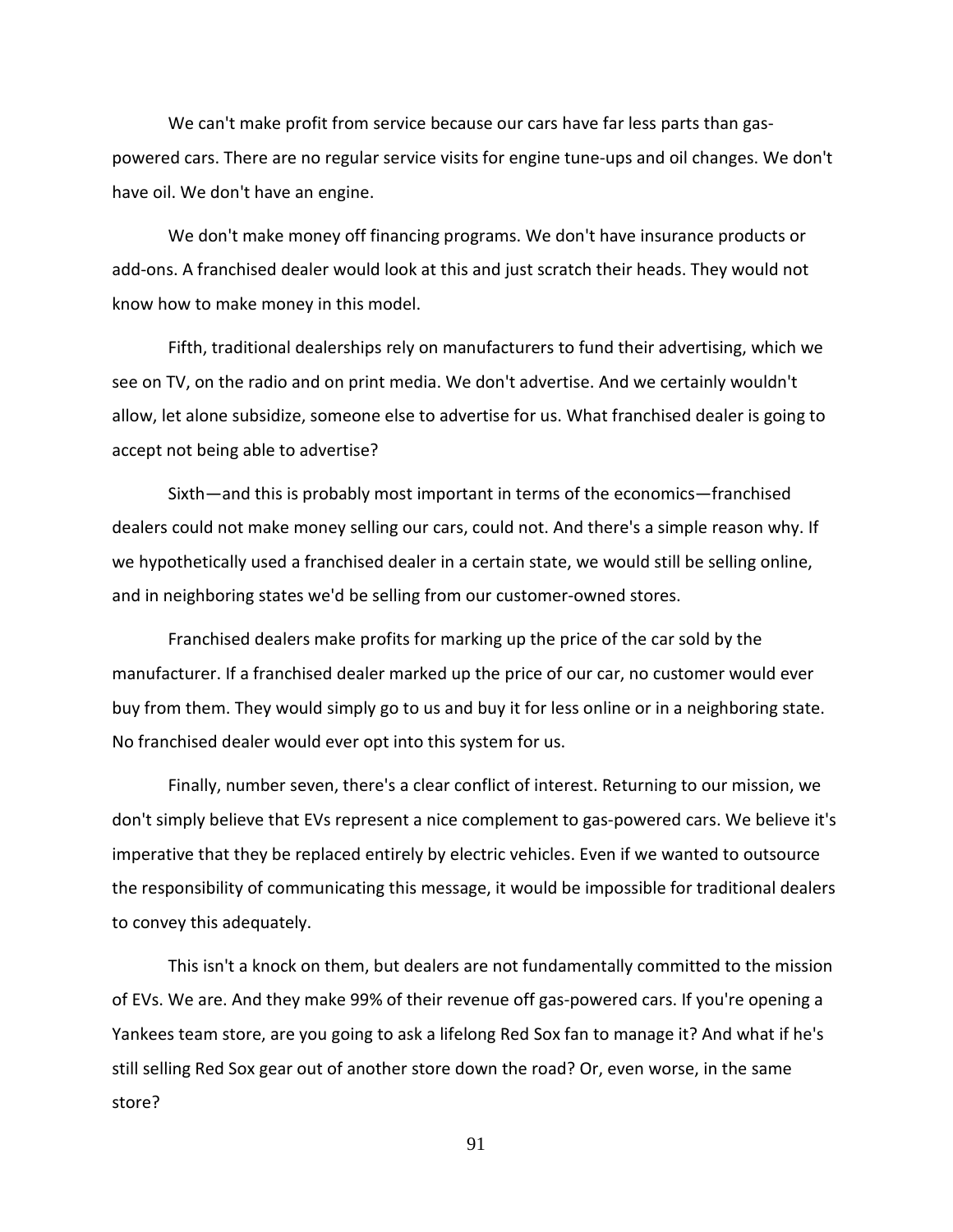You don't need to take my word for it when I say these factors make the franchise dealer system not viable. Many independent studies have been done, including from Consumer Reports and others, and they've all showed that franchise dealers uniformly either declined to sell electric vehicles or are simply ineffective at doing it.

So this is not a matter of principle. It is, but it goes further. It's the difference between succeeding and failing, between fulfilling our mission and not.

Now in the few states where we can't sell directly, there's harm to consumers, and I'm going to go through them quickly. But customers have to travel out of the state if they want to touch and feel a car and learn about it. This is harmful to them.

If they want to finance the car, they're unable to take advantage of the lower finance rates that we've negotiated for them- with no profit to us. We have relationships with banks where we've negotiated good deals for customers. They can't do financing in states where we can't sell directly. And overall basic economic principles dictate that when competition like us is excluded from the marketplace, prices rise, innovation declines, and the consumer is harmed. This is the very essence of why competition is so important, and why monopolies are harmful.

Now there's one thing that there's just no dispute about—consumers have weighed in on this. Surveys have been taken, and it is overwhelmingly in favor of our ability to sell directly. I've put three surveys on, I believe the 86% is the lowest support we've ever received in any of these surveys. Usually they're in the high 90s. Consumers absolutely want the choice of how they buy their cars.

Now quickly I'm going to discuss the statutes. One might think that we're actually really disadvantaged here. That's not true. It's a very, very small minority of states that restrict our ability to sell directly. Most are sensible, in my perspective. They regulate the relationship between two parties, a manufacturer and their affiliated franchise dealers, because as we've heard throughout the day, franchise dealers believe that their affiliated manufacturers are prone to doing unfair things to them. And so states have regulated that relationship.

But of course, that has nothing to do with us. States with laws that have a blanket prohibition on manufacturer direct sales are in the clear minority. This should come as no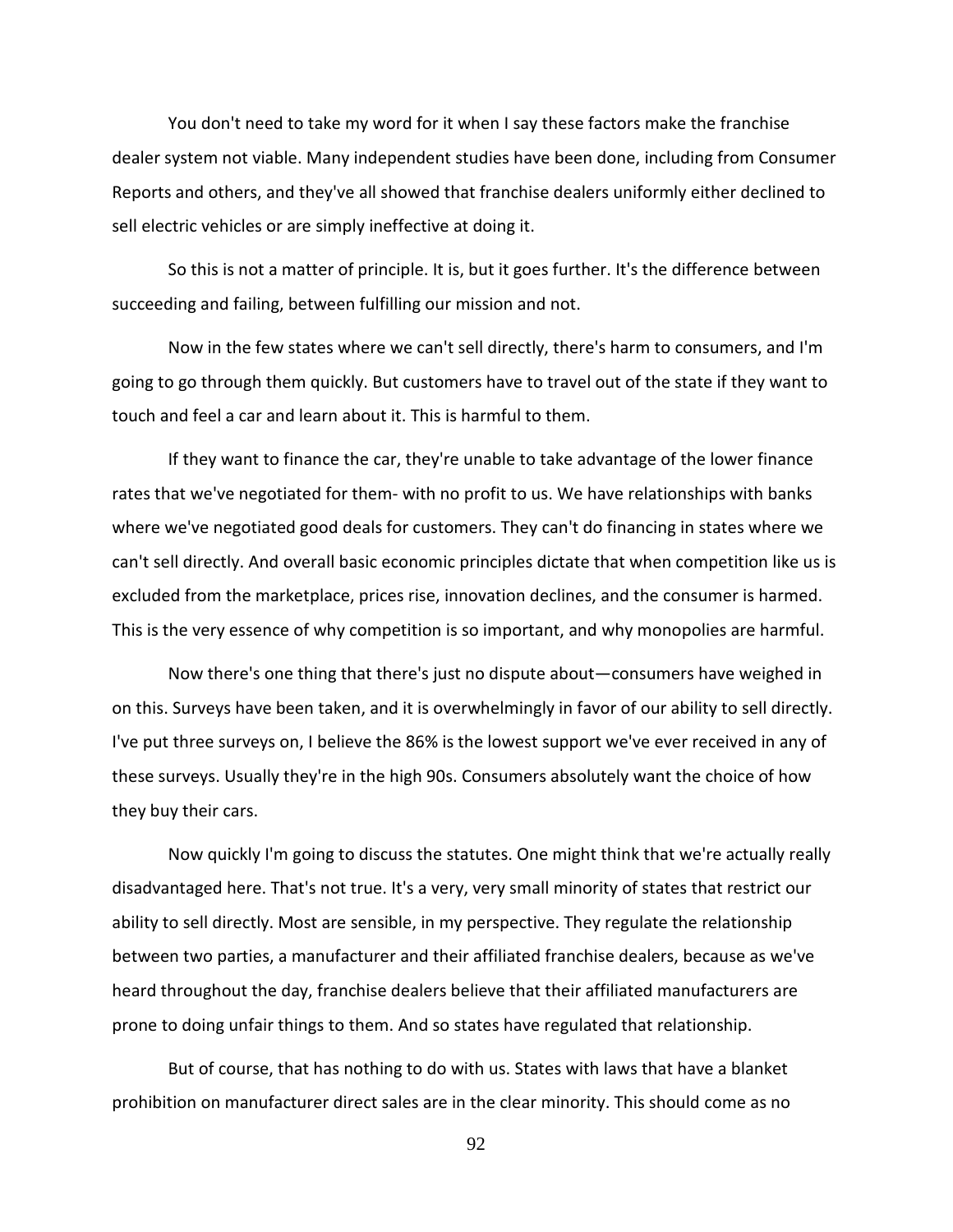surprise, because dealer protection laws were never aimed at giving dealers a monopoly over everyone else. They were aimed at protecting dealers from specific actions by their own affiliated manufacturers.

Briefly, I just want to show that in the rest of the world, this is not an issue. The only place where this debate ever takes place is in the US. We're totally unrestrained in our ability to sell anywhere else.

Now our opposition comes from two groups—primarily from dealer groups, and secondarily from General Motors. In my view and the view of many others, the dealers' opposition is driven by protectionist interests and a desire to cement a monopoly on the distribution of cars. Other reasons have been provided, but they're all makeweight. None of them are correct.

With respect to GM, their position boils down to this—because they voluntarily chose generations ago to use a certain business model, everyone else that comes after should be required as a matter of law to use the same model. That's code. That's code for, Tesla's able to sell the product to consumers for a lower price than we're able to through the franchise system, and we don't think they should have that advantage and be able to serve customers in that way. That is bad policy.

Real quickly, I want to show a quote that the CEO of General Motors just made. She said, "Unlike some EV customers, Bolt EV customers never have to worry about driving to another state to buy service or support their vehicles." This shows that their interest here is purely competitive. They're actually touting their ability to try to block us from selling directly, and then compare the fact that our customers can't buy our car as easily as theirs.

Just in conclusion, on the flip side of GM and dealers, there's an extremely large tent of consumers, economists, legal experts, academics, policy think tanks, the FTC has weighed on this—it's universally in favor of our position. So in conclusion, whether you're interested in consumer protection and ensuring the consumers a choice in how they buy products, whether you're interested in promoting competition free market principles, whether you're interested in promoting innovation and just think that the best car should be capable of being sold, whether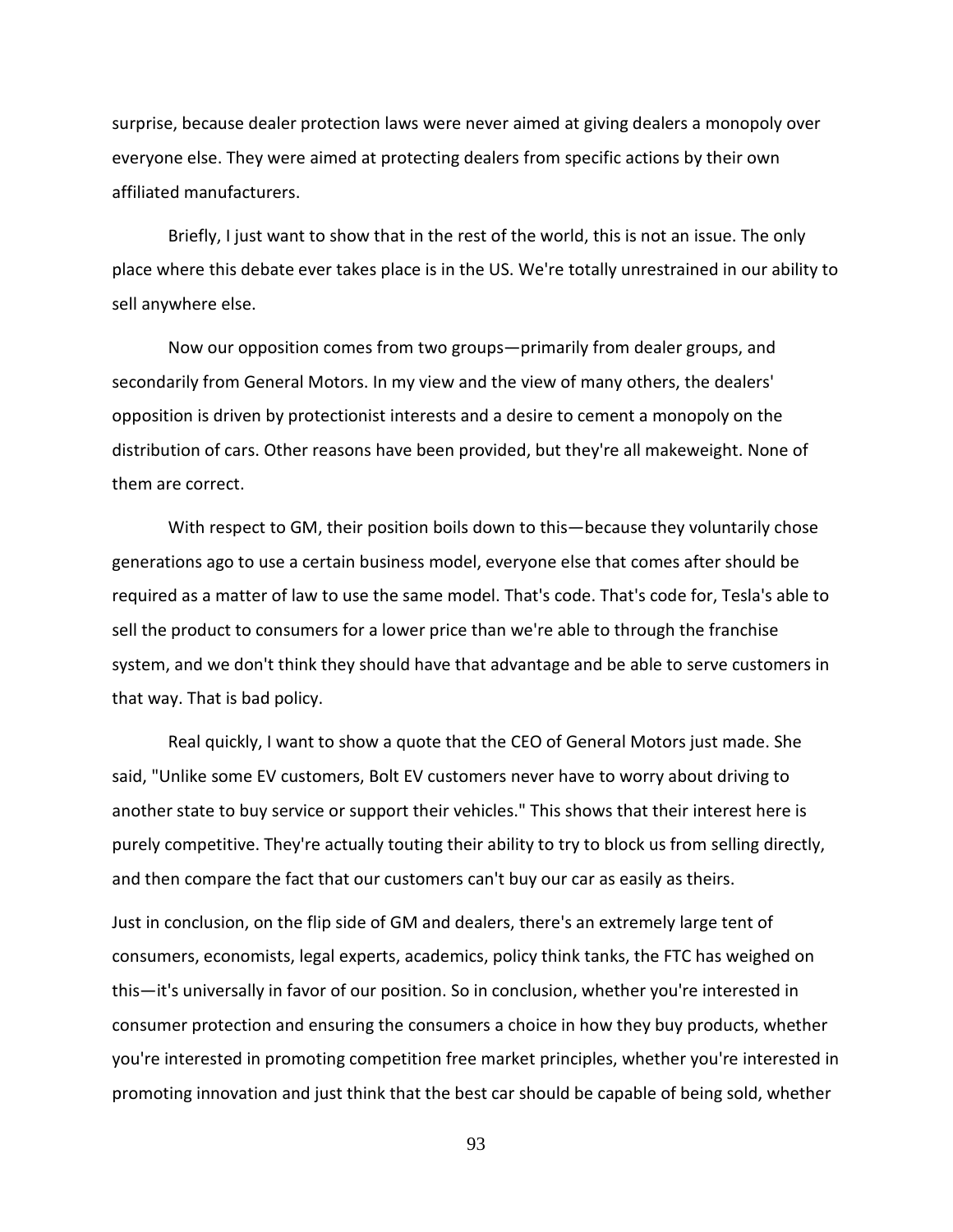you're interested in protecting the environment regardless of which of those angles you come from, you recognize that direct distribution, particularly for a company like Tesla, is critically important. Thank you.

PATRICK ROACH: Joel.

JOEL SHELTROWN: Thank you. Good afternoon. My name is Joel Sheltrown, and I'm representing Elio Motors here today. We'd like to thank the FTC, Patrick Roach, and all those who put on this workshop, had a part in that—also to thank the participants on this panel.

First, I'd like to start out by introducing you to Elio Motors, a new startup that will be manufacturing and distributing autocycles, since some here probably aren't too familiar with autocycles or our company. Elio Motors is a product of a mobile society naturally evolving into a more efficient, practical, and affordable form of transportation.

Looking at our product, Elio Motors is a product of innovation. Why that's so is, we have a vehicle that the target price will be about \$6,800. That includes front and side airbag protection, ABS stability control, and air conditioning, powered windows and powered door locks. We have ultra-high mileage, estimating at 84 miles per gallon. We're engineered to the highest safety standards in all directions. And the top reliability of using advanced powertrain technology and off-the-shelf parts, and manufactured in the USA—parts that we know that work. So we believe our vehicle would be extremely reliable.

This is the heart of the Elio. This is the IAV engine design. IAV is a company owned by Volkswagen. IAV spent a great deal of time designing this engine and coming up with ultrahighly—it was necessary to come up with a ultra-high mileage estimate of 84 miles per gallon. And IAV has done a great job for that.

IAV has designed high-end vehicles, powertrains for vehicles like the Bugatti Veyron. I'm not sure if I pronounced that right, but I can't afford one anyway. I know how to pronounce Tesla, but I can't afford one of those either.

[LAUGHTER]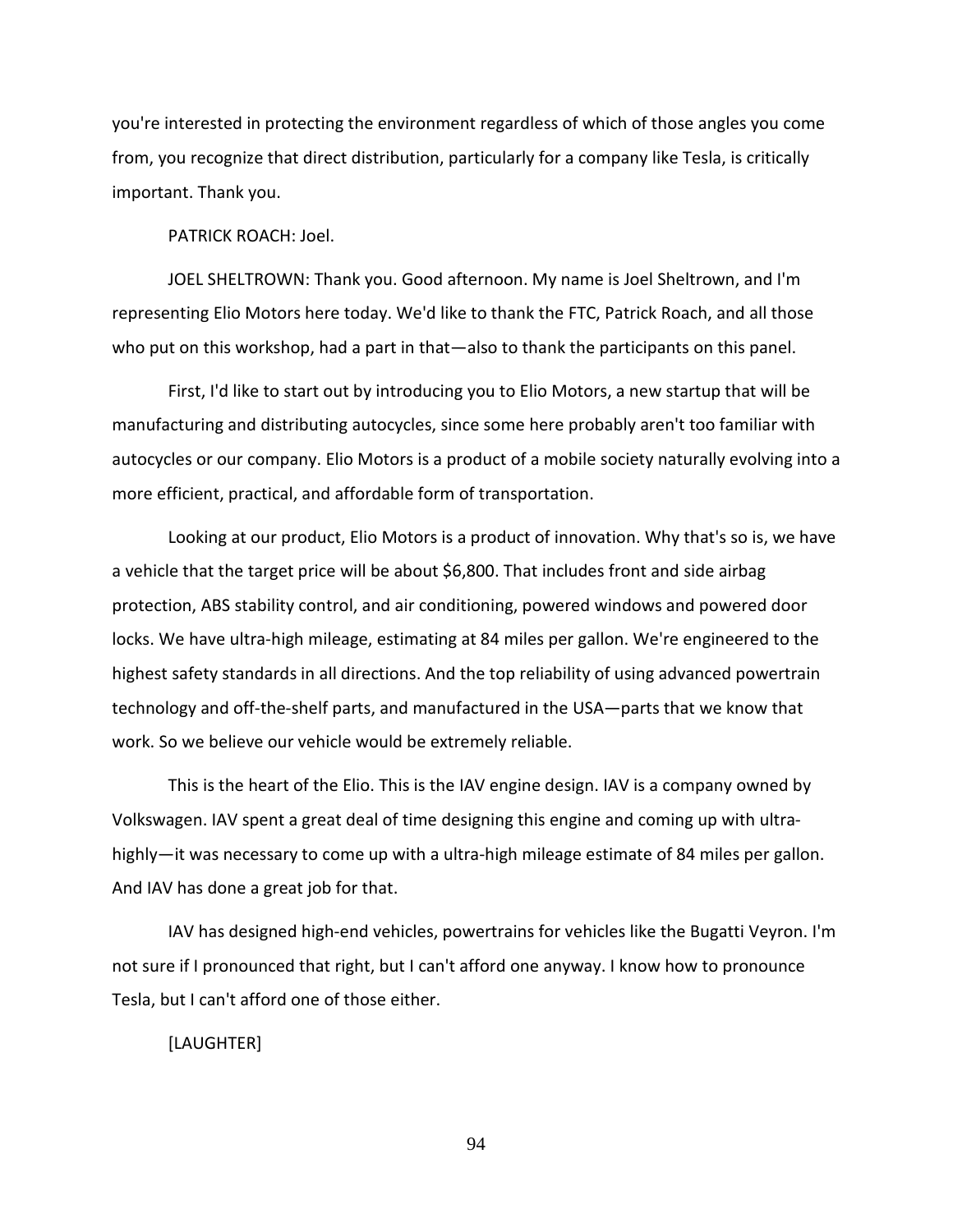But anyway, our engine, as far as we know, is the first startup automotive company to design and manufacture its own engine since the 1950s. The IAV engineered power plan is designed to specifically achieve the 84 miles per gallon, 0 to 60 in mid 9's and top end of over 100 miles an hour. This is a CAD drawing of our P5. And this is the Elio autocycle. It's one of my favorite shots, which is in Salt Lake City, Utah.

We have over 49,000 pre-sold spot-in-line reservations for this vehicle, because you can see the demand. The people want this vehicle. When you look at the situation that we have about 95 million old, used vehicles on the road today. They're on the road because their owners cannot afford anything else. That's our market.

Now as far as I know, for the first time in history these owners will be able to buy a brand new vehicle to drive back and forth to work that's highly efficient, and safe, and fun to drive. The reservation distribution—you can see it's all across the United States. So we are certainly in demand all over.

But we're here to talk about business models. The current system uses the package system to minimize build configurations. They have to. We've calculated that one particular automotive company, if we had all the options, considered all the different combinations, they'd have to have 10,000 vehicles on their lot. So the package system is what rules the day.

In the Elio system, we don't use that. We'll have retail centers that will offer point-ofsale options. Customers choose those options they desire. The customers choose the color and the transmission. The customer's specific vehicle is built out, options installed at marshalling centers and delivered the next day. The value proposition under the current system—we found that this current system, 25% of the retail price goes towards advertising and dealer network.

In Elio's system, customization happens at the point of sale, decreasing costs and improving satisfaction. Our retail strategy—how does that work? Customer visits the retail center—which are located in the 60 top markets—probably does a test drive, selects the color, transmission, and options. The order goes to one of seven marshalling centers, where all the inventory is located. The stores are open until 9PM. The marshalling centers build out vehicles until midnight.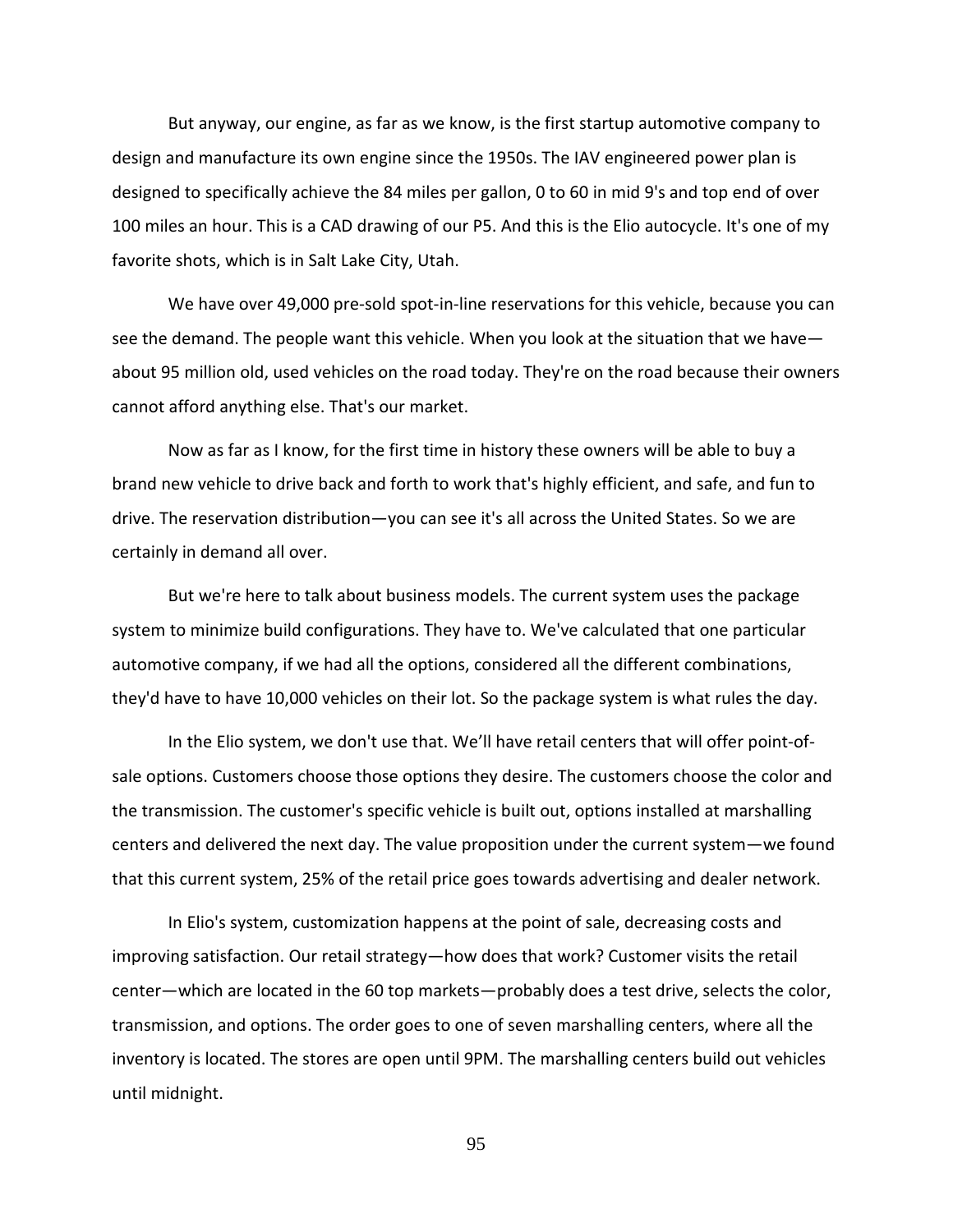The ordered vehicle is put on a truck and delivered to the retail center by 10AM the next day, just the way the customer ordered it. Key partners in this effort would be CarsArrive, which will transport the vehicles. ADESA—we'll use their existing infrastructure at their auction sites to install options. Pep Boys will provide factory-authorized service. That gives us 800 servicing locations around the United States from day one.

This was the former GM plant in Shreveport, Louisiana. That's where we'll be manufacturing our vehicle. It's about 4 million square feet on 530 acres with a paint shop, body shop, and rail service. We'll be producing about 1,500 direct jobs in Shreveport, Louisiana.

We like to consider ourselves as the sub-four-minute mile of manufacturing. What I mean by that is, Roger Bannister tried, and tried, and tried to break the four-minute mile barrier. He finally accomplished that. Wasn't long after that, it's not really even a special event anymore. There are a lot of people that run miles in less than four minutes.

We like to consider ourselves the same way. Most everyone thought it was impossible. He did it. Paul Elio and the Elio Motors team is obsessed with carrying out this business plan. This is an actual business board in Johannesburg, South Africa. Advertising the Smart it reads, "German engineering. Swiss innovation. American nothing."

That's what the world thinks of us. And frankly, often that is what we think of ourselves. Paul Elio knows we can change this. He knows we have to change this to create jobs for the segment of our society that needs them most.

Between 1998 and 2013, the US lost 5.7 million manufacturing jobs. That has to change. Elio Motors blazed through innovation and design, manufacturing and distribution. It can prove to the world that American companies can once again provide world-class, low-cost vehicles. Thank you very much.

PATRICK ROACH: Thank you Joel. Maryann Keller, you're next. Thanks.

MARYANN KELLER: Thank you very much for inviting me today. I have spent the last four decades involved in many aspects of the automotive industry as an investment analyst for 30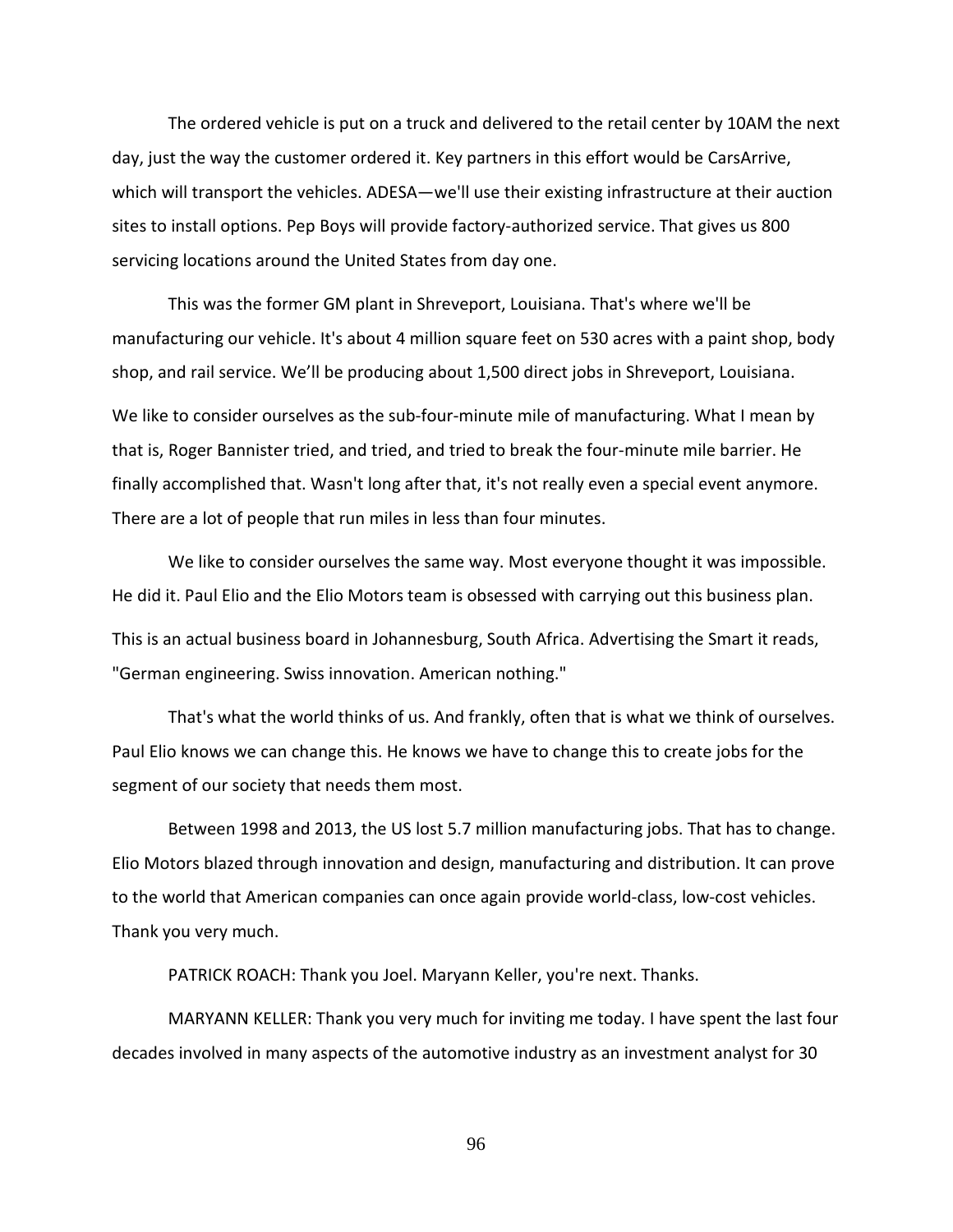years, president of Priceline's online auto buying service when it was launched in 1999, and as a consultant and director of public and private automotive-related companies.

I am not an attorney. And I am not an economist. I am someone who knows this industry and how it works at every level. So I understand why automotive executives experimented with build-to-order and direct sales initiatives to transform their assembly and distribution models, and why those initiatives only prove the value of the franchise system for consumers and for the automakers as well.

Much of the academic research that I've read on the franchise system is either out-ofdate, misinterprets data, or lacks real knowledge of how the industry works. For example, this morning we heard about low volumes of Cadillac sales per dealer. Now is that the fault of there being too many Cadillac dealers, or 30 years of mismanagement by General Motors of the brand? I suggest it's the latter.

Indeed in the debate about the franchise system, there are two erroneous assumptions that have become dogma. First, that direct distribution lowers cost and those savings will be passed on to consumers. And second, that there are no benefits to consumers from competition among same-brand dealers. These beliefs persist despite the body of evidence that consumers benefit tremendously from competition among same-brand dealers in new cars, used cars, service and parts, as well as finance and insurance.

I was very happy this morning that Jim Anderson confirmed those exact facts, as did other panelists on this topic. First, direct-to-consumer auto sales do not result in lower cost or savings passed on to consumers. In the 1990s, auto manufacturing managements turned their attention to distribution and sales as a way to improve their financial performance. At that time, reports by McKinsey and other consulting firms convinced these executives that they could capture substantial savings from build-to-order assembly and changes to distribution and sales channels.

The domestic auto companies aimed to lower their dealer count and replace independent dealerships with fewer stores that were economically controlled by the auto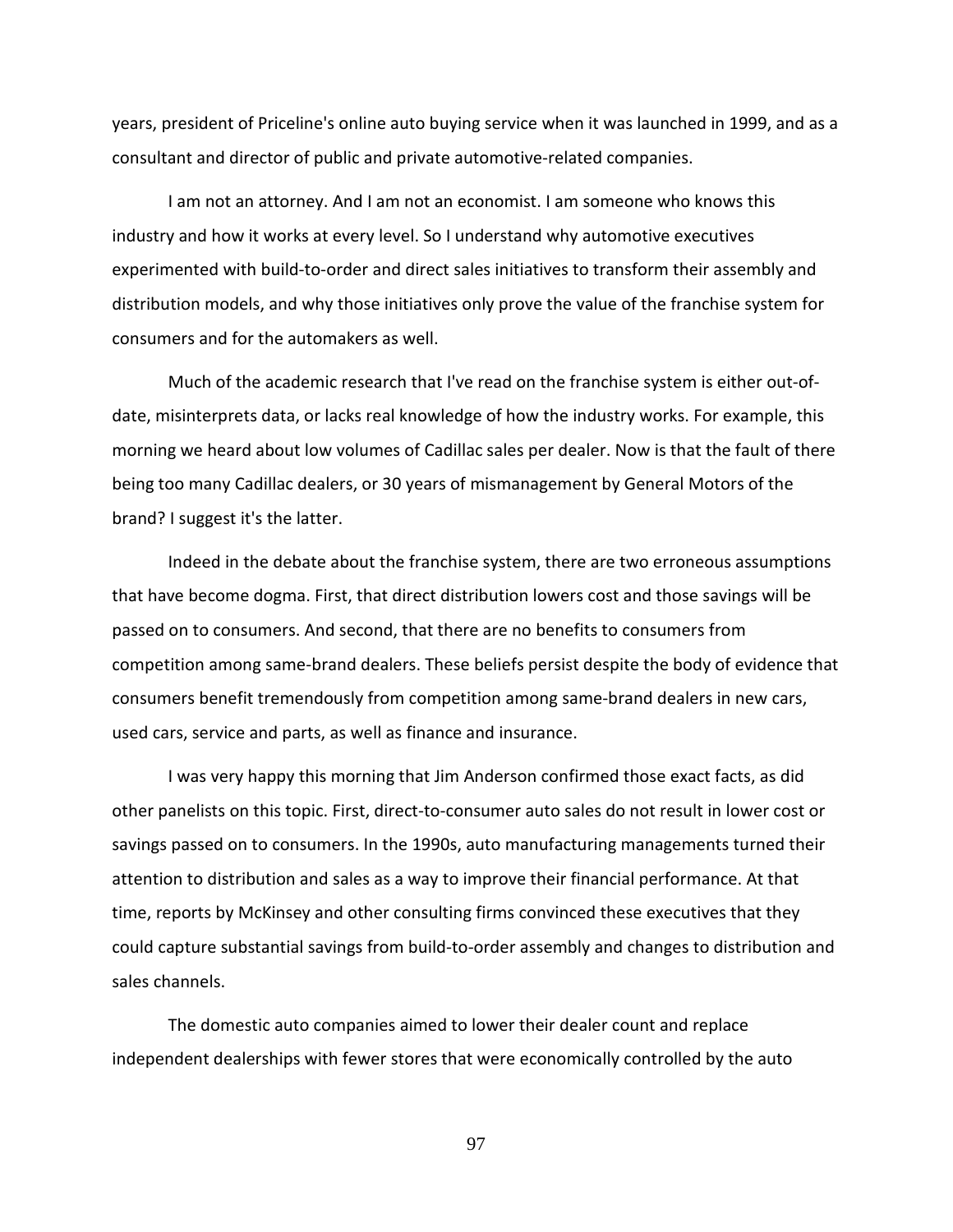maker. General Motors announced, but never acted upon, the acquisition of more than 10% of its US dealers. But Ford did launch its ambitious retail network in 1997.

Having fewer same-brand locations in a city was supposed to reduce competition. That was the goal of the Ford retail network—support fixed prices, and lower distribution costs. So indeed, Ford fixed retail prices. It established employee compensation, standardized inventory management, advertising, and many other aspects of store operation.

Ford held a controlling equity interest in these stores, an interest which it intended to eventually take public. Like other automotive analysts, I believed at the time that the changes Ford proposed would result in exactly what they hoped for—higher revenues, lower expenses, higher margins, all to the benefit of Ford shareholders. But in 2002, after suffering from lower market share in five test cities, falling store-level profits, and the added administrative cost burden, Ford terminated the retail network and sold the stores back to its dealers.

There were in fact no realized savings across this new distribution channel. This is because there are simply costs associated with the distribution of objects that weigh 4,000 pounds, occupy 50 square feet of space, and are sold to consumers with varying needs including trade-ins, credit issues, et cetera. These costs don't go away because there are fewer stores, or because the OEM is the owner of the store.

And because of its size and structure, Ford's approach actually ended up increasing its overall distribution costs. Meanwhile, Ford stores in the surrounding areas to those five cities either maintained or increased their market share, again proving the superiority of a system based upon the independence of individual dealers. Making and selling cars are two different areas of expertise.

Later, taking a page out of former Ford CEO Jack Nasser's playbook, to transform Ford from the supplier through distribution by harnessing the internet, a Goldman Sachs analyst published a report titled, "E Automotive" in January 2000. That analyst was swept up in Wall Street's dot com mania when he accepted without question that technology would enable build-to-order assembly, eliminate dealers, facilitate online parts exchange, and generate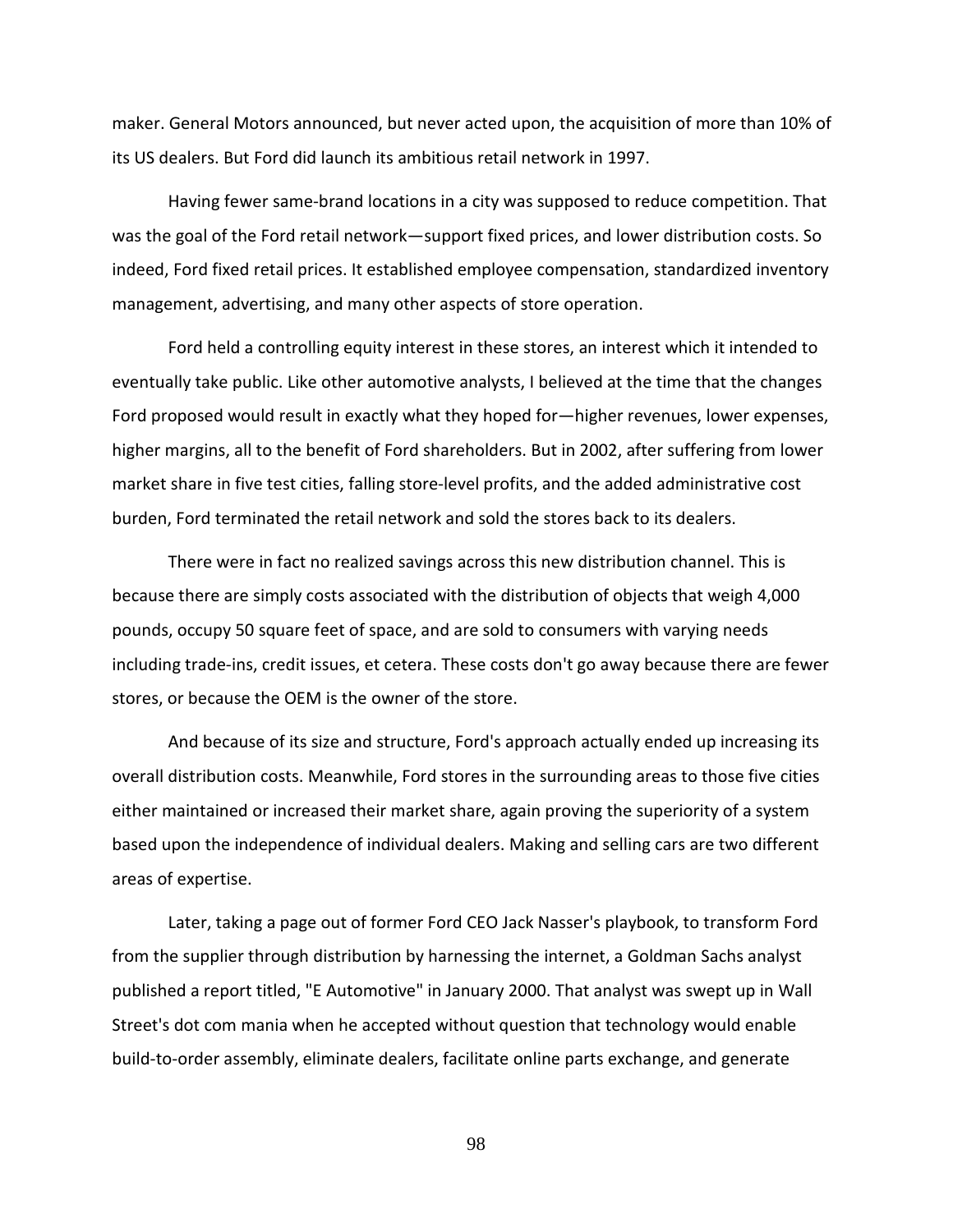incremental profits to the auto companies. But not a single prediction in that report was proven right for the analyst or for Ford, which had completely embraced all of this data.

None of us is ever right all the time, but few of us were so ill-timed and wrong as this report. Nevertheless, portions of the report, despite clear evidence to the contrary, find their way as support for more recent studies that are critical to the current auto distribution model that suggests there is a cheaper way of doing it and savings to be garnered for the consumer. In fact, in the 2010 analysis by Lafontaine and Scott Morton, as well as the 2009 Department of Justice report on auto retailing by Gerald Bodisch, this report is cited as evidence that there are cost savings to be had. Both Goldman Sachs and Lafontaine and Scott Morton laud a build-toorder system, with the latter praising Scott Painter's build-to-order.com, despite the fact that it was regarded as ridiculous within the auto industry at the time of its seeking of venture capital.

Reading that report, one would think that years of engineering effort that go into the development of a car and the hundreds of millions of dollars spent on each car to validate compliance with federal regulation can be circumvented with off-the-shelf-parts that somehow snap together like LEGO blocks. To suggest that this is a plausible model for vehicle assembly from which to draw conclusions reflects a profound lack of understanding of the time, investment, and complexity of engineering and mass producing the vehicle. So it is no wonder that Mr. Bodisch, among others, failed to investigate the status of GM Brazil's initiative to retail its Celta model online at company-set prices before relying on the Celta experiment to conclude that a direct sales build-to-order approach was a distribution panacea for the US.

Mr. Bodisch's 2009 report was based largely on press releases issued at the time of the Celta launch in 2000. But General Motors actually ended the direct sale of Celta in 2006, three years before the publication of this report. And in response to an inquiry by my business partner regarding the status of the Celta, GM emailed that the program had ended, quote, "because of the high cost of selling online and operating distribution centers." Unfortunately, notwithstanding the reality of the Celta experience, the Bodisch study continues to be used today in defense of the direct sale model. As the Ford retail network and the Celta experiences demonstrate, there are no savings to be passed on to the consumer from direct sales.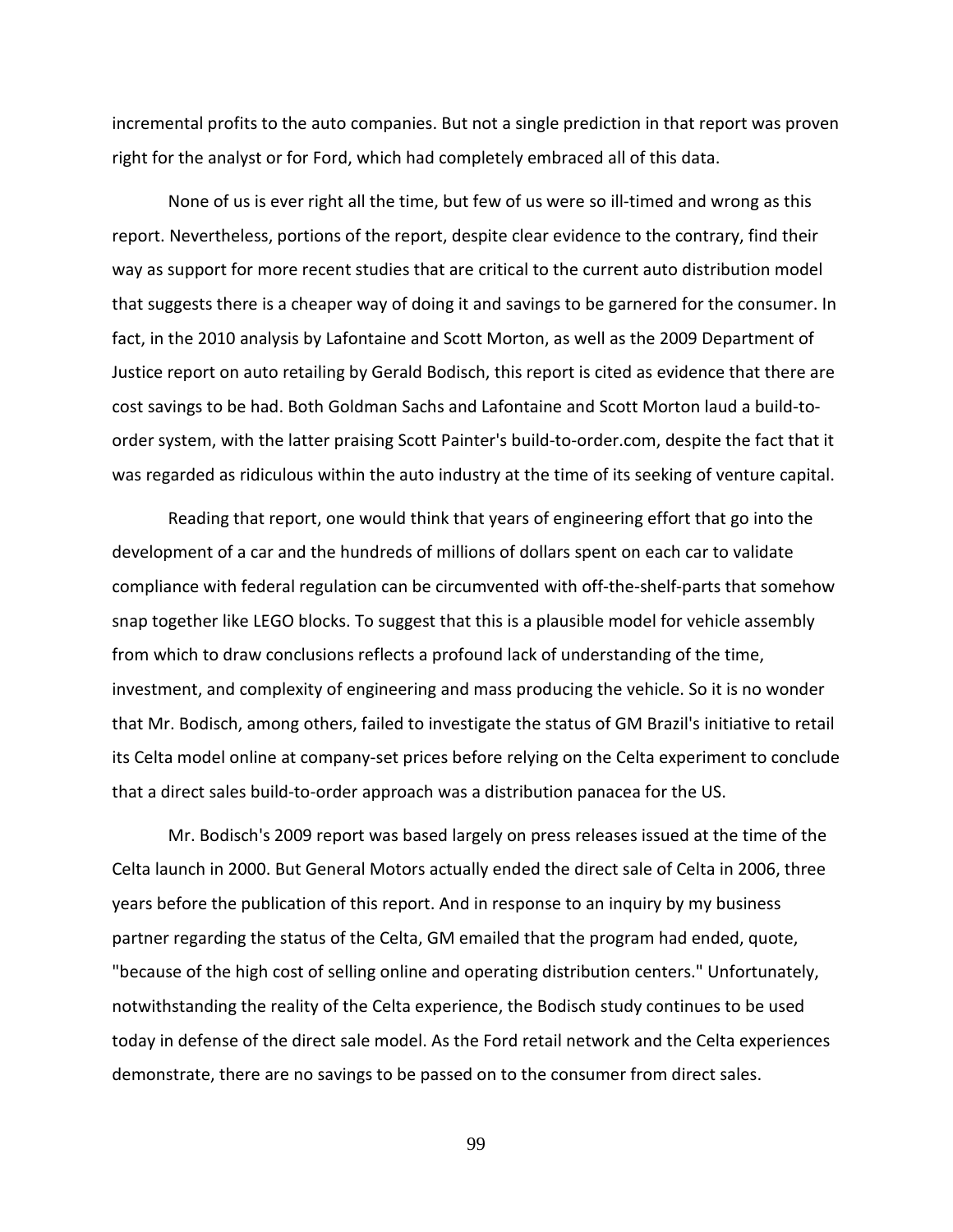Second, there are clear benefits to consumers from intra-brand competition in auto retailing. What promoters of the direct sale model fail to recognize is that same-brand dealers vigorously compete with each other for the benefit of consumers. I personally saw this when I ran Priceline's auto buying service. We forwarded customer orders to purchase cars to the same-brand dealers in the designated trading area and watched them compete with one another on price.

By reducing competition and standardizing prices, company stores like Ford retail network remove the most critical function of the dealer. And that is to allow market forces to determine the price. Inter-brand competition occurs at the manufacturer level where OEMs establish the value of their brands through advertising with consumers. But once the OEM has gotten the consumer's attention and has its car put on the consideration list, at that point the customer knows what he's going to buy. And it is intra-brand competition among dealers that sets the transaction price.

But even OEMs want customers to enjoy the benefits of intra-brand competition. In October of last year, in explaining why his company didn't want one retailer to own too many outlets, then-Mercedes Chief Steve Cannon explained that, quote, "if suddenly one entity comes and buys up all the dealerships, we don't have competition." To further see intra-brand competition in operation, one only has to look at the massive numbers of online listings by dealers on autotrader, cars.com, Edmund's True Market, Autobytel, Kelly Blue Book, and many others. The TrueCar model is in fact based upon the fact that dealers will compete on price.

Indeed, the salutary effects to consumers of intra-brand competition was confirmed in the report by Scott Morton in her 2000 analysis on internet car retailing. What's more, there's now substantial empirical evidence to confirm this. A study of hundreds of thousands of transactions published in 2015 by the Phoenix Center in Washington shows that intra-brand competition in auto retailing lowers prices for consumers significantly. For example, a popular Honda Accord in this report shows that by increasing the distance between Honda dealerships by 30 miles, the price is raised to consumers by \$500.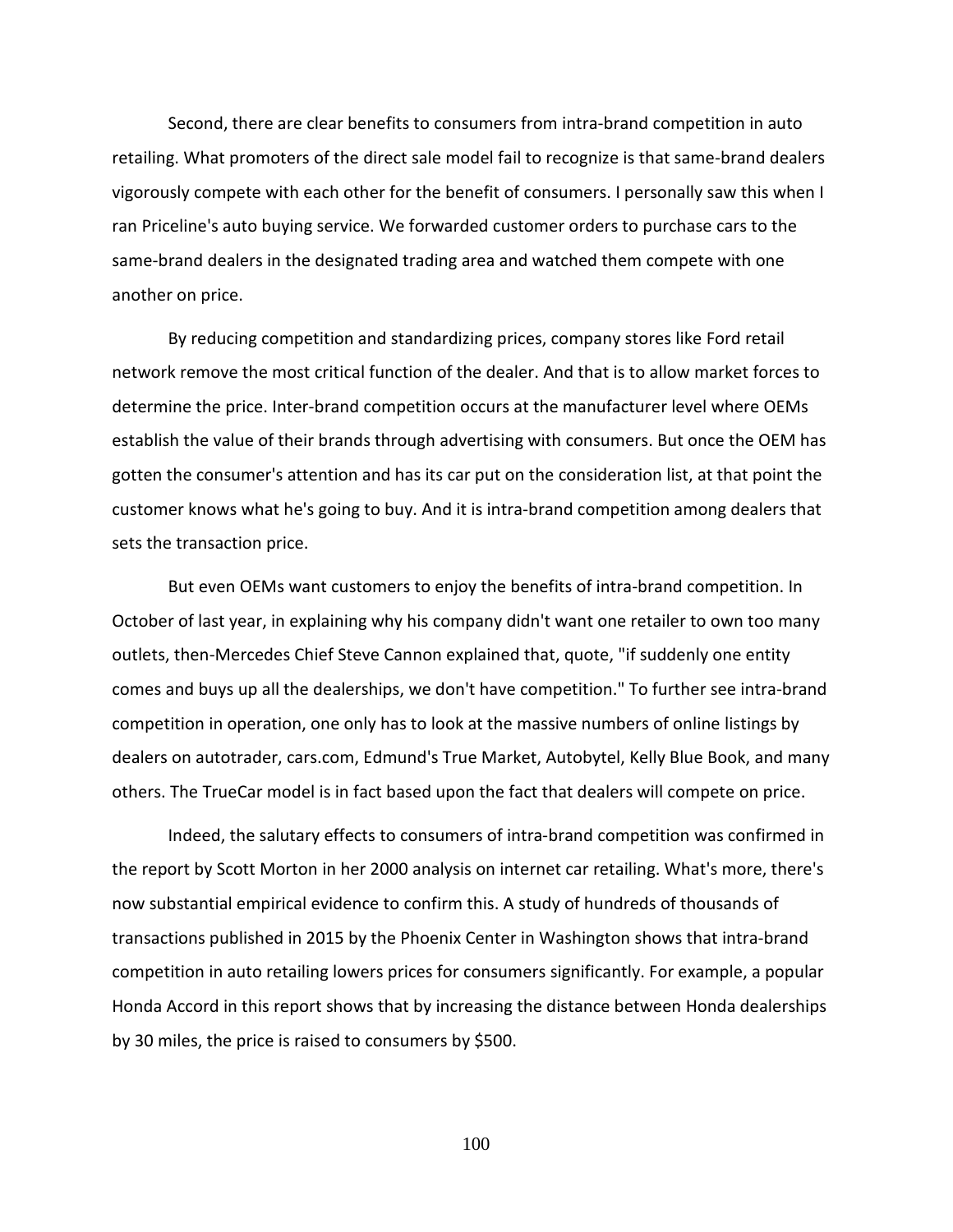The Phoenix Center's comprehensive analysis of the impact on price in markets with multiple same-brand dealers provides evidence that should be obvious. Competition lowers prices. Critics of intra-brand competition are in the unenviable position of arguing the absurd.

Finally, there's one additional point to be made about the consumer benefit of an independent dealer network. Every year dealers perform millions of warranty repairs, but dealers and manufacturers stand at a very different place relative to this work. I leave it to you to decide—who would you trust to do the right thing for the owner? The dealer who desperately wants to retain the customer, or the automaker who wants to minimize the cost of the repair?

A factory-controlled sales service system aims at keeping costs down, and that includes that of warranty repairs. In fact one manufacturer has publicly said in its 10k that it wants to sell through factory stores to, quote, "avoid the conflict of interest in the traditional dealership structure inherent in most incumbent automobile manufacturers, where the sale of warranty parts and repairs by a dealer are a source of revenue and profit for the dealer and expense to the manufacturer."

PATRICK ROACH: Maryann, are we getting close to the end here?

MARYANN KELLER: Yes. Very much so. Thank you. So If I were a state legislator, that anti-consumer position would certainly prompt me to vote that there could be no vertical integration in this market. When considering direct auto selling policy, we do better to look at real data, including that of the Phoenix Center and the market realities that don't rely on mistaken and unproven assertions that are based on wishful thinking and generic economic theory. Thank you.

PATRICK ROACH: Thank you Maryann. Paul?

PAUL NORMAN: I believe any discussion of the state automobile franchise laws really should begin with acknowledging our system of federalism, under which the states are primarily responsible for regulation of commerce within their respective borders, and the federal government for regulating commerce between the states. As a Supreme Court recently reaffirmed in the *North Carolina Dental Board* decision, the states possess a significant major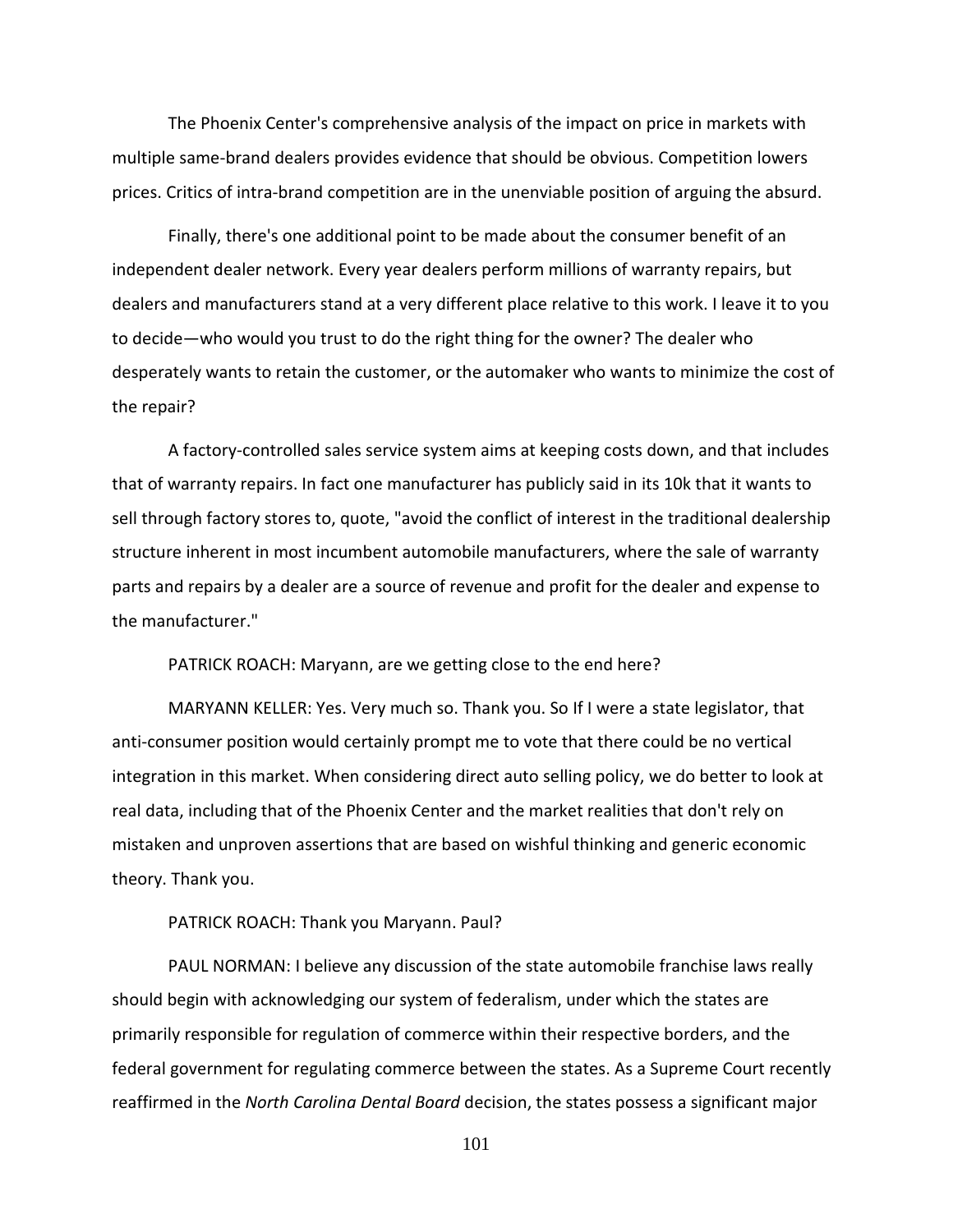sovereignty under our constitution which empowers them to regulate commerce within their borders even in a way that may be inconsistent with the goals of the federal antitrust laws.

The state action doctrine is alive and well. But by this, I do not suggest that the direct sales laws that we're talking about here are in any way anticompetitive. To the contrary, as Maryann has just indicated, they fully promote competition by ensuring intra-brand competition. And that intra-brand competition, which has existed in our distribution system in the auto industry for years, has resulted in very unusual low profit margins, which of course result in lower retail prices for consumers and other benefits.

I begin my remarks with federalism, which we're all aware of, mainly because I just think it's good to remind us, as we sit here, that the state franchise laws are entitled to a great deal of deference by the federal government, the courts, and by extension, federal agencies. The concept of federalism, of course, has resulted in the Supreme Court upholding RMA laws, such as discussed this morning in the *Orrin W. Fox* case against charges both that they violated due process and that they were preempted by the federal antitrust law because they restrained intra-brand competition.

The same concept of federalism caused the court in the *Exxon v. Maryland* case, which we heard about earlier, to uphold Maryland's ban on vertical integration in the gasoline market of that state, which tended to preserve intra-brand brand competition among independent gasoline dealers. Now the law upheld in *Exxon* was the same as the direct sales laws that we are addressing today, in that it prohibited any producer of petroleum products from operating a retail service station that state. However, we're talking about a different market, as I will discuss in a little bit.

And unlike *Orrin W. Fox*, there was no contention in the *Exxon* case that the restriction on vertical integration in that case was preempted by the federal antitrust laws, because it impeded competition. Instead, it was based simply on the commerce and due process clauses. And the courts had no problem concluding that it bore a reasonable relation to the state's legitimate purpose in controlling the gasoline retail market.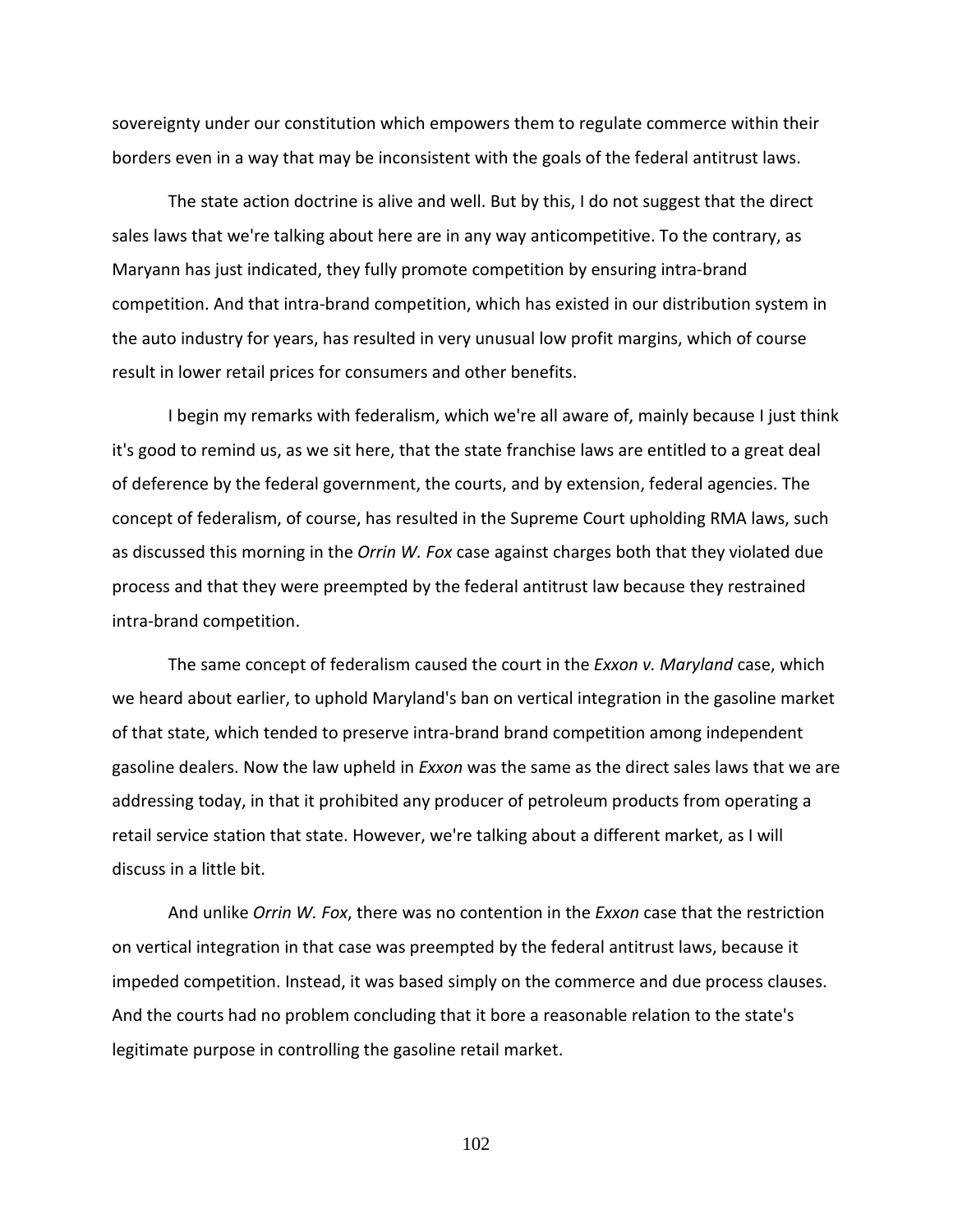So when I look at the direct sales laws that we're talking here today that do prevent, in some states, vertical integration of the retail market in the automotive industry, when you look at it from a constitutional perspective, we look at whether there is a reasonable relationship between that law and the state's purpose in regulating the market. And then we can move on to the political question, which is really what we're addressing, whether this is sound economic and other public interest thinking.

I submit that these laws submit both. First, as Maryann has very well established, intrabrand competition does affect retail pricing in a very positive way. Notwithstanding the federal antitrust focus on inter-brand competition, intra-brand competition benefits car buyers. And manufacturers who choose to vertically integrate their distribution systems to control all the retail outlets for their products, they eliminate intra-brand competition entirely from the retailing of those products.

Again, intra-brand competition reduces prices. If this is not true, then I ask, why do we have a *per se* antitrust rule against horizontal price fixing even by same-brand sellers? Or, I'll put the question this way—to those on this panel who may not agree, or dispute, that the importance of preserving intra-brand competition in the retail market, are you prepared to do away with the *per se* rule against horizontal price fixing as among same-brand dealers? If not, or even if you are, it is certainly rational for state legislators to themselves decide that preserving intra-brand competition, by prohibiting vertical integration of the retail auto market in their state, is in the best interest of that state and its residents.

I find it ironic that some of the strongest critics against the direct sales laws are also strong critics of the RMA laws, for the obvious reason that RMA laws are attacked because they have the potential of reducing intra-brand competition, while the direct sales laws are aimed at preserving it by prohibiting vertical integration of a distribution of a particular brand. On the other hand, I see no credible evidence that vertical integration increases intra-brand competition. Whatever efficiencies are claimed to be achieved through vertical integration, such as expediting the supply chain to reduce inventory cost, could just as readily be achieved through the current market structure as they could through vertical integration. The costs of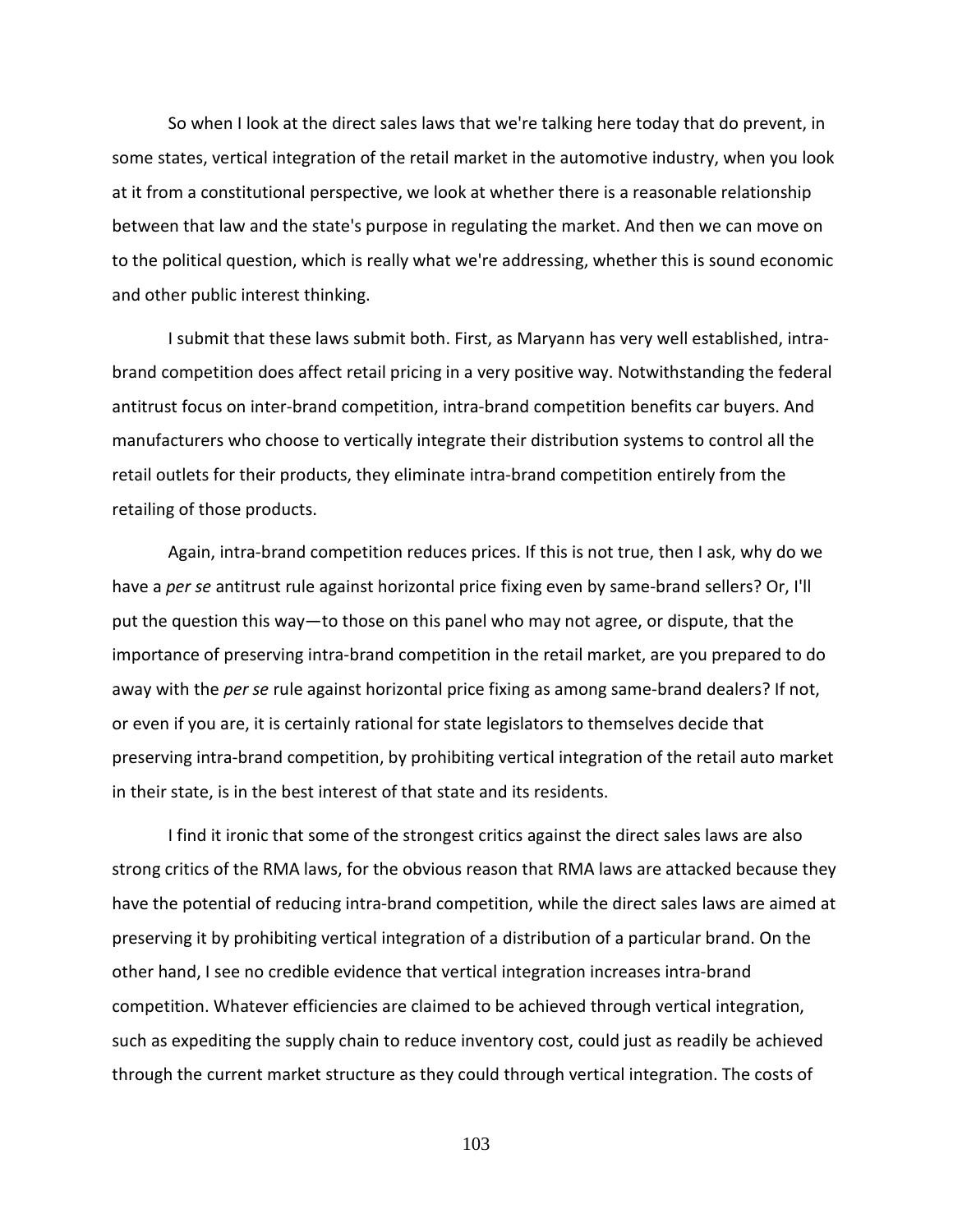the distribution network, at worst, are going to be the same whether borne by independent franchised dealers or by the manufacturer.

Now beyond the competitive benefits, the other justifications for prohibiting vertical integration of automobile retailing include, one, independent dealers provide a healthy consumer dynamic. For example, when a vehicle has warranty or recall problems, the independent dealers see that as an opportunity and will do everything they can to help the customer get the problem resolved. Manufactures view warranty and recall issues as adding cost to be minimized wherever possible.

Independent dealers also act as advocates for consumers and provide a local presence, which is a convenient place for customers to go to resolve their problems. Independent dealers add an extra layer of accountability in the retail motor vehicle industry. The direct sales laws contribute to the stability of the industry by dispersing investment among manufacturers and several independent dealers. Imagine how more difficult the GM and Chrysler bankruptcies would have been to resolve, had those manufacturers also borne the high cost of the distribution network, which were fortunately dispersed among their dealers instead.

And when a manufacturer leaves the market, as several manufacturers have—including Suzuki, for one example, Fisker, and others—the franchise dealers remain available to service the vehicles that were already sold.

There are also important values that go beyond competition and market efficiency that economists have to appreciate even though it's not part of what they study. Automobile dealerships in the states are important local businesses and employers that state legislatures obviously care about, because the dealers themselves care about and support their local communities. Independent franchised dealers also have better knowledge of the local market, which helps them find better locations for their dealerships, better familiarity with the regulations, and a better understanding of how to market and advertise to the local market.

Now there's a final justification for direct sales laws, which is the one which is normally attributed to them—that is to protect incumbent dealers from unfair competition from manufacturers, who obviously can manipulate the allocation, the pricing, and other aspects of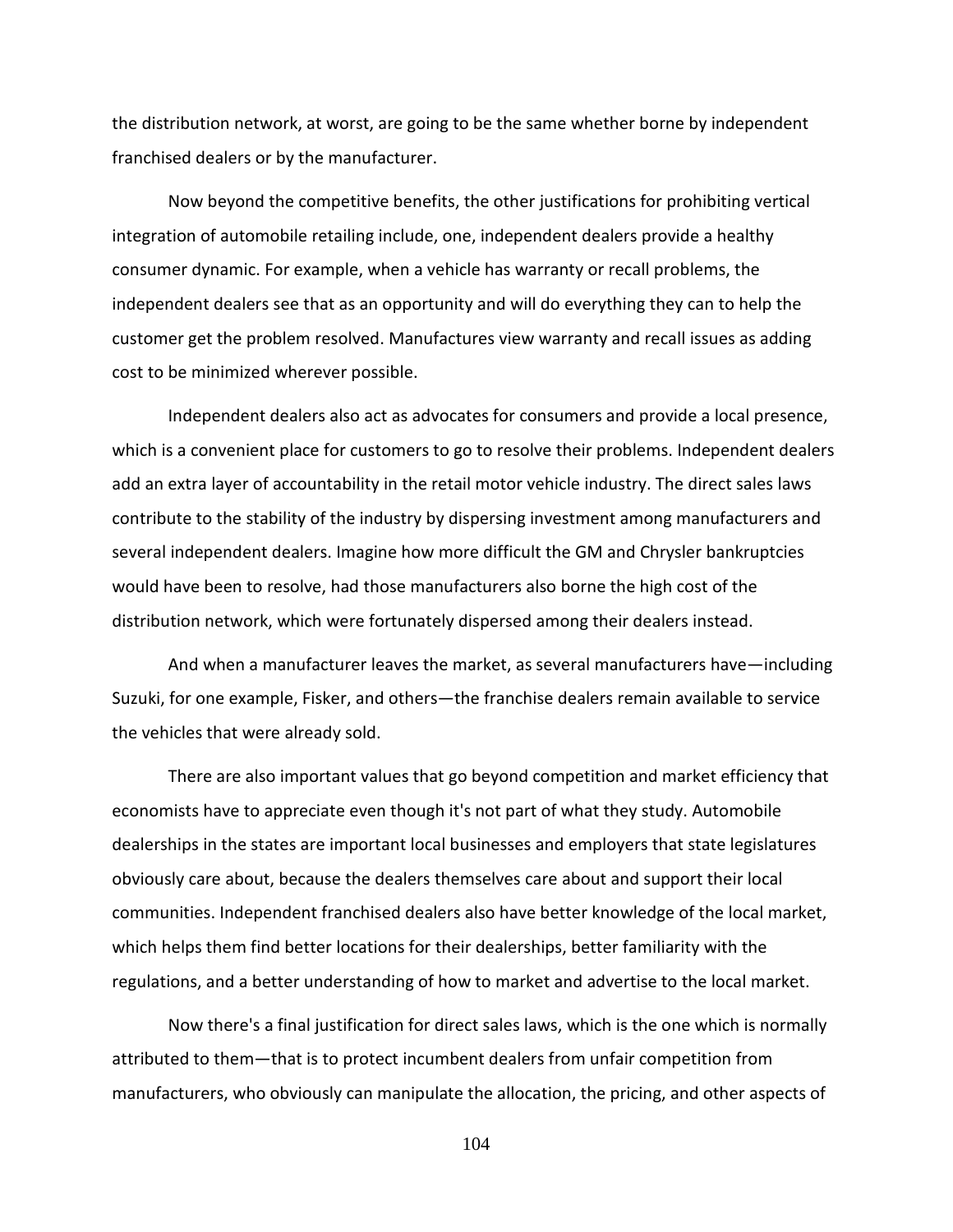the distribution system to favor their own retail outlets if they're allowed to own them. Now while this justification does not apply to new entrants that do not have or intend to have an independent dealer network, such as those whose representatives are here on this panel, their desire to sell directly does confront state legislatures with a choice of treating some manufacturers differently, or applying the direct sales laws to all.

Faced with this choice, many state legislatures may reasonably choose to treat all manufacturers equally, while preserving the benefits, both dealer protection and otherwise, of their direct sales laws, while others may choose to permit exceptions to the law. In any case, the decision is for the state to make.

What I would like to also add in response to the two representatives of the new entrants here, there's nothing in these laws that says you have to retain an existing franchise dealer. What these laws require is that you retain an independent entity to interface with the customer, to promote intra-brand competition among various sellers of your products, and to interface and help as an ombudsman to solve warranty problems. You can retain another entity who is not in the market, who will adopt your system of distribution. So to say the traditional franchise dealer doesn't work is not a defense to not complying with these laws if you choose to go into a state that requires it. Thank you.

PATRICK ROACH: Thank you. Steve?

STEVEN MCKELVEY: Thank you very much to the FTC for inviting me to be a part of the panel. I appreciate it. And like many of the speakers before me, I will give my disclaimer—the views expressed are my own, not any particular manufacturer or group of manufacturers. So in case you fell asleep during the before-lunch sessions, I'll remind you that discussion over these issues is a sensitive subject sometimes. The reason for that is that manufacturers and dealers share important business relationships. There's no question about that.

But the relationship is, as we know and we've heard today, very highly regulated. You can see the number of bills that have been introduced. This includes those have been reintroduced are carried over from the year. But you can see there's quite a bit of legislative activity in the states.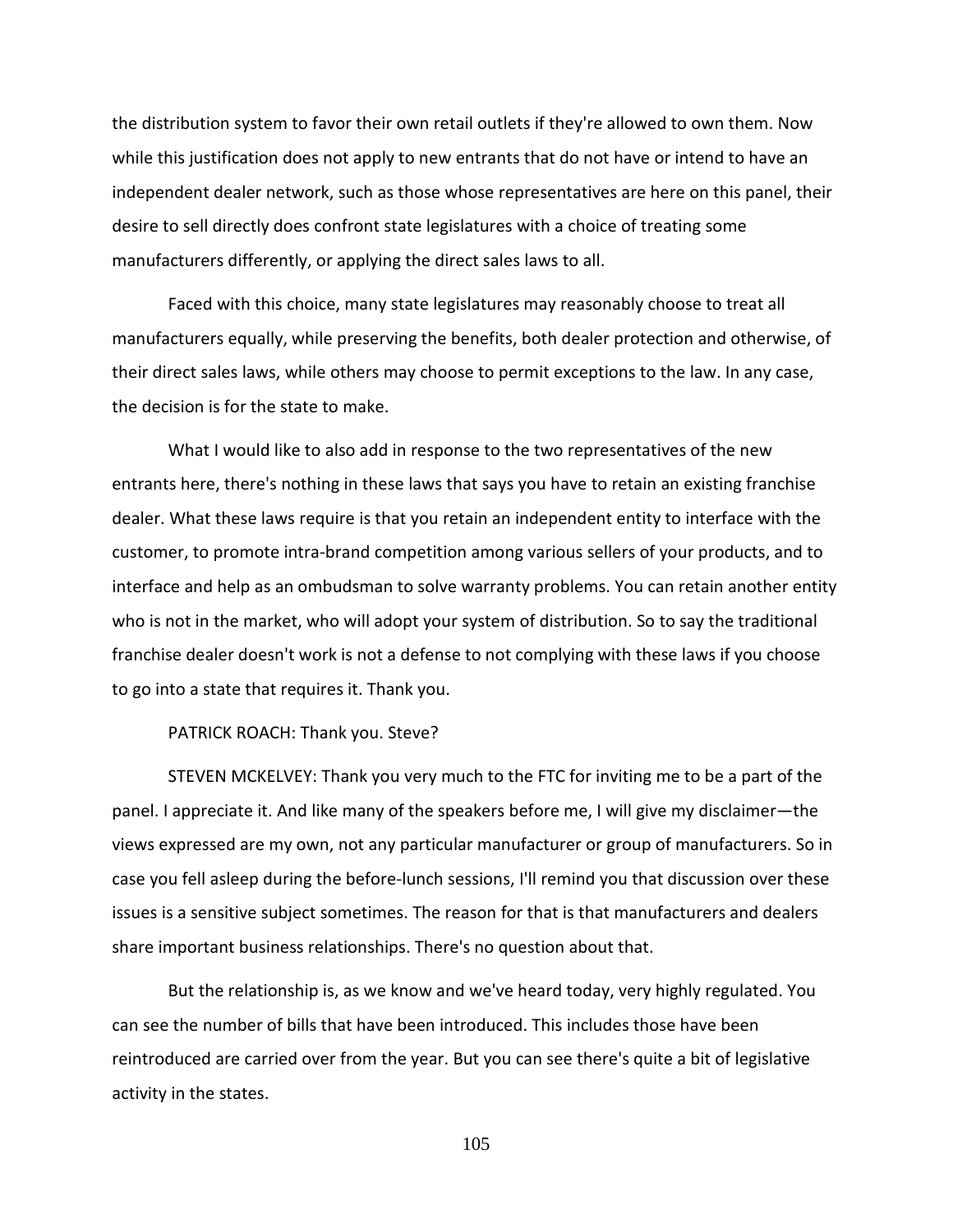And it has reached the point, certainly, where virtually every aspect of the relationship is regulated now. And that includes, of course, how manufacturers sell vehicles and provide warranty service to consumers. So it's easy, in the midst of all of the regulation, to overlook the fact that the relationships between manufacturers and dealers generally are very good. It's a point I've not heard made all day long. They generally are very good.

There are important exceptions to that, and it's the exceptions to that—and when the action needs to be taken—that calls the problem, because that's what the laws really are designed to prevent, in my view. It is not the 95 plus % of the good relationships and the good working together. So newer entrants to the auto manufacturing arena have made the decision to seek a direct distribution model. And others may as well.

But for franchisors now—I'll use the term, even though I don't really like it, for purposes of consistency today—for manufacturers who have a franchise dealer network, the focus really is not on how can those manufacturers operate without dealers? That's not their intent. Traditional manufacturers generally do want and intend to continue their long history of providing sales and service to consumers through that model.

But the critical point is this: Manufacturers who have that network have to be able to adapt over time when, and to the extent, consumer and market demands require. And there should not be undue restrictions on the ability to meet those demands, now or in the future. So the questions, really, are these:

First, if a manufacturer should determine it needs or wants to offer alternative sales and service options in order to meet consumer market demands, should the power of the state be brought down on those manufacturers to say, we will substitute our judgement for yours? We will tell you how this will happen. And we will do it to the extent of virtually every aspect of the relationship.

And second, if the manufacturer who makes that decision is one with an existing dealer network, should that manufacturer be denied the right to operate under the same legal rules and restrictions as other manufacturers, including newer entrants? The question, again, really is not whether dealers can and do serve an important purpose. They do. At the same time, being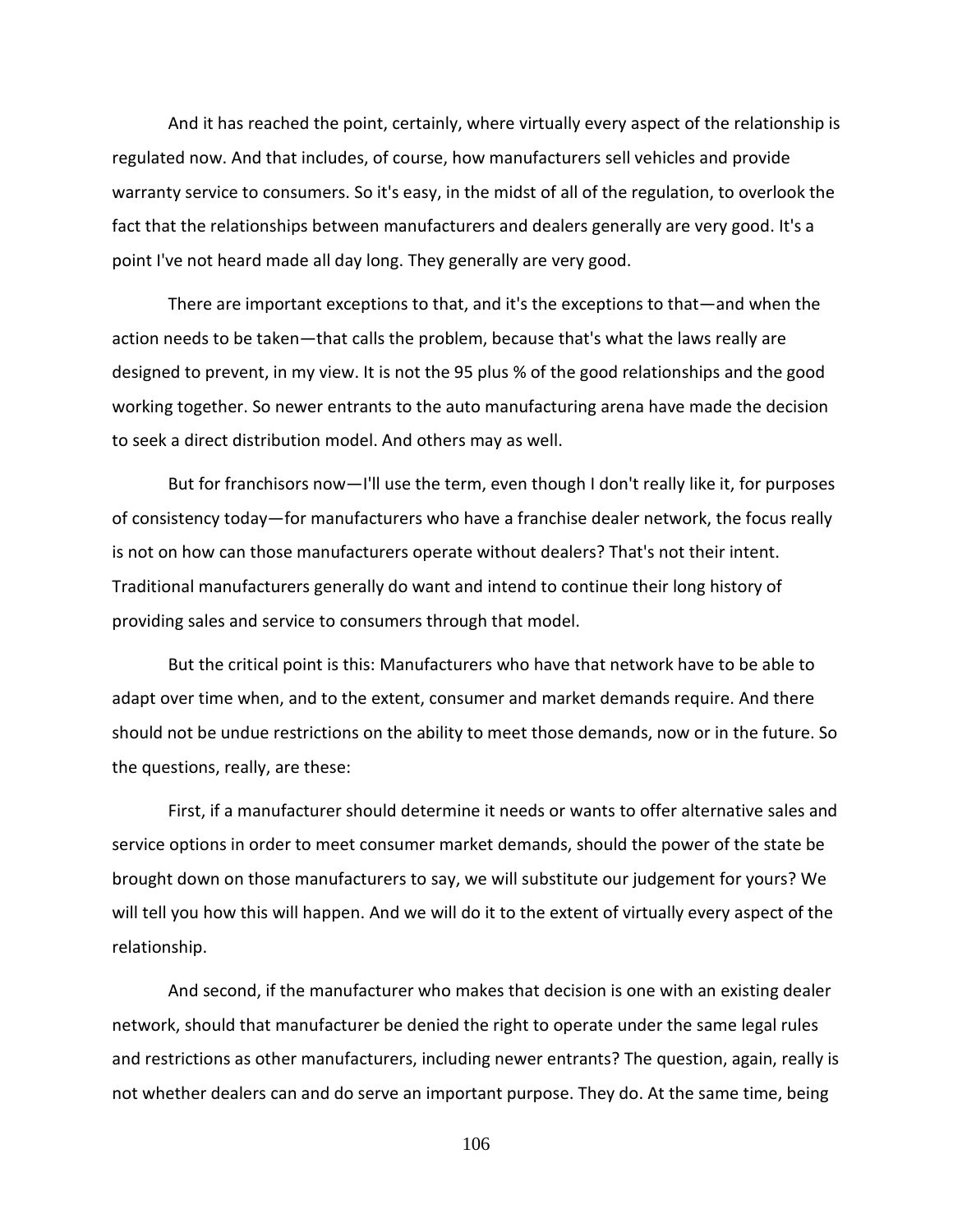free to respond to consumer demand for additional sales and service options would serve not only the interests of the consumers, it's also going to serve the interests of the brand and dealers.

Why would it serve the interests of dealers and the brand? Very simple—"he who rejects change is the architect of decay. The only human institution which rejects progress is in the cemetery." Those are the words of Harold Wilson, a former UK Prime Minister. They are as true today as they were in his time.

Yet for traditional manufacturers with existing dealers, the state motor vehicle laws allow no room to adapt as may be needed. And the wording of the statutes vary from state to state, but they essentially fall into three buckets. One, you can't engage in sales to consumers directly or through any person other than a franchise dealer—37 states. No manufacture can compete with an existing dealer—21 states. And no manufacturer may own or operate or act the capacity of a dealer—18 states.

Obviously this means some states have multiple buckets, so you're going to get caught in several ways. But regardless of which bucket or buckets apply, for traditional manufacturers, the effect is the same. The sole option is for consumers to seek to buy and service, for warranty purposes, the vehicle through existing dealer networks.

Now these same restraints do apply to the newer entrants, unless an exception has been granted. And in several states, such an exception has been granted. Typically, they've been granted based on the total volume for that newer entrant being below a certain threshold, the total number of stores being below a certain threshold, they manufacture only electric vehicles, and they've been grandfathered in because they have some existing stores already.

I'm going to skip a couple slides where the point's been covered fully. So as a practical matter, how do these restraints impact auto distribution and consumers? Remembering that most manufacturers value the relationships and recognize the important function they serve, but at the same time recognizing that there are, and there will be, times when consumer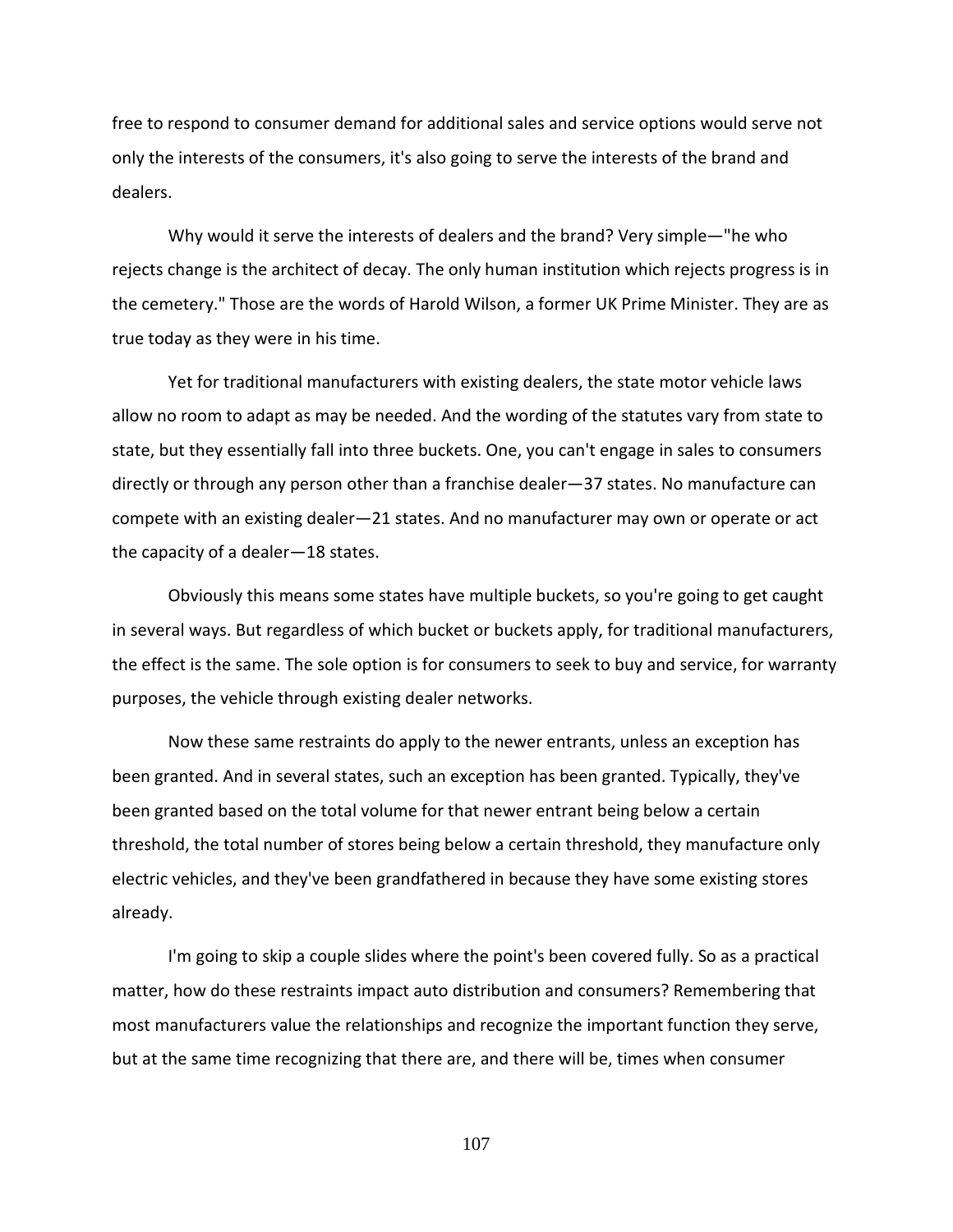demands or market needs warrant at least having the option to engage in sales or service activity through channels other than the existing network.

But that's blanketly prohibited under virtually all states, through one of those buckets. The only time it's not prohibited is when there is either no franchise network or one of those exemptions that I just pointed out earlier applies. The problem's not the franchise dealer model. That's not the problem.

The problem is the overreaching motor vehicle laws that prohibit the traditional manufacturers from having even the option to respond to consumer demands, market needs, or competition in any way other than through the traditional channels, regardless of the circumstances. It's the one size fits all point that was made earlier. These laws do distinguish the auto industry from virtually every other industry.

The problem is exacerbated by the fact that traditional manufacturers are subject to restraints that the newer entrants are not. This means the newer manufacturers can offer vehicle buying and warranty service options that traditional manufacturers don't have available to them. Regardless of whether the traditional manufacturer would ever choose to exercise the option or not, they ought to at least have the option to look at certain circumstances, certain times, certain markets, and determine, would it be appropriate to have some sort of direct sales or service market opportunity here.

And this means that the newer manufacturers have flexibility—and this is important it's not really the direct sale piece that's the issue here. It's that by being free of the laws that we've been talking about, they also have the ability to respond in other ways. In other words, relocating a dealership to where it needs to be, and taking other action where they're exempt under these laws and other manufacturers are not. I'm not going to run through the examples of the restrictions, because we covered those fully this morning.

But in my view that's what brought us here today, OK? It's not manufacturers knocking on any state door saying, let us sell directly. That has not occurred. They've not knocked on the door and said, let us service directly. That has not occurred. What's happened is, and what's brought this to attention, is the overreaching laws are well known to the newer entrants, OK?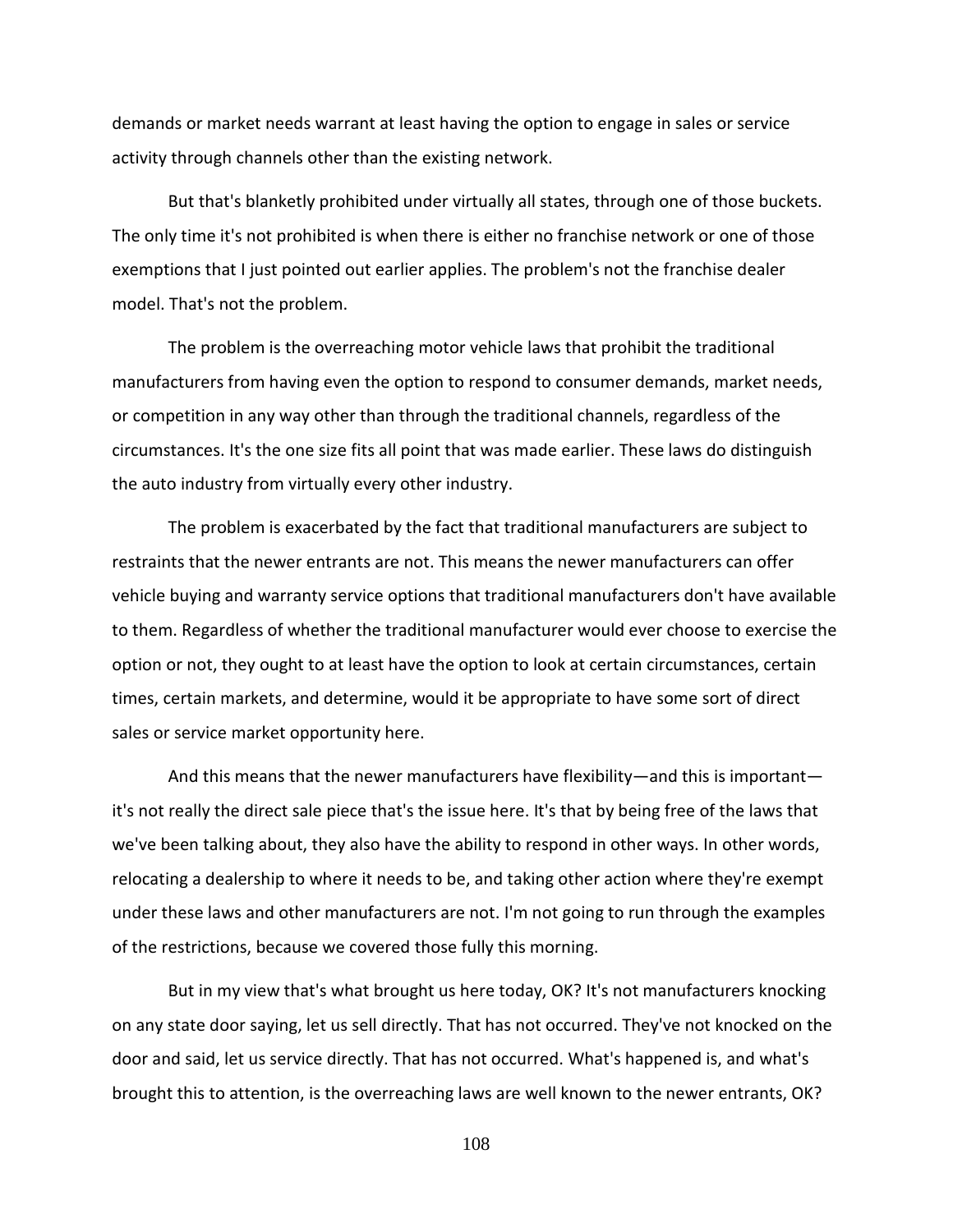There's no question about that. They know the restrictions on being able to respond in the market and add dealerships, or relocate dealerships, or engage in warranty service in the way they want and may need.

In light of that, those newer entrants have elected not to go in this route. Of course many decades ago there was the argument that there was abuse or an imbalance of power. Now whether or not that's true, the mom and pop store that existed when those laws were written is not what we have here today. Essentially, the scope of the regulations and the restraints are far greater today. And the auto retail world, as we know, has changed considerably, including those who own it and the power there.

So today—and I'm gonna skip that piece, I'm almost wrapped up—but I do want to comment quickly that the assertion that these laws are necessary to protect dealers from unfair competition of any kind by a manufacturer, whether through direct sales or otherwise, it is a fiction. And also, the notion that manufacturers would not protect the interest of consumers through whatever sales or service channel is out there is baseless.

The fact is, manufactures can succeed and thrive only if they're able to provide products consumers want to buy, make sure consumers can get fair value and pricing, make sure consumers are able to buy their products where and how they want, and stand behind those products with good and readily accessible warranty service. Any suggestion that the manufacturers would abandon consumers if it weren't for state laws forcing them to stand behind their product and forcing them to make those products available on good terms is absurd.

The bottom line is, the consumer is King or Queen, and every person in this room, every company represented in this room, is dependent upon the consumer. And if consumers, over time, demand additional or alternative opportunities to obtain sales or service—and we in this room and the people who can impact this—fail to make manufacturers able to respond to that, then we are ultimately the architects of our own decay.

PATRICK ROACH: Thank you, Steve. Pretty close to the time. Dan Crane.

DAN CRANE: Sooner or later.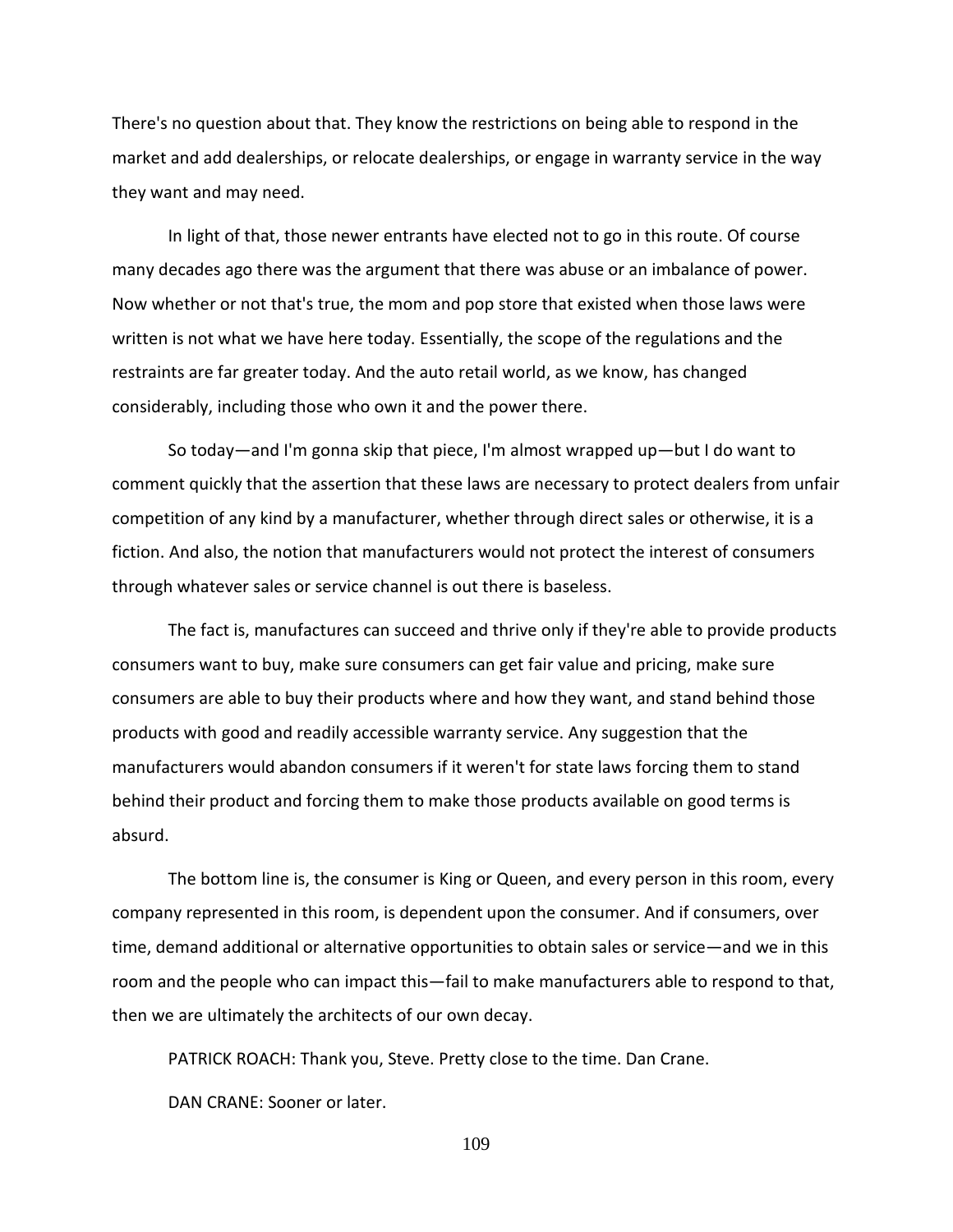STEVEN MCKELVEY: This clock up here, by the way, is like three feet tall. So you cannot miss it. You have to move on.

DAN CRANE: Great. Well, thanks so much to the FTC for inviting me today. I need to begin with my own disclaimer, which is that the views I will be expressing today are not my own. They are the views of Dennis Carlton. Actually, Dennis did preview a lot of what I intended to say, so I'll try to say it as well as I can.

So here's the roadmap in case I don't get to everything. First of all, the choice of a direct franchised or mixed distribution method is a question of transactions, cost, and other firmspecific circumstances. Secondly, the choice of distribution method is an important vector, or component, of competition. Third, emerging technologies often require to be distributed in innovative ways, hence laws that entrench status quo distribution methods can chill product market innovation.

The existing direct distribution protections were motivated by dealer protection, not by consumer protection. And finally, efforts to redefine these prohibitions on direct distribution in consumer protection terms are frivolous. All right.

If you look at the market today, you observe a variety of distribution strategies. We can talk about Apple and dual distribution through its own stores and through big box retailers. You also observe only direct-to-consumer distribution models, like Gateway or Dell computers used to have. You should ask the question ex ante, why would one choose one or the other? Ronald Coase, of course, taught us that transactions costs within and without the firm, whether firms organize in the markets or perform functions internally, is an important competitive question.

There are generic reasons why one could choose to distribute through dealers. There are advantages to that. I think Maryann pointed to some of the advantages to that. But there are also, generically, advantages to direct distribution. The point, from a regulatory perspective, is that there's no a priori reason, as a matter of public policy, to favor any particular mode of distribution. In any particular market circumstance, consumers are better off when manufacturers are free to choose the distribution method that works best for them in their particular market circumstance.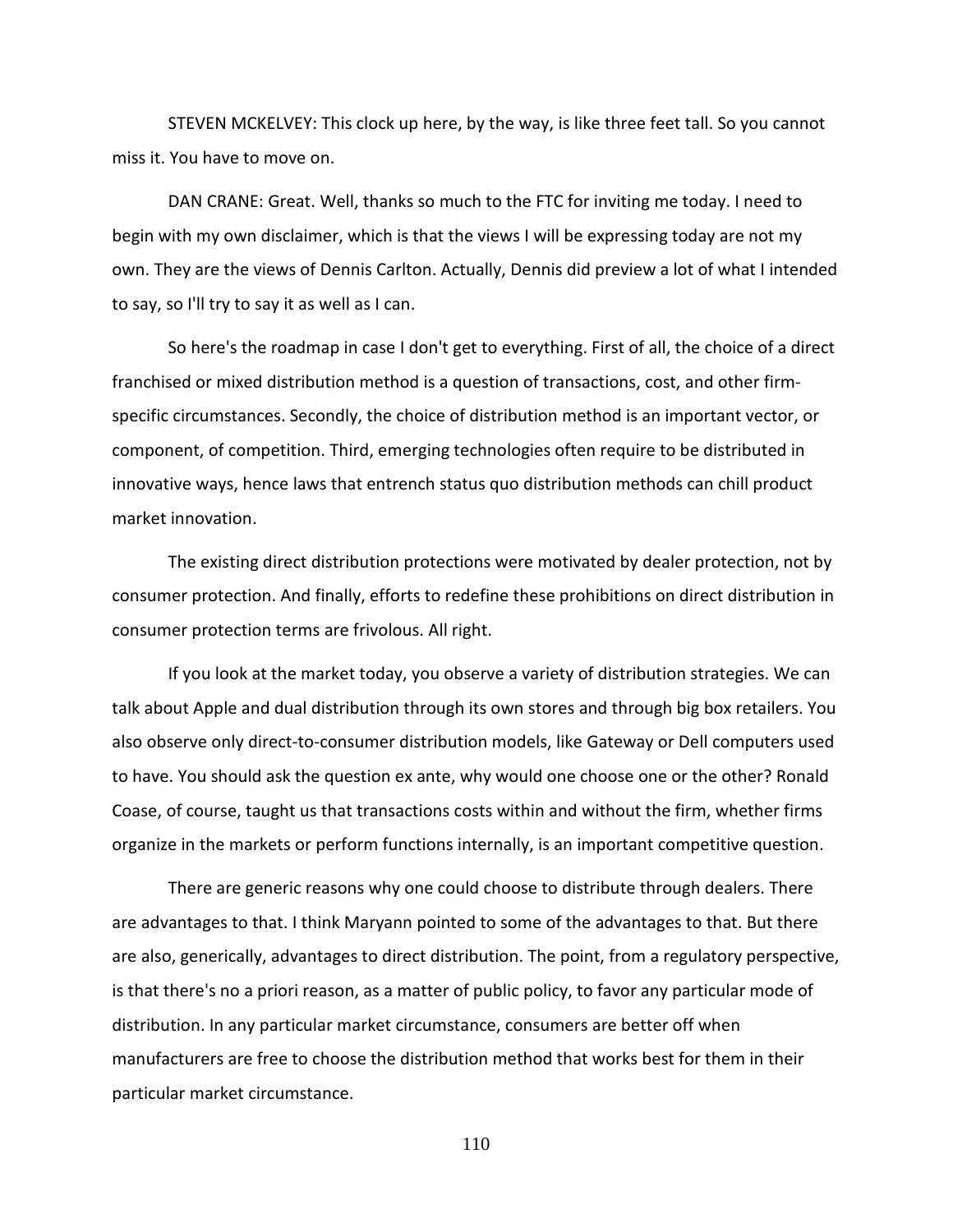Here's the important point. The choice of distribution methods—and for the FTC as a competition agency, I want to underline this—the choice of distribution methods is itself an important dimension of competition. The effects of banning direct distribution are troubling, because as economic literature—in my recent article in the Iowa Law Review, I cite some of this literature—economic literature shows that new market entrants with new technologies often must use innovative distribution methods to get to market. That means that laws that entrench incumbent distribution methods can have an anticompetitive effect on product market innovation.

We heard this morning about the historical pedigree of these dealer franchise laws. I won't go through the whole history here. The point is that these are dealer protection laws. If you look at the legislative history in my home state of Michigan, the prohibition on direct distribution is explicitly stated in the legislative history, as it is in every other state I'm aware of, as being about the unequal bargaining power and the protection of the dealer from the manufacturer. There's not a whiff of consumer protection sentiment in these statutes.

The big three no longer dominate the market. We can talk about whether the dealer protection argument still makes sense today, but in terms of the consumer protection interest, observe that concerns about unequal bargaining power and protecting dealers have no relevance at all to Tesla and Elio or any other manufacturer that wants to bypass dealers altogether. You don't have to worry about dealer protection in a context when the manufacturer does not want to use the dealers.

The current efforts to redefine these laws in consumer protection terms are completely misguided. Dennis asked a question I want to answer now, which is, which of the consumer organizations in the United States today that think about the welfare of consumers are standing with the dealers saying, yes, we don't want direct distribution for all the reasons that the opponents of direct distribution have articulated today? As far as I'm concerned, the answer is zero. Because the Consumer Federation of America, and Consumer Action, and Consumers for Auto Reliability and Safety, and the American Antitrust Institute, and the Federal Trade Commission, and every other consumer-oriented group that I know about, has taken the position that these laws are protection for the dealers and are anti-consumer.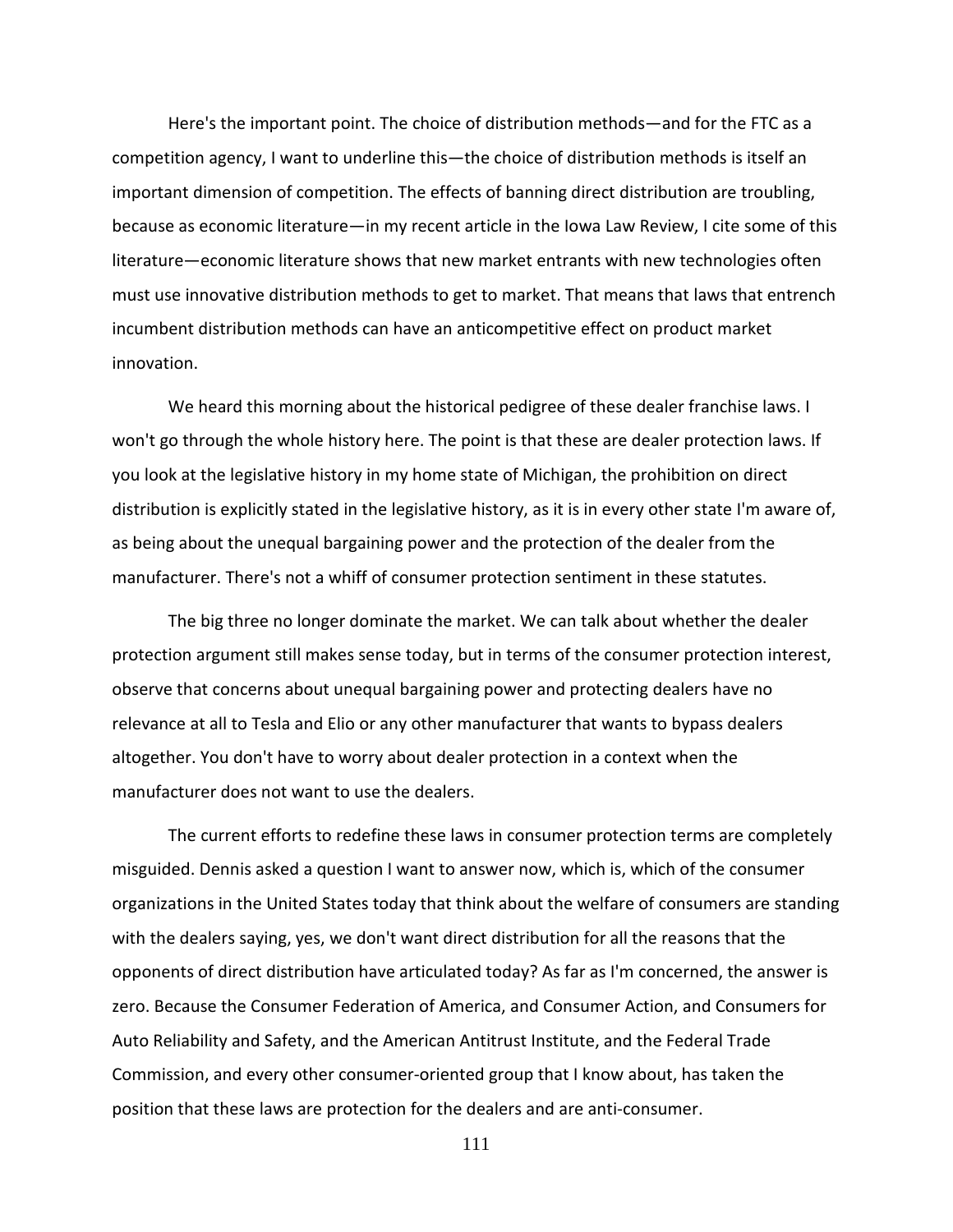Where are the academic economists? Where are the experts on competition who are standing up with the dealers, saying we need to protect consumers against direct distribution? I don't know of a single economist, a single academic expert, who's taken that position. So the record, as far as I know, is that there is no justification on any public policy grounds in consumer protection for these laws. They are protection for the benefit of the dealers altogether.

Let's look now at the arguments that we need to have a prohibition on direct distribution to protect consumer interests. The claim we've heard already on this panel is that somehow, intra-brand price competition is good. That may very well be true, but it doesn't follow from that that some other manufacturer has a monopoly over retail distribution, and that forcing the manufacturer to distribute through dealers lowers prices to consumers. As a matter of economics, that makes absolutely no sense.

First of all, if the manufacturer has no market power in the brand, it can't charge a monopoly price at retail or at wholesale. It just doesn't have the power to do that. If the manufacturer does have market power in the brand, it will fully extract that market power premium at the wholesale level, regardless of whether it engages in the direct distribution function or outsources that to a dealer. The manufacturer cannot increase its profits by extracting the full monopoly profit at the wholesale level and extracting a second monopoly profit at the retail level. That doesn't work.

Further, if both the manufacturer and the dealer have market power, then double marginalization will occur through dealer distribution. Vertical integration will actually lead to cost savings to consumers because the manufacturer will internalize some of the cost. Now Maryann mentions some of the empirical work—the Goldman Sachs study, the 2009 Justice Department study—that suggested there could be cost savings from direct distribution. I don't know whether they're right or not.

The one thing I do know is that in a competitive market, we'll find out. I mean, Todd and Joel could be completely wrong in their companies' decisions to go through direct distribution. But let's let the market sort that out. Remember, the choice of distribution method is a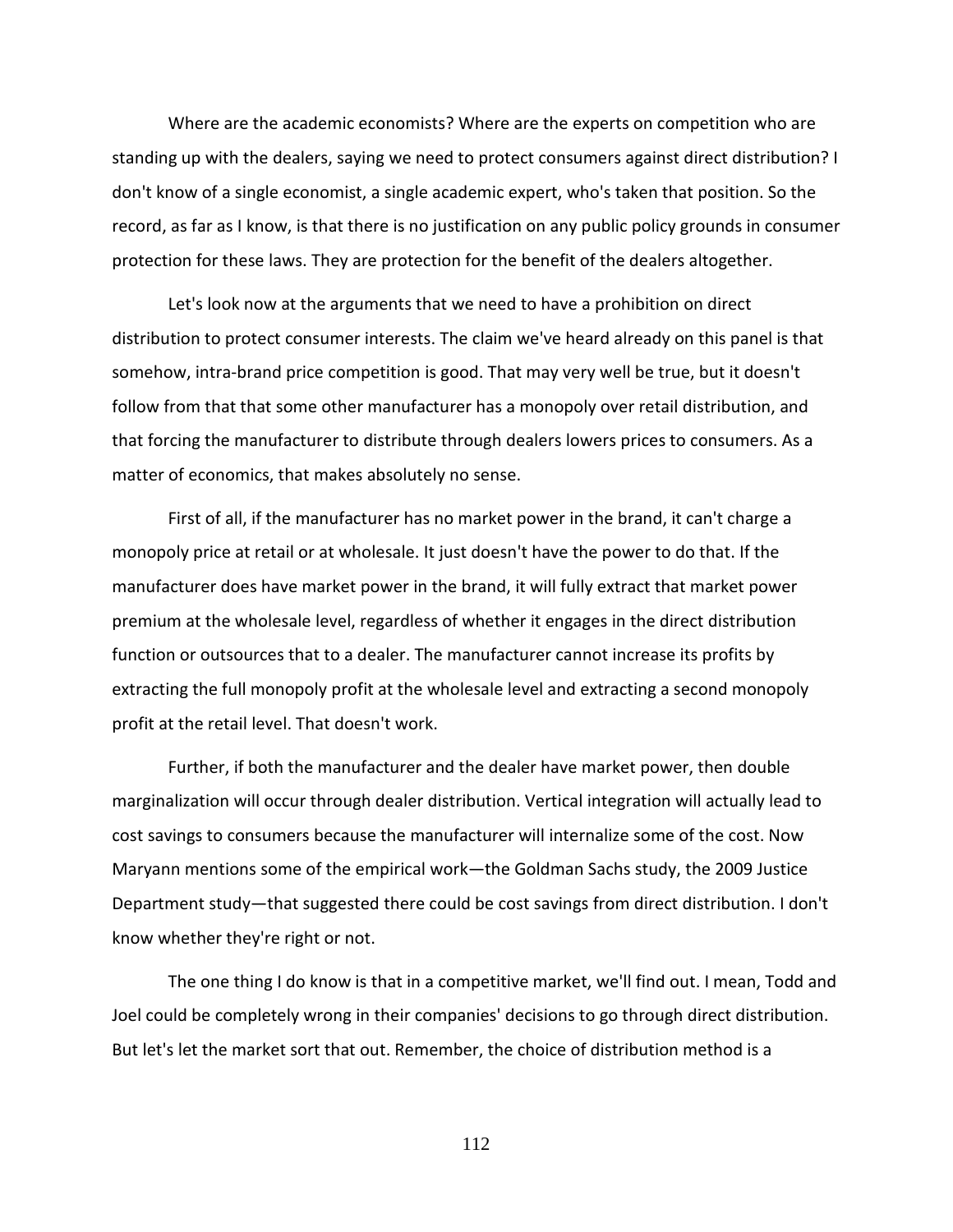competitive vector itself. And so we'll find out whether or not direct distribution leads to consumer savings. That's what markets are for.

Here's one important source of evidence that suggests that, in fact, direct distribution will lead to lower prices to consumers. That's what the dealers and GM have said themselves. When the dealers have gone into court challenging Tesla in states like Massachusetts and New York, to get legal standing, what do they say? They say that direct distribution leads to quote, unquote, "inequitable prices."

Well what does that mean? If inequitable prices were prices that were too high, they would not have legal injury. They only have legal injury if inequitable pricing means prices that are too low. So the dealers understand this. Why are the dealers fighting against direct distribution? It's because it's a competitive threat to them.

In 2014 when General Motors wrote to John Kasich in Ohio and said, you need to not allow Tesla a special loophole to compete directly in the state of Ohio, you know what GM said? GM said, that's an unfair competitive advantage Tesla will have over GM in Ohio. Well, what's the translation of that? Is it that Tesla will come in and charge prices that are too high? Well then GM shouldn't be worried at all.

No, the only logical implication of that letter is that Tesla, through direct distribution, will charge prices that are too low. So you don't have to believe the economic arguments. You don't have to believe the empirical evidence. Believe what the dealers and GM themselves are saying, and you find out that there's no credibility to the claim that somehow the dealers are the protectors of the consumer interest here.

We've heard that manufacturers won't provide adequate levels of aftermarket service. Well, as we've already heard, manufacturers like Tesla and Elio are making multibillion dollar investments in their brand. They will not be able to recoup those investments in the long run if they obtain a poor reputation for service. Paul says, well what about Fisker? Fisker—remember the last electric car company that tried to go through dealer networks and went out of business in, what, 18 months? Actually media reports said that there were many Fisker customers who were left stranded without service.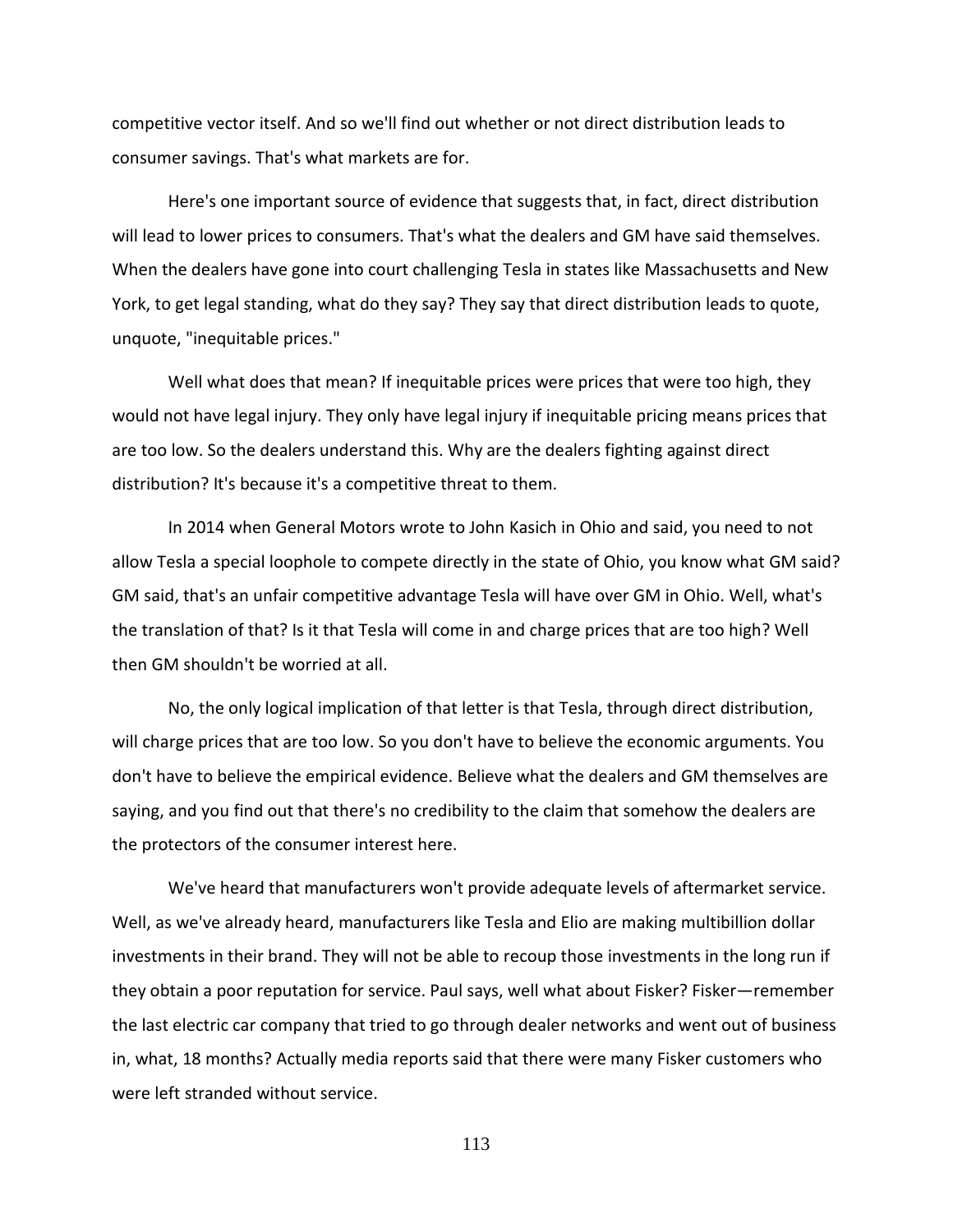Why? Because there weren't dealers who were willing to continue providing service once the manufacturer was out of the market. So what happens? There were other media reports that an aftermarket for Fisker service springs up to take care of them. There's nothing inherent in dealer distribution that guarantees consumers will have access to service, any more than there is through any other model of distribution.

The argument that somehow dealer distribution is necessary for auto safety—what's ironic is that people who have made this argument have often pointed to examples like GM and Volkswagen as safety concerns. Well, of course, those examples arise in the context of dealer distribution. They're not very good examples of how you must have dealer distribution for auto safety.

In any case, dealers don't make recall decisions. NHTSA, the federal regulator, and manufacturers make recall decisions. We don't need to mandate dealer distribution to have regulation in place to ensure auto safety. And I'll end there. Thanks.

PATRICK ROACH: Thank you. This was an entertaining hour of presentations. Before we begin with questions, I'd like to again repeat that if we have questions from the audience concerning some or all of these presentations, we will be happy to entertain them.

There's been a lot covered in this hour here. And I think, perhaps the best way to begin is to see whether there are, among folks on the panel here, folks would like an opportunity to respond to any or all of the comments made in other directions? We'll do this without using another hour, but perhaps briefly. Paul Norman?

PAUL NORMAN: I'd respond to Dan because he was talking fast. But I was able to catch "intra-brand competition is good." And he could have stopped right there, because I think that's the whole argument.

If there's one justification for prohibiting vertical integration in the automobile retail market, it's because that is necessary to preserve vertical integration. Without it, manufacturers are free to take over the distribution and eliminate intra-brand competition. Everything we've heard here today, including coming from Professor Crane, is that intra-brand competition is good.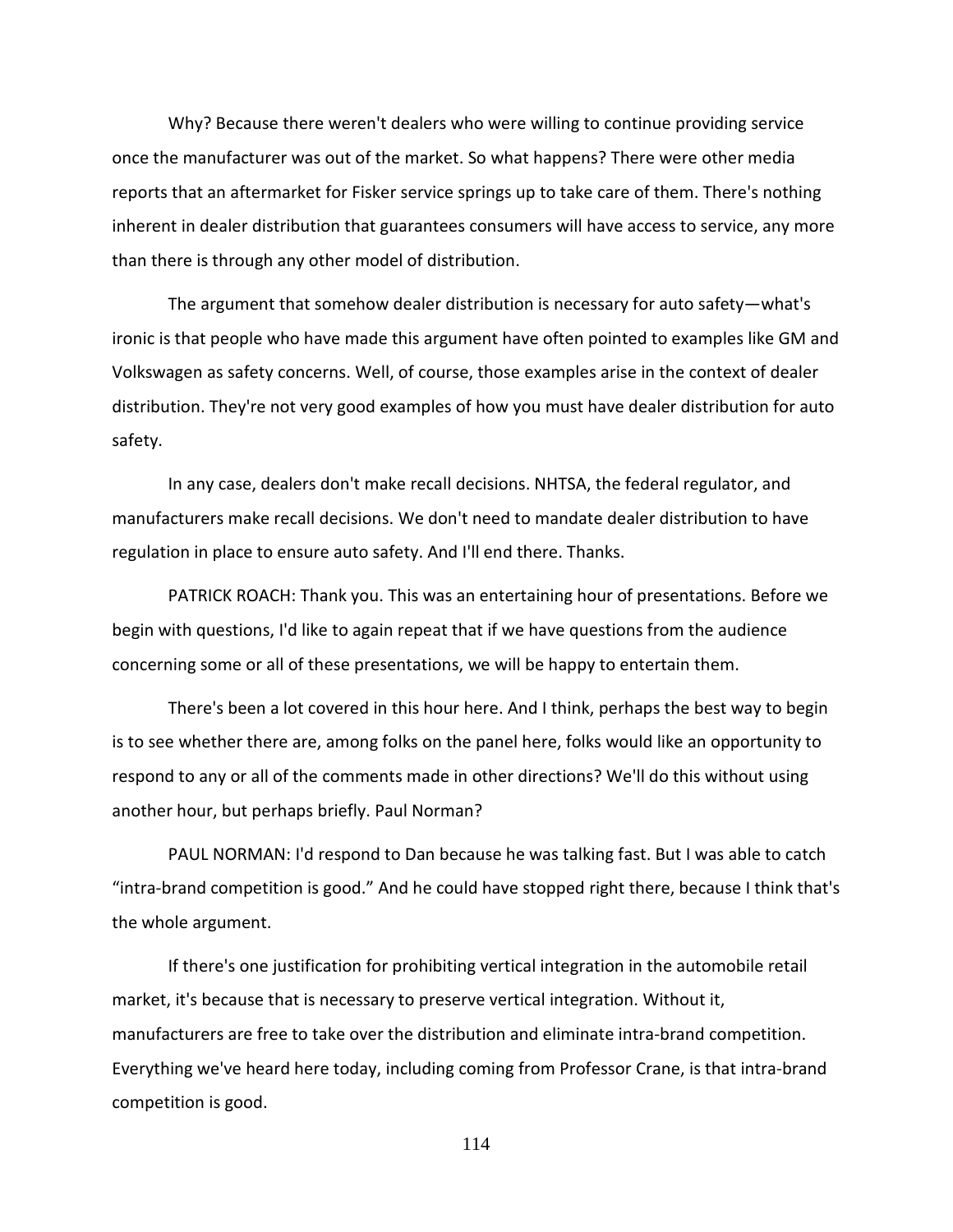And why is it good? Because it lowers prices. It also increases the quality of service among dealers, because dealers compete not just on price, but on quality of service and other aspects of the buyer behavior. So intra-brand competition—good. Case closed.

STEVEN MCKELVEY: I have a question. If intra-brand competition is good, what's wrong with the manufacturer being able to be one of those competitors?

PAUL NORMAN: Because if a manufacturer is—you're talking about dual distribution now?

STEVEN MCKELVEY: Well no. I'm addressing the point I made earlier, which was, in some markets and sometimes, under some circumstances, it may be appropriate. For example, an exceptionally expensive market, Manhattan or somewhere like that, where it may not make economic sense, a manufacturer may choose, under certain circumstances, to say, we would like to own that dealership. And we're willing to take on that risk because it's good for the brand, it's good for everyone. Dealers would get a benefit.

PAUL NORMAN: So you're talking dual distribution, because that New York, Manhattan dealership would compete with the other dealerships in the New York City area.

STEVEN MCKELVEY: As long as long as the competition was fair—meaning that you didn't charge yourself a different price, you did just like every other dealer—why must that competitor be excluded?

PAUL NORMAN: I agree with Dan Crane that the original purpose of these laws was to protect dealers in dual distribution systems, because it's very difficult to police. Is the price fair? Since the price is internal to the manufacturer, to its own retail outlet, it's very hard to police. So the states, in their wisdom, as to how we protect the dealers' investment which is vitally important to the distribution system—is to say, manufacturers in this important industry, we're not going to allow you to compete with your own dealers. At least in some states.

STEVEN MCKELVEY: So you believe that a manufacturer—even if it was fair competition, would you say that's hard to police? Of course, if a dealer believes that they were being treated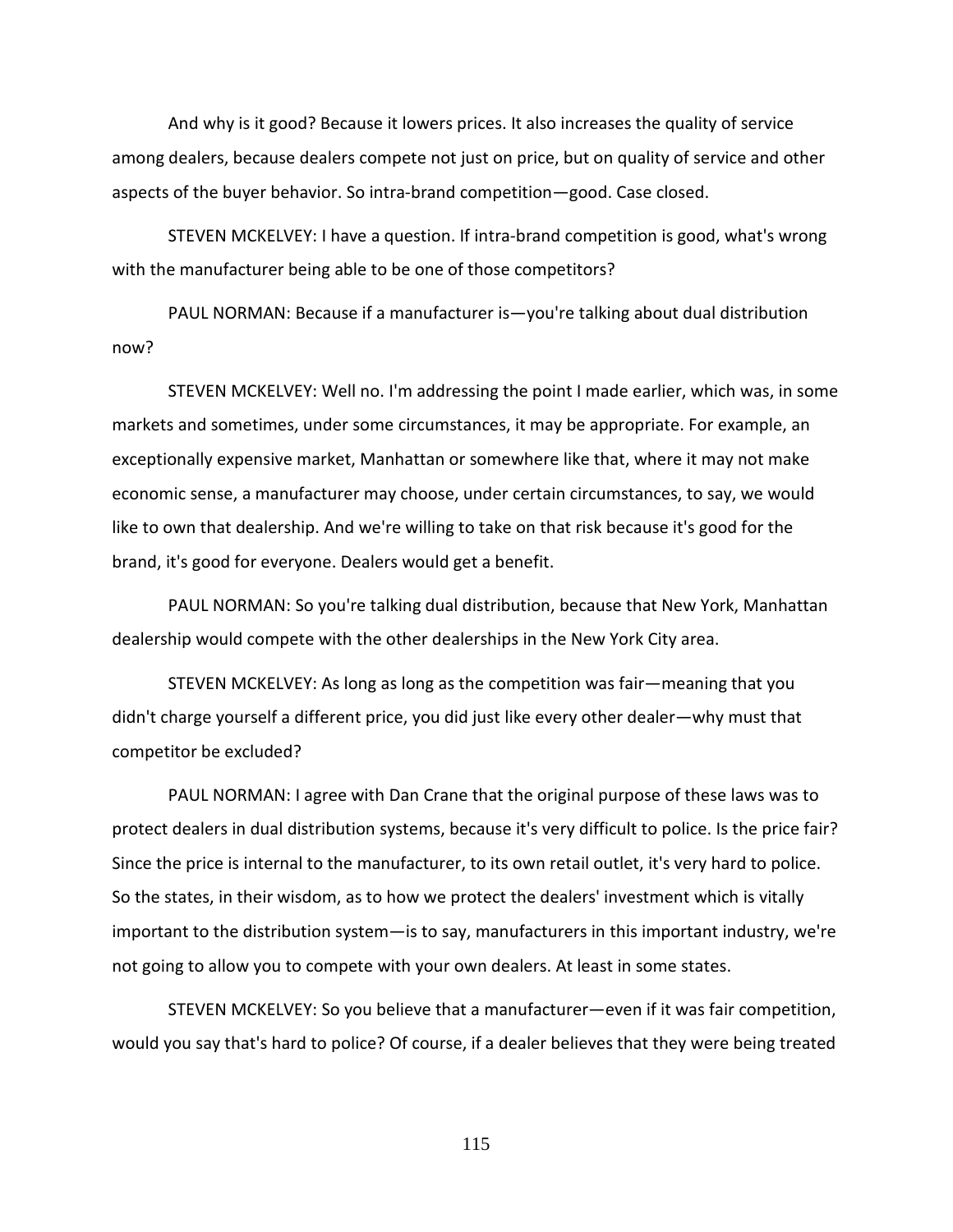unfairly, they certainly, through discovery, could determine whether there was unfair advantage given and things like that.

PAUL NORMAN: There would be a lawsuit to get discovery.

STEVEN MCKELVEY: Well there's generally no shortage of those, right?

PAUL NORMAN: Well, I'm gonna caution you on using the word fair since the speaker at lunch said we don't talk about fairness of these laws, even though we're appearing on behalf of an agency whose mission is to control unfair practices and unfair methods of competition. But we can't talk about fairness.

PATRICK ROACH: Joel, think you had indicated you were interested.

JOEL SHELTROWN: Yes. I find it interesting that a potential competitor of mine, of our company, would want to protect us by making sure that we didn't charge too much for our brand, and help us develop the business model that they think that we would most likely succeed with. I think that's pretty ironic.

I'm a previous state representative in Michigan. I served six years there. In Michigan, there are laws just recently passed. A technicality where we could sell was stricken in the last hour, late at night. Struck some language out of the statute which required both Tesla and Elio Motors to use franchise dealers. It was also attached to a bill—the bill that was amended also prevented manufacturers from telling their dealers what they could not charge or could charge for a particular service—in this case, document fees, the fine print.

I just bought a used car just recently, and the doc fees were \$150. It took them about five minutes to do it. Car dealers are now charging \$200, \$300, and I heard one that talked to me that charges \$400 for document fees.

This is damaging to our brand. And we want to be able to control all that process. We don't have any issue with franchise dealers. But we do have an issue with the fact that franchise dealers have been able to pass laws saying that we have to use that business model.

What would the franchise dealers think if Tesla and Elio Motors went back to the legislature and passed laws that say that we have to use direct sales models? Everyone has to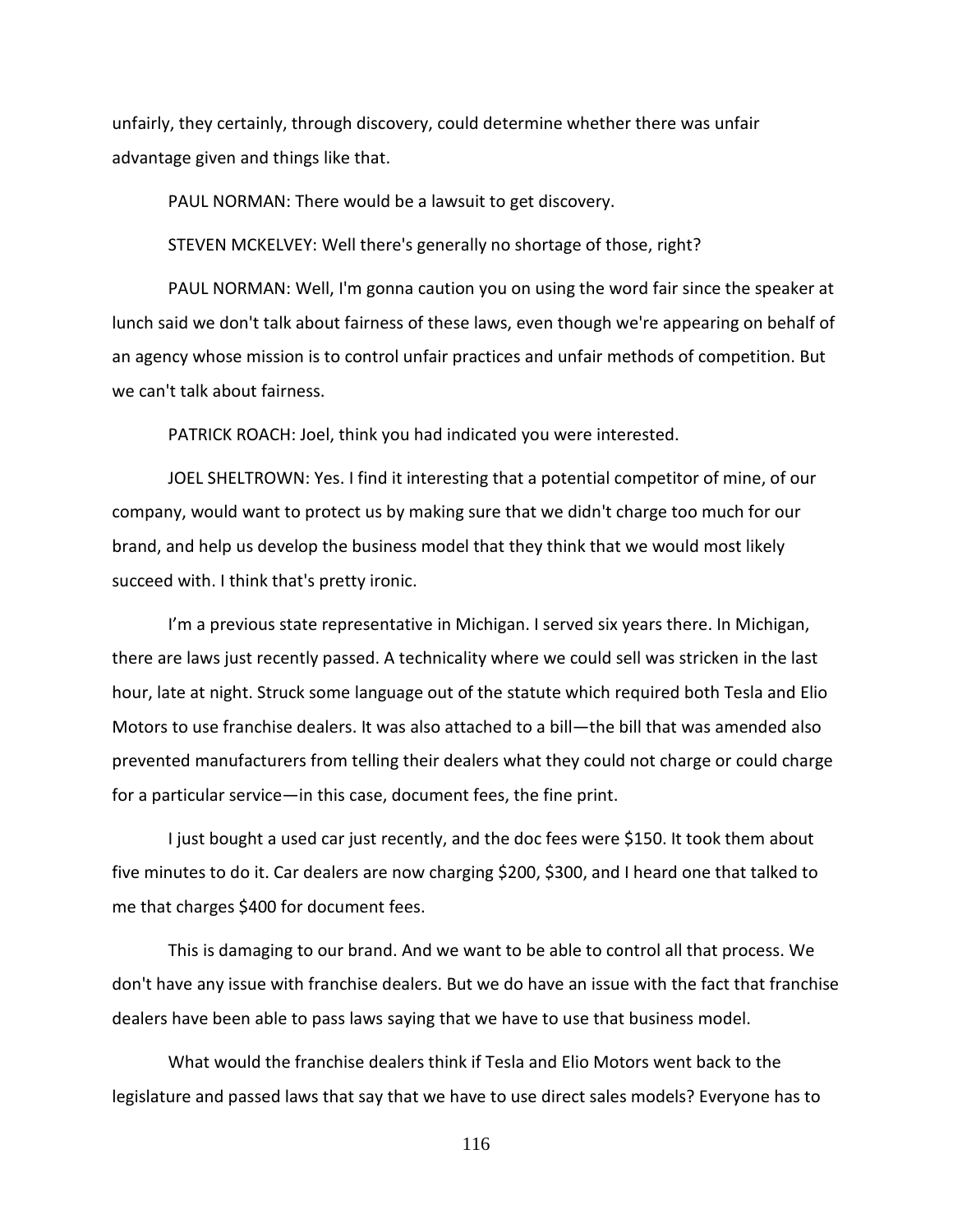use that. Tesla and Elio Motors, I'm sure I don't want to speak for them, but I'm sure that we would be against that is all. And the bottom line is, the customer is the one who should be deciding these issues.

PATRICK ROACH: We've gotten a pile of questions from the audience. So let me select from among some of them here. Again, this the language of the questioner, not me. The question asks, "Is there something disingenuous about dealers relying on intra-brand competition to argue against direct sales but opposing more intra-brand competition when they argued against ad points?" Is there anybody stepping up to that one?

PAUL NORMAN: I'll take that one.

PATRICK ROACH: Paul, you want to take that one?

PAUL NORMAN: Well I think, as the dealer representatives on the first panel this morning tried to stress, first of all, dealers are both beneficiaries and victims, if you want to use that term, of the RMA laws, because it's usually a dealer who wants to relocate. Or, it's usually an incumbent dealer who will get a new point. Not always, but sometimes—or most of the time.

However the process is simply to make sure that the decision to locate another samebrand dealer into a market, whether it's by establishment of a new dealer or relocation of a dealer from outside, is in the best interest of not just the dealers and the manufacturer but of the public, because there's a balance in these laws between intra-brand competition and efficiencies. A balancing, I think we saw on the panel this morning, where some people talked about inability to reduce the dealer count in a certain area, because having a super-optimal number of dealers in a particular market can create inefficiencies, versus needing enough intrabrand competition.

Intra-brand competition undoubtedly is important. But in some markets, particularly metro markets where you already have five, six, ten dealers of the same brand, there comes a point where you don't need more intra-brand competition. And the balance will weigh more toward preserving efficiencies that do come with dealers who have a larger volume of sales to cover their overhead. So I don't think there's a—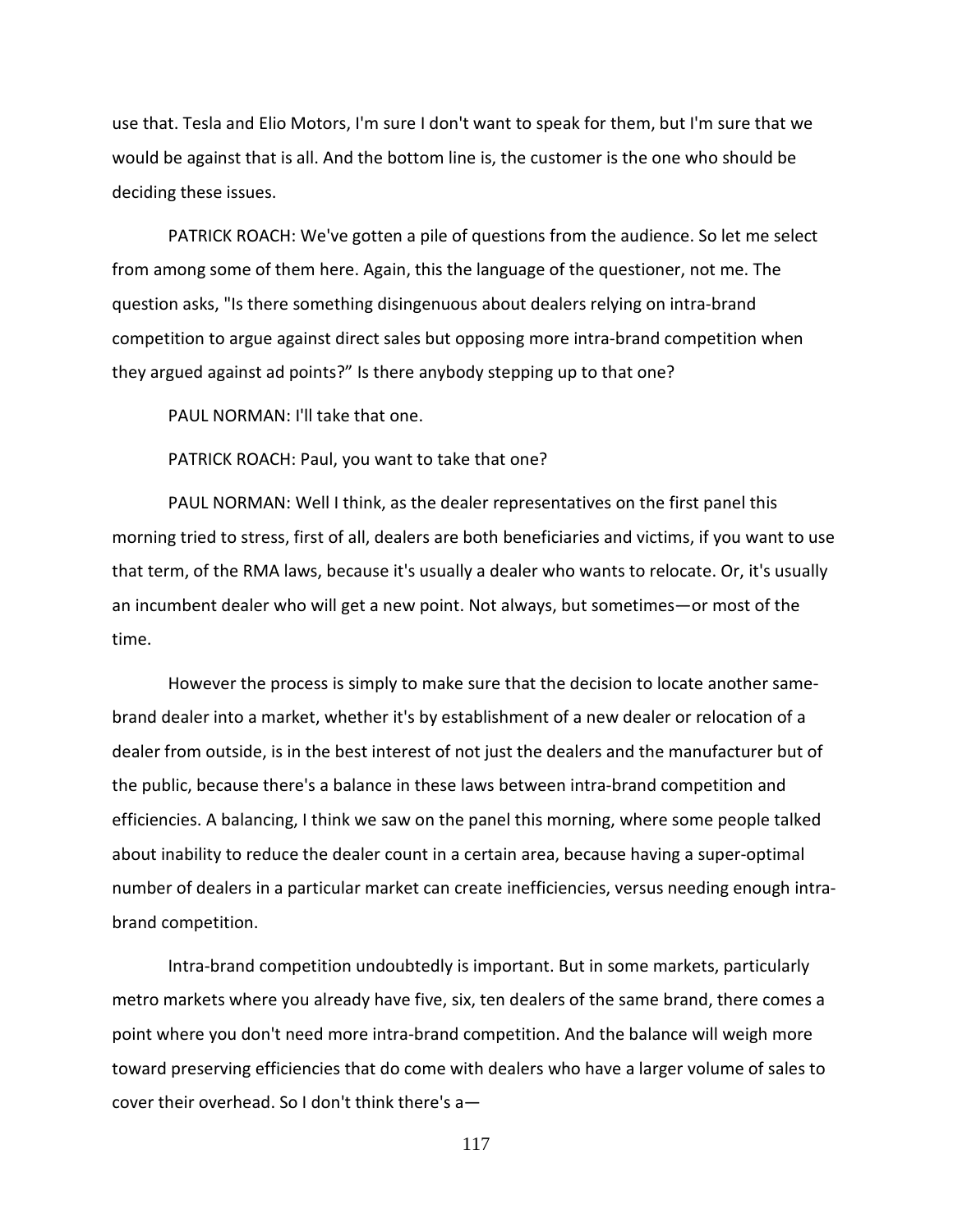PATRICK ROACH: Paul, sorry.

PAUL NORMAN: No, that's OK.

PATRICK ROACH: I don't need another 10 minutes. Todd Maron had flagged, I think. Todd, did you have a response?

TODD MARON: Well, I mean actually, I don't mean to denigrate this line of questioning, but I just don't think this is even subject to serious debate—that intra-brand competition, the existence of a middle man, someone else who needs to obtain a profit in the process of selling a car, results in lower prices. That is counter-intuitive to every economic principle that exists. It's why, as Dan cited, 72 economists spoke out on this issue against this notion that the existence of dealers lowers prices.

It's why the dealers have said in court, in our cases, that it's us who are lowering the prices. And that's what's harming them. It's why when we were in trial in the state of Georgia and we put on an economist to explain how we were the ones who were able to lower prices and how the franchise model increases prices, they didn't put on any testimony to dispute that. They didn't even put on an economist even though there was one sitting in the courtroom. These questions are not subject to serious dispute.

PATRICK ROACH: Dan, did you have—briefly, if you could.

DAN CRANE: So I do think Paul's confused on the value of intra-brand competition. Sure, intra-brand competition can reduce prices. That's because dealers in the same brand will compete against each other to lower the retail markup that they put at retail. That's a very different question, though, than intra-brand reducing prices vis-a-vis the incentives of the manufacturer.

PATRICK ROACH: Here's a question. I think it touches on something that I flagged for some of you in advance of this panel. This questioner asks, "Does Tesla support legislative changes that would permit all manufacturers to sell direct? Would that solve the opposition?"

TODD MARON: Want me to take that one?

PATRICK ROACH: Yes.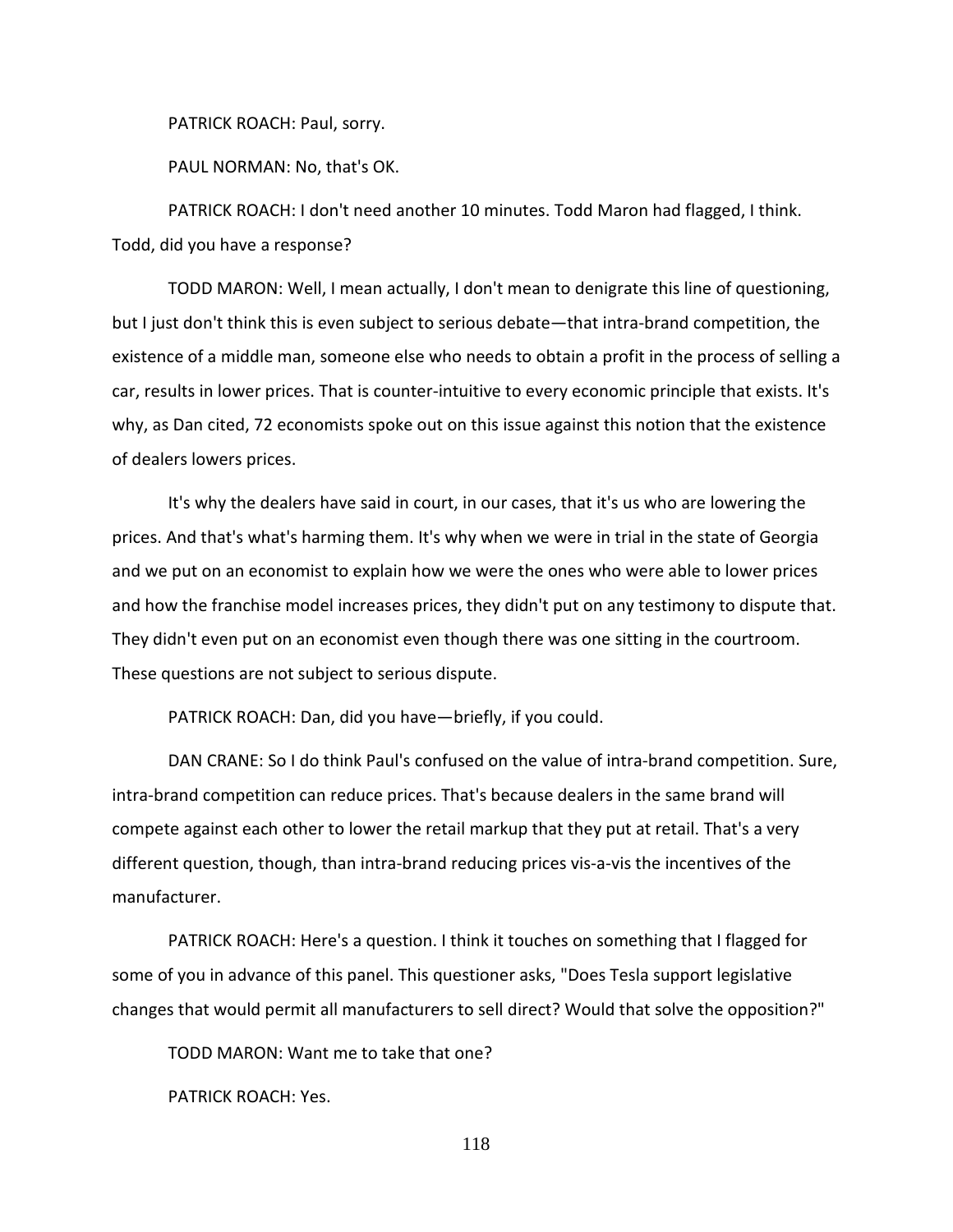TODD MARON: Good question.

JOEL SHELTROWN: I think you're the only one.

TODD MARON: The answer to that question is yes—but. Yes as a matter of policy, as a matter of principle. That's what I believe. I think that's what the company would believe, as well, is best. The reason I say but is, it's not our issue.

And to understand this issue you do have to understand the difference between how Tesla gets involved in this issue and how every other manufacturer gets involved in this issue. I can't speak to them in any firsthand way, but there are some interests out there, between manufacturers and their affiliated franchise dealers, in how they should compete against one another. I don't know where to draw those lines. I know that we have nothing to do with that question.

So I would say as a personal matter, yes. I think there should be the ability to have direct distribution. Where those lines get drawn—vis-a-vis the manufacturer and their affiliated dealer, presumably—actually, I shouldn't presume. Maybe there are no lines that should be drawn. Maybe there are some lines that should be drawn that allow most but not all forms of direct distribution in that context. I know that none of the arguments have anything to do with our context, where we have no franchise dealers to compete against.

PATRICK ROACH: Joel, are you waving?

JOEL SHELTROWN: Yes. I would think a great compromise here, and one that I hope that state legislatures in areas where we're banned, is that we would allow any manufacturer that has a previous franchise agreement with dealers, or future franchise agreements planned, they would be able to sell directly. And if their business model fails, it doesn't work—as the auto dealers have suggested it won't, because of intra-brand competition—then we will switch to a franchise system or we will die. Once again, let the customer rule.

PATRICK ROACH: I'm looking at my watch. And I think we're coming up to the close of the discussion. Thank you all for this conversation. I think it's been very illuminating—certainly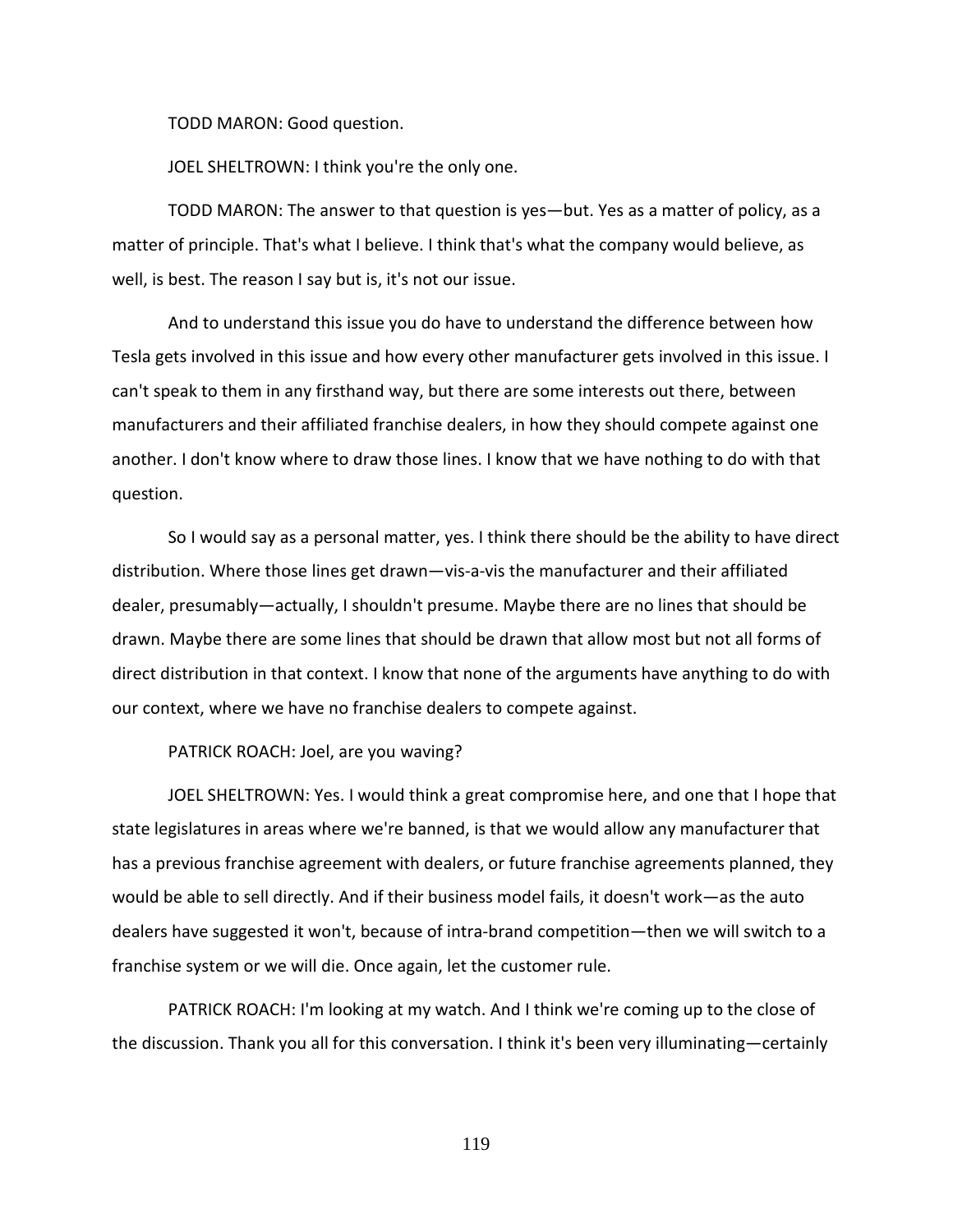to me. And so we will do a 15-minute break before the final panel session. Thank you all very much.

[SHORT BREAK]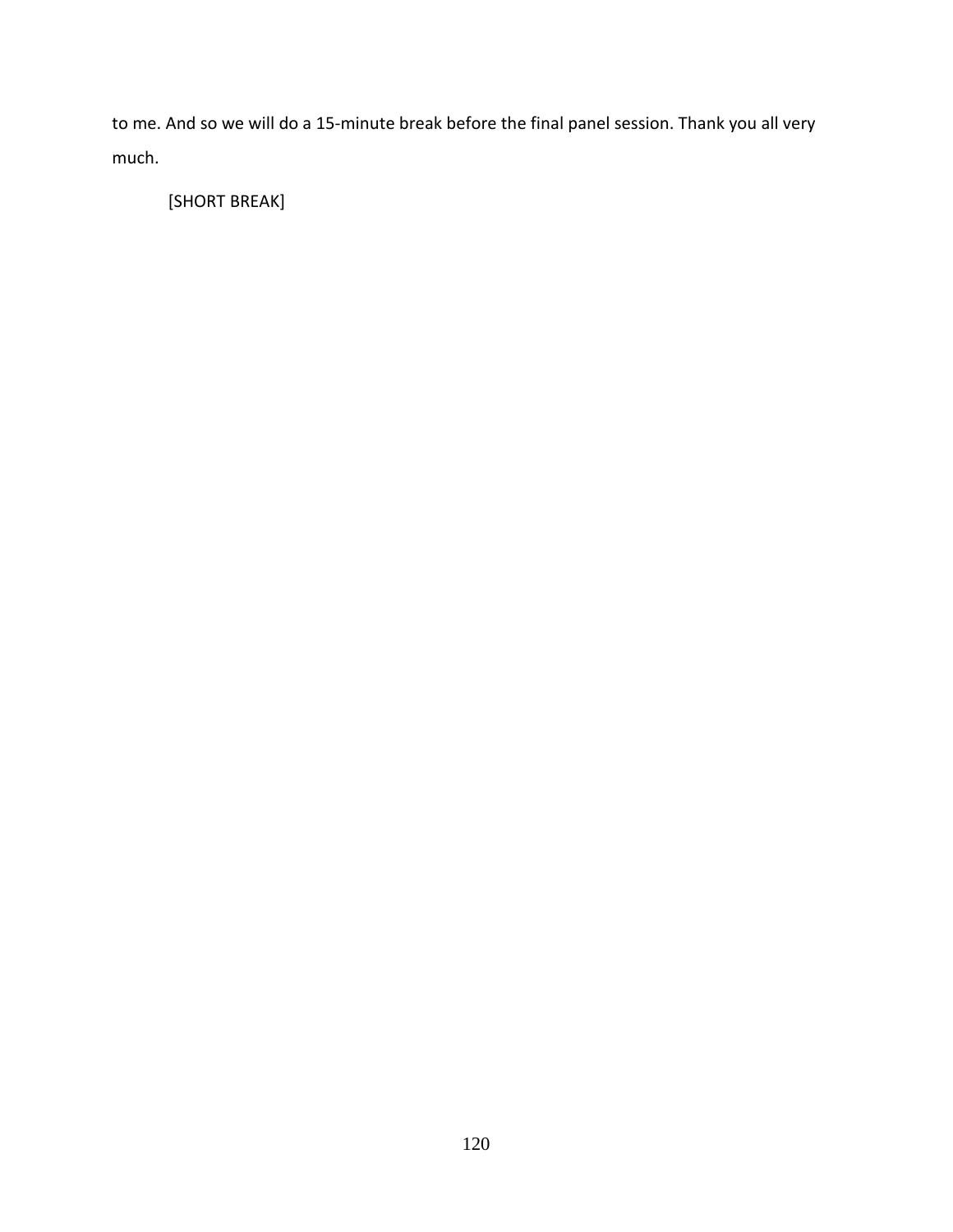## **PANEL 4: FUTURE TRENDS**

**Panelists:**

- **Avery Ash, Director of Federal Relations, American Automobile Association**
- **Ashwini Chhabra, Head of Policy Development, Uber Technologies**
- **Robbie Diamond, President and CEO, Securing America's Future Energy**
- **Fiona Scott Morton, Professor of Economics, Yale University**
- **Bryant Walker Smith, Assistant Professor, University of South Carolina School of Law**
- **Peter Welch, President, National Automobile Dealers Association**

**Moderators:**

- **Ellen Connelly, Attorney Advisor, Office of Policy Planning, Federal Trade Commission**
- **Patrick Roach, Attorney Advisor, Office of Policy Planning, Federal Trade Commission**

ELLEN CONNELLY:—everyone. I'm Ellen Connelly, an Attorney Adviser in the Office of Policy Planning here at the FTC. My co-moderator for this panel is Patrick Roach, whom you've already met a number of times, I understand, today.

We want to welcome you to our final panel of the day, which is entitled Future Trends. On this panel, we will explore recent developments in the automobile industry, such as connected cars, autonomous vehicles, and ride-sharing. How will these technologies affect the car ownership experience?

Will they require adjustments to the existing regulatory structure that governs automobile distribution? What lessons for future regulation of new auto technologies may be drawn from our experience with the current system? We have a very impressive line-up of panelists here to discuss these and other issues relating to future trends in mobility. I'll just give some brief introductions, because in your handouts, you have complete bios for all of the panelists.

First, all the way on the end there, we have Avery Ash. Avery is Director of Federal Relations for the American Automobile Association, and is responsible for strategy development regarding connected cars and electric vehicles, among other things.

He and others at AAA have spent a great deal of time thinking about the trends we will discuss on this panel, and how they are likely to affect car ownership and auto consumers. Next, we have Ashwini Chhabra. He is with us from Uber Technologies. Ashwini serves as Head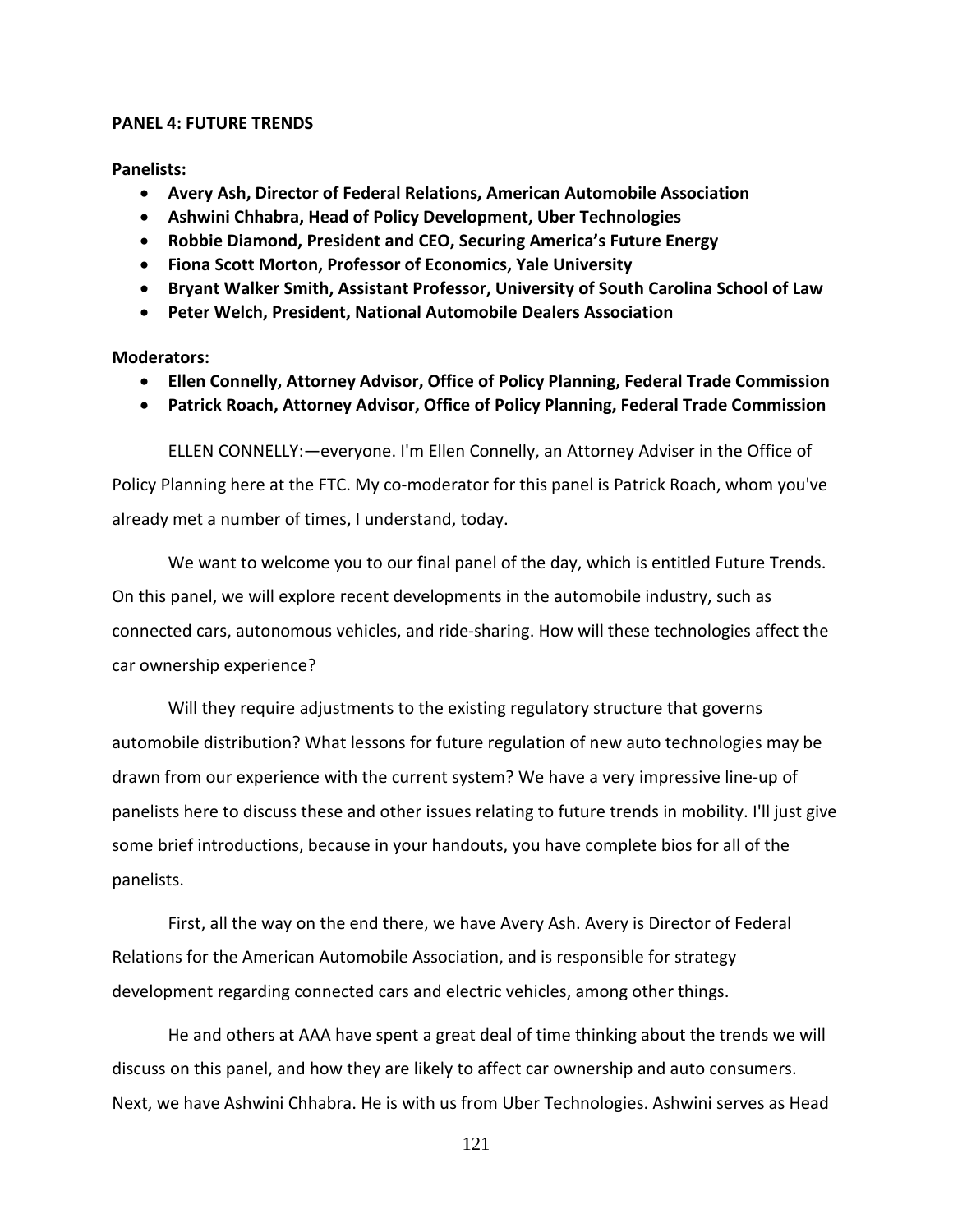of Policy Development at Uber and has on the ground experience with these new technologies, as well as with their regulation.

We have Robbie Diamond, who is Founder and President of Securing America's Future Energy. And he is also President and CEO of the Electrification Coalition. In these roles, Robbie has developed extensive experience in mobility issues and in alternative vehicles.

Over here, we have Professor Fiona Scott Morton, who's joining us from Yale University. Fiona is an economist, and she has worked on many of the issues discussed earlier today. She'll be able to help us think about the new technologies in the context of the current franchise system.

Then, we have Professor Bryant Walker Smith. And Bryant is one of the world's foremost experts in the law of autonomous vehicles. And finally, last but definitely not least, we have Peter Welch, who's president of the National Automobile Dealers Association. And Peter brings a very extensive perspective of the automobile dealers to these issues.

I'd like to just go over a few procedural things before we get started. We're going to run this panel as a structured question and answer session, so it'll be a little bit different than the other panels. We'll direct each question to a particular panelist to start us off, and then we'll be taking responses from the other panelists.

Panelists, if you would like to respond to a particular question, please just turn your name tag on its side, sort of like that. Or if I don't notice that, just sort of flag me down. We may limit discussion around certain questions just to make sure that we're able to move through all of the topics.

And finally, we will be taking questions from the audience. If any of you do have a question that you'd like to submit, please just flag down—we have some friendly conference staff around with some comment cards, and they'll collect the comment cards and bring them to us.

PATRICK ROACH: To me.

ELLEN CONNELLY: To Pat, more specifically.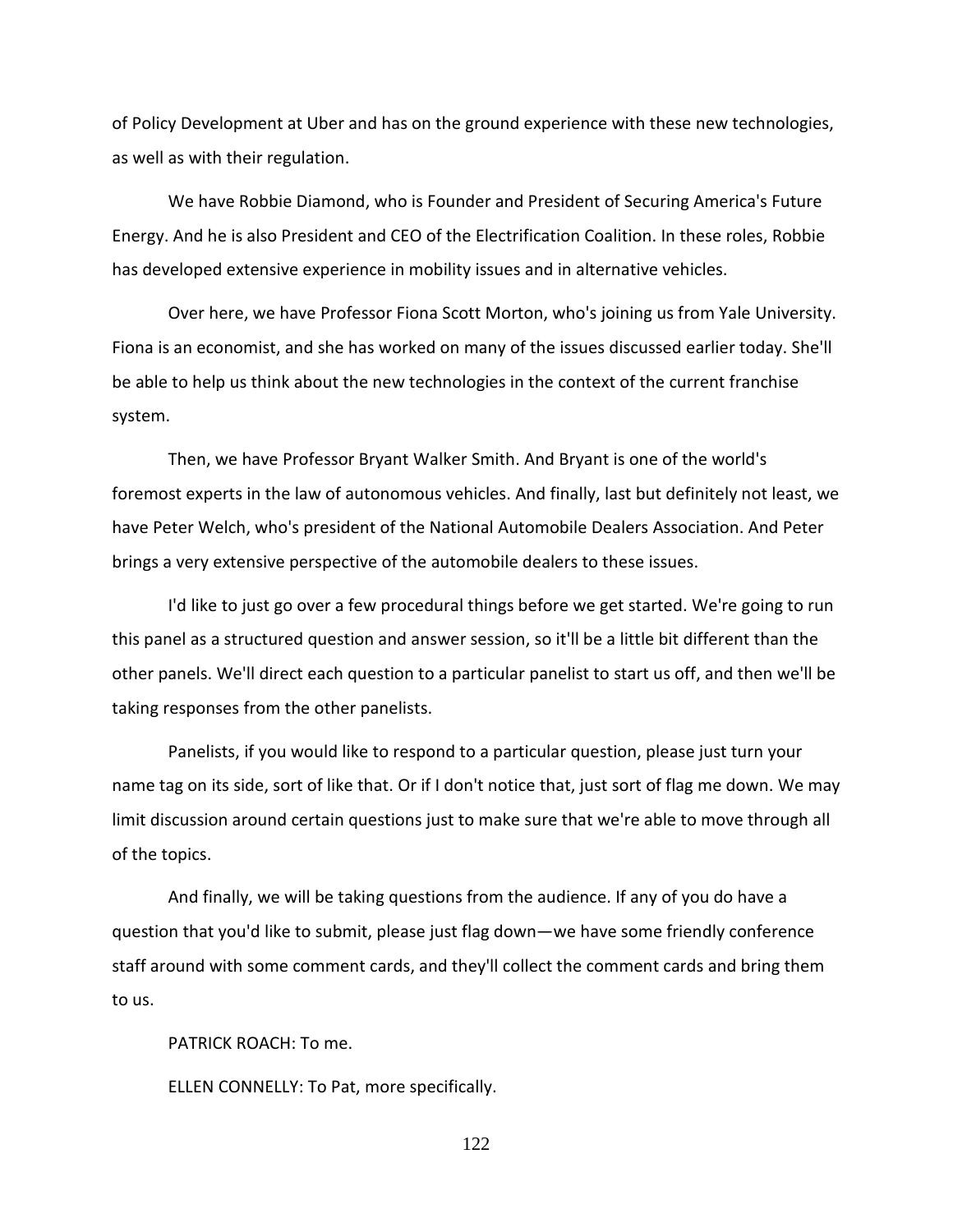So without any further ado, I'd like to just start us off by asking Robbie if he could give us some background on the new technologies. Take us through the key levels of vehicle automation. What technologies are on the road now? What will be the next wave? In two or three minutes.

ROBBIE DIAMOND: So this was a very exciting panel, because it was the most like a takehome exam I had with questions. And we only get to respond to people's comments if they mention us in a name [INAUDIBLE] response. So thank you for inviting me here.

So I run Securing America's Future Energy. And we're concerned about the economic and national security of the United States, based on its oil dependence. And so, when I look at the automobiles, I think back to 1886, when Benz put out the first vehicle. And I'd say that if you dug up a car today to the car that Benz had initially put out, the DNA of that car would be the same in many respects.

But over the 140 years, there's been this ecosystem that has evolved around it. And I think the next 10 to 15 years will see most likely the most revolutionary change in that, and then to society. And when you think about 1886, when that first car came out, to 1903, where it took 65 days to drive across country, to 1916, when you could do it in five days, to 1948, when you had your first drive-through for cars, and gas stations started appearing, and then the '50s, when we had our highway system, and all society has gone around that.

And then in 2008, you have your first electric vehicles after the EV1 experiment, but real electric vehicles come on the marketplace. And then just fast forward to 2010, when Google puts its first autonomous vehicles on the road. And in the last three years, you have over a million miles driven on those vehicles. You have Tesla that's got a valuation of over \$25 billion. You have Uber, whose valuation is—well, every day, it goes up at the moment.

You'll have to tell us in the beginning. And just because of this rapid change. It was amazing that two weeks ago, I spent my time at the Consumer Electronics Show. And while I was there, Daimler says that they have over 200 engineers that come in from Germany just to go to that show. And that just shows you the rapid changes that are going on.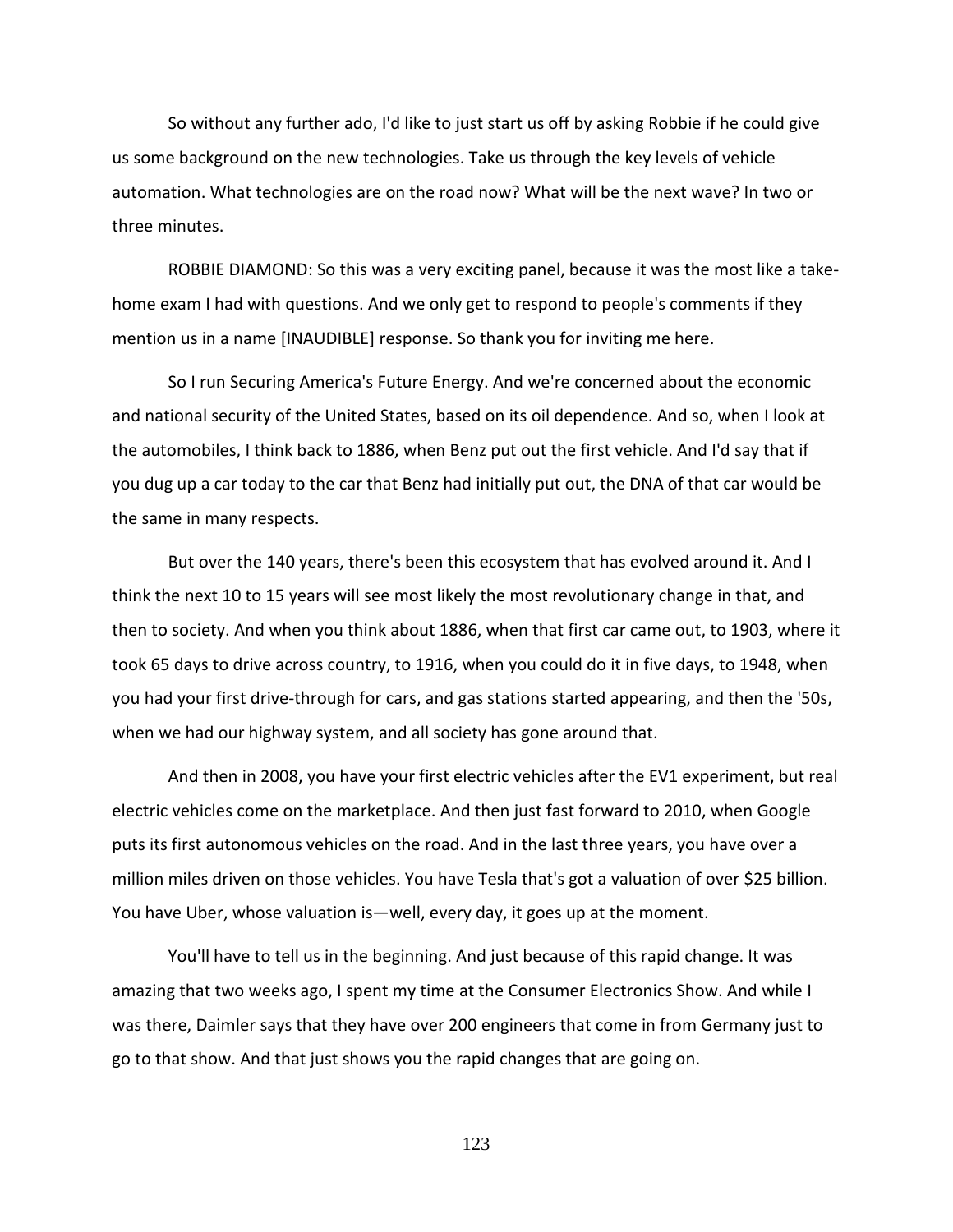And when we think about this use of the vehicles, we now have 250 million vehicles on the road in the United States. We're using over 19 million barrels of oil a day. And that has caused both economic harm, environmental issues, as well as national security.

And so this total dependence on oil is incredibly deep seated in our society. Now it's funny that I say this on a day when oil is only priced at \$28. Gasoline is now under \$1 in many states. And SUV sales are at an all-time high, because the population forgot about 2007, when the price went to \$147.

But at the same time, I do think that the accelerated trends are here. And you see that with autonomous vehicles. And for the first time, as I said, Benz, when it put out its car in 1886, the car essentially does the same thing, and it's built in many ways the same. It gets you from point A to point B.

And most people don't care if they fill that up on gasoline, diesel, biofuel, natural gas, electricity, fuel cell. They just don't care. That is, I think, what we've discovered, for the most part. I mean, there's a few who do. And really, autonomous vehicles, for me and why this trend will accelerate, are offering the consumers a value proposition that's very different. It's offering them a value proposition of time and especially safety.

And that will drive it. It's like your smartphone. Everyone has a smartphone. You don't really buy it for the phone. You never go into the store and say, give me the best phone you got. No, you say, what's the operating system? What apps can I get? And that's really what the vehicle is likely to become, which can accelerate these trends.

And I think one of the other trends I would bring up is watching this ride-sharing. And when I started say, 12 years ago, it was really a question of fuel economy standards, and how do you reduce your oil dependence, and it's a mile a gallon a year, and it takes 15 years to turn over your fleet.

Then comes along car-sharing companies that really completely changed people's habits quicker than I think anyone would have ever suspected. So in my mind, those three trends are coming together, which is a trend of ownership and value proposition, a trend of electrification of transportation, as cars become more electrified internally, and then ultimately, potentially a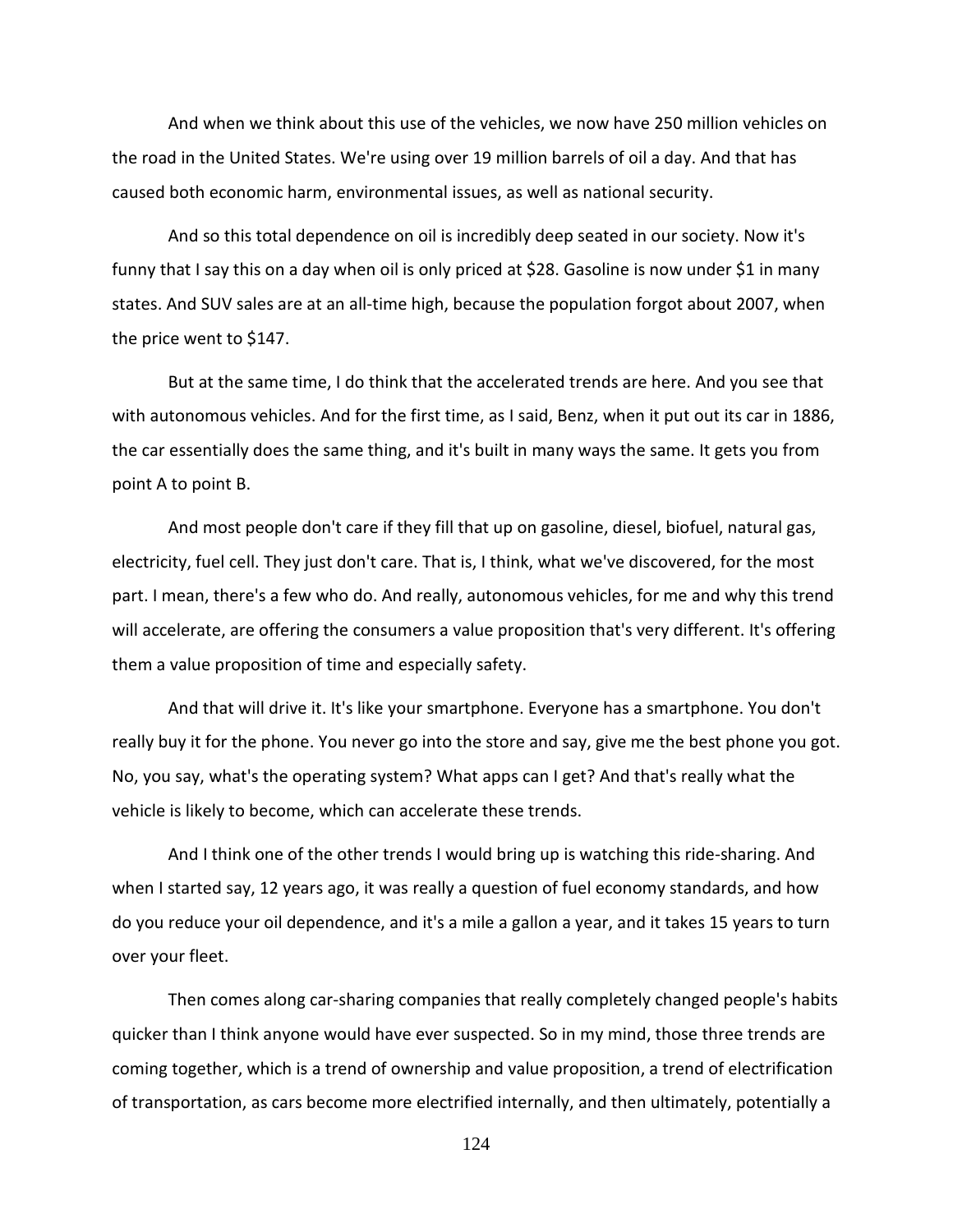change in its entire system, not just hybridization. And then finally, this ride-sharing question. And that's all accelerated by this autonomous future.

ELLEN CONNELLY: Thank you. Ashwini, is there anything you'd like to add from the ride sharing perspective?

ASHWINI CHHABRA: Sure. Yeah, no. I think a lot of these trends that Robbie is describing are ones that we've seen and have applauded over the last few years since Uber's been in existence, and the trends that had been going on even before we came along were, there was sort of a reduced dependence on direct car ownership.

You notice trends over the last 20 years in reductions in people getting driver's licenses. A lot of that is tied up in the livability of cities, and the fact that more people are living in cities. They're more walkable. Transit options have improved in some places. The licensure requirements have become stricter for younger drivers. So there's a lot of criteria, and a lot of elements to some of those trends.

And I think we play some part in that. Ride-sharing generally—mobility services that you'll find in cities do generally. And so, the two things that I take away are you're going to see different patterns in urban and non-urban areas. And you're going to see a variety of factors. Some of it's going to be behavioral changes, and this sort of reliance on the automobile I don't think is going away. I think perhaps it's lessening. I think people are, especially millennials, are not focused on what car they own so much as if they can get from A to B. But I don't think that's a, by any means, a sort of a monolithic change. I don't think it's across the board.

So I think what you're going to see is trends continuing to the extent that cities can take advantage of this to improve transit, and sort of tap into these movements. That's going to be to the benefit of those cities. And so ride-sharing and the development of new technologies and vehicles can help accelerate that. But I do think it's important to look at this in the context of the last few decades.

ELLEN CONNELLY: Thank you. We've had some pretty interesting recent announcements coming out of the CES a couple of weeks ago. Lyft's partnership with GM. Google and Ford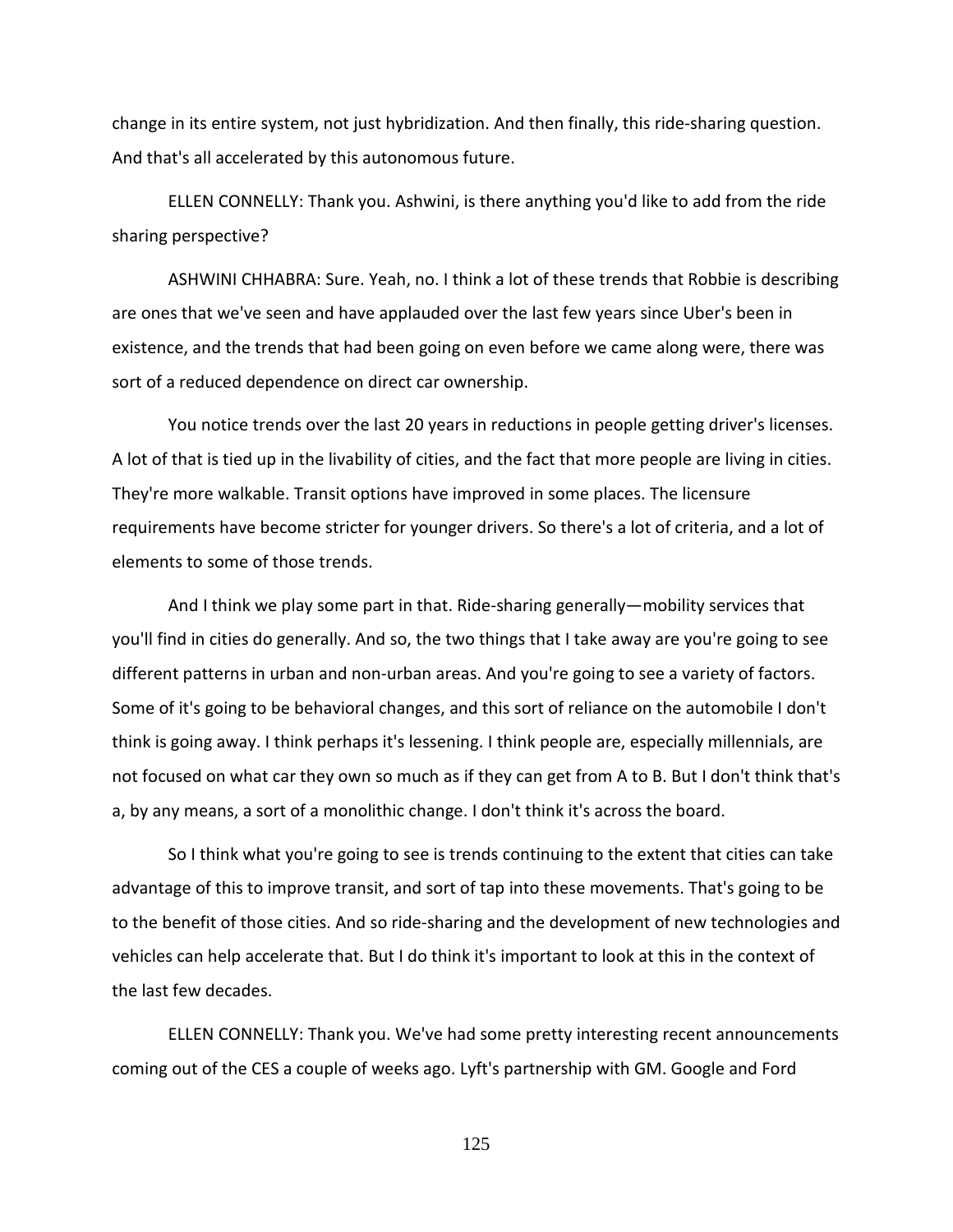announced a partnership. And I also read a report that Ford announced it was planning to triple the size of its driverless fleets.

I'd like to talk a little bit about and get some perspectives on the trajectory for the more widespread adoption of these technologies. How do you see the trajectory towards commercialization happening? What is the timeline that we're talking about? Bryant, maybe you could start us off there?

BRYANT WALKER SMITH: Sure. I'd be happy to. And I appreciate your questions, because it's essential to start a discussion of the legal and policy issues surrounding these technologies with a clear understanding of the technologies themselves. And I'm not going to do that. Sorry.

But what I will say—and I speak as both a lawyer and as an engineer—is that the assertion that the technology is "ready" is incorrect. It's been incorrect for several years. It will continue to be incorrect as it relates to the vision of the fully self-driving vehicle that is capable of going anywhere and doing anything a human can while that human is asleep in the back or asleep at home.

So the question that you posit is, even as a technical matter, before we get to the commercial matter, how do we move toward that vision? And there are two leading approaches, both of which represent incrementalism. The first is what I would call something everywhere. It's the traditional notion of a car that can automate the easy stuff, or can assist the driver with the expectation there is still a human driver reasonably well awake in order to intervene as necessary.

These are the kinds of systems that automakers have announced, that companies like Tesla, and Daimler, and Nissan offer on vehicles today, and that will get better and better in the intervening years. Now, this mushy middle of automation, where the human does some things, and the computer does other things, raises all sorts of difficult questions that are lumped into the category of human factors.

That's a nice way of saying that humans aren't perfect. Actually, we're kind of lazy and kind of stupid sometimes. So other companies, most prominently Google, but not limited to Google, have said, well, what if we could just jump over this whole human problem and go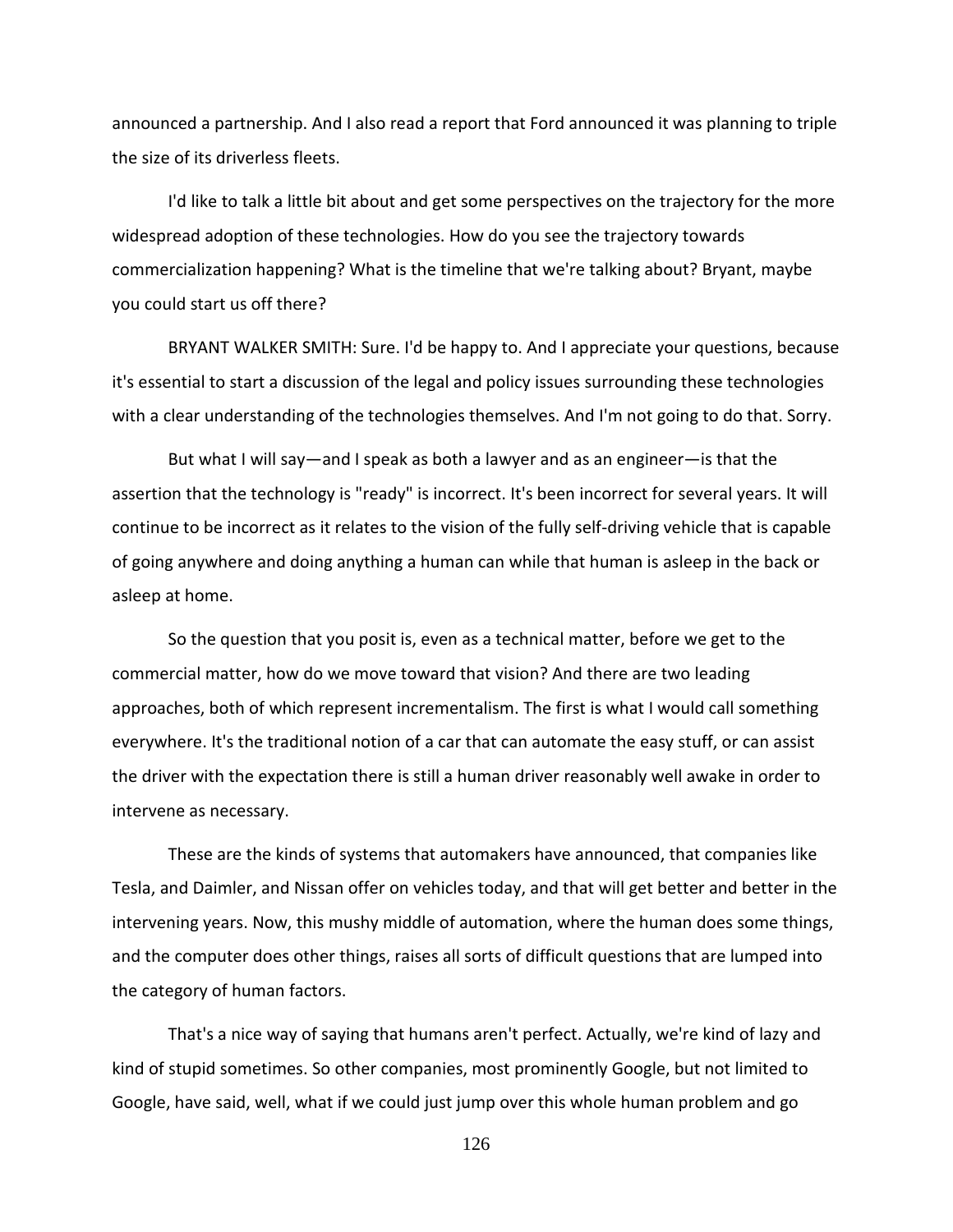straight to the truly driverless car? The kind of the vehicle that has no technically, if legally identifiable driver.

Now the challenge there is that the technologies have not yet reached the point where they can maneuver all the ridiculously complicated situations we have over the 3 trillion vehicle miles traveled every year in the United States. And that's before you add in the snow.

And so this is an everything somewhere approach. Yes, it's truly driverless, but the conditions are quite limited under which these systems initially operate. They might be slow. They might operate in very simplified environments. Perhaps some roads in some communities. And as the systems get better, they expand, and they expand.

Both of these approaches might eventually lead us to the vision of truly, fully driverless everywhere vehicles. But let's paint an intermediate vision that does touch on some of the marketing, commercial, and other implications of these technologies.

We're in DC now. Imagine that I were to invite you to my city of Columbia, South Carolina. Please, come on down. You might fly, or you might get into a vehicle, perhaps one that you still own, drive it in some sort of manual mode, perhaps with some safety system assistance, to a freeway, get on the freeway, lean on back, and let the vehicle drive you more or less uninterrupted down to Columbia, South Carolina.

That means you do not get on a plane. That means you do not stay at a hotel. Once you are in Colombia, you realize that you have forgotten your toothbrush. Well, what do you do? You have particular demands in toothbrushes. You might walk or bike down to the neighborhood store, in which case these technologies may keep you safer.

You may call up what would be the Uber of the future, and have a driverless vehicle pick you up and take you to the store. Perhaps you'll share that with other people, and it will be much cheaper as a result. You're frankly unlikely to take the bus as we traditionally understand that mode. A lot could change.

But those aren't the only options. You may call down to the store and have that toothbrush or other piece of equipment sent by a little robotic shuttle that travels along the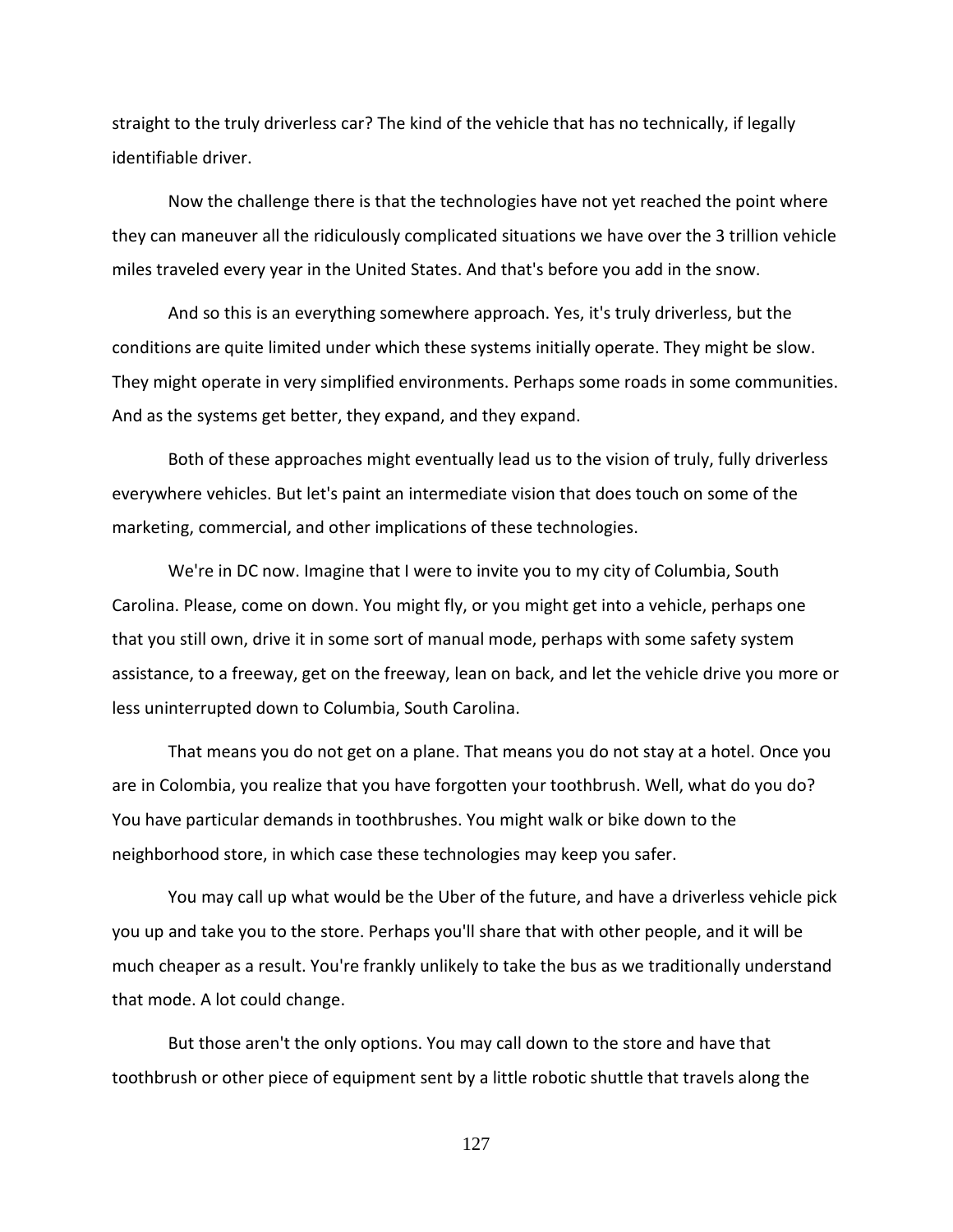sidewalk at low speeds. You may have that product delivered by aerial drone. Or you may simply ask the hotel to print it off on their 3D printer in the lobby.

All of these represent a much broader vision of the future. And it's important as we discuss these technologies that we not limit it to the particular notion of the car that we've had for 100 years.

ELLEN CONNELLY: Thank you. I know, Peter, you and I have had some conversations about this in the course of preparing for the workshop. I wondered if you had any comments about how you see the trajectory for commercialization, and more widespread adoption of some of these technologies? In a couple of minutes or less.

PETER WELCH: Well, I'd have to agree with Bryant. What we've seen for the last 100 years is incremental change, continuous improvement, whether it's safety, whether it's maneuverability, whether it's performance, whether it's utility. And certainly, fuel economy. And propulsion systems have changed. They will continue to change.

I think that it is absolutely correct. We will see this incremental incorporation of these new technologies, as we have seen for the last 10 or 15 years. The vehicles have already dramatically changed. And we will get to the point—you know, the holy grail is the level four autonomy.

Quite frankly, for most of the materials that I've read and seen in the various interfaces I've had, seem to indicate that the primary safety benefits really sort of interject themselves at level three, where there's very little distraction, there is the majority of the functionality of the vehicle is done robotically, for lack of a better description. But yet there is a driver there ready to take the helm.

And of course, there's a myriad of other research, which I'm sure we could get into liability issues and others that could shape and, in effect, act as hindrances to the introductions of some of these technologies as well.

ELLEN CONNELLY: Thank you. Do we have any other comments on this topic? Avery?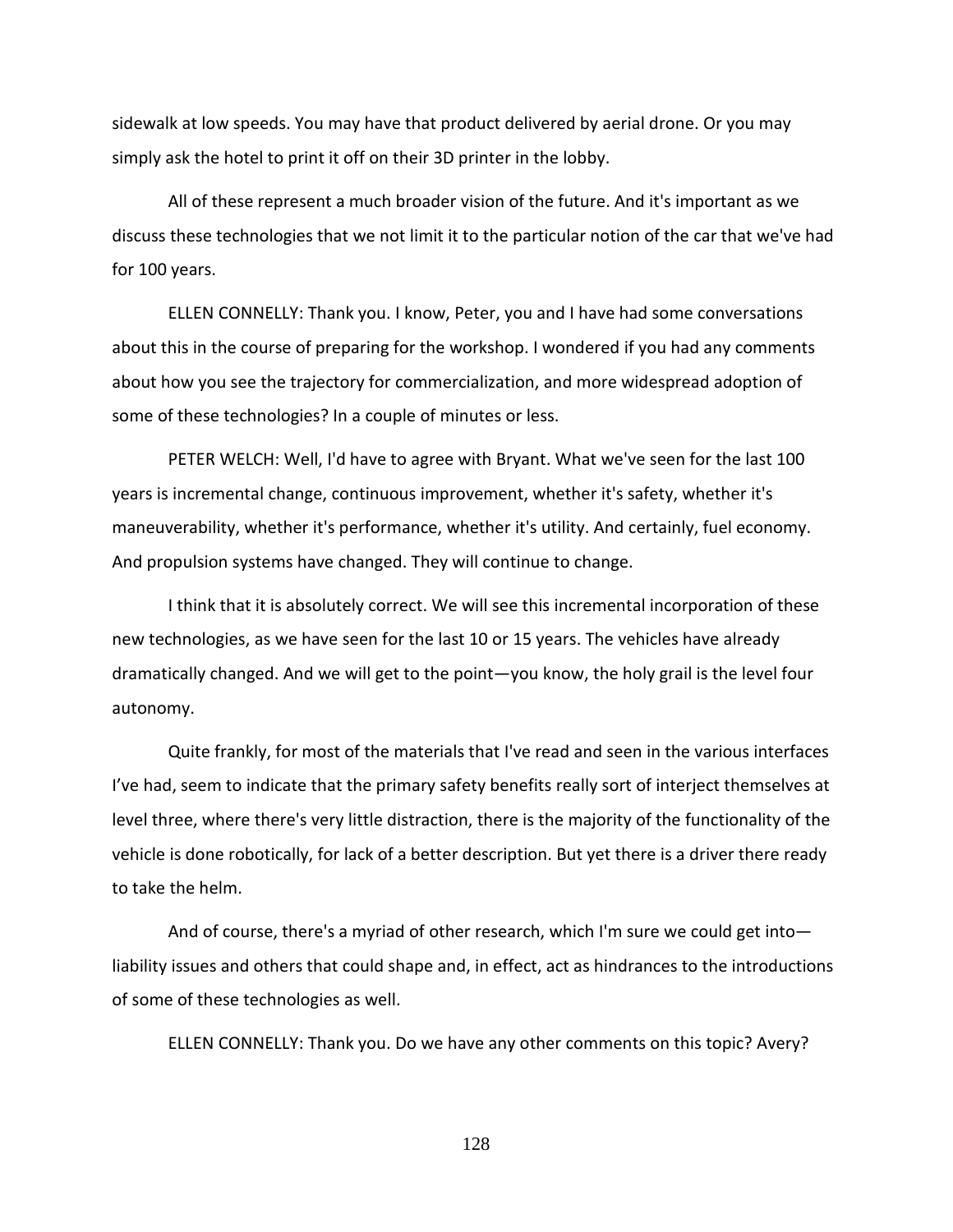AVERY ASH: Yeah. I think that there's been some really good points that Robbie and others have laid out here about the tremendous potential for the technology that we're discussing here, whether that's autonomous vehicles, whether that's connected vehicles, whether that's ride-sharing, car-sharing opportunities. They really offer both an experientially changed motoring experience and a mobility experience.

I think the real key, though, is in all this discussion should be following is, how do you realize those benefits? How does a motorist and a AAA member actively realize the benefits of these changes in technology? And what that really comes down to is ensuring that the right questions are being asked, and that consumer acceptance ultimately takes place. And that consumer acceptance really comes down to consumer education, ensuring the consumers are educated about how these technologies work, and how to effectively use them.

That there is trust the technologies will work correctly, that they have control over them, and that consumer protections are in place to make sure that whether it's increased data being generated by a vehicle, or liability with an autonomous vehicle, that all of these questions are addressed in the process. And I think all of those up and down this panel today and from those earlier have a role to play in both that education and that acceptance.

ELLEN CONNELLY: Robbie, did you have something to add?

ROBBIE DIAMOND: No, I just wanted to say that—I don't work for Google, and I'm not necessarily taking their position. I think it's interesting to note that Google, who has the real experience on the road—I mean, at the end the day, they're the ones who've driven the most autonomous miles, and they'll tell you how difficult it is.

But they originally started with the driver and the steering wheel, and came to the conclusion that they had to leapfrog that. That, in fact, it was a driver and the steering wheel that were the problem, and that it's a very difficult for a driver, for a human, to get, as you heard before, situational awareness when they're lazy. I think we were described as lazy. And well, I'm lazy, so.

And I think that that's very telling. And that gets to liability issues and everything else. And so the simplicity of that. And lately, you've heard Ford say the same thing. And that doesn't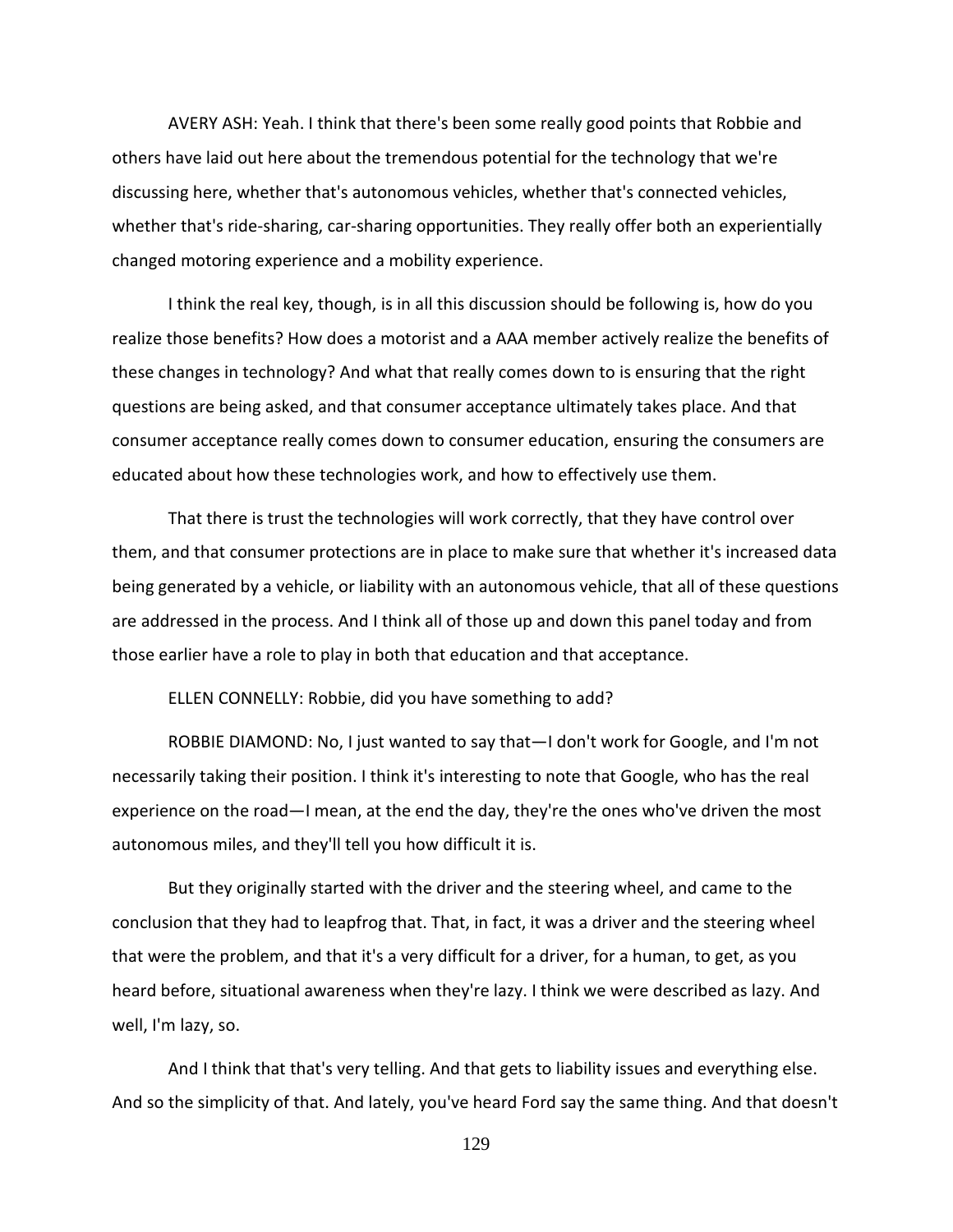mean there won't be incremental approaches. And yes, more safety features are going to be added to cars and more autonomy.

But I think ultimately, I think that that human, that situational awareness question, is so powerful—do we get there? The other thing about the power of full autonomy are all the people who will be able to take part in mobility that have never taken part. And that's from disabled people—50 million people in the United States are disabled. You have 2 million of those people never leave their homes. Over 500,000 of those people, it's because they have no access to mobility.

And so, I think there's a whole group of people—elderly people as our age population, and you have to take away the keys from your parents. We've all probably experienced that. And then, it is going to happen to us. So I think there are these trends that are going on that will help push this full autonomy future forward, as well as the technological revolution as things get cheaper and everything else.

ELLEN CONNELLY: Thank you. So we spent a lot of time earlier today talking about how people buy cars in this country. And I'd like to try to make some linkages between this panel and those discussions by talking a bit about how a move towards autonomous vehicles and more expansive use of ride-sharing technologies might affect the car buying and ownership experience in the United States.

There have been some predictions. For instance, the University of Michigan's Transportation Research Institute has suggested that in the U.S. alone, adoption of autonomous vehicle technology would lead to a 43% decline in vehicle ownership, going from 2.1 cars per household to 1.2.

Some others have suggested—actually, very recently, an executive from a company called Faraday Future, which is an electric car start-up company, that people might move away from ownership altogether, and instead rely on a subscription-based model.

So I'd like to get the panelists' views, maybe starting with Avery and then moving to Peter, on how more widespread adoption of these technologies would affect car buying and car ownership in the U.S.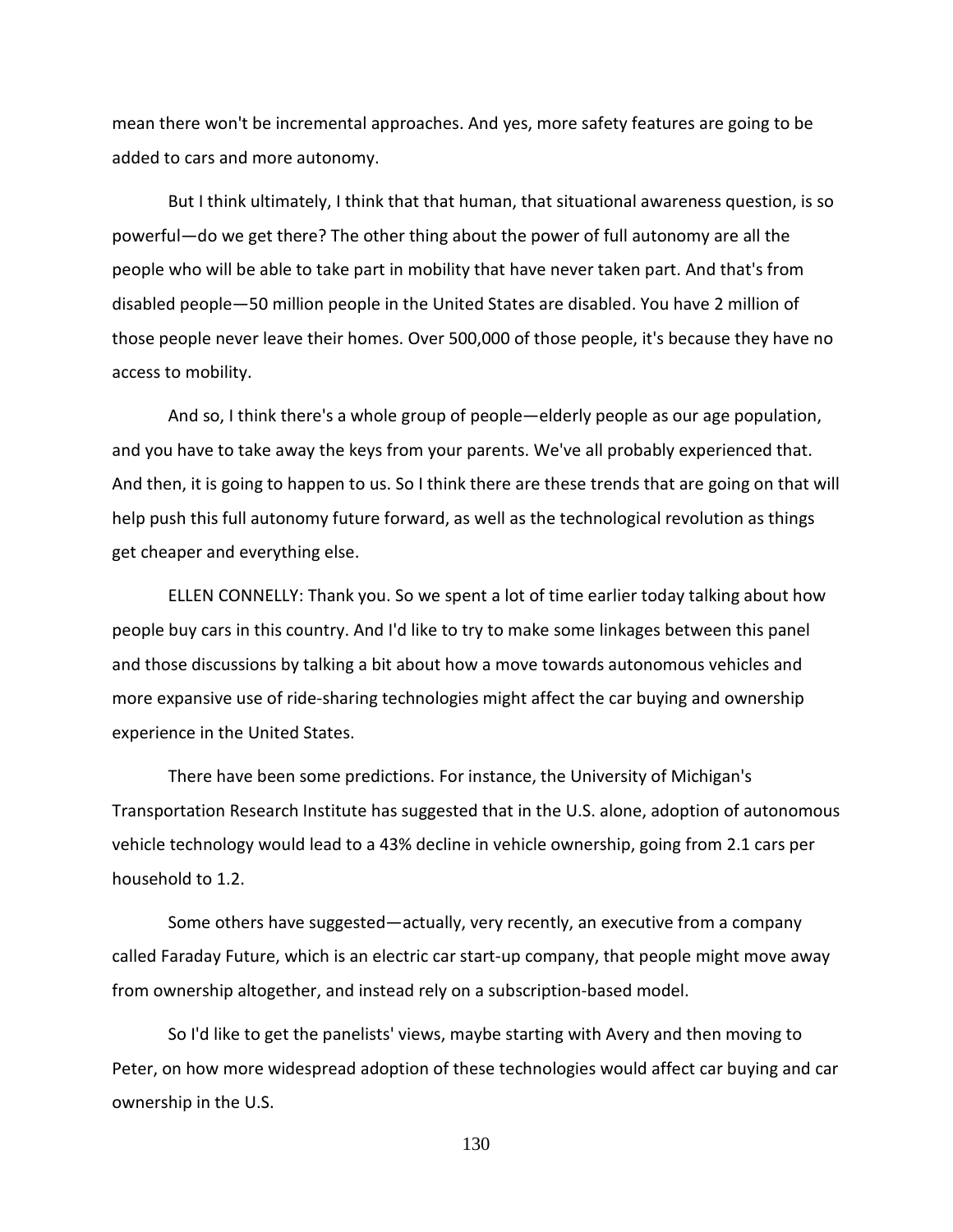AVERY ASH: Sure. I think that's a great question. I think that it might be first important to look at, we're already seeing a tremendous evolution in the technology that's being rolled out in new vehicles today. And what that really further underscores is the need for consumer education, more effective consumer education.

As there's more technology, this education process is going to take longer, and people frankly aren't going to want to sit in a half day seminar to figure out how to use their car. So how are you more effectively able to deliver the information necessary to make sure that people are using their vehicles, understand their vehicles, and are using them effectively?

A lot of these safety technologies are only effective if they're used correctly. But it's not just about new technologies. It's about now there's an increased spectrum of technologies as well. So if I have three vehicles in my driveway, and one of them was manufactured five years ago, one I'm purchasing today, one I purchase five years from now, they are going to have radically different technologies included in them.

When I get into a vehicle in the morning, and I get into an incident where I am forced to confer quickly, do I know whether or not I have active or passive lane assist in this car? How do you as a driver understand the vehicle that you're driving, understand the benefits of the car, but also understand the limitations as well.

And I think that sort of consumer education is really incumbent on all parties in this process, and it's really going to take a rethinking of some of the processes that is currently goes through. And I'm sure that we can certainly—you look through the dealer process today, at the education that takes place at the dealership, and it's a tremendous process. They do a very good job. There's great training.

But a lot of that challenge will be incumbent on thinking up new and innovative ways to effectively address these changes. We're seeing some interesting new ways of tackling that. We've heard from our clubs in the Northeast that some dealerships are actually leveraging high school students, very tech savvy high school students, to come and explain these new systems to new vehicle buyers.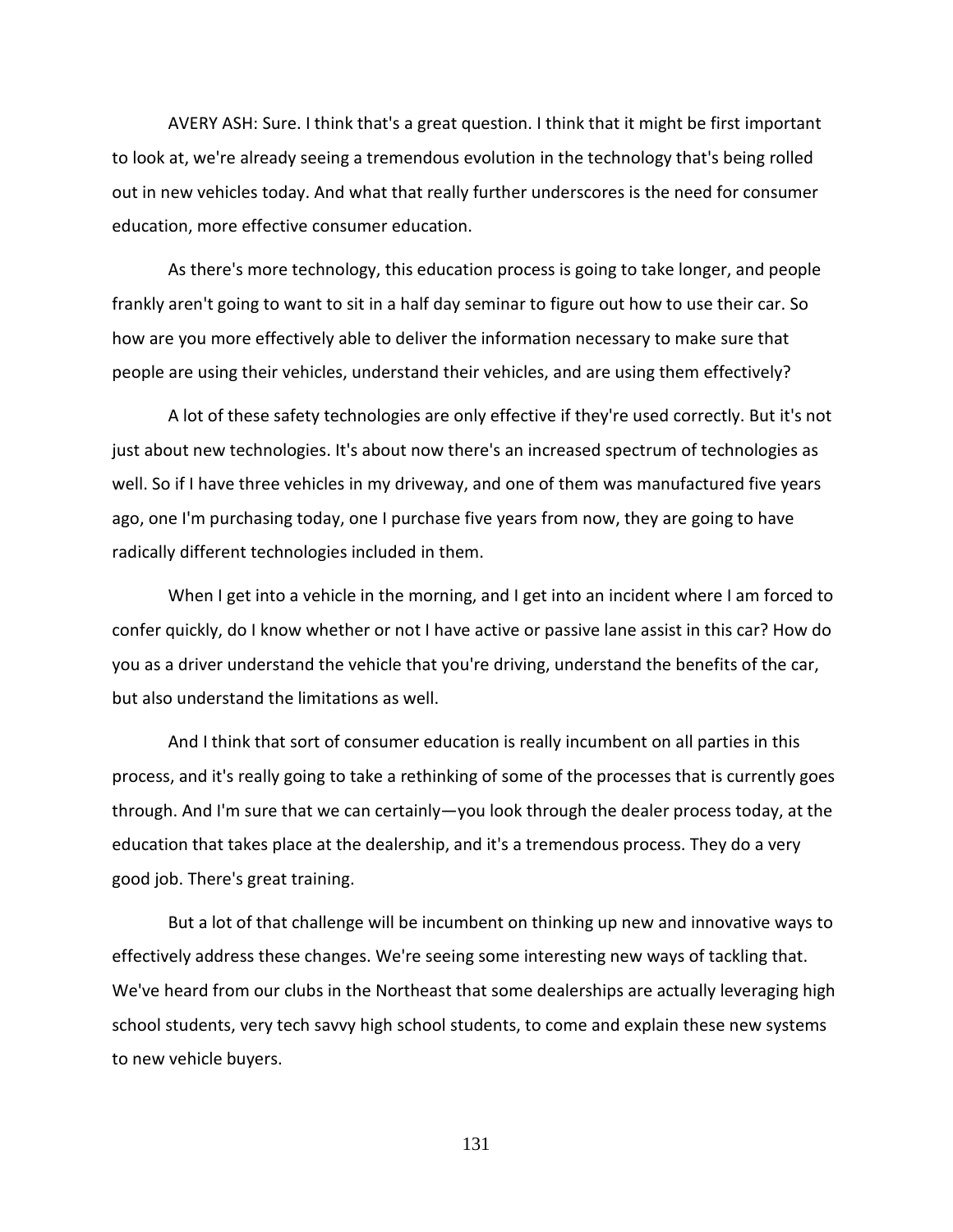We're certainly not saying that's maybe the approach moving forward, but that's sort of the out of the box thinking to allow people to understand the technology that comes with the car that they buy is going to be paramount to ensuring the trust and success of these technologies.

ELLEN CONNELLY: Thank you. Peter?

PETER WELCH: Well, the question of acceptability and the marketability of these vehicles, I think we'll probably all agree on the panel that autonomy is coming. The question is whether it's full autonomy, and what the timeline is. And technology will take control of that.

From a marketing perspective, I think it's actually a pretty big leap to go from autonomy to all of a sudden people are going to abandon personal ownership of vehicles. Right now, our fleet market, the way we look at markets, dealers are merchants. They stock, sell, and service what consumers want. They can't afford to inventory vehicles that there's no demand for.

Consumers are very smart when they make those decisions. I've heard earlier the average price of a car is rapidly approaching \$34,000. They take a lot of time and energy and research to make that purchase decision, which they're going to making payments on typically for a couple years.

So they're really smart when they do that. So right now, the fleet side of our business is about 27%. And of course, we sell cars to the rental car companies, and the van pool companies, and taxi companies, and everybody else.

So roughly 70%, 73% today are vehicles that we sell to personal owners. There is a little variance there. We're selling cars to all of the Uber drivers over here, and those probably don't count his fleet sales in the traditional sense. So we will have to start looking at these differently.

But we have a very rich sense of freedom of independence and mobility in this country, much of which goes around the automobile. And I guess if I had to bet money, and I have talked to our business partners, the auto manufacturers, is that the predominant trend is still going to be, even if these vehicles are 100% autonomous, that individuals are going to want to own them and use them, which is an interesting intersection between the ride-share community.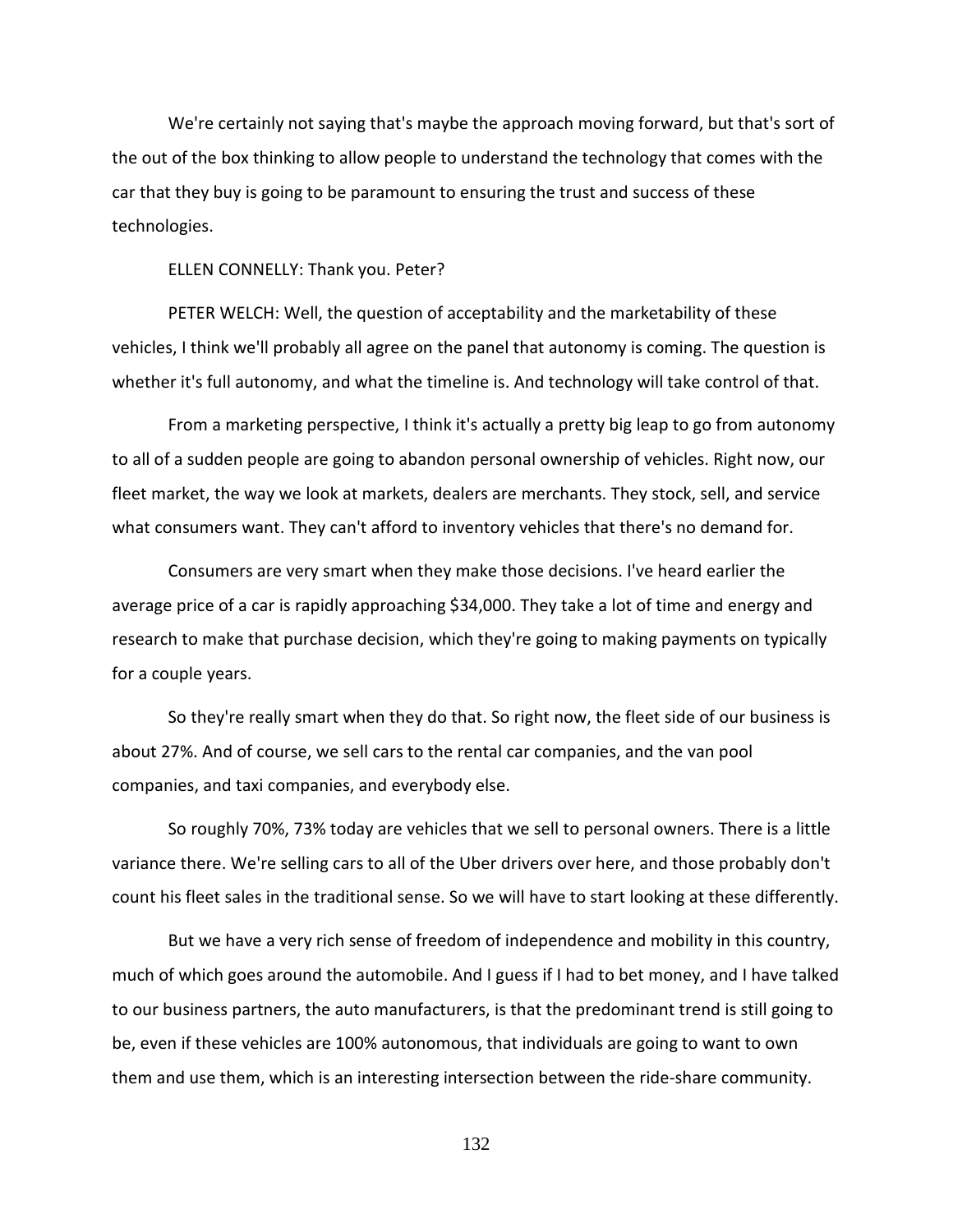So I see most of the ride-share activity going in that 70%. Now might that shift from 70% to 35% and whatnot? For instance, the American Truck Dealers Association, which is a sub-unit of the National Auto Dealers Association, about 98% of their customers are fleet customers. And in fact, that will probably be the most efficient use of automation, will probably occur in the heavy duty commercial truck segment.

These are your trip down to South Carolina. These are organized, regular routes, where you have issues with how many hours drivers can drive, et cetera, et cetera. So it will be a very dynamic situation, but it will evolve, and I think the tools are already in place.

And I agree with the panelists, the other panelists, on consumer acceptability on this. And some of it will be generational. A lot of it will, quite frankly, depend on the reliability of it, and quite frankly, affordability of these machines. Is it going to be too expensive for private ownership of an autonomous vehicle? Or are we going to see Google or Apple be the Henry Ford, so to speak, of the autonomous vehicle industry by producing very cost-effective vehicles that are, in fact, going to empower a larger segment of the population. We might actually see vehicle sales go up if we can get all of the disabled people, blind people, elderly people, et cetera, into the marketplace.

## ELLEN CONNELLY: Thank you. Fiona?

FIONA SCOTT MORTON: Yeah. I just wanted to expand on that last point. I think if you consider an autonomous vehicle as a higher quality vehicle, it can be driven by you, but it can be driven without you, and so you can expand the market to teenagers and disabled people, and whoever, that suggests that you would sell more cars.

If, on the other hand, these objects are expensive and the technology evolves so that we can share cars more easily, then we need fewer cars. So I think it's not clear how many more cars you would sell at the end of the day. What's definitely clear is that more miles will be driven by these things, and that we can spend today—we will spend today—talking about cars. But there's certainly other issues I think that we need to be considering, such as zoning.

I'm going to be very happy to live a three hour drive from my job in the city if I get in the car in my PJs and sleep for two of those hours, and then open up the portable restroom, or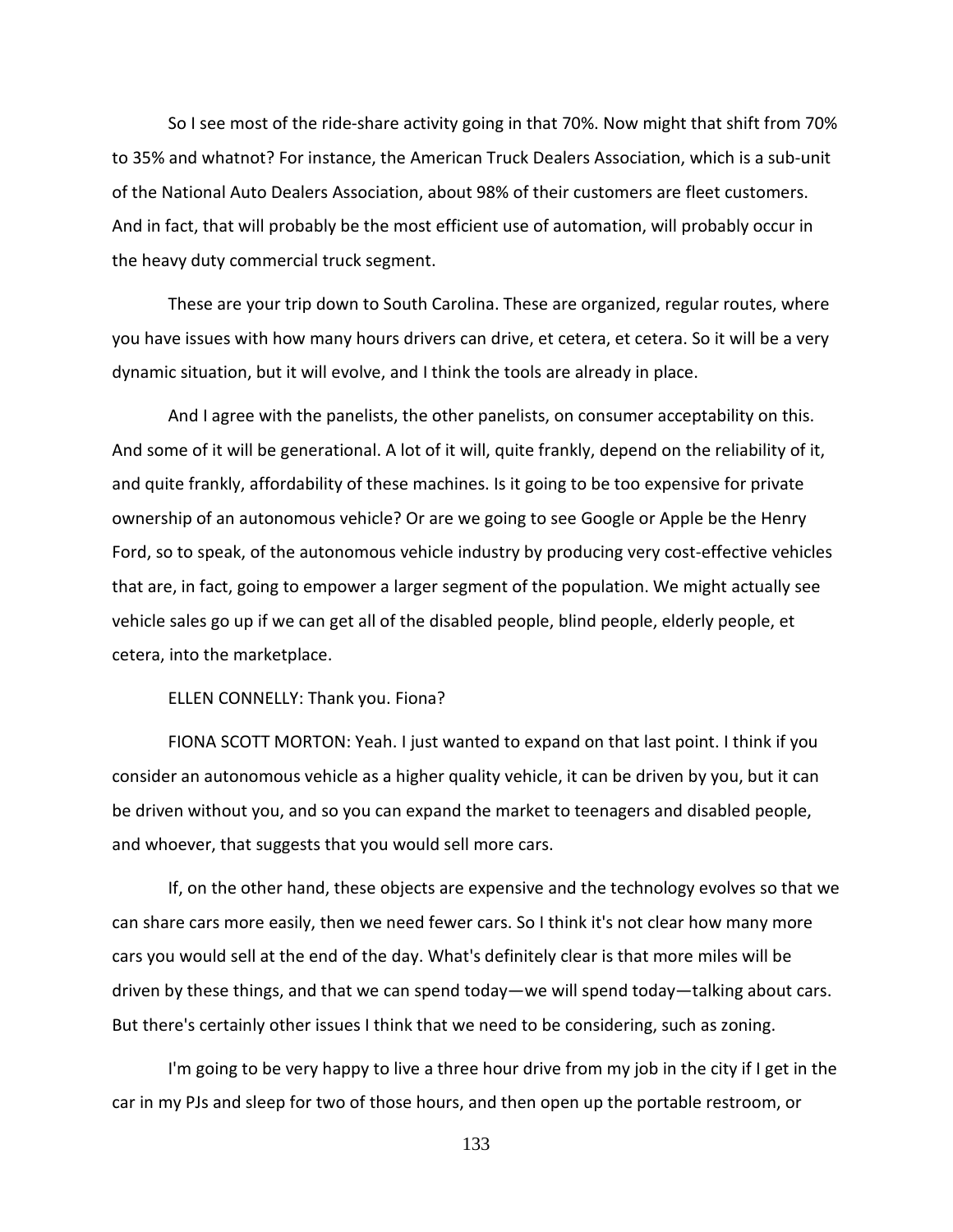whatever. So then, we'll have exurbs and cutting down forests, and so on, which might be counterproductive to the electric vehicle. It's all very complicated.

ELLEN CONNELLY: Bryant?

BRYANT WALKER SMITH: Just two notes on this discussion. The first is that we often talk about new technologies as the domain of the wealthy. In some ways, we may see poverty as a driver of automation, to the extent that a network organizer can identify pockets of demand that are ill-served and by combining trips can compete favorably with traditional suburban bus service, both in time, money, and perhaps even in environmental performance.

The second is when we're talking about the impact on vehicle sales and other models, it's important not to confuse vehicle miles traveled with vehicles sold or vehicles owned. It is entirely possible that fewer people will own vehicles, but each vehicle that is sold may be driven more miles each year as it enters service into a fleet, or into the automated version of Uber or other models, such that those vehicles are actually renewed and replaced much quicker than the average vehicle in the United States, which is about 11 years old.

So we may see a very long tail, particularly of individually-owned vehicles, even as we see much more dramatic changes in the vehicles that we actually use and the vehicle miles that we actually travel.

## ELLEN CONNELLY: Thank you. Ashwini?

ASHWINI CHHABRA: Bryant and I were talking before the panel began, and we were sort of discussing this question of what actually happens to vehicle miles traveled? Do you see people driving around a lot more, living in the exurbs, or sending a car to pick up a toothbrush? Or do you see people sharing these cars more because once you no longer conceive of it as an asset that you own and only you would use, but you view it as a means for getting to from A to B, then sharing that backseat with someone becomes more palatable?

And really, I don't know that there's one clear answer there. I think you're going to see some of both. Some of the data that we've got from operating Uber Pool, which is our carpooling product in the dozen or so markets that we've launched in now—so we launched in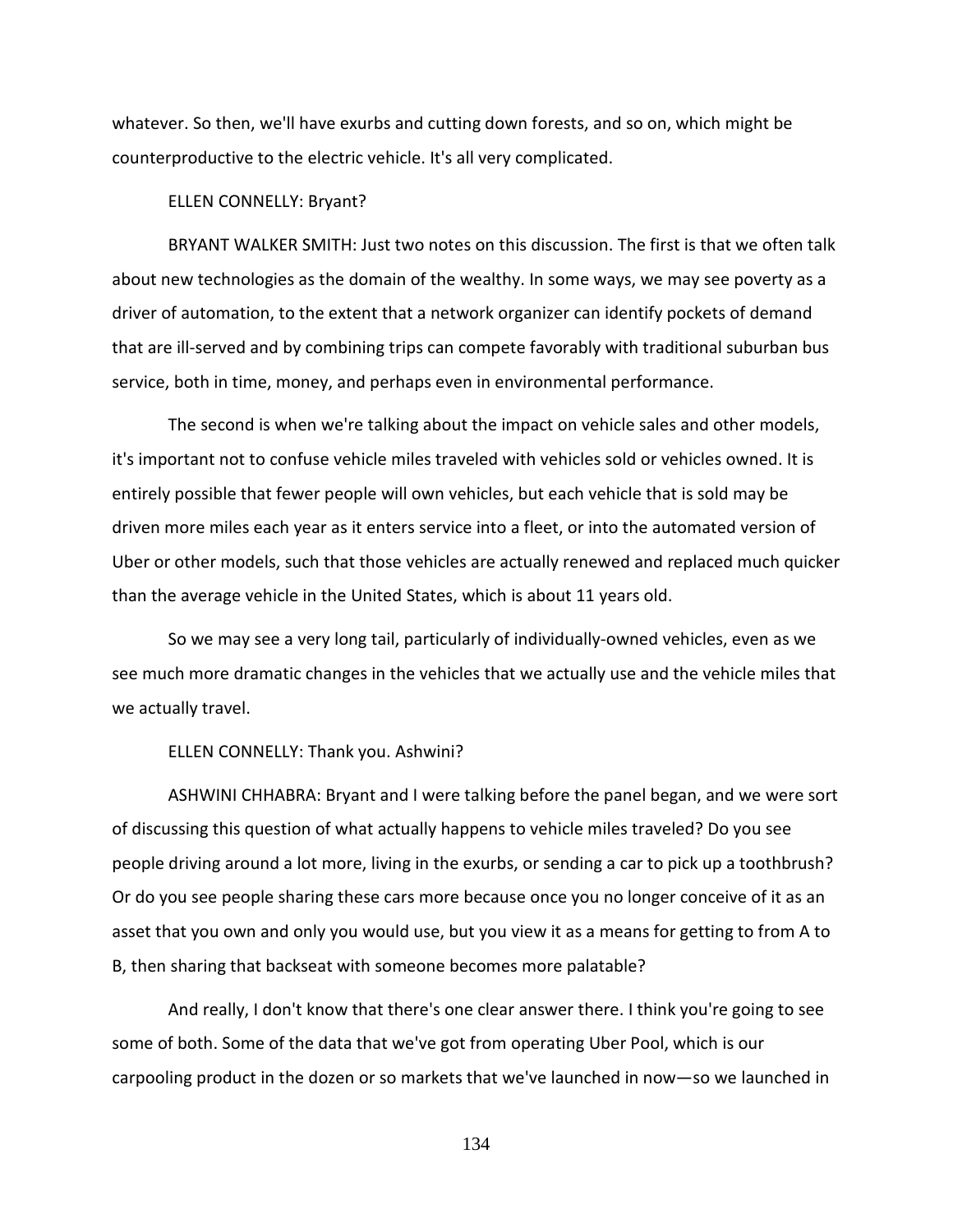San Francisco in September 2014. So that was our first market. And currently, half of our trips there are Uber Pool trips.

That's in line with what our projections were, and obviously, it sort of trended up over time, and part of that is driven by there's a cost savings. It's a lot cheaper to get around if you'll share that ride, so long as that ride doesn't really inconvenience you, you don't have to go more than 10% out of your way to pick up another passenger.

So L.A., which is car central, a third of our trips there are Pool trips. So I think you will see this, again, in cities. You will see it in some instances. And other people will choose, it's my car. I have a friend—I live in New York. I have a friend, and I'm bewildered by the fact that he has a car, until he points out that he has three kids, and he's got his three car seats, and there's no Uber product that's going to be able to address that.

And so there's always going to be different fact patterns. Which I think you'll see a little bit of both. But what's interesting, what's curious for me, is what does that mean for vehicle miles traveled? If it is disabled passengers? If it is people sending their kids to school? If it is the elderly? And we are quickly reaching the point where the Baby Boomer generation is going to be aging out of comfortably driving themselves in many instances—then those are new vehicle miles traveled.

I would argue those are virtuous vehicle miles traveled, and it's not—and it's sort of important for us to think about, what does the profile of those trips look like? And to the extent that that's something we're concerned about, what are the policies we can put in place to address that?

ELLEN CONNELLY: Robbie?

ROBBIE DIAMOND: I agree with basically everything that's been said. I continue to come back to say a few facts. But one previous point that I made, which is the consumer proposition, and the money that is both to be made by businesses, but then also to consumers themselves, both to save money and to offer a value proposition.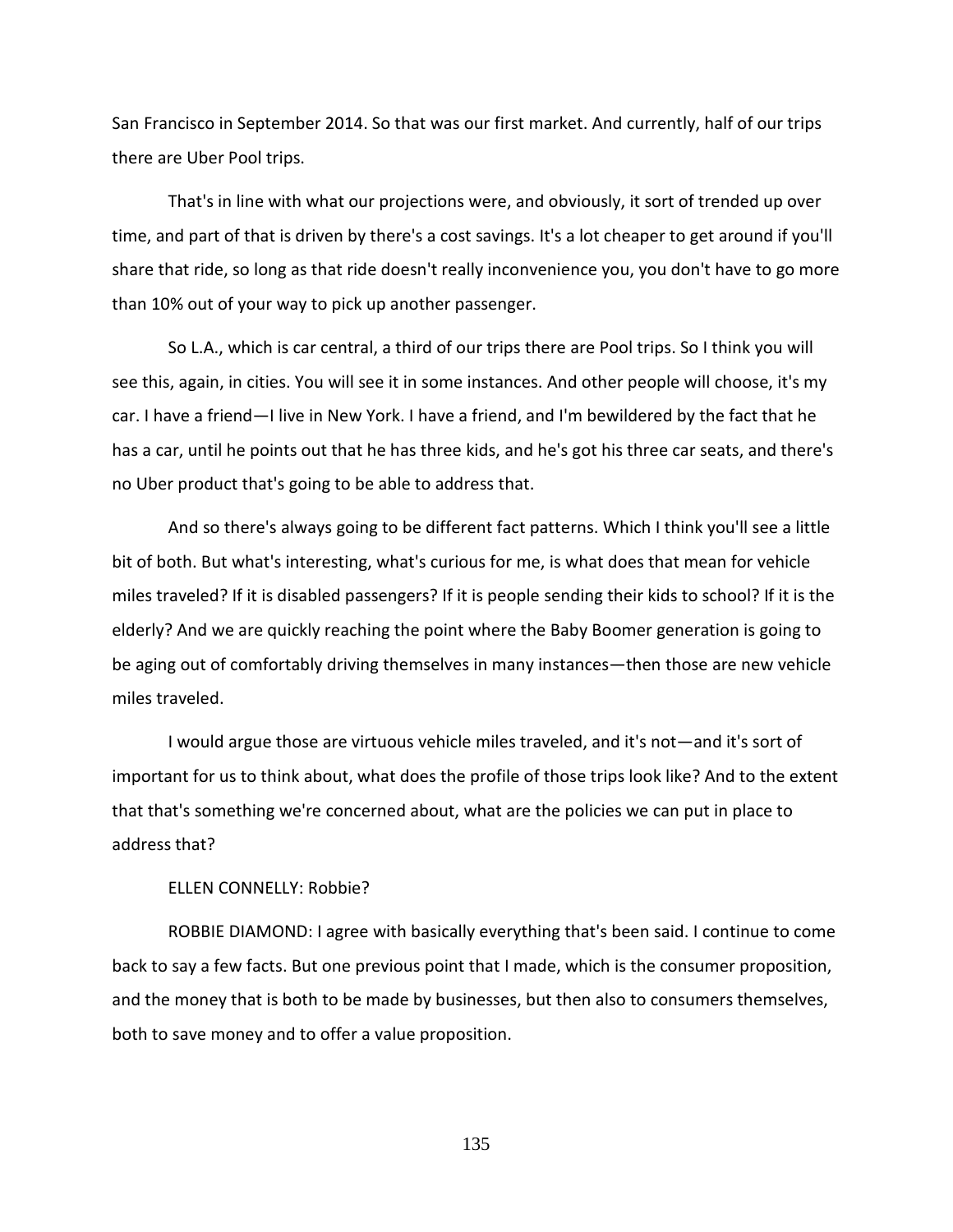And what's really exciting about this trend potentially is that it's going to be driven by consumers. And in fact, it might be just for government to get out the way, certainly initially. And I think that Secretary Fox's announcement last week, in comparison and in contrast, to what the California DMV did—or if you don't know, the California DMV said that you can't have an autonomous vehicle unless you have a licensed driver in the vehicle, which then negates the whole concept of potentially offering this to elderly, and to disabled, and everything else. Whereas I would interpret Secretary Fox as sort of like, wait, let's watch this a little bit. And you see that in the British government and other governments. And I think that that's a really interesting, because this could be pulled instead of pushed. Our government pushes fuel economy, and our government pushes electrification. And we push all these things. But this could be a pull.

So two facts I just say is our cars sit 95% to 96% of the time. It's just second biggest asset we all buy, and yet it sits in the most valuable parking spots in the world, real estate in the world. And I think that is really telling, and if we can open up that economic value, which in many cases, is somewhat what Uber has done for these drivers who have these cars, and then allowing them to use it more frequently to make money, I think that's really telling.

It costs about \$1.60 to operate a current car per mile. We take insurance, and maintenance, and everything else. And some people say electric miles in a shared environment to be \$0.15, to \$0.20 to \$0.25. And I then give you one other statistic, which is public transportation.

So in a city like Washington, which is dense, or New York, the authorities or the government subsidizes about \$1 per trip above the fair that you pay. And in a city like Richmond, which is less dense, it's about \$7 per trip. And when you look at disabled public transit, it's about \$35 per trip.

So here you have, if this is really \$0.25, an electric vehicle that doesn't have the maintenance, doesn't have the fuel requirements, because electricity is so cheap, you now could have the government actually providing free miles to people and still making money at the end.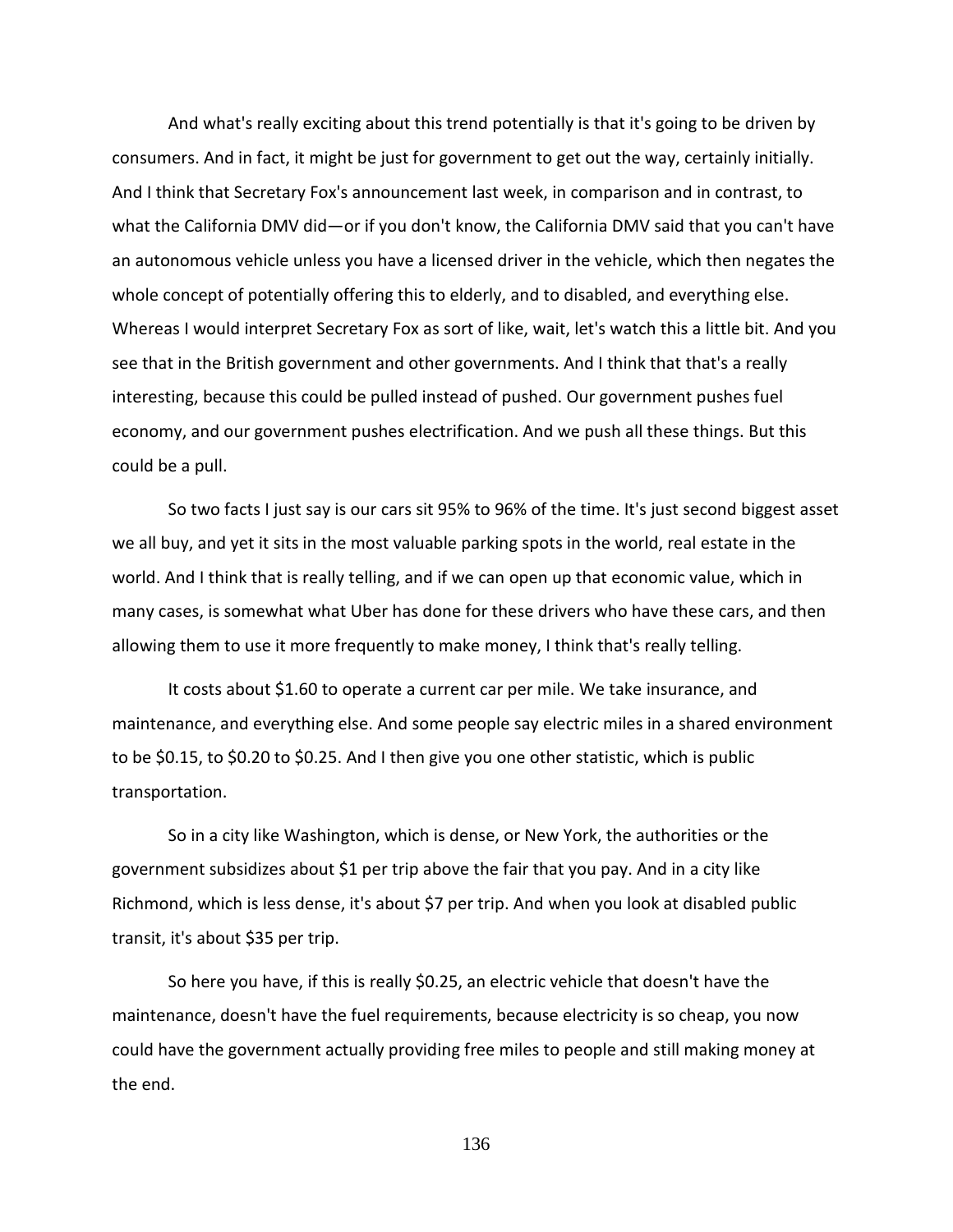So I really think that the economics here are just so vastly different than anything we've ever thought. Just as we talked about different vehicles, and not even think of them necessarily as cars, and that's just really interesting here.

ELLEN CONNELLY: Thank you. Oh, sorry. Peter?

PETER WELCH: Just a quick comment to that. I spent most of my professional career, in fact, in California. And I rarely thought that I'd be here defending the California DMV. But there were 2,900 disengagements over a 14 month period, and I actually think that the California DMV has been acting responsibly.

And I also know that they will be very quick to change the regulations when the technology catches up. And their number one job is to protect their citizenry for safety with respect to it. Other observation I'll make. I do read widely about the fact that most vehicles to sit idle for 80% or 90% of their useful life.

But the challenge before us is, in fact, that it's a highly bimodal distribution. So 80% of the time that they are an operation is typically between 6:00 and 9:00 AM in the morning, and 4:00 and 7:00, when the demand is there. With respect to the cost, we will have to gage that, as I mentioned before, particularly consumer acceptability with respect to these products.

We've never had more transportation options now. I will observe, though, that yes, I think everybody in this room uses Uber, including myself. But it's probably about \$2 a mile, and I'm willing to pay for it for the convenience. It's a great model. But the cost going down with ride-sharing, and the effects of that may have, quite frankly, on mass transportation transit systems and others is another policy issue that I think we have to examine very carefully.

ELLEN CONNELLY: Any other comments on this? I'd like to think for a moment about a world where autonomous vehicles have been adopted by consumers, and consumers really love them, and have really adopted ride-sharing as well, and think for a minute about how that would affect the regulatory system that currently governs auto distribution, some of the topics that we've discussed earlier today.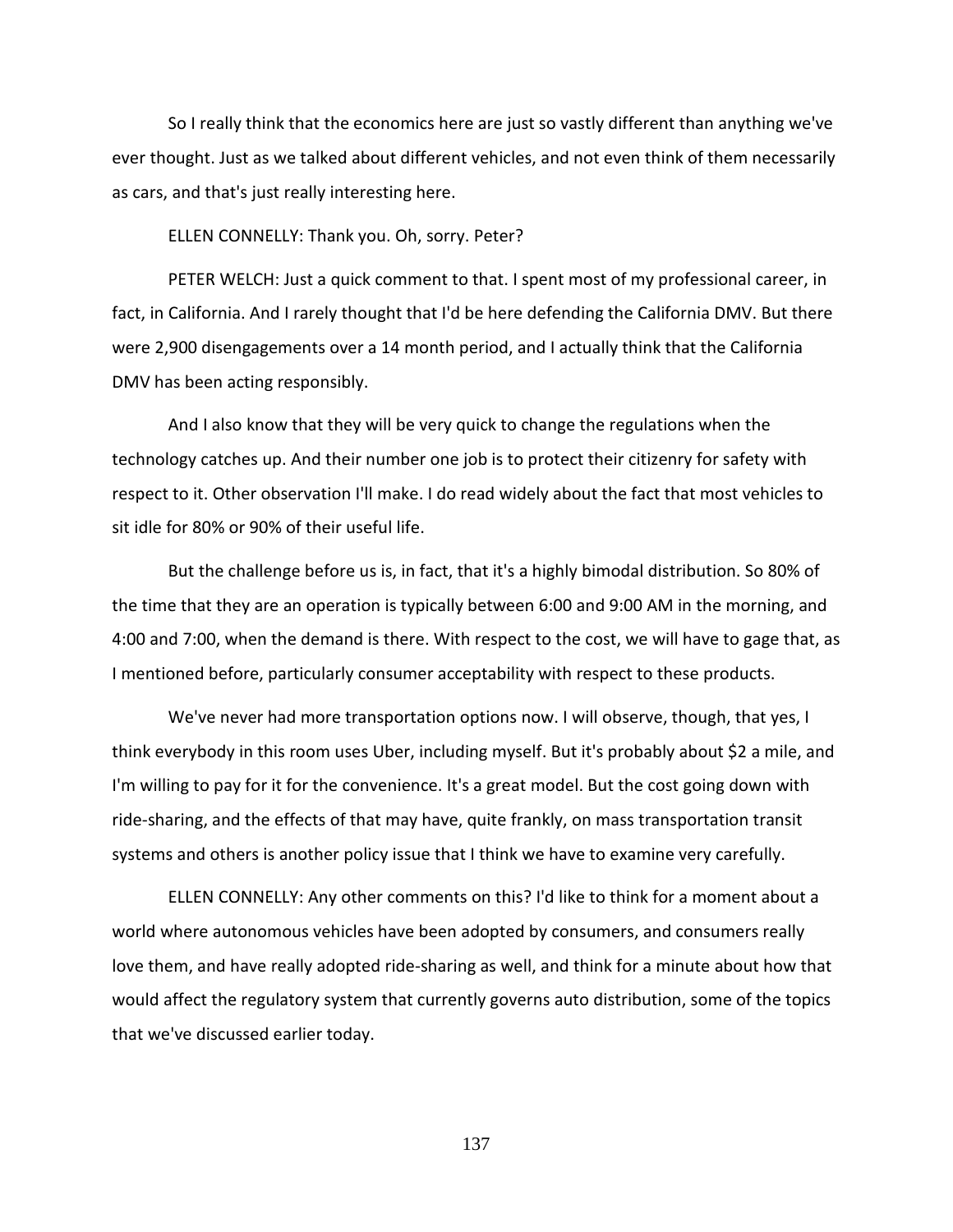Some of the things that I've been thinking about, just to sort of start us off—Peter, you I think mentioned this earlier, is this concept of fleet sales. Well, suppose that, as a result of the more widespread adoption of ride share and autonomous vehicle technology, auto sales move less to individual consumers and more to large, sophisticated corporate or government fleet purchasers? If one of the rationales for the current distribution system, which as I think we heard earlier today many times, is the need to sort of protect consumers and provide service to the individual consumer, who may not be fully sophisticated about their automobile, would this type of shift really undermine or change that rationale?

Another thing I've been thinking about is, suppose that we have a number of new entrants that consumers really love. I'm thinking of things like people are really loyal to their Apple products. Suppose there are new entrants of that caliber who do not want to use the franchise system? What type of pressure might that put on the direct distribution laws that are currently in effect?

Similarly, and I think we've heard about this in the warranty panel, there's more and more ability to deliver over-the-air repairs. Once consumers start to realize that this is possible, and is much more convenient potentially than having to go to dealers, will that put pressure on the dealer system and some of the regulations that are governing it?

I'd like to start off with Fiona, and then maybe move to Peter and some of the others.

FIONA SCOTT MORTON: Sure. So I'll just repeat, Ellen, your suggestions and a couple of others. I would say this morning what we discussed is that the laws surrounding auto distribution in the United States are largely frozen and prohibit innovation. We talked this morning about the population moving from the cities to the suburbs between say, the 40s and the 80s, and how the US manufacturers were put at a disadvantage compared to imports who could make a distribution network that matched the new population. And higher costs were thereby borne by manufacturers who had the old network.

So that's one shift. Bigger shifts have now happened in the way that we buy everything, primarily due to the internet. And the inability of auto retailing to change, I think, is becoming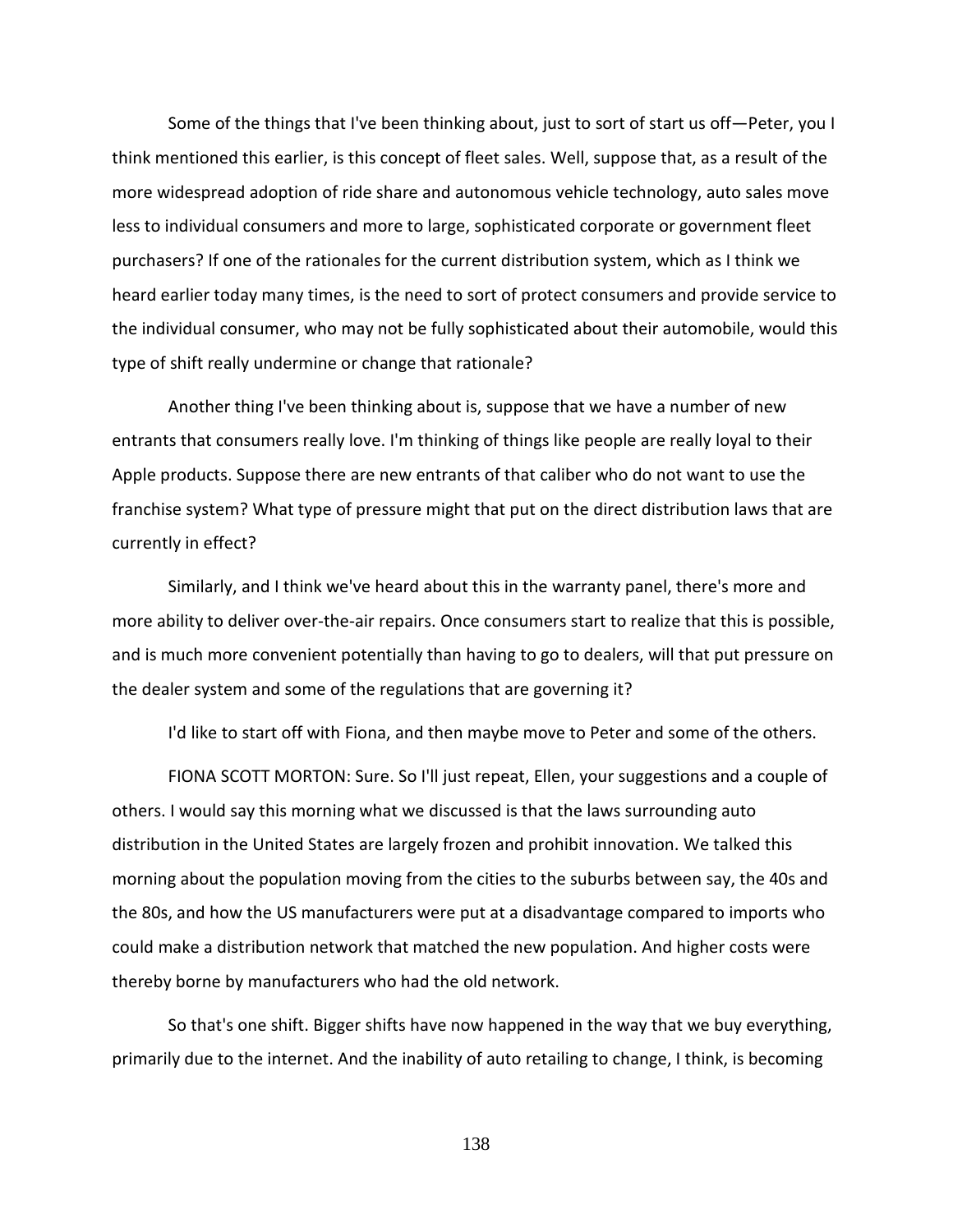more and more obvious to an ordinary consumer. I think the additional cost built into the U.S. labels in 1980 was not obvious.

But I think if you buy something on Amazon, it's sort of obvious that you can't get a car that way. And I wanted to make a parallel. Let's imagine the state legislature said we are very concerned about the local family-owned video store. It's important to local communities to have a video store. And to help these communities, we're going to pass a law outlawing Internet Movie downloads and requiring consumers to visit a video shop and rent a video if they want to watch a movie.

OK. So we could have had our state legislature do that 10 years ago, and we could all be driving to the video store to pick out a tape and bring it home and watch a movie. Instead, we have streaming videos from Netflix and a whole range of other sources over the internet.

So I think this is the kind of parallel that we're facing now, and that the consumer is going to be less willing to go along with franchised auto dealers capturing their state legislature and prohibiting innovation, because they can see the value of that innovation more clearly.

So what would those innovations be? Remote updates of software are an obvious one that Ellen pointed out. This is very handy for the consumer. Saves them lots of time and schedule hassle. And it omits the need for a physical presence in their local area. Efficient manufacturing, just in time manufacturing. So this is the Dell model as it used to be called. I produced to demand and not to inventory. I make cars that people want. In fact, I make cars that people have already paid a deposit on. So I don't even incur the cost for the parts until I have cash in hand. That saves carrying costs for both the manufacturer for parts and the dealer for inventory. Moreover, you're never marking down a car, because every car is already bought. So that, the estimates on the savings of that changing a system from producing to inventory to producing to demand are quite large. So then, you don't need a local dealer to hold inventory for you.

You do need to test drive, look at the features of the car, physically touch the car perhaps. There are many interesting ways to organize that. It's not clear that the franchise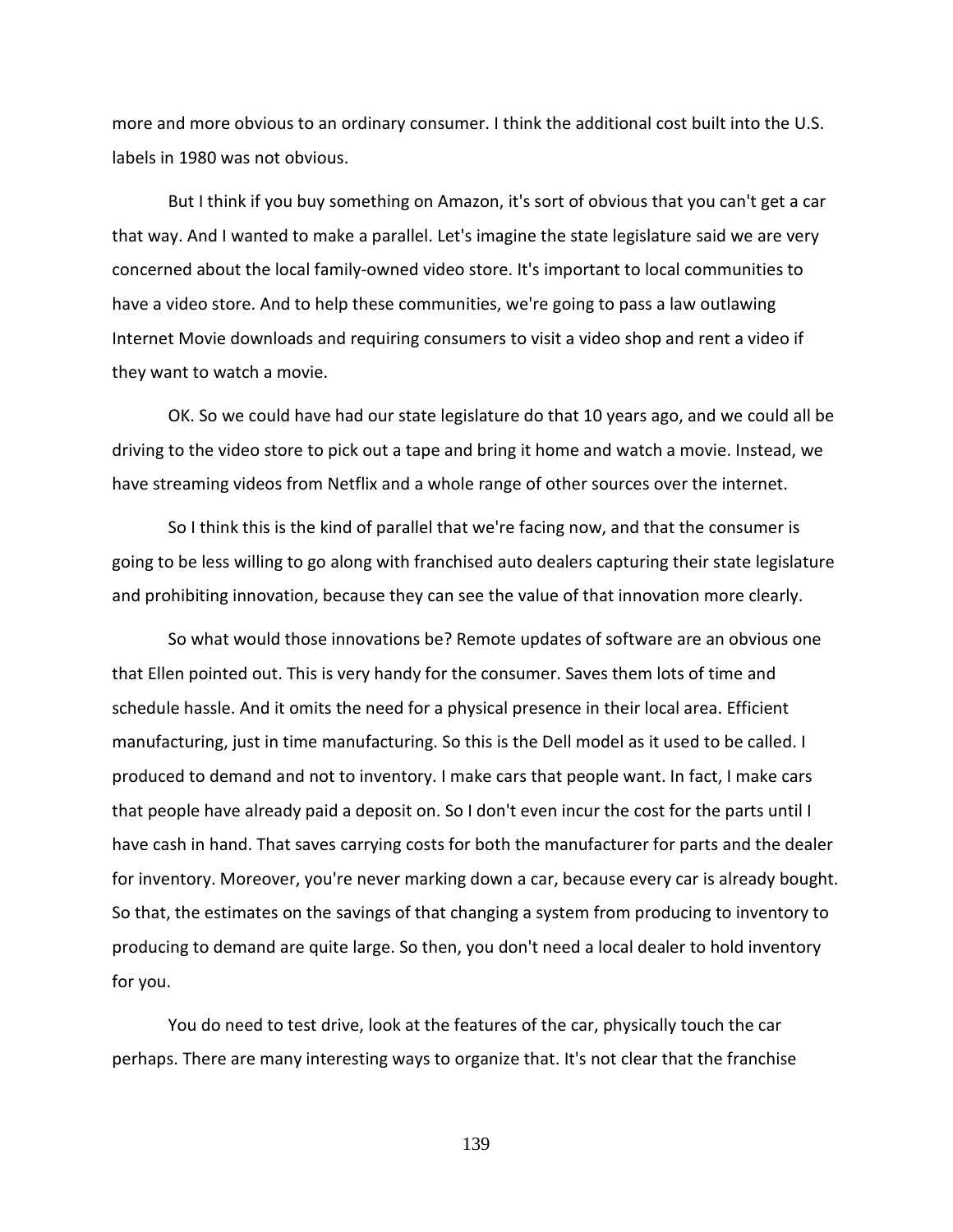model would be the one. It might be a company-owned store. It might be something else. I don't know. But we could experiment there.

Shared cars would be likely owned by a corporation. Such a corporation would buy in bulk, and would not be confined to probably a single city, but would want to deal directly with the manufacturer, and perhaps customize that car. We see today Uber has individually owned cars, but you can also easily see how Uber might service a very efficient group purchasing mechanism, and would have also specifications and quality issues that they would care about in the cars that their people are buying.

Again, the local dealer would have less of value-added in that world. Self-driving cars. OK. Self-driving cars will be a business with significant economies of scale, due to the way software works. Software has a large fixed cost to create and zero marginal cost to deploy. So if I have very good software for my autonomous cars, that's going to cause me to want to have scale in order to deploy that software in lots of cars.

That firm is likely to want to choose the car that it puts its software in, and perhaps work with the manufacturer to customize the car in particular ways. For example, how are we setting up the driver's seat? Is there a driver's seat? Where are the sensors on this car? How do they deliver information? What's the power of the computer built into the car?

Are we going to have bunk beds that fold down from the floor, fold down from the roof, like in a train? Lyft and GM would be an example of this kind of partnership. So here again, it doesn't seem like the local dealer is going to play an important role. In that environment, the demand and the choice and the pricing and so on would be negotiated between two large parties, a buyer and a manufacturer.

And then we have some remaining activities. And as David Sappington and Dennis Carlton have said, the market is good at figuring out how to organize a firm when consumers are choosing among different options, and firms have the flexibility and ability to change the way they organize themselves to meet those needs. So that was my shortlist.

ELLEN CONNELLY: Thank you, Peter?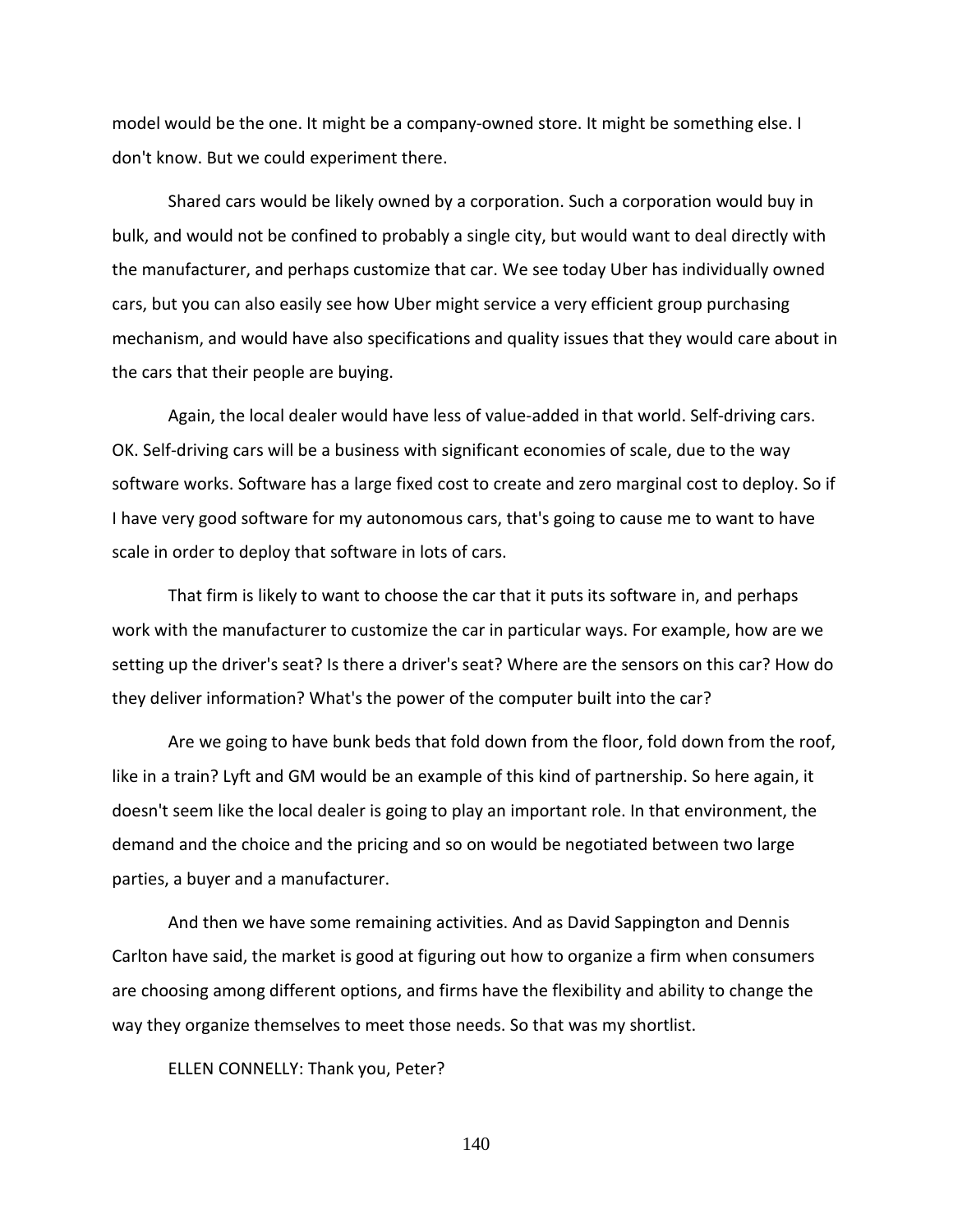PETER WELCH: Hey, Fiona, you found a clever way to make an opening statement. To answer your question, to tie this up with some of the earlier panels, quite frankly, I think most Americans and maybe people in this room take for granted what an incredible private and personal transportation system we have here in the United States, which makes us very different than many other people, and many people in other parts of the world envy us.

Last year, our dealer members sold 32 million cars. If you include new cars and used cars, we performed 285 million repair orders, 59 million of which were warranty or safety repairs. We take it for granted that within about a half an hour drive of any direction here, you can find just about any make and model that's produced by the 32 manufacturers that our dealers represent, and the nine heavy duty truck manufacturers that they represent.

You can find them in probably different trim lines, colors. You can find a factory trained technician to fix those vehicles. And you can find a ready supply of inventory of parts and vehicles. It's an amazing system, and it's all private enterprise, private capital, that runs it. It really sets us aside from any other ecosystem, transportation system, and it is the backbone of America's transportation system.

It's been honed for 100 years. Yes, it's a living body. It improves. It changes. I wasn't around when they switched from the manual crank to the automatic starting systems, but that was a revolutionary system when we looked at it through the evolution as we go through.

I can tell you one thing. These vehicles continue to get more sophisticated, and with sophistication, many problems arise. Cyber security is the number one issue. We're going to have autonomous vehicles. They better not be able to be hacked.

We need to have secure processes to lock down those systems to make sure that they function. If the useful life is 11 years, the warranties are probably going to have to be longer in autonomous vehicles, because who's going to be responsible if one of the sensors go haywire, and God forbid, someone is injured with respect to him?

Somebody mentioned over-the-air, that's a big issue. Absolutely over the air is coming. Americans, as we talked earlier, we want to be able to download this stuff. But you just can't download fixes for every car. OK? We can't fix the GM ignition switch issue with a download.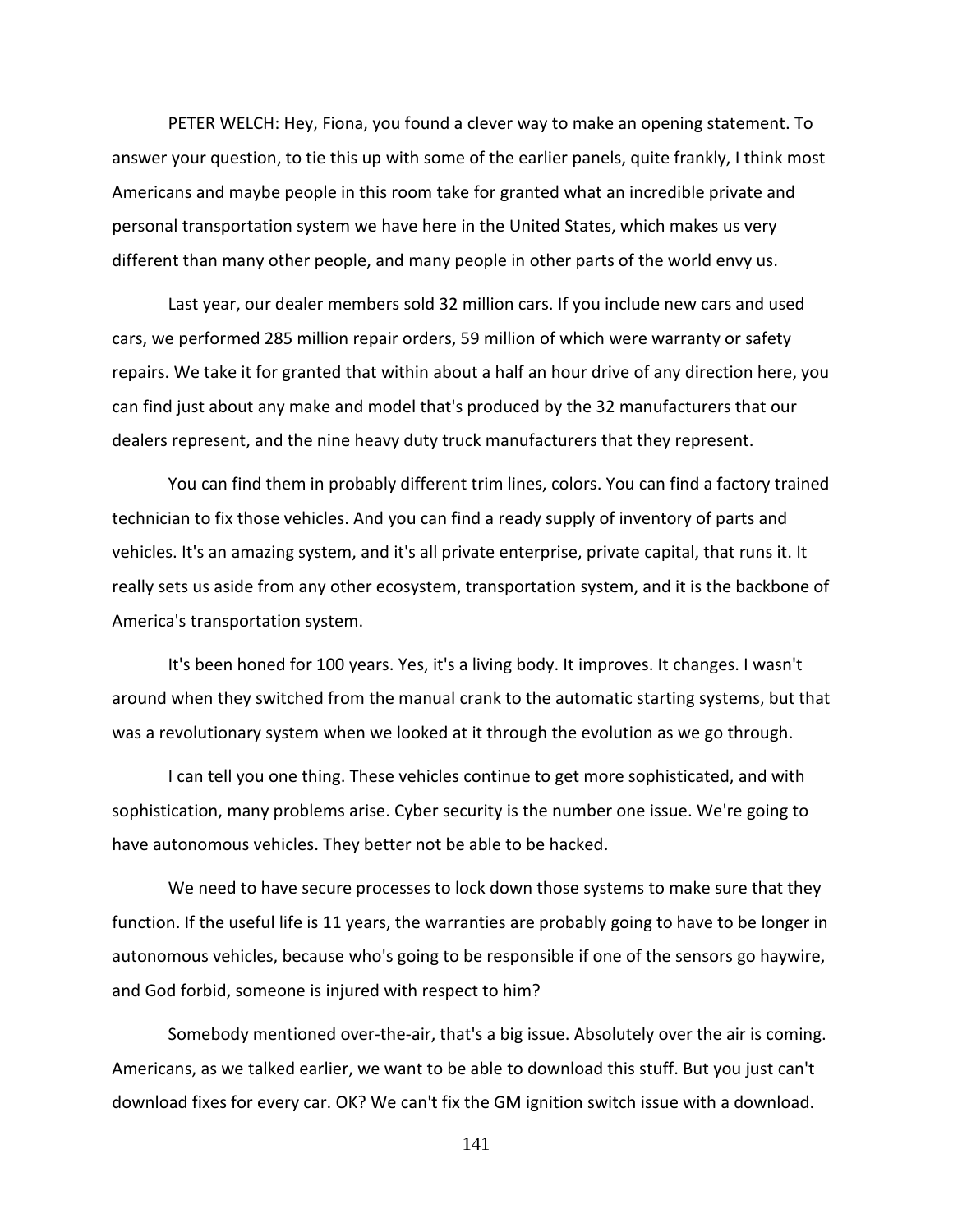We can't retrofit Volkswagens with cheater devices on them to fix them to make them come within the parameters of our emission laws. We can't replace Takata airbags with over-the-air transmissions. There are fundamental differences.

Can we upgrade navigation systems? Absolutely. Can we change gear ratios and other systems? Absolutely. And our customers will absolutely demand that we do that. I think the primary area when we look at marketing into the future is, what's the face of our customer going to be? I mentioned before, 70% of it are individuals.

They've got individual budgets. If we move to ride-sharing and others, who's going to own these vehicles? We talked a lot about ride-sharing, but we don't talk about who's going to own the vehicle that's going to be shared. All right. There's a myriad of issues that go with that. So you got five people that want to share a car. How's it going to get title? How's it going to get financed?

You're going to create an LLC? Who's going to be liable if one of the partners that owns the vehicle gets into an accident? These are all issues that we need to collectively work through together to make sure that our market remains vibrant. And we also have to be respectful, as I mentioned before, of the great independence that Americans put in to freedom of mobility.

## ELLEN CONNELLY: Fiona?

FIONA SCOTT MORTON: Yeah, I think the complexity of this issue is really real. Peter has identified a lot of good points. And I think that what economists would say about that complexity is that there is no need for the state to legislate that the franchise dealer is going to solve all of it. I think that's really what's a better solution is for different kinds of parties to experiment and see whether they're good at it, see whether they have economies of scale.

For instance, a franchise dealer that works in my town of New Haven, Connecticut might not be the right party to think about insuring a million vehicles that are shared up and down the East Coast. So that's the kind of thing that we need to, I think, be very innovative and creative about.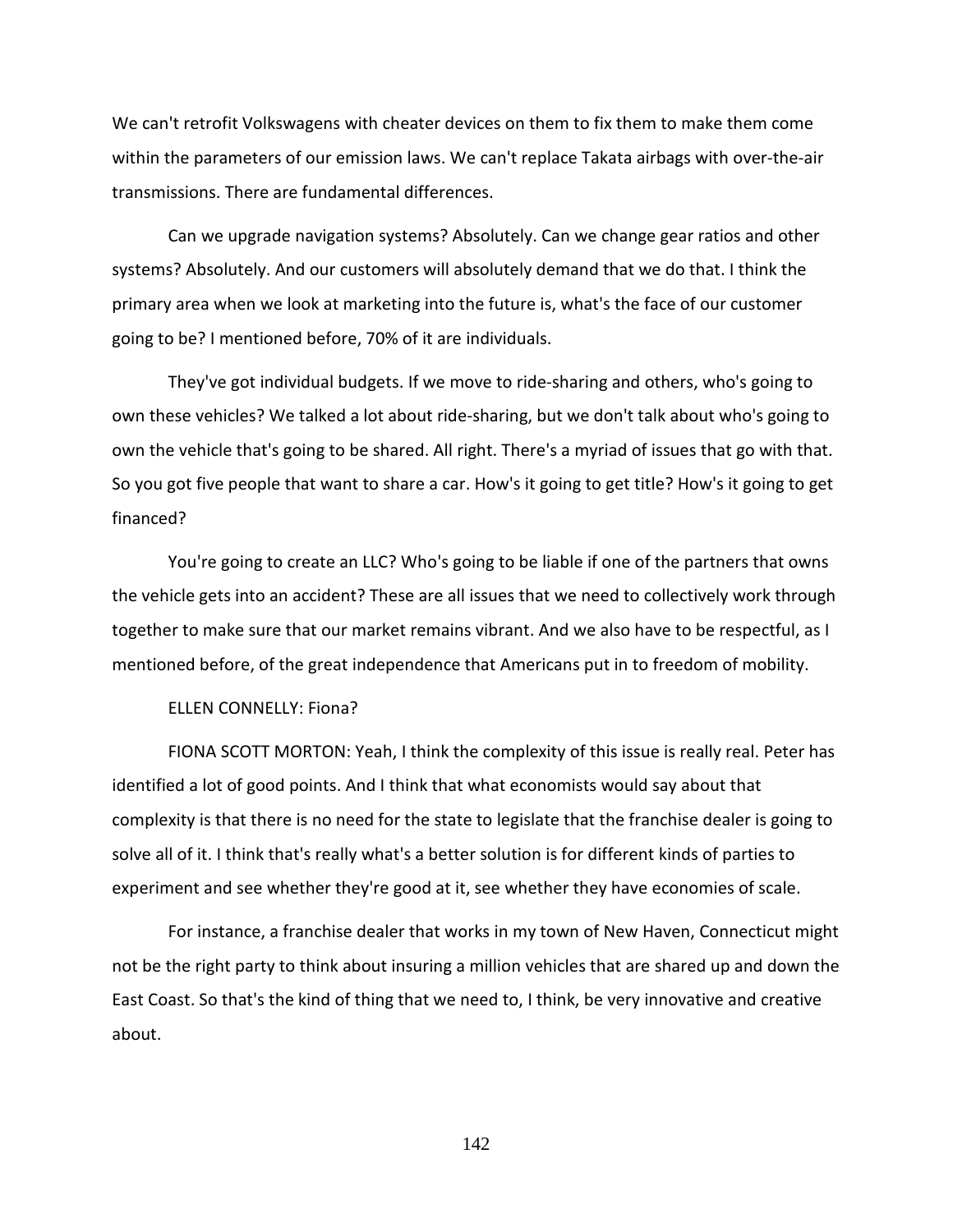There was a lot of talk this morning about investment and auto distribution, and how consumers want this large and very expensive dealer network. We heard a lot about all the money that dealers invest in their show rooms and equipment. And one of things that puzzles me is, how do we know this? How do the people who say customers want this large and expensive dealer network, how do they know that?

Because of course, the costs of that network are built into the cars, at the end of the day, that the consumer is buying. The network has to be paid for. So if a consumer had to drive 10 minutes further to a dealership every time she went there, but her car cost \$3,000 less, and her repairs cost 40% less, would she prefer that trade-off or not? I don't know.

What if the legislature said we want to encourage investment in TV stores? TVs can only be bought in physical stores. And we will require TV manufacturers to increase payments to those stores, because it's important that every consumer has a short trip to the TV store. Would the consumer prefer that, or would they like to be able to buy a TV from Amazon?

OK, we know in the case of TVs, because the market has told us, and consumer behavior has told us. I don't think I know of any study that's told us that consumers want to see auto distribution organized the way it is.

PETER WELCH: If could just briefly respond to a couple of those issues. First of all, I don't know if you really appreciate how consumers buy cars these days. OK? Our dealers are into electronic commerce like never before, and like no other business with respect to it.

The average consumer—and we do studies on this constantly, our business partner manufacturers do studies on this constantly—the average consumer spends 13.75 hours researching the purchase of a new car. In just 10 short years, the average number of dealerships that a customer visits before they make a purchase, an actual purchase, has gone down from 4.1 dealerships in 2005 to today, it's 1.3.

When the customer shows up at the dealership today, they typically have researched it, they've talk to somebody at the dealership, either through email, through text, or on the old fashioned telephone. They've located through inventory searches the model they want, the trim line they want. They probably have submitted a credit application.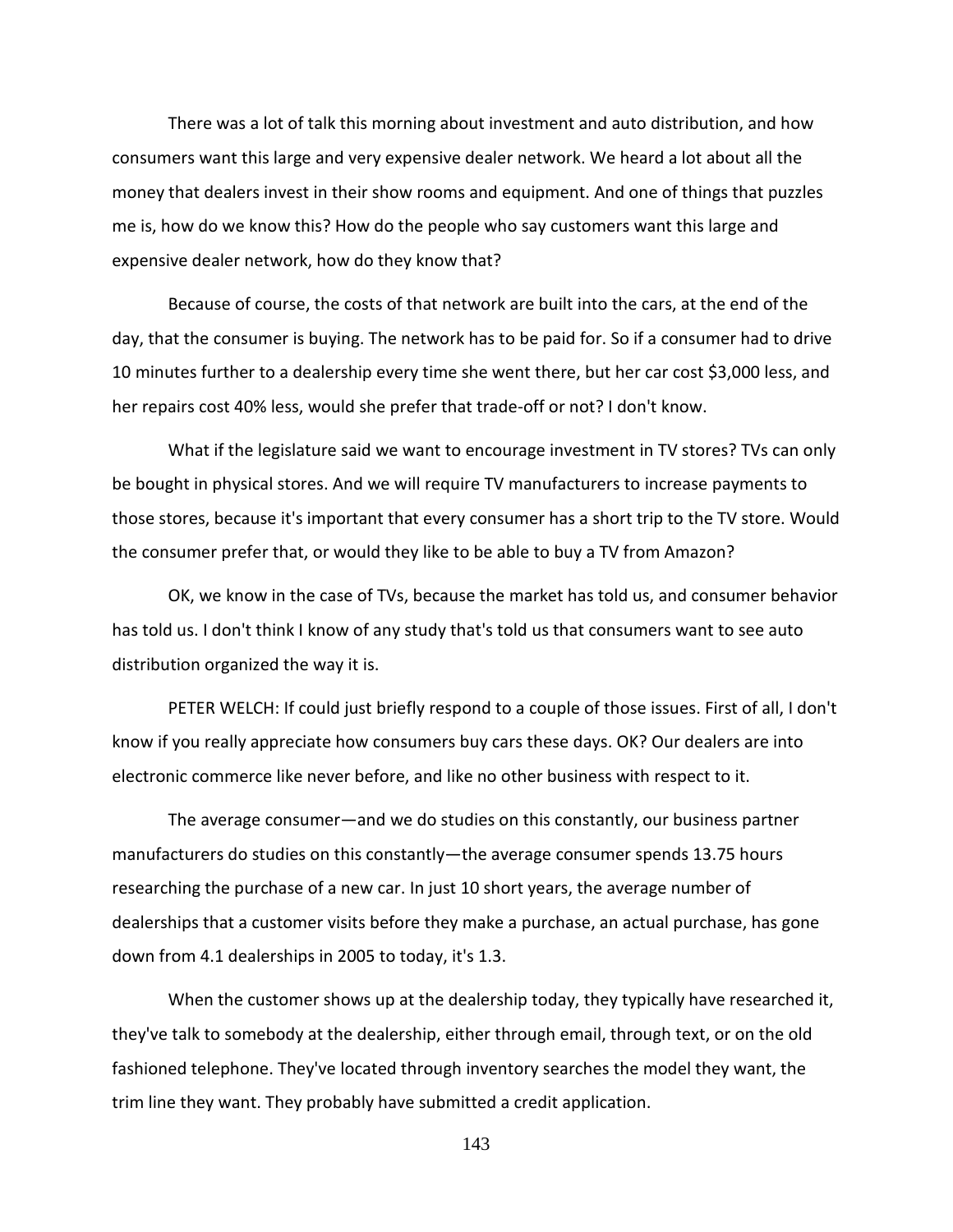It's probably been approved. They've already negotiated the price, which is as transparent as any business I know. And I know of no one in another business which can go on the internet can find out what a dealer's dead drop cost is on any car. And yes, while they drive, my time practicing along and running the California says there are 54 Ford dealers in the Los Angeles market. They all advertise on the same TV stations. They all advertise, less and less, in the same newspapers.

Yes, people drive two hours to save \$200 on a \$34,000 car. It's an emotional purchase, and it's one that there's a lot of excitement with respect to it. Competition has never been better. We heard today, which unfortunately—although we both submitted this Phoenix study that was done, which as we know, is the only empirical study that has been performed just a year ago, that looked at some 250,000 actual real-time transactional prices in the Texas area, and found that there was over a \$500 difference with smart consumers that had choices between Toyota and Honda dealers to go and exercise their individual economic power to make purchase decisions.

So it's a system that works. Is it a system that can be improved? Absolutely, it can be improved. Everything needs to be improved. But it is still the best system we have in the world. It's the most cost-effective and efficient system, and the auto manufacturers, the large volume auto manufacturers, somehow seemed to be out of disfavor these days in favor of the new entrants, they're pretty darn sophisticated. Even though the discussions we had earlier about the differences of opinion that we have from day to day, they still embrace it as the most costeffective and efficient system to mass market vehicles to millions of Americans.

ELLEN CONNELLY: I'll give Bryant a few moments, and then see if anybody down here has any thoughts.

BRYANT WALKER SMITH: And the issue here is whether consumers should decide, or a regulator should decide on this. Can I pick on an industry that's not here to defend itself?

ELLEN CONNELLY: Sure.

BRYANT WALKER SMITH: Thank you.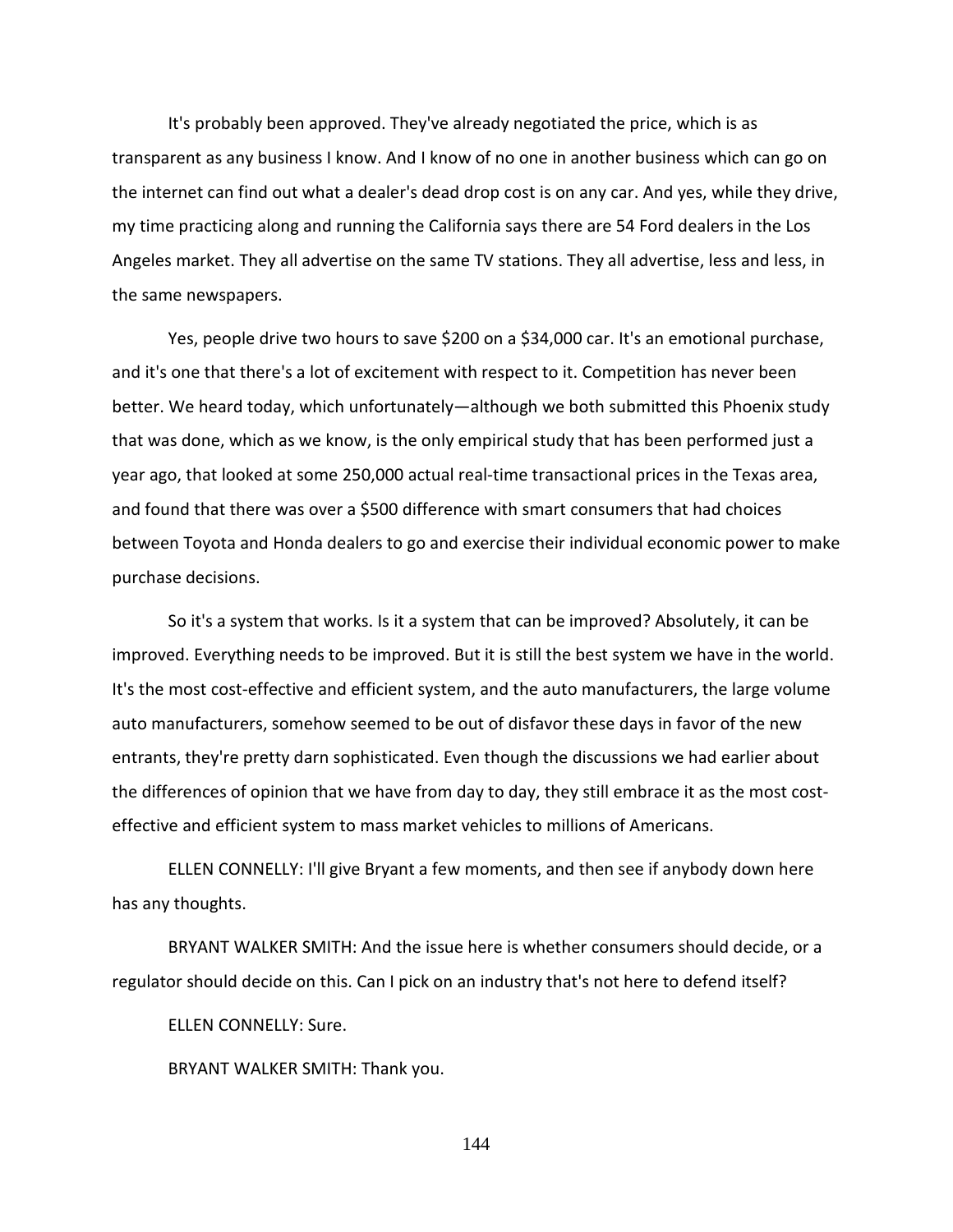ELLEN CONNELLY: We already covered TV.

BRYANT WALKER SMITH: [LAUGHING] Indeed. So taxi cabs, and the taxi industry broadly construed, an area in which the FTC's been involved with for decades, has been waging a lonely largely unsuccessful struggle against Uber. And there are a lot of critiques that can be made of Uber from a legal, or perhaps an economic perspective.

But when the taxicab industry pushes back against it, it's frankly kind of sad. And the reason why is because many of these ads and promotions start from the perhaps genuinely believed perspective that people actually like taxis. They actually like getting in one. They find them to be safe. They find them to be clean. They find the drivers to be courteous.

That's sad, because I have met no one outside of the taxicab industry who believes that to be true. And so my caution is as we're discussing new models and the serious disruptions they may bring, to bring that dose of reality into the conversation.

Now given that we have an economist down here, and I am not, I am fascinated by what some of the repercussions may be, regardless of whether they may demand a legislative or regulatory response. When we think about the traditional notion of taxis, one of the historical arguments for regulation has been the fear that lack of regulation would result in flooding the streets with all manner of drivers and vehicles, and that as a result, there would be a saturation whereby no individual owner or driver would make enough money for it to be worthwhile. And there would be serious swings, and it just would not be a healthy industry.

Now, I wonder what that means for even a driver-based model, like Uber is currently, going forwards. If Uber has essentially a monopoly position, it can act as that regulator, and it can limit the number of drivers. If Uber and Lyft and others are competing, or if there's not that desire to limit the number of drivers, then you could potentially again have that frustration coming from individual drivers who perhaps make a little, but don't make a lot.

If we move even further into the future, where the driver is out of the equation, and it's no longer a question of consumers and labor, well, then I also wonder what happens in a world where mobility is truly a commodity, where the consumer has an immediate knowledge of what competitor A's price would be, what competitor B's price would be, and can immediately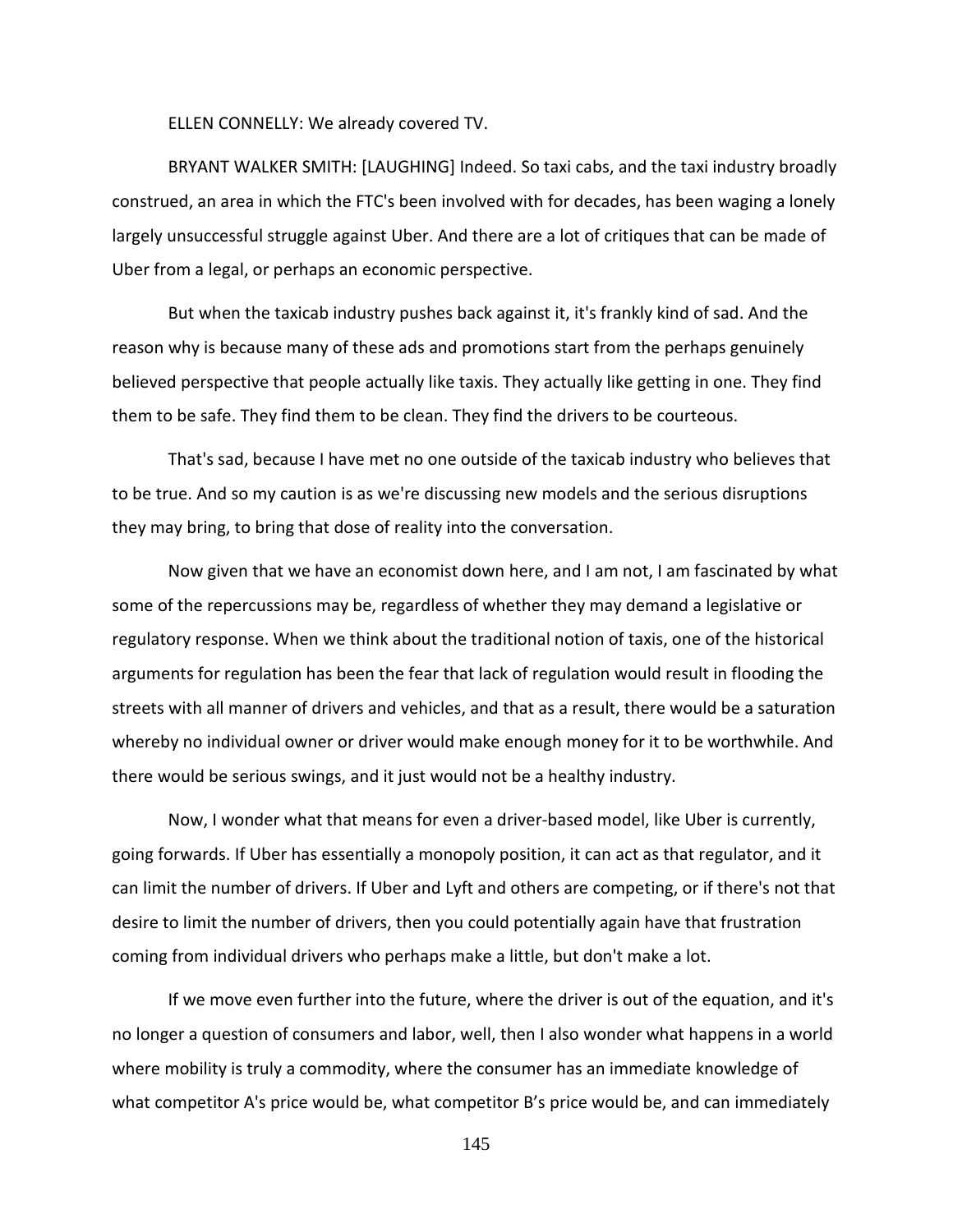select based on pennies of a difference. Likewise, a future where the competitors themselves have information about their pricing, and you can subtly or directly signal or match each other's prices. So I ask that as someone who does not understand economics professionally, and fascinated to hear your perspective.

FIONA SCOTT MORTON: I think I'm afraid to tell you it's just going to be competition, like the good old-fashioned American competition. I mean, let's assume you had two or three autonomous car firms in your city, and they competed for consumers on the basis of price.

And as you say, consumers might be very price sensitive, or they might not. It might be that one of those autonomous cars is more of a luxury car. Nice leather seats, nice air conditioning. It's a more pleasant ride, and they charge a little more. Or it might be that another one promises to get to you within two minutes.

And a cheaper one says, we'll get there within six minutes. So you get differentiation in products, just the way we see in many, many markets. And that differentiation allows different business models to be sustained. And ultimately, if there are too many driverless cars and they're not earning money, they will exit. They'll take those cars and bring them to a different city, or slow down production of those cars, so that then the remaining ones will be able to earn a return.

So the good news is we don't have to worry. We don't have to regulate how many autonomous cars we need in the city, because actually, the market will take care of it for us.

BRYAN WALKER SMITH: Even given the ideal, the economic ideal, of perfect consumer information?

FIONA SCOTT MORTON: Well, the consumer does need to know her choices. If there are three firms in the market, and she only knows about one, she can't price compare. So yes, but that's what a marketing department is for, and that's what an App store is for, so that you can have all three apps on your phone, and someone will find a way to compare prices across those three.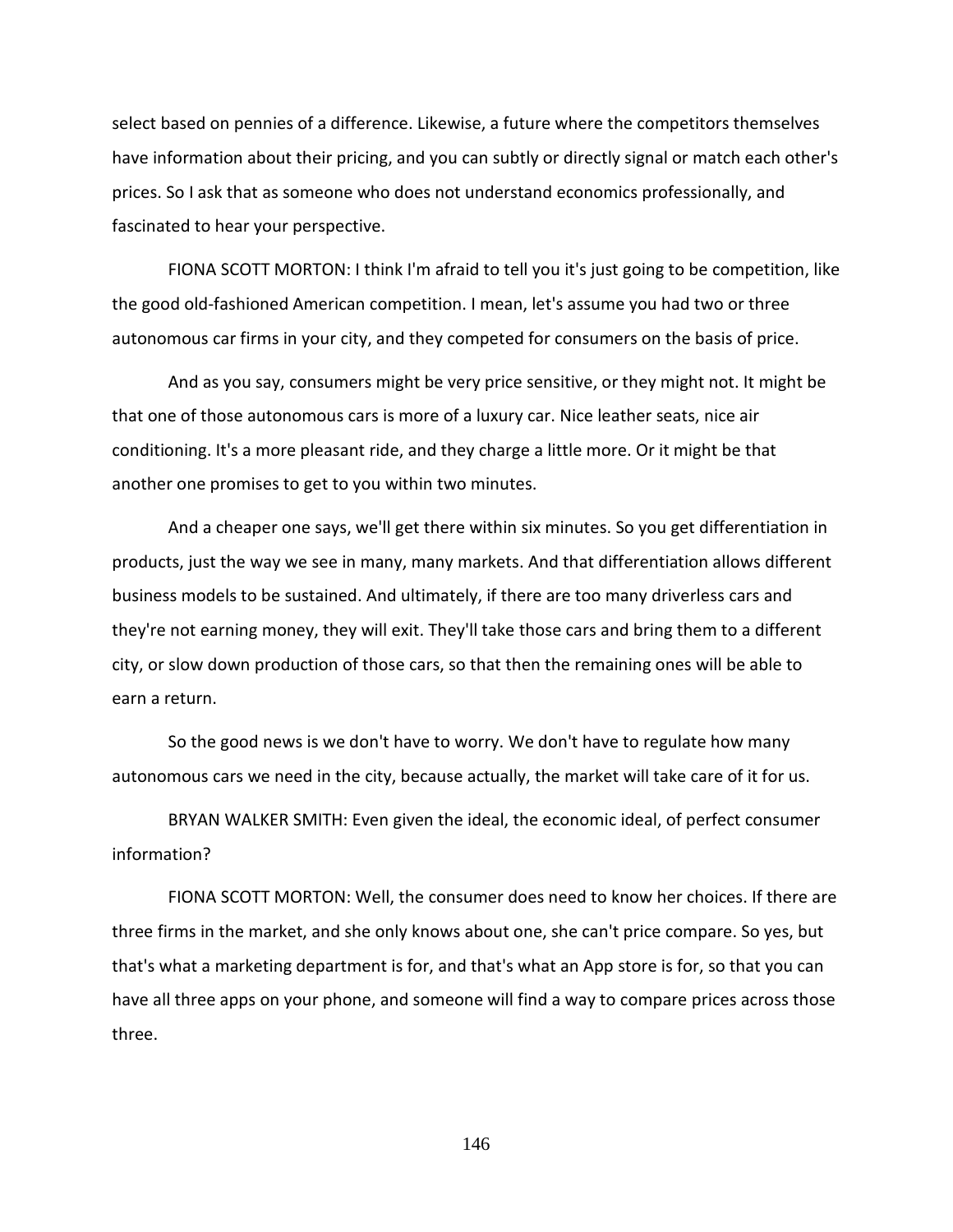So yes, consumers do need information. They don't need perfect information. They need to know, this car promises to arrive in two minutes, and this one promises to arrive in six. And do I care about that? And how much am I willing to pay for that difference?

ELLEN CONNELLY: OK. I want to give this end of the table a chance to respond. Do any of you have any comments on the topics we've just been discussing?

AVERY ASH: Yeah, I mean, I think, not as much on the autonomous and the ride-sharing piece, but I think you touched on over-the-air updates, which I think is a really kind of important segue into the topic of connected cars, which I think have kind of fallen off this discussion, but I think are inherently complimentary to autonomous vehicles. They're certainly separate, but have a lot of the same themes that go along with it, and frankly, from a consumer perspective, are where a lot of the consumer misinformation, need for education, and need for consumer protections are in place. From a AAA perspective, when you're thinking about that connected car, we think it really comes down to three primary principles, two of which have really been on display here today. The first would be transparency, an understanding of what it is the car you purchased can do, what data it's transmitting, who it's transmitting that to.

Second would be security. That's a very key one. And I think the over-the-air update issue is one that really highlights this, the potential of ability to remotely deliver fixes to a complex problem. Cyber security was touched on earlier, and we saw in play just earlier this year, where you have a potential vulnerability for a jeep that was taken advantage of to remotely hack into that vehicle. Those jeeps would need to be brought into the dealership to have those repairs conducted to ensure that they were no longer vulnerable.

You contrast that with same time report on a Tesla vulnerability that, once announced, it was shown to be a known vulnerability, and they were able to announce, though, that Tesla had already delivered over-the-air update to those vehicles. It was able to patch the vulnerability.

I think we're really seeing there the potential for substantial consumer protection, and substantial increases to consumer safety. And really, the benefits ultimately to a consumer of A, right now with recall rates, we don't see people bringing in their vehicles to get fixed at the rate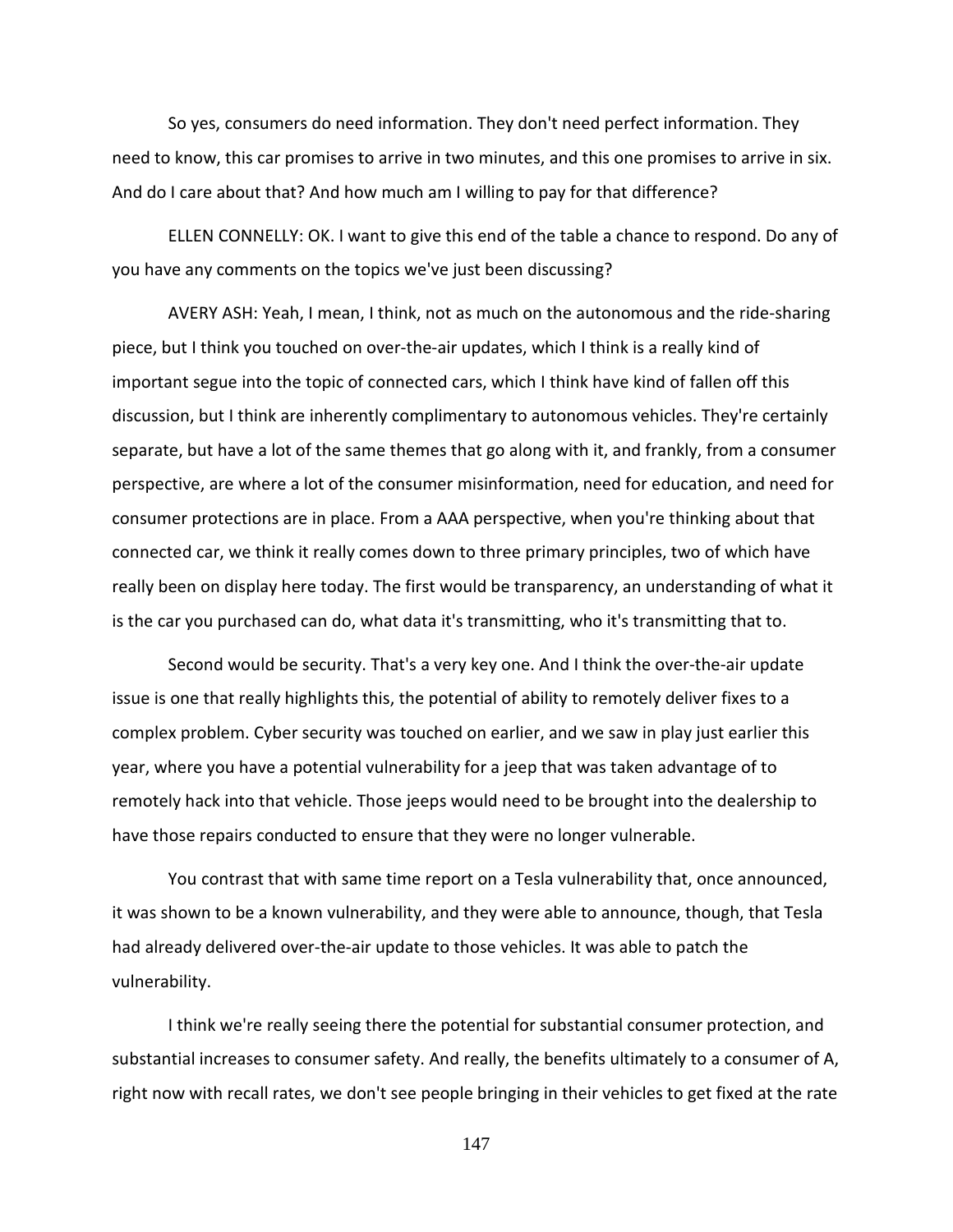that we, certainly, as a motorist organization or really anybody at this table will be happy with. In a world of over-the-air updates, you can get that recall participation rate much closer to that 100% threshold that really is the ultimate goal.

But then I think the final piece, the final question here too, is just the choice question. That a lot of the potential that we're talking about here for these vehicle technologies are predicated on data being generated by a consumer, at least in the immediate term—the consumer's vehicle.

And then the question becomes, I, as a consumer, what are my rights? And what is my ability to control the direction of the data that my vehicle is currently transmitting, whether that would be to a dealer that I trust who was able to provide me with repair and potential recall information, whether that's back to the manufacturer, so they can make changes to drive cycles, they can make improvements to safety, they can more quickly identify recalls?

Same thing to a government institution like a NHTSA, who might also be able to better identify potential safety issues for those cars. But really also to the third parties of a consumer's choice. We can sit here and prognosticate on where the vehicles are going to be in 10 years, but we really don't know.

I could say with a pretty high degree of certainty, we're not thinking of a lot of the big innovations that are going to come along over the next decade here and now. And a lot of that is a need predicated on setting up a system that prioritizes competition, which will ultimately allow consumers to benefit from these technologies.

ELLEN CONNELLY: Ashwini, or Robbie, do you—

ASHWINI CHHABRA: Yeah. Just something that Fiona had mentioned that brought to mind the issue of equity. And it's come up in a couple of conversations I've been in now. The point that she made about the market solving for the oversaturation, under-saturation.

I think it's a very powerful point, and it implicates something about where these vehicles are available, and who has access to them that we need to explicitly acknowledge at least.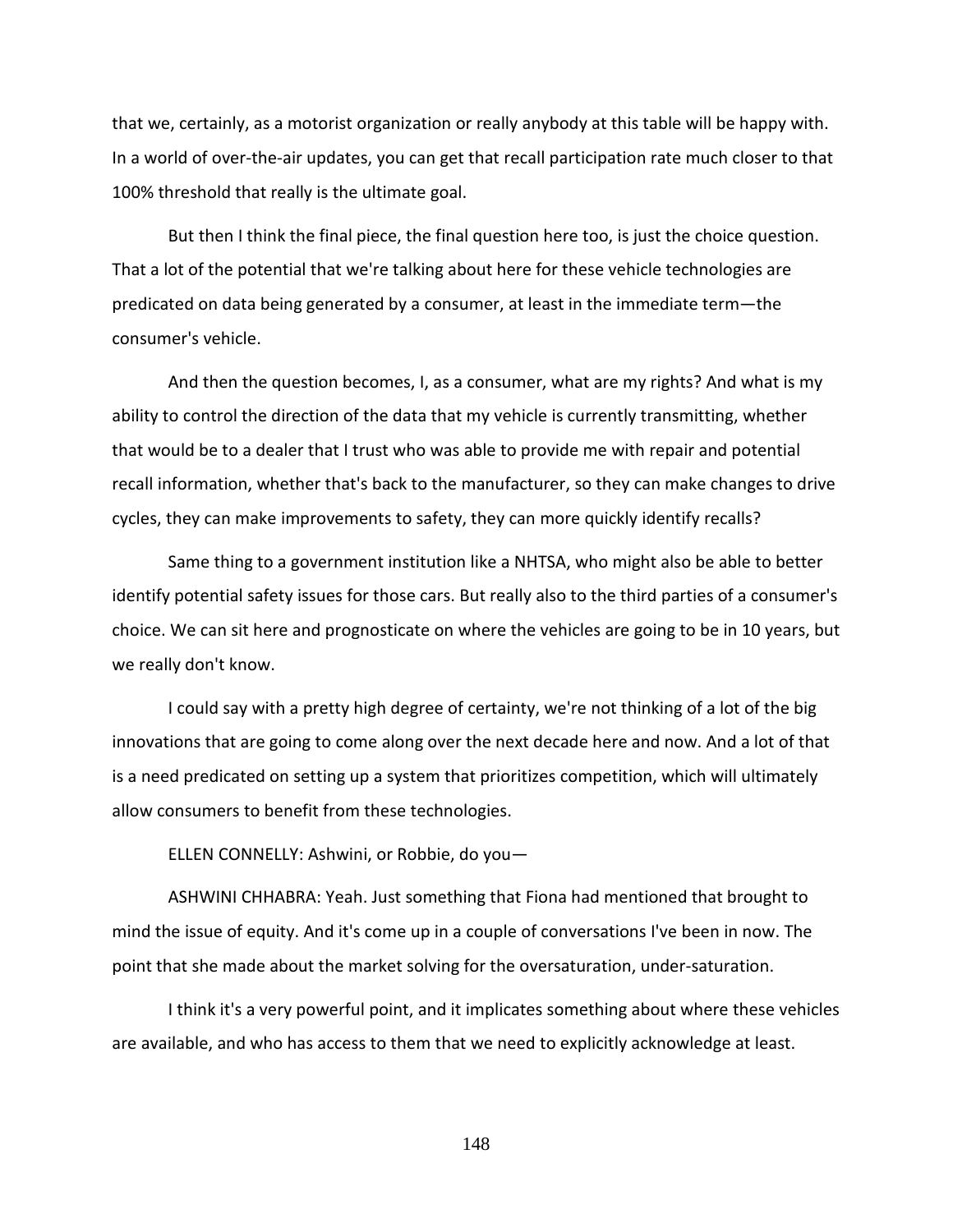More sophisticated vehicles, whether it's clean technology, or whether it's automation, are more expensive. And as a result, they are more out of reach for lower income consumers, people who can't otherwise afford them, or certainly won't be the first people to benefit from them. And if, as is anticipated, there are safety gains to be had, whether it's from level three or whether it's from level four, people who can't afford cars are potentially going to be even less able to afford these more expensive cars now that the price may come down. And so, that's one way we can solve for that. But how do we proactively think about the safety benefits being realized by people across the board.

So looking at a city, for example, you can see it in a couple ways. There is the concern about, are you going to have too many autonomous vehicles on the road? If you take New York as an example, if you take—because we've operated there now for four years, so we've got we've got a track record there. If you look at where are most of our growth is, it is outside Manhattan. It is outside the central business district. And obviously, when the business launches, it launches where the demand is going to be the greatest. But as prices come down, because you release new products, so you go from an Uber Black product to an UberX product to Uber Pool product, you put it within the reach of more and more people.

So to the point where a third of our trips to New York today are outside Manhattan, compared to about 10%, 15% from taxis. If you look at Chicago, it's something like six out of every 10 trips begin or end in what the city classifies as underserved areas. In DC, Wards seven and eight have seen 800% year on year growth in terms of the trips we provide.

So the way you control for this is you innovate, and you bring the price down, so that it puts it within the reach of more people. I think inherent in that is some degree of sharing, because that's a level change in terms of cost reduction.

But as we're thinking about the wonders of the new technology, it's just important to keep in mind who's benefiting from the safety gains, and the environmental gains, and so forth.

ELLEN CONNELLY: Robbie, do you have anything to add?

ROBBIE DIAMOND: Yeah, it strikes me that everyone here acknowledges that the world is just totally being turned upside down, and really, no one knows what the future is. So when I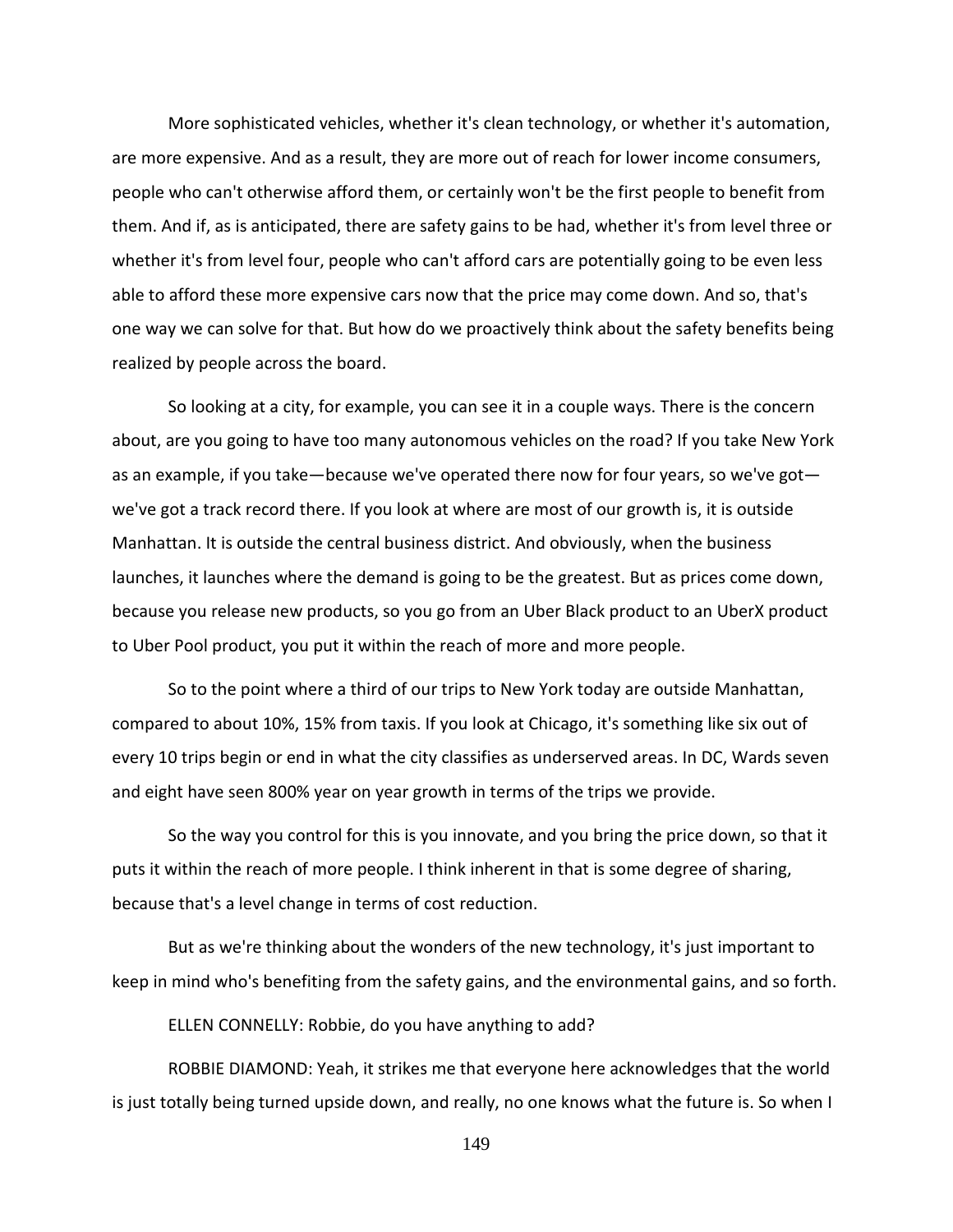think about that world, I want consumers and the American public to begin to make decisions for themselves, and not be forced into a system that already exists across the board.

When you look at Uber and what happened in New York, and how the democratic mayor tried to basically regulate them, who rose up? Consumers. I remember here in DC, it was the same sort of question. The consumers spoke.

So I agree with Fiona, but you need to give consumers that opportunity. When it comes to these safety features, and autonomy, and everything else, I mean, that's really the key here. If they're given the opportunity to see it and touch it, and feel it, and it's not stopped before it gets out there, I think you'll see a very different world.

For me, the biggest danger is that cronyism in disguise of safety will stop all this. And I think that's a real question. The question is, what is safe? So right now, 33,000 Americans die every year in an automobile. 1.2 million people in the world. If we got to an autonomous world where 90% of lives were saved because 94% of accidents are caused by human error, well, that's a world that you'll save 3,300 lives every day that this is accelerated.

That's a world of matters. And the hacking issues and all these things matter, but the gains are so tremendous, that we have to allow for this to have regulators watching it very carefully, but not to get in the way of it initially.

And so the question is not what is safe. Because what we have today is, yes, the vehicles are for the most part safe. But the system itself isn't. 33,000 people, that's on the order of the amount of people who die of certain cancers. And so that is not to impugn an industry at all. That's to say that safer—it's compared to what it is.

And I think that safer matters tremendously, and we just need to make sure that the definitions that people use are not—there are incumbent today that will lose tremendously. There is no doubt the world will be turned upside down. There are people who are not incumbents today that will be incumbents of tomorrow, who will want to stop the system advancing in its tracks.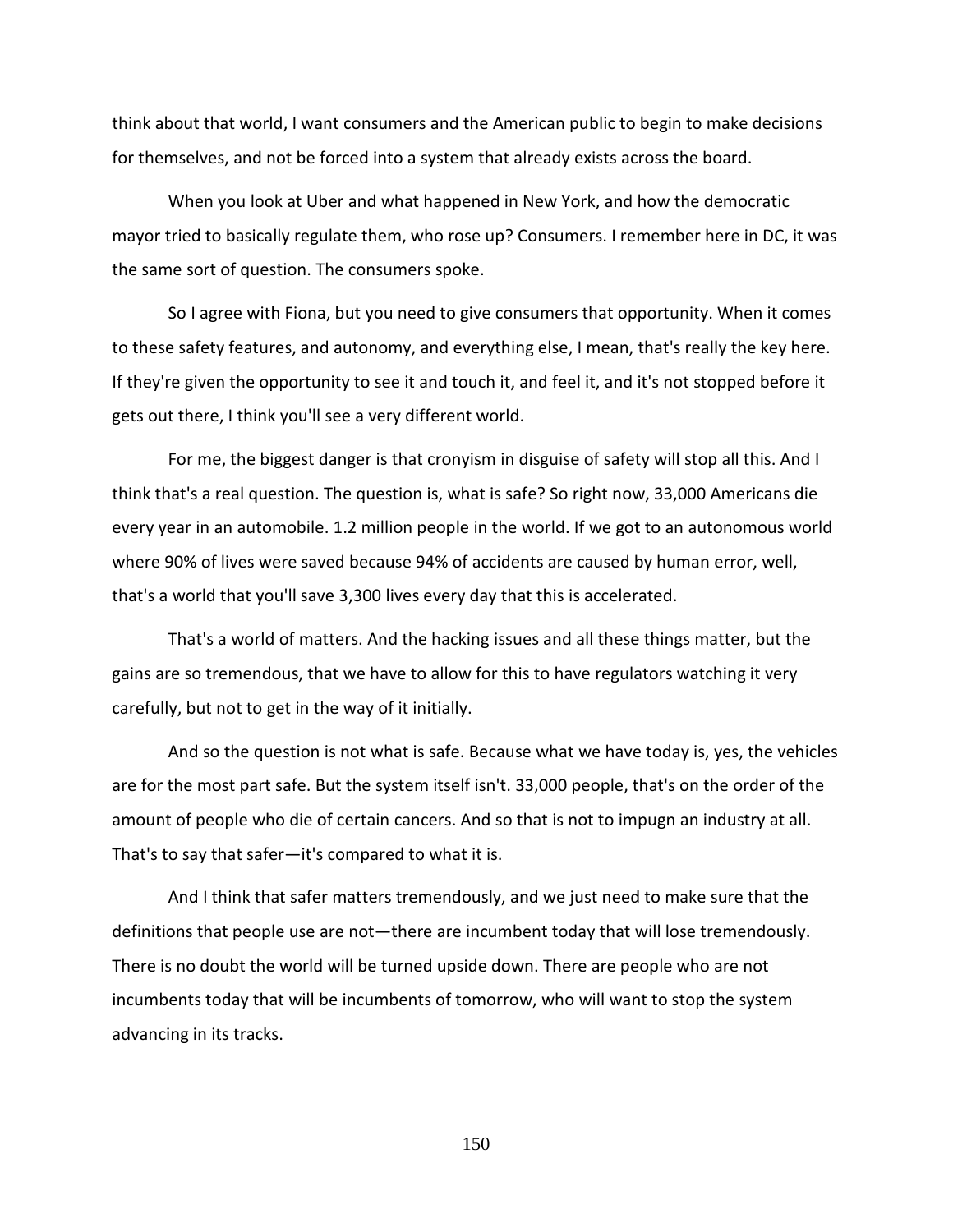And to me, it's the question of how do you allow consumers, the public, to have a role, and have a smart regulatory environment that's watching it and dealing with it as it's needed, but not getting in the way of it before we even get started.

ELLEN CONNELLY: Thank you. Just a quick reminder to the audience. We have about 15 more minutes left. So if you do have questions that you'd like to have us consider asking the panelists, please flag down one of our conference staff for a comment card.

I'd like to spend a few moments talking about an issue that I think Robbie has sort of set up nicely here, and that's the issue of adaptability. We also heard a lot about this in the earlier panels. I believe it was Steve McKelvey, in particular, in the last panel who talked about how the current system may be impeding the ability of manufacturers and dealers to adapt as the situation changes.

And it seems, to me at least, that when you are sort of sitting on the cusp of technologies of the type that we're discussing on this panel, adaptability is really important. The saying adapt or die comes to mind. And I've read some things that maybe the current system is not adaptable enough, and maybe the dealer system is not the best, or it's not in the best position to be responsible for the introduction of new technologies, such as electric vehicles and autonomous vehicles.

I'd like to get my panelists' thoughts on that, perhaps starting with Peter, and then moving to Robbie, Fiona, Avery, others.

PETER WELCH: Well, not to repeat myself, but I will. The dealer model is tried and true. And again, dealers are merchants. We derive all of our revenue from consumers. And like any other merchant, we stock, sell, and service. We're quite frankly agnostic as to your proposal.

I think anybody that—notwithstanding the fact that oil is down to \$28 a barrel, and it isn't going to stay there, it's a finite commodity. Everybody knows the global warming issues, and so on. Consumer acceptability to these products is key. Education is key. I agree with Avery down there, that a lot of education will be done.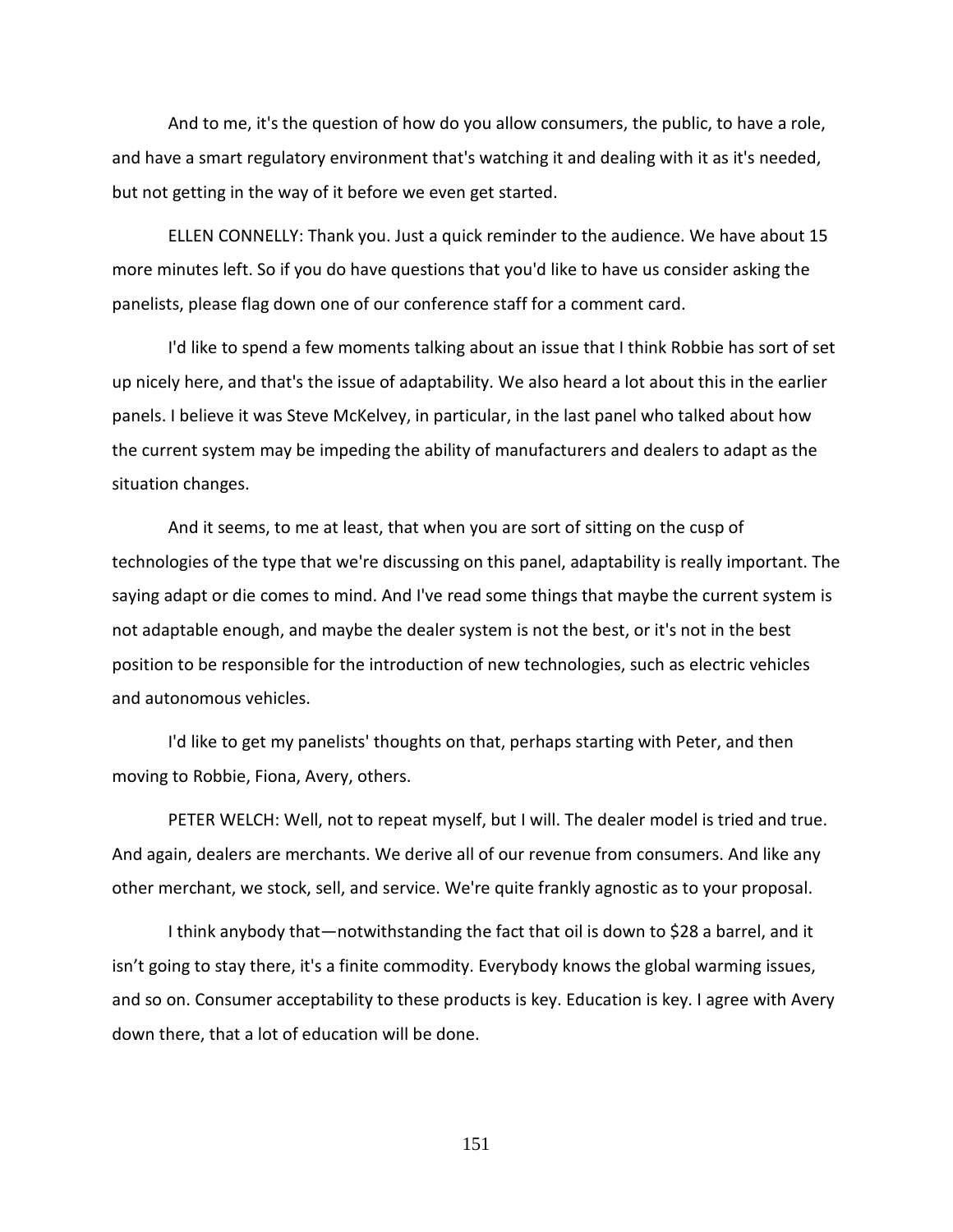But the fact of the matter is the average person that's buying a car is still struggling in America. It's not the \$400,000 a year average or whatever it is the owner of a Tesla or a Ferrari for that matter. It's a working mom with a couple of kids struggling to make monthly payments to qualify for financing, to find affordable mobility, to have a job, to improve their life.

I mean, that is what we see on Main Street day in and day out at our dealerships. And that is the face of consumers. That is the mass market. Those are the 32 million Americans that bought cars new and used last year. So we have to have a robust system that is out there that can cater to all of them.

Certainly, electronic commerce has played wildly into that. I will actually disagree, surprisingly, with some of the earlier panelists. You asked about the numbers. There are about 31,000 franchises in the country. We've got—let's see. I had them actually run the numbers, if I have the data here—18,082 rooftops, and about 16,400 franchise dealers throughout the country.

OK. 39% of those 18,000 dealers sold 300 or fewer new cars a year. These panelists earlier that talked about our biggest member, which is true—the AutoNations of the world and the Penskes are not representative of mainstream. They worked in large metropolitan areas, that is a high concentration of the public. They would do a wonderful job of servicing their customer base.

But it's the single Ford and Chevy dealer or Toyota dealer out in the community, and there are myriads of different communities. They range from agricultural communities, to educational communities. The mix and blend of the inventory that is an agrarian area where they're buying trucks and four wheel vehicles is completely different than a metropolitan Los Angeles dealer that may have a very large fleet.

Our dealers sold all the cars to Avis. They sold all the cars to Zipcar. We're not strangers to shared mobility and ride-sharing. We, in fact, are out there selling the cars. We're doing the warranty work on them, the repair work on them.

And yeah, if we have shared technology, I think Bryant made an excellent comment, vehicles are going to wear out quicker. The useful life, 11.4 years right now is the average age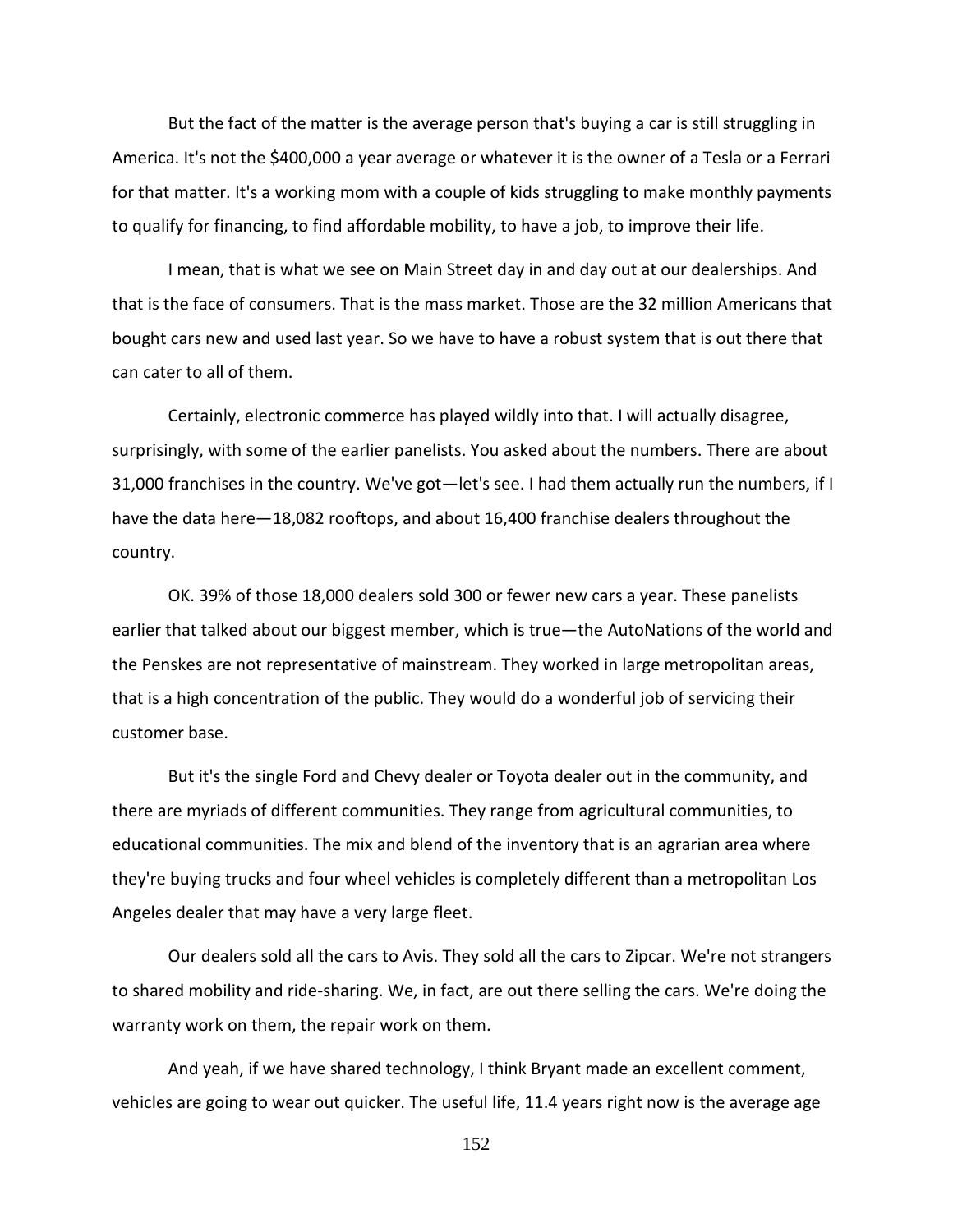of a vehicle on the road right now. If we have more mileage on it, they're going to wear out more. We're going to sell more probably. Probably going to have more robust service arrangements with fleet owners.

To me, the key to this is who the owner's going to be. We were joking on the prep call about Uber, and the business model is very different, and very limited certainly. They don't own the vehicle. They got independent drivers out there. We're selling the car. We're servicing the vehicles.

In an autonomous world, I don't know that you're going to have an independent contractor that wants to finance an autonomous vehicle and lend it to the Zipcar, or whoever, Lyft, or whoever's going to be out in the future with it.

So that's why we like this business so much. It's very vibrant, and it's huge. It's a trillion dollars a year out of the American economy.

ELLEN CONNELLY: Fiona, and then the others.

FIONA SCOTT MORTON: That's a description of the industry as it is today. But I think the question from Ellen is about flexibility. And I worry about flexibility in such a highly regulated setting. So we're having trouble being flexible enough to think about the manufacturer selling direct through stores.

We're nowhere close to autonomous vehicles, or shared rides, or anything else. I mean, we're stuck on the most basic thing. And I just want to expand on that for 30 seconds, because my name was used in an earlier panel, and I don't want my research, anyone here, to go away with the wrong impression of my research.

OK. So there's a lot of confusion about intra-brand competition versus inter-brand. If the manufacturer sells to the franchise dealer, then both it and consumers want a lot of those dealers. That's true. Because once the car has passed into the ownership of the dealer, and the manufacturer would like a consumer to buy it, then a lower retail margin is good, and it's critical to competition with other brands.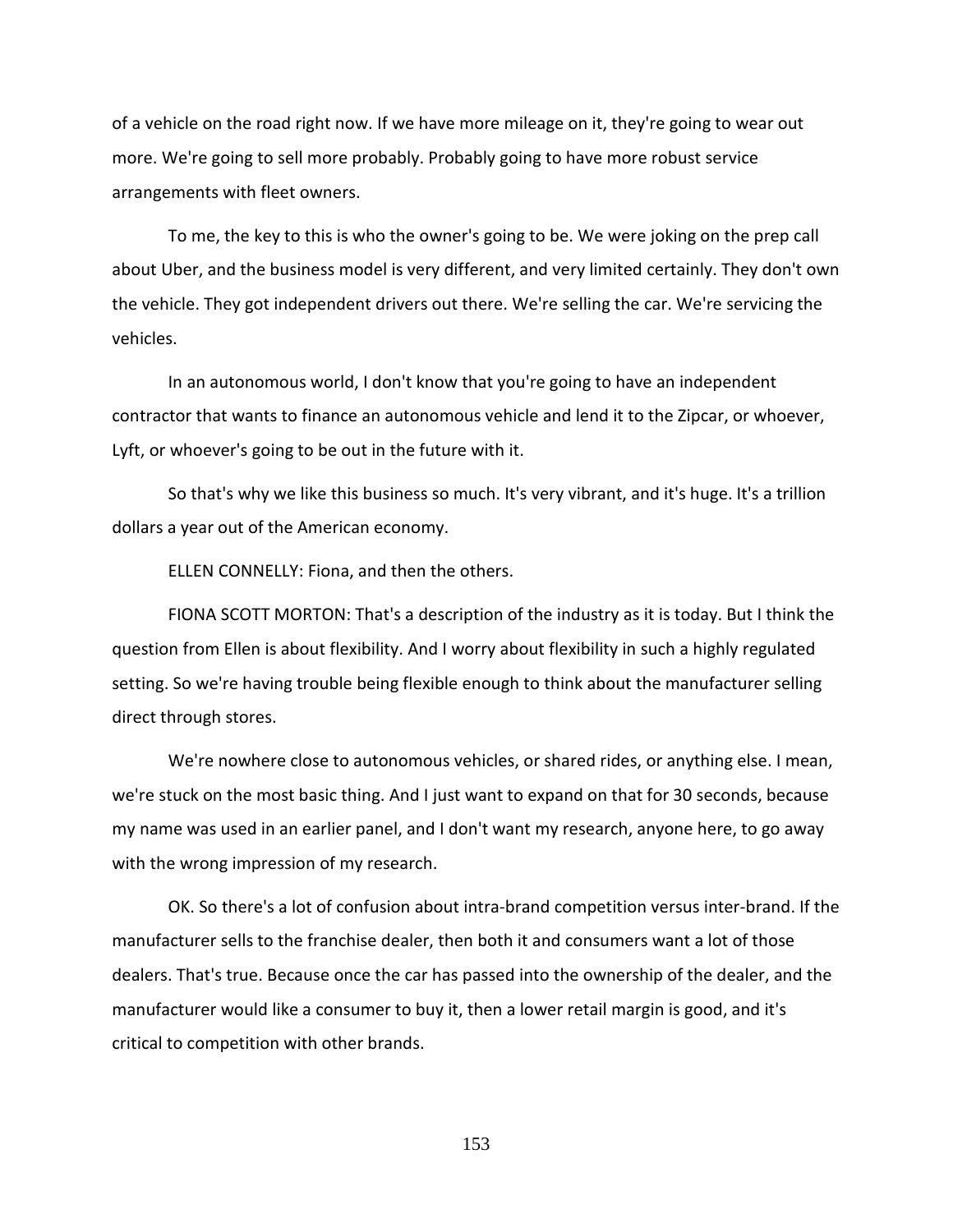If I'm Nissan, I want to low retail margin to compete with Honda. OK. A single franchise dealer that owns the car has market power in its local area, and it will set a stiff retail mark-up. This is called double marginalization, so you have two mark-ups, one on the manufacturer, and one on the retailer.

That's why I, in this piece cited, and others have found that the retail mark-up falls with more dealers and more intra-brand competition. However, this issue disappears with vertically integrated auto retailing. There is no retail margin because there's no retailer. There's just one guy. He manufactures, and he sells to consumers.

OK. So you don't have double marginalization. It doesn't matter how many of the stores you have, because one guy is setting the price, and that's the manufacturer. OK. So there is zero second mark-up, and cars are cheaper, if you have market power in two layers compared to if you vertically integrate. So if you're really trying to help the working mother with a couple of kids, then we should let the distribution system of this industry and any other respond to market forces and competition, and deliver those results that consumers want. If they want lower prices, then maybe vertical integration is a good choice.

PETER WELCH: Fiona, if I could respond to that.

ELLEN CONNELLY: Peter I'm sorry. I'm just going to, because we're running out of time. I'm terribly sorry. Do any of you have comments on this topic? No. OK. I'd like—

PETER WELCH: Then could I respond? There's a big difference between selling a car out of an order book and selling it out of an inventory, OK? A manufacturer that sells directly—and it's only six states out of 50 that have any kind of prohibitions. And I think the gentleman from Tesla even acknowledged that.

And guess what? They've been doing a pretty good job of going to those state houses and by the way, that is the appropriate forum for them to go to change the laws. But 46 states have different laws. OK. I came from a state, for instance, in California. They had 10-mile limit with respect to it.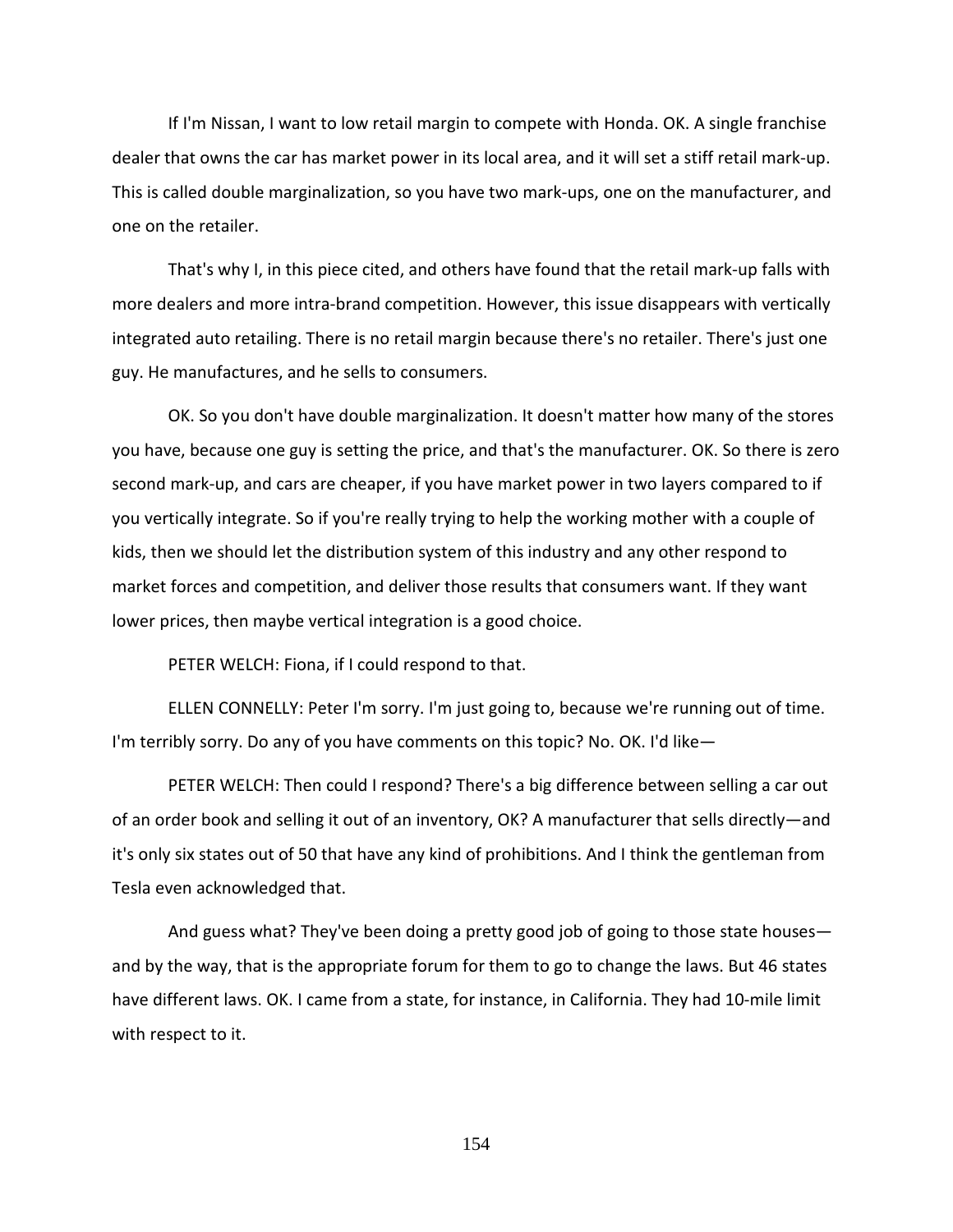There's many, many different models with respect to it. But a manufacturer that owns and sells direct has the exact same expense for retailing a car. Now they may save some money because they don't yet have to advertise. They may save some money because they don't have to inventory vehicles.

But that's a function not of the system, but of the product that they've sold. And by the way, they came up with a very clever product that's very desirable in the niche that they have decided to service to. But if you had a regular large volume manufacturer that wanted to sell direct, they're going to have the exact same expense that they offload to our dealer members. So there is no mysterious middleman expenses added to the formula. That's a myth.

ELLEN CONNELLY: OK. We're going to move on. I'd like to address one question that we got from the audience, which is, should Congress consider federal legislation that preempts the patchwork of state laws and overrides a number of the special interest laws that freeze auto distribution? Bryant, do you have any thoughts on that question?

BRYAN WALKER SMITH: Not particularly.

[LAUGHING]

ELLEN CONNELLY: Do any of our other panelists have thoughts on that question? AVERY ASH: Send it back down to the end.

PETER WELCH: I have an opinion.

ELLEN CONNELLY: I'm sure you do.

PETER WELCH: Talk about going out of your swim lane. What happened to 10th Amendment? I mean, these are the exclusive province of the states, and they do a darn good job. They know what's best in the interests of their citizens. I have to tell you that having practiced law in Los Angeles and having represented both sides of the equations here, having lobbied the California legislature for nearly 20 years, I can tell you, this concept of a crony capitalism is just not true.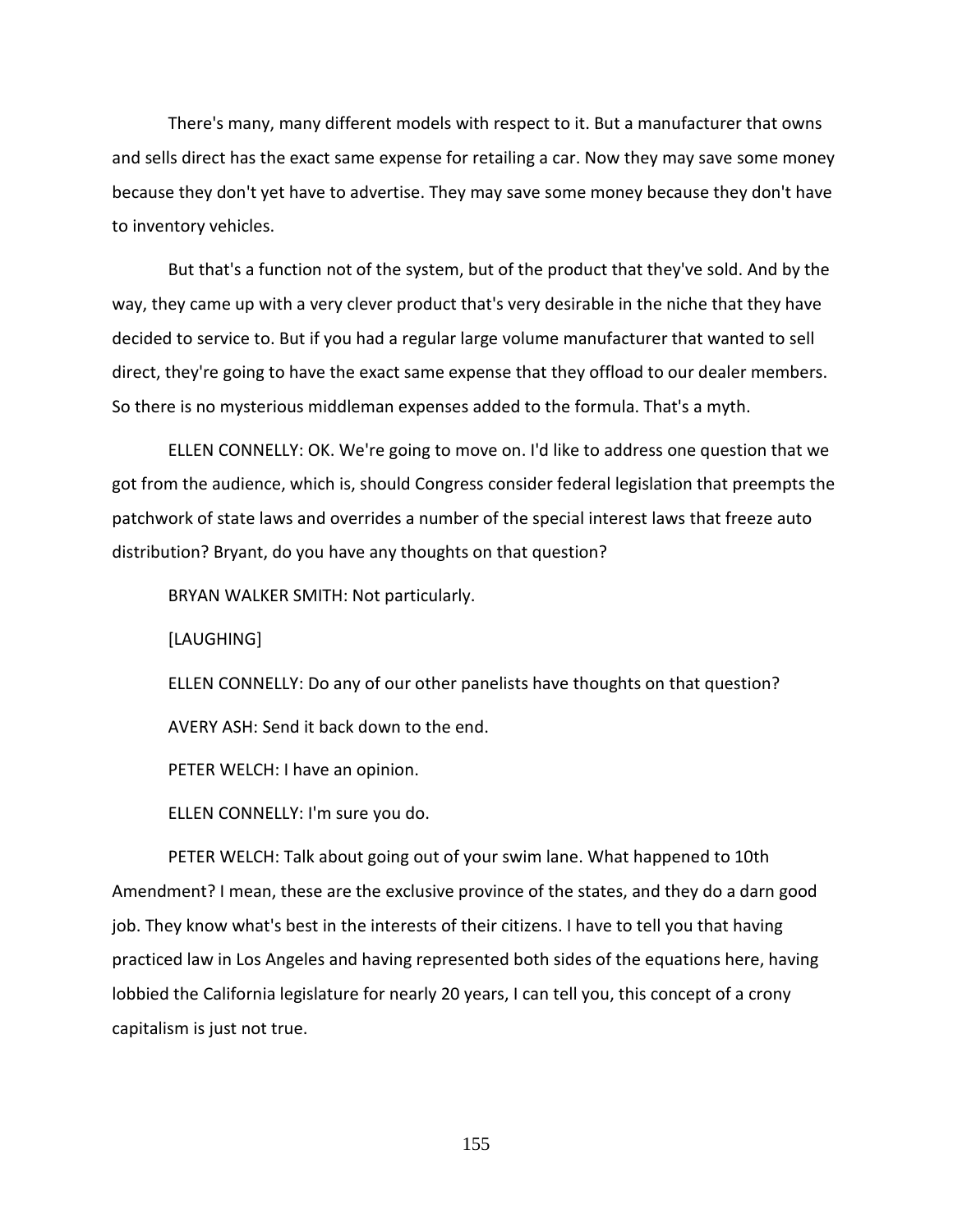When I'm around talking to California legislators, they're asking a really serious policy issues. And they take very seriously the laws that they pass. And they're very well-documented, the abuses, unfortunately, that they have to correct.

ELLEN CONNELLY: 30 seconds, Fiona. I'd like to spend the last five minutes—

FIONA SCOTT MORTON: Some of these businesses are large in scale, and are going to cover a lot of states, and require a lot of investment. You could imagine that in a legal environment that was more certain and covered a broader amount of demand in geographic area, would be good for business.

ELLEN CONNELLY: I'd like to move on and talk a little bit about the future of regulation. We spent a lot of time debating the current system. I'd like to address the question to really all of the panelists to get your thoughts. There are a lot of legislators out there at the state level, and also at the federal level, grappling with a lot of these issues about how to address these new technologies, how to properly balance consumer interest and consumer protections with innovation and the desire to make sure that consumers have access to technologies that will potentially improve their lives.

So what would you advise legislators grappling with these various issues if you had maybe a top three list? Maybe I'll just go down the line. I'll start with you, Peter. We have four and a half minutes, so 30 seconds.

PETER WELCH: Keep an open mind, listen to all the parties, and do what they're elected to do. Make good public policy.

ELLEN CONNELLY: Bryant.

BRYAN WALKER SMITH: The details matter, but the broader social context determines how many of those details will be interpreted. So states need to begin by closely auditing their existing laws, identifying all of the potential obstacles and impediments to particular technologies, in consultation with developers who should be doing the same thing.

But in addition to that detailed approach, rather than the superficial approach that we've sometimes seen from state legislatures with respect to automated vehicles and other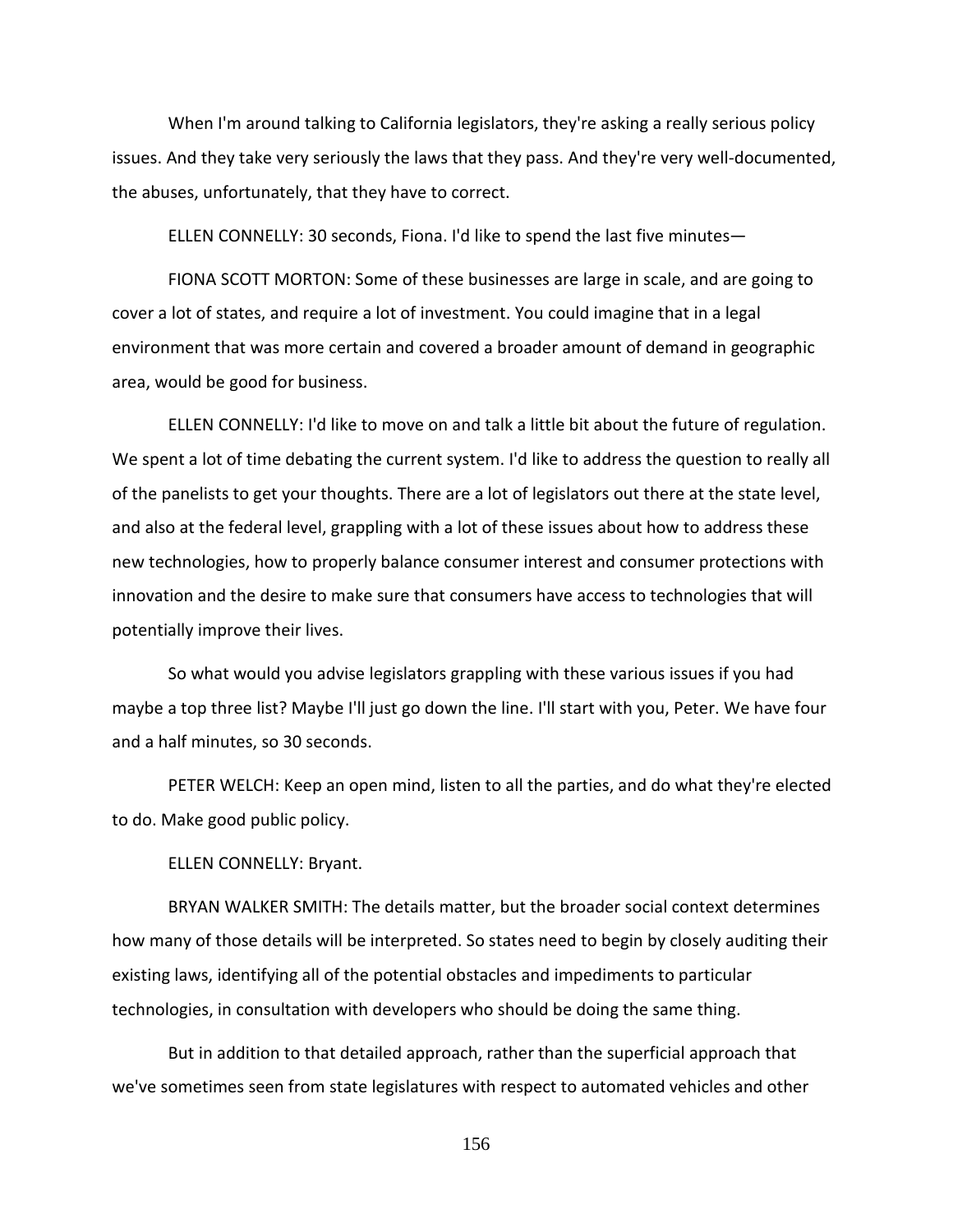technologies, both the public sector and the private sector needs to build a public safety case for these technologies—to start talking about what safety means, how that safety will be measured, and how that safety will be monitored for the lifetime of the systems.

ELLEN CONNELLY: Fiona? Robbie?

ROBBIE DIAMOND: Yeah, I go back to my original point, which is I think that the revolutionary changes are incredibly profound and incredibly important to our country, and the lives of its citizens, and the entire world. And therefore, at this cusp of this moment, what we need to do is allow the technology to get out there, and have a very watchful and careful eye about it.

So not to prejudge what is going to happen, what the business model should be, what is safe—I was reading someone's testimony to the DMV, and it was pretty funny, because he said, you know, he got all the answers right to the question—he had to redo it at 70 years old. And his wife got two wrong. He was pretty sure that the machine would get all right. So is the machine safer than his wife?

So look, we're living in a new world. And for me, the real question is, this is what made America great. This could be the next revolution of productivity. This could get people who haven't been able to come out because of mobility issues, coming out. This could save so many lives. This could stop us on oil dependency.

So there'll be problems. There'll be hiccups. There'll be bumps. All that is true. But let's allow consumers to have an opportunity. Let's allow these companies, both automakers and new entrants, to get their products on the road, see how it works, and then come in afterwards and make sure that if something goes wrong, to deal with it.

But not think that we can prejudge this sitting in Washington or sitting in any state capital. I mean, it's almost laughable that we could.

ELLEN CONNELLY: Ashwini.

ASHWINI CHHABRA: Sure. The one thing that I think is—there are a couple things that I think are necessary in fashioning good regulation. And I say this as a former taxi regulator.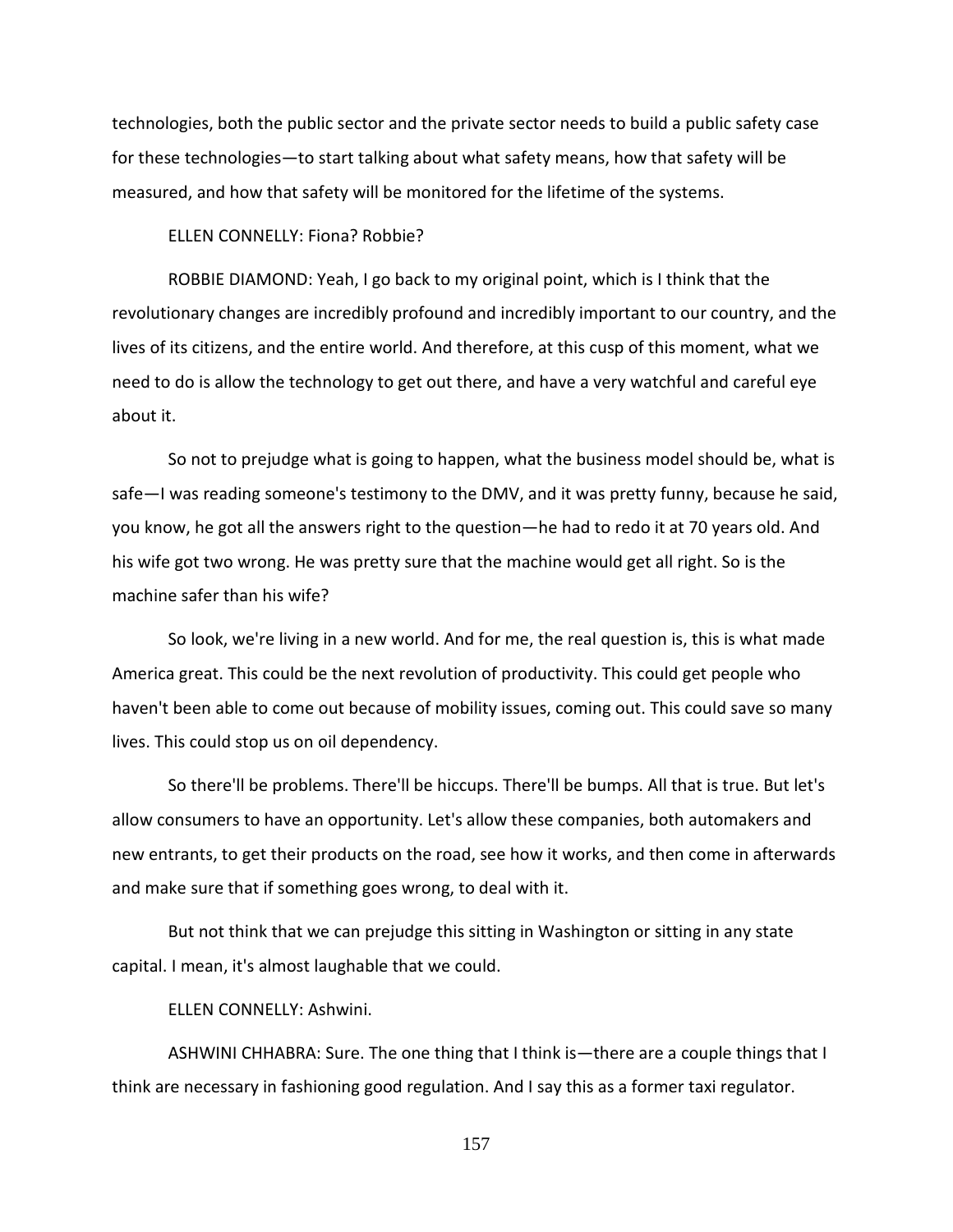There's the need to be expert in your area where you are regulating, which means staying current with new technology trends, and being nimble. And regulation is often incremental. Much to the frustration of people who are innovating in an industry. But that can work so long as a regulator then keeps up, and the process is such that it allows for regular and frequent updates, because the technology's just moving that fast.

I think sometimes, we have this rep as being opposed to regulation, and nothing is farther from the truth. We advocate for sensible regulation. It's just the process takes so long, and there are entrenched interests, and so forth. But whether it's auto distribution, whether it's permitting new vehicle technology, whether it's regulating for higher services, it's clear that all of these sectors and many more require a degree of expertise that regulatory agencies have historically not had, or have not been able to stay current in.

And I speak as someone who was at the New York Taxi Commission when Uber came on the scene. People there, I myself, others, didn't understand it in the way that I think people are understanding it now. And I think you see that repeating itself with the various bodies that are looking at self-driving cars now.

And so there's a difficulty in attracting the folks who understand the technology, because in government, you don't pay big bucks. And so it's hard to attract the experts, because the private sector will hire them away. But that's one thing I think is very, very necessary in devising good regulation, is having experts on board, and then being open enough to tear down whatever you regulated just the year before, because things will have changed.

ELLEN CONNELLY: I realize time's up, but I do want to give Avery a chance to respond.

AVERY ASH: Yeah, and I think kind of building on what Ashwini, I mean, really, whether you're a federal or state legislator, it begins with educating yourself about the technology, and then asking smart questions. Figure out the right questions to ask, and to identify where or if regulation or legislation is important.

And then it really comes down, from our standpoint, it's back to those principles. If you're thinking about it from a consumer perspective, it's about transparency and understanding the technology. It's about security and understanding there's a safety behind it.